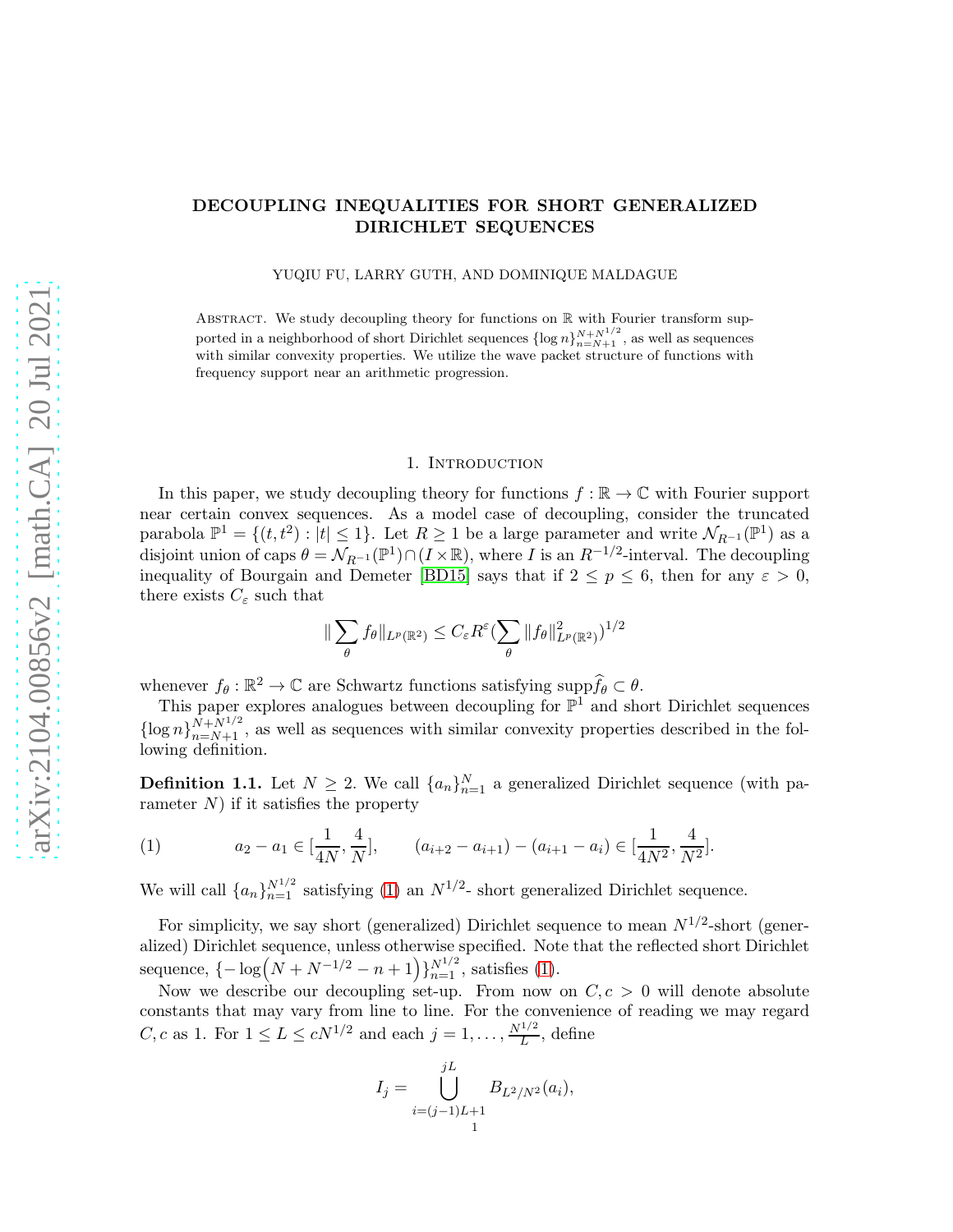where  $B_{L^2/N^2}(a_i)$  means the  $L^2/N^2$  interval centered at  $a_i$ . Let  $\Omega$  be the  $L^2/N^2$ -neighborhood of  $\{a_n\}_{n=1}^{N^{1/2}}$ . We consider the partition

$$
\Omega = \bigsqcup_j I_j.
$$

We choose the  $L^2/N^2$ -neighborhood of  $\{a_n\}_{n=1}^{N^{1/2}}$  because every  $I_j$  is essentially an  $L^2/N^2$ -neighborhood of an arithmetic progression, which we call a fat AP. To see this we calculate for  $1 \le n \le$  $N^{1/2} - L$ ,

$$
a_{n+L} - a_n - L(a_{n+1} - a_n) = \sum_{m=1}^{L} (a_{n+m} - a_{n+m-1} - (a_{n+1} - a_n)) \sim \sum_{m=1}^{L} (m-1)/N^2 \sim L^2/N^2.
$$

So indeed  $I_j$  lies in a  $CL^2/N^2$ -neighborhood of an L-term AP with common difference  $a_{(j-1)L+1} - a_{(j-1)L}$  and starting point  $a_{(j-1)L}$ . Also, note that the common differences for distinct  $I_j$  are  $cL/N^2$ -separated.

We denote the partition  $\{I_j\}_{j=1}^{N^{1/2}/L}$  by *T*. The first main result of this paper is the following decoupling theorem for  $\Omega = \bigsqcup_{I \in \mathcal{I}} I$ .

<span id="page-1-1"></span>**Theorem 1.2.** Let  $\Omega$  and  $\mathcal I$  be defined as in the last paragraphs. Then for  $2 \le p \le 6$  and *every*  $\varepsilon > 0$  *we have* 

<span id="page-1-0"></span>(3) 
$$
\|\sum_{I\in\mathcal{I}}f_I\|_{L^p(\mathbb{R})}\lesssim_{\varepsilon}N^{\varepsilon}\left(\sum_{I\in\mathcal{I}}\|f_I\|_{L^p(\mathbb{R})}^2\right)^{1/2}
$$

*for functions*  $f_I$  *with* supp $\widehat{f_I} \subset I$ .

The range of p is sharp in the sense that [\(3\)](#page-1-0) cannot hold for  $p > 6$ , which can be seen by taking  $f_I$  to be a smooth bump with height 1 adapted to I for every I. Indeed for this choice of  $f_I$ , we have  $|\sum_I f_I| \sim \frac{L^2}{N^2} N^{1/2}$  on  $B_{cN^{1/2}}(0)$ , and  $||f_I||_{L^p(\mathbb{R})} \sim ||\widehat{f_I}||_{L^{p'}(\mathbb{R})} \sim (L\frac{L^2}{N^2})^{1/p'}$ where  $1/p + 1/p' = 1$ . So

$$
\|\sum_{I\in\mathcal{I}}f_I\|_{L^p(\mathbb{R})}\gtrsim \frac{L^2}{N^2}N^{1/2}(N^{1/2})^{1/p},\quad \left(\sum_{I\in\mathcal{I}}\|f_I\|_{L^p(\mathbb{R})}^2\right)^{1/2}\sim \left(\frac{N^{1/2}}{L}\right)^{1/2}\left(\frac{L^3}{N^2}\right)^{1-1/p}
$$

.

Then [\(3\)](#page-1-0) would imply

$$
\left(N^{1/2}/L\right)^{1/2-3/p} \lesssim_{\varepsilon} N^{\varepsilon},
$$

and hence  $p \leq 6$ . We shall compare Theorem [1.2](#page-1-1) with the  $\ell^2 L^p$  decoupling inequality of the parabola in [\[BD15\]](#page-52-0), which has the same critical exponent 6. Indeed we will see many similarities between short generalized Dirichlet sequences and  $\mathbb{P}^1$  from a Fourier analytic point of view.

The notion of strict convexity of a sequence  $\{a_n\}$  in R will parallel the role of curvature of the parabola in decoupling. Some key geometric aspects in the proof of decoupling for <sup>p1</sup> are: (1) identifying caps θ as approximate  $R^{-1/2} \times R^{-1}$  rectangles, which give rise to dual tubes  $\theta^*$  of dimension  $R^{1/2} \times R$ , and (2) noting that  $\theta$  are separated in angle and so are  $\theta^*$ . The  $|f_{\theta}|$  are roughly constant on translates of  $\theta^*$ .

In the  ${a_n}_{n=1}^{N^{1/2}}$  setting, corresponding to  $f_\theta$  we have  $f_{I_j}$  which are functions  $f_{I_j} : \mathbb{R} \to \mathbb{C}$ satisfying supp $\widehat{f}_{I_j} \subset I_j$ . We may (1) identify the  $\frac{L^2}{N^2}$ -neighborhood of I as approximately an  $\frac{L^2}{N^2}$ -neighborhood of an arithmetic progressions (called a fat AP), giving rise to dual  $I^*$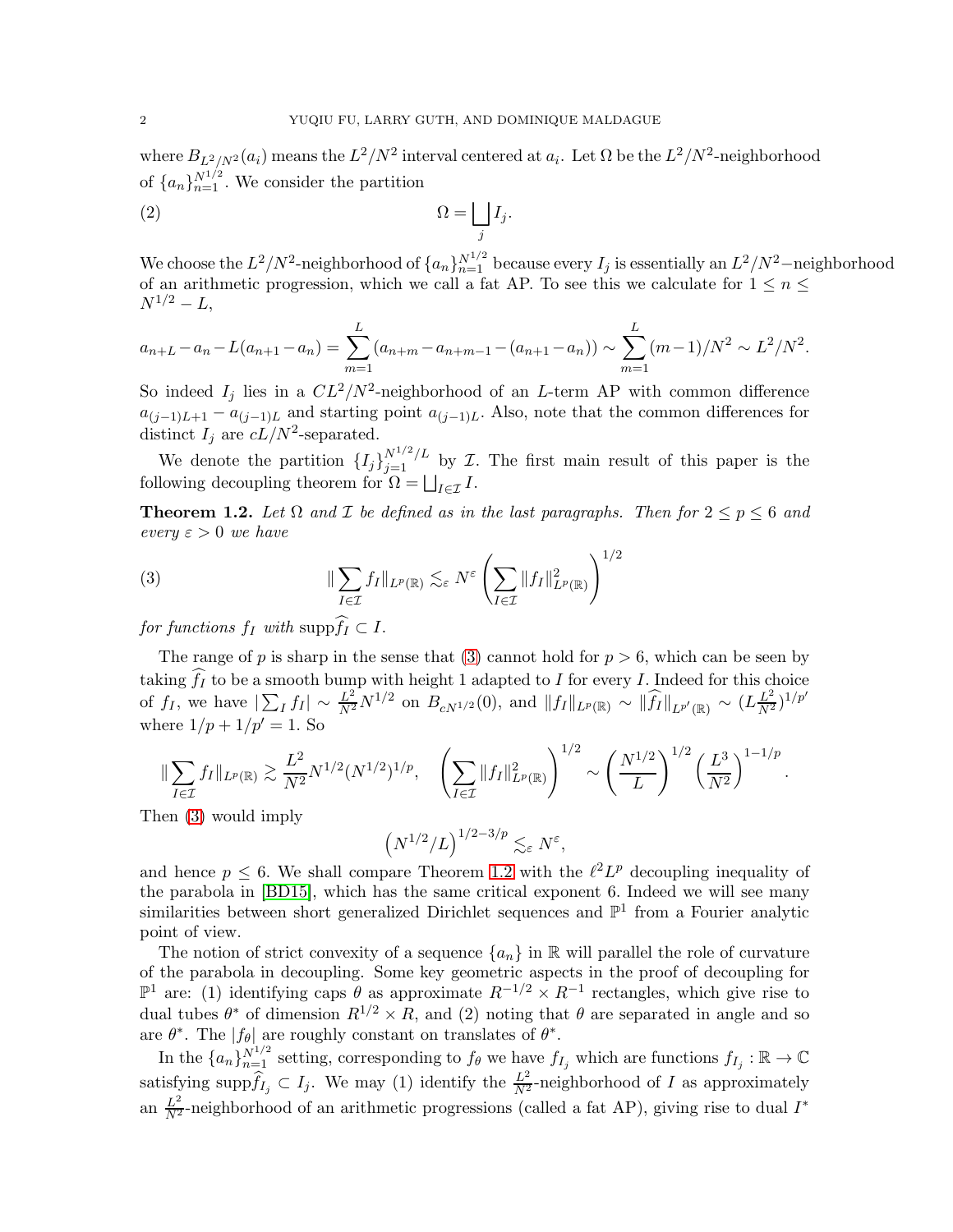defined in Definition [2.1,](#page-4-0) which are also fat APs, and  $(2)$  note that distinct I are separated in step-size of the corresponding arithmetic progressions (and the same for  $I^*$ ). The  $|f_I|$ are also roughly constant on translates of  $I^*$  [\[Bou91,](#page-52-1) [Bou93\]](#page-52-2).

Bourgain made use of this locally constant property to connect a conjecture of Montgomery with the Kakeya conjecture [\[Bou91,](#page-52-1) [Bou93\]](#page-52-2). To prove a decoupling inequality we need to identify another geometric analogy, the "ball", which is roughly the smallest set restricting to which in the physical space essentially preserves the frequency support.

For the  $R^{-1}$ -neighborhood of the parabola, the "ball" is a ball  $B_R$  of radius of R. We will define the the "ball"  $P(L)$  in the short generalized Dirichlet sequence setting in Section [3.2.](#page-8-0)  $P(L)$  will be a fat AP which sometimes degenerates to a Euclidean ball. With these notions of caps, tubes, and balls in the short generalized Dirichlet sequence setting, we are able to exploit the wave packet structure of a function with frequency support on  $I \in \mathcal{I}$ , and prove a bilinear Kakeya-type estimate (Proposition [3.3\)](#page-10-0) and a bilinear restriction-type estimate (Proposition [3.5\)](#page-11-0) that look almost identical to those in the parabola setting. The choice of  $N^{1/2}$  plays an important role in making this resemblance possible, which we will discuss at the end of Section [7.](#page-32-0)

The proof of Theorem [1.2](#page-1-1) is based on the high-low decomposition method in [\[GMW20\]](#page-52-3). We do not intend to get a logarithmic decoupling constant as in [\[GMW20\]](#page-52-3), but we want to prove a refined decoupling inequality as in [\[GIOW20\]](#page-52-4) which creates some technical differences.

The partition  $\Omega = \bigsqcup_{I \in \mathcal{I}} I$  is maximal in the sense that if  $\Omega = \bigsqcup I'$  where  $I'$  is the union of more than  $CL$  many adjacent intervals, then  $I'$  is no longer essentially a fat AP. Because of this, we will call  $\Omega = \bigsqcup_{I \in \mathcal{I}} I$  the canonical partition and refer to Theorem [1.2](#page-1-1) as decoupling for the canonical partition, or simply decoupling. In the spirit of small cap decoupling as in [\[DGW20\]](#page-52-5), we may also consider the "small cap" decoupling for short generalized Dirichlet sequences. Now we let  $L_1 \in [1, L]$  be an integer, and we partition  $\Omega$  into  $L_1$  consecutive intervals  $J_i$ :

(4) 
$$
\Omega = \bigcup_{j=1}^{N^{1/2}/L_1} J_j = \bigcup_{j=1}^{N^{1/2}/L_1} \left( \bigcup_{i=(j-1)L_1+1}^{jL_1} B_{L^2/N^2}(a_i) \right).
$$

We let  $\mathcal J$  denote the partition  $\{J_j\}_{j=1}^{N^{1/2}/L_1}$ . The next decoupling result in this paper is small-cap type decoupling inequalities.

<span id="page-2-1"></span>**Theorem 1.3.** Let  $1 \le L_1 \le L \le N^{1/2}$ , and  $\{J\}_{J \in \mathcal{J}}$  be defined as in the paragraph above. *Suppose*  $p \geq 4$ *. Then for every*  $\varepsilon > 0$ ,

<span id="page-2-0"></span>(5) 
$$
\|\sum_{J\in\mathcal{J}}f_J\|_{L^p(\mathbb{R})}\lesssim_{\varepsilon}N^{\varepsilon}\left(\frac{N^{\frac{1}{2}-\frac{2}{p}}L^{\frac{2}{p}}}{L_1^{1-\frac{2}{p}}}+\left(\frac{N^{1/2}}{L_1}\right)^{\frac{1}{2}-\frac{1}{p}}\right)\left(\sum_{J\in\mathcal{J}}\|f_J\|_{L^p(\mathbb{R})}^p\right)^{1/p}
$$

*for function*  $f_J : \mathbb{R} \to \mathbb{C}$  *with* supp $\widehat{f_J} \subset J$ .

Inequality [\(5\)](#page-2-0) is sharp up to  $C_{\varepsilon}N^{\varepsilon}$  for every fixed  $p, L, L_1$  satisfying the condition in Theorem [1.3.](#page-2-1) The first factor in front of  $(\sum_{J\in\mathcal{J}}||f_J||^p_{L^p(\mathbb{R})})^{1/p}$  is sharp because of the example  $\widehat{f}_J$  equals to a smooth bump adapted to J with height 1 for every  $J \in \mathcal{J}$ . The calculation is similar to the one in the paragraph below Theorem [1.2.](#page-1-1) The second factor is sharp because of the example  $\widehat{f}_J$  equals to a random sign times a smooth bump adapted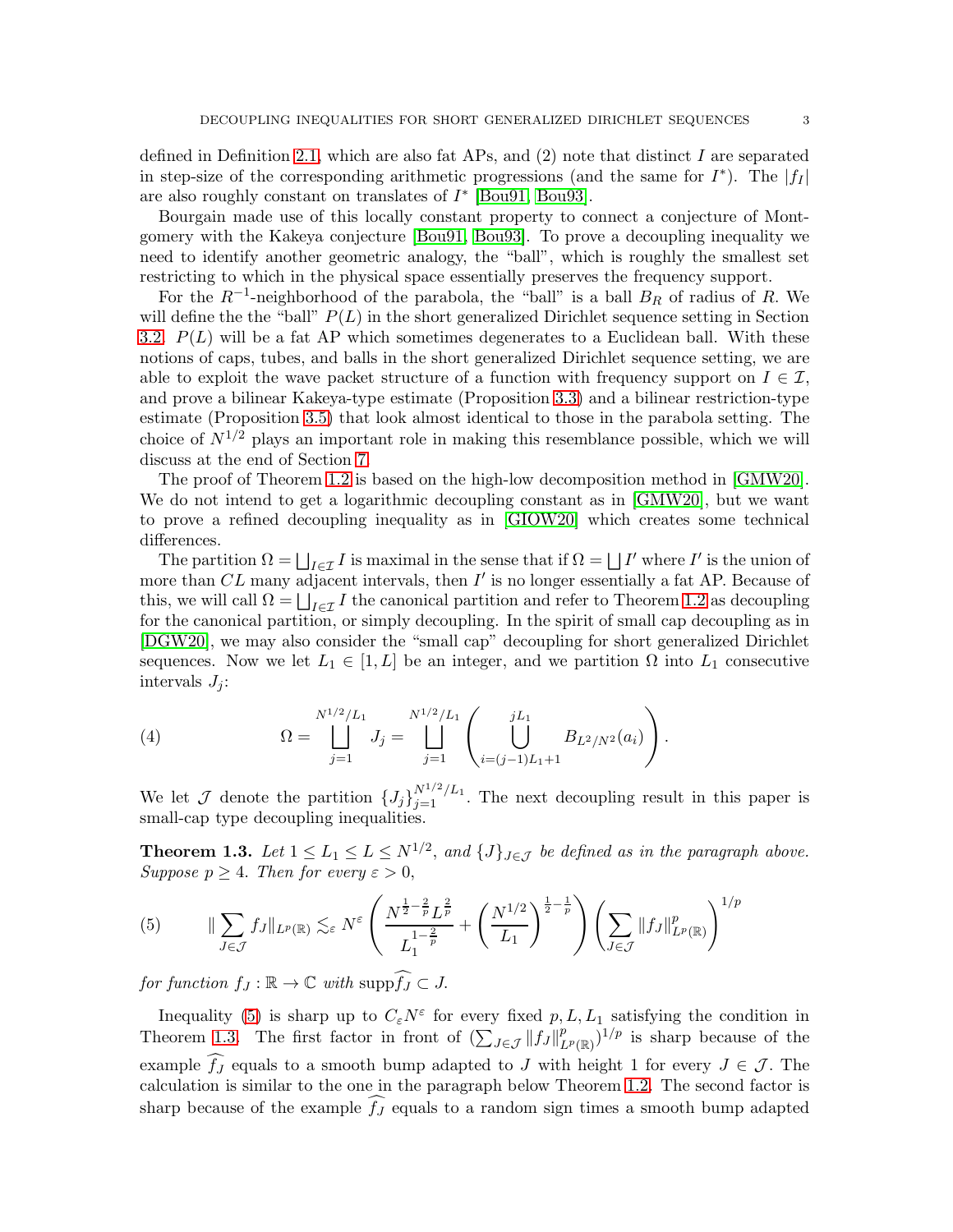to a ball of radius  $L^2/N^2$  inside J with height 1 for every  $J \in \mathcal{J}$ , where the random signs are chosen so that  $\int_{\mathbb{R}} |\sum_{J} f_J|^p \sim \int_{\mathbb{R}} (\sum_{J} |f_J|^2)^{p/2}$  by Khintchine's inequality.

The structure of the proof of Theorem [1.3](#page-2-1) is similar to that of Theorem 3.1 in [\[DGW20\]](#page-52-5), consisting of three ingredients: refined decoupling for the canonical partition, refined flat decoupling, and an incidence estimate. Refined decoupling for the canonical partition is a refined version of Theorem [1.2](#page-1-1) which we will prove in Sections [4,](#page-14-0) [5,](#page-19-0) and [6](#page-26-0) in order to derive Theorem [1.2.](#page-1-1) We show the other two counterparts in Section [8.](#page-37-0)

1.1.  $L^p$  estimates for short generalized Dirichlet ploynomials. A straight corollary of Theorem [1.3](#page-2-1) is essentially sharp  $L^p$  estimates for short generalized Dirichlet polynomials  $\sum_{n=1}^{N^{1/2}} b_n e^{ita_n}.$ 

<span id="page-3-0"></span>**Corollary 1.4.** Let  $\{a_n\}_{n=1}^{N^{1/2}}$  be a short generalized Dirichlet sequence. Suppose  $p \geq 4$  and  $N \leq T \leq N^2$ . We have for every  $\varepsilon > 0$ ,

<span id="page-3-1"></span>(6) 
$$
\|\sum_{n=1}^{N^{1/2}} b_n e^{ita_n}\|_{L^p(B_T)} \lesssim_{\varepsilon} N^{\varepsilon} \left(N^{\frac{1}{2}} + T^{\frac{1}{p}} N^{\frac{1}{4} - \frac{1}{2p}}\right) \|b_n\|_{\ell^p}.
$$

*for every*  $B_T$ , and every  $\{b_n\}_{n=1}^{N^{1/2}} \subset \mathbb{C}$ ,

If we let  $L \in [1, N^{1/2}]$  be the integer such that  $N^2/L^2 = T$ , then Corollary [1.4](#page-3-0) follows from Theorem [1.3](#page-2-1) with that L, and  $L_1 = 1$ , applied to functions  $f_J(t) = b_n e^{ita_n} \phi(t)$  for every J, where  $\phi$  is a Schwartz function adapted to  $B_T$  with Fourier support inside  $B_{T^{-1}}(0)$ .

The inequality [\(6\)](#page-3-1) is sharp up to  $C_{\varepsilon}N^{\varepsilon}$ . This is from discrete versions of the examples described below Theorem [1.3,](#page-2-1) taken with  $L_1 = 1$ :  $b_n = 1$  for every n, and  $b_n$  equal to random signs.

We will in fact prove a more general version of Theorem [1.3](#page-2-1) which allows us to get essentially sharp  $(\ell^q, L^p)$  estimates for  $\sum_{n=1}^{N^{1/2}} b_n e^{ita_n}$  in the range  $p \geq 4, \frac{1}{p} + \frac{3}{q} \leq 1$ . See Theorem [8.5](#page-42-0) and Corollary [8.2.](#page-38-0)

After this work was done we learned from James Maynard a general transference method, which can in particular transfer the  $L^p$  estimate on a short generalized Dirichlet polynomial to a 2-dimensional  $L^p$  estimate on an exponential sum with frequency support near a convex curve in  $\mathbb{R}^2$ . This allows us to derive Corollary [1.4](#page-3-0) directly from the small cap decoupling inequalities for the parabola in [\[DGW20\]](#page-52-5). We provide that particular argument in detail in Section [9.](#page-48-0)

The starting point of this paper was to see whether decoupling methods could be used to make progress on Montgomery's conjecture on Dirichlet polynomials [\[Mon71,](#page-53-0) [Mon94\]](#page-53-1). Our investigation led us in a different direction, proving decoupling inequalities for short generalized Dirichlet sequences.

<span id="page-3-2"></span>**Conjecture 1.5** (Montgomery's Conjecture). *For every*  $p \geq 2$  *and every*  $\varepsilon > 0$  *we have* 

<span id="page-3-3"></span>(7) 
$$
\|\sum_{n=N+1}^{2N} b_n n^{it} \|_{L^p(B_T)} \le C_{\varepsilon} T^{\varepsilon} N^{1/2} (N^{p/2} + T)^{1/p} \|b_n\|_{\ell^\infty}
$$

*for every ball*  $B_T$  *of radius*  $T$ *, and every*  $\{b_n\}_{n=N+1}^{2N} \subset \mathbb{C}$ *.* 

Conjecture [1.5](#page-3-2) is widely open. In fact it has significant implications which are also hard conjectures. It is shown in [\[Mon71\]](#page-53-0) that Conjecture [1.5](#page-3-2) implies the density conjecture for the Riemann zeta function. Bourgain observed in [\[Bou91,](#page-52-1) [Bou93\]](#page-52-2) that a stronger version of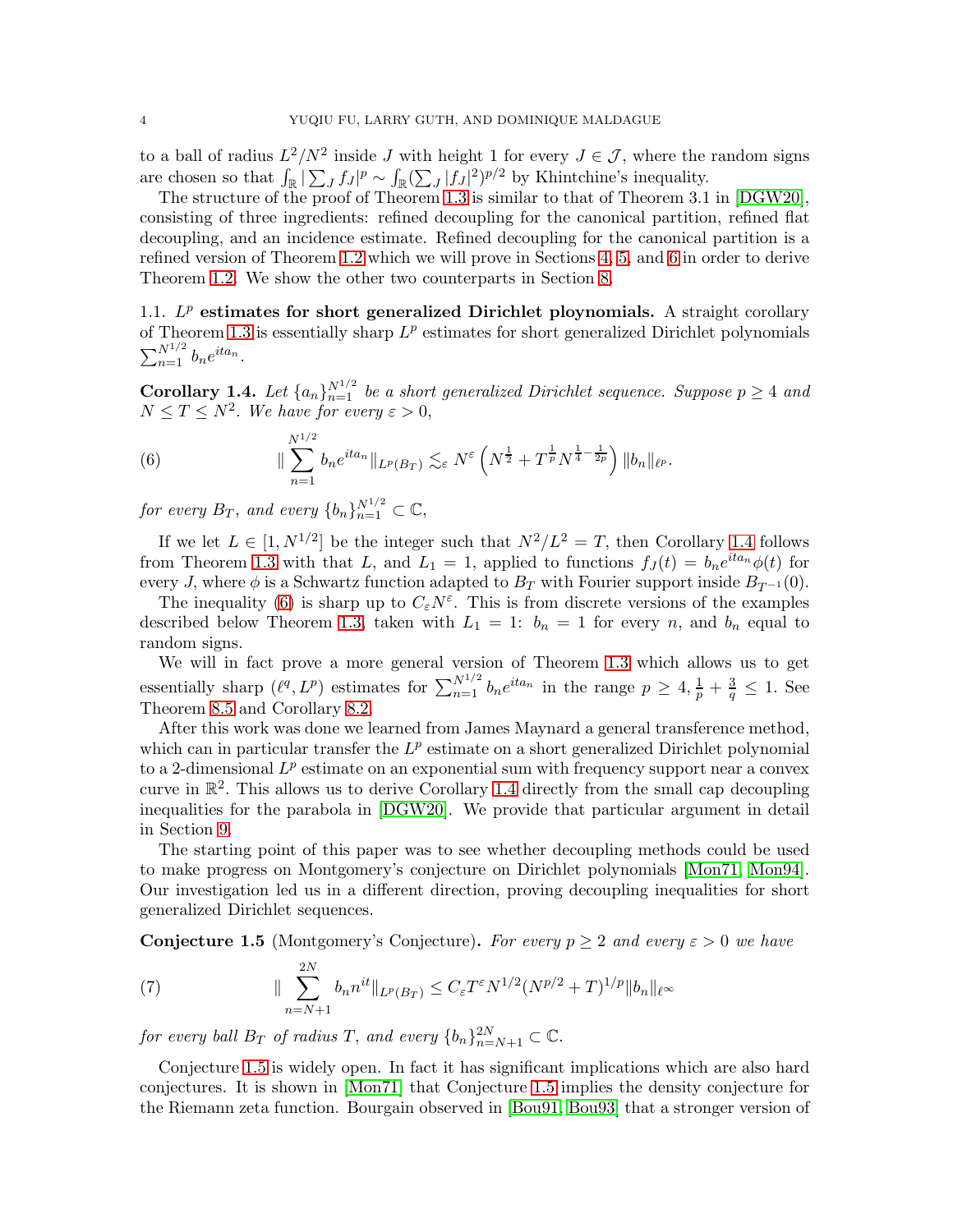Conjecture [1.5](#page-3-2) on large value estimate of Dirichlet polynomials implies the Kakeya maximal operator conjecture in all dimensions. Conjecture [1.5](#page-3-2) itself also implies a weaker statement that a Kakeya set has full Minkowski dimension (see [\[Gre03\]](#page-52-6)).

Our Corollary [1.4](#page-3-0) proves some  $L^p$  estimates for "short" Dirichlet polynomials which do not directly connect to Montgomery's conjecture. In fact we believe to make progress on Montgomery's conjecture significant new ideas are needed.

On the other hand, combining Theorem [1.2](#page-1-1) with flat decoupling we obtain  $\ell^2 L^p$  decoupling inequalities for generalized Dirichlet sequences (with N many terms instead of  $N^{1/2}$ , and the decoupling inequalities we get are essentially sharp for the class of generalized Dirichlet sequences. As a corollary we have essentially sharp  $(\ell^2, L^p)$  estimates on generalized Dirichlet polynomials, but the Dirichlet polynomial  $\sum_{n=N+1}^{2N} b_n e^{it \log n}$ , has more structure and admits better estimates. This has to do with examples of generalized Dirichlet sequences containing a  $cN^{1/2}$ -term AP with common difference  $CN^{-1/2}$ , which  $\{\log n\}_{n=N+1}^{2N}$  cannot contain by a number theory argument. We discuss these in detail in Section [7.](#page-32-0)

The paper is structured as follows. In Section [2](#page-4-1) we will illustrate the wave packet structure of functions with frequency support in a fat AP. In Section [3](#page-7-0) we prove a bilinear Kakeya-type estimate and a bilinear restriction-type estimate for functions with frequency support in a neighborhood of a short generalized Dirichlet sequence  $\{a_n\}_{n=1}^{N^{1/2}}$ . Section [4,](#page-14-0) [5,](#page-19-0) and [6](#page-26-0) are dedicated to proving Theorem [1.2.](#page-1-1) Section [4](#page-14-0) introduces a refined decoupling inequality for the canonical partition (Theorem [4.4\)](#page-15-0), which implies Theorem [1.2,](#page-1-1) and which we will actually prove. Section [5](#page-19-0) sets up a high-low frequency decomposition for square functions at different scales, and in Section [6](#page-26-0) we finish the proof of Theorem [4.4.](#page-15-0) Section [7](#page-32-0) discusses the decoupling problem for (N-term) generalized Dirichlet sequences. In Section [8](#page-37-0) we prove Theorem [1.3.](#page-2-1) Section [9](#page-48-0) is about the transference method for one-dimensional exponential sum estimates like [\(6\)](#page-3-1).

Notation. C will denote a positive absolute constant that may vary from lines to lines, and it may be either small or large.  $A \leq B$  means  $A \leq CB$ .  $A \sim B$  means  $A \leq B$  and  $B \leq A$ . We will also use  $\mathcal{O}(A)$  to denote a quantity that is less than or equal to CA.  $A \lesssim_q B$  will mean  $A \leq C_q B$  for some constant depending on q. Similarly  $\mathcal{O}_q(A)$  denotes a quantity that is less than or equal to  $C_qA$ . There will be a parameter N and  $A \lessapprox B$  denotes  $A \lesssim_{\varepsilon} N^{\varepsilon}B$ for every  $\varepsilon > 0$ .

Acknowledgements. We would like to thank James Maynard for thoughtful discussions related to this paper. In particular we learned from him the transference method described in Section [9.](#page-48-0) LG is supported by a Simons Investigator grant.

## 2. Locally constant property

<span id="page-4-1"></span>We set up some notations and describe the locally constant property related to fat APs in this section.

<span id="page-4-0"></span>**Definition 2.1.** We let  $P_v^{\delta}(a)$  denote the  $\delta$ -neighborhood of the arithmetic progression on R which contains a and has common difference v. We call  $P_v^{\delta}(x_0) \cap B_R(x_0)$ , or simply  $P_{v}^{\delta} \cap B_{R}$ , a fat AP with thickness  $\delta$ , common difference v, and diameter R. We will call  $P_{v^{-1}}^{R^{-1}} \cap B_{\delta^{-1}}$  a fat AP dual to  $P_v^{\delta} \cap B_R$ .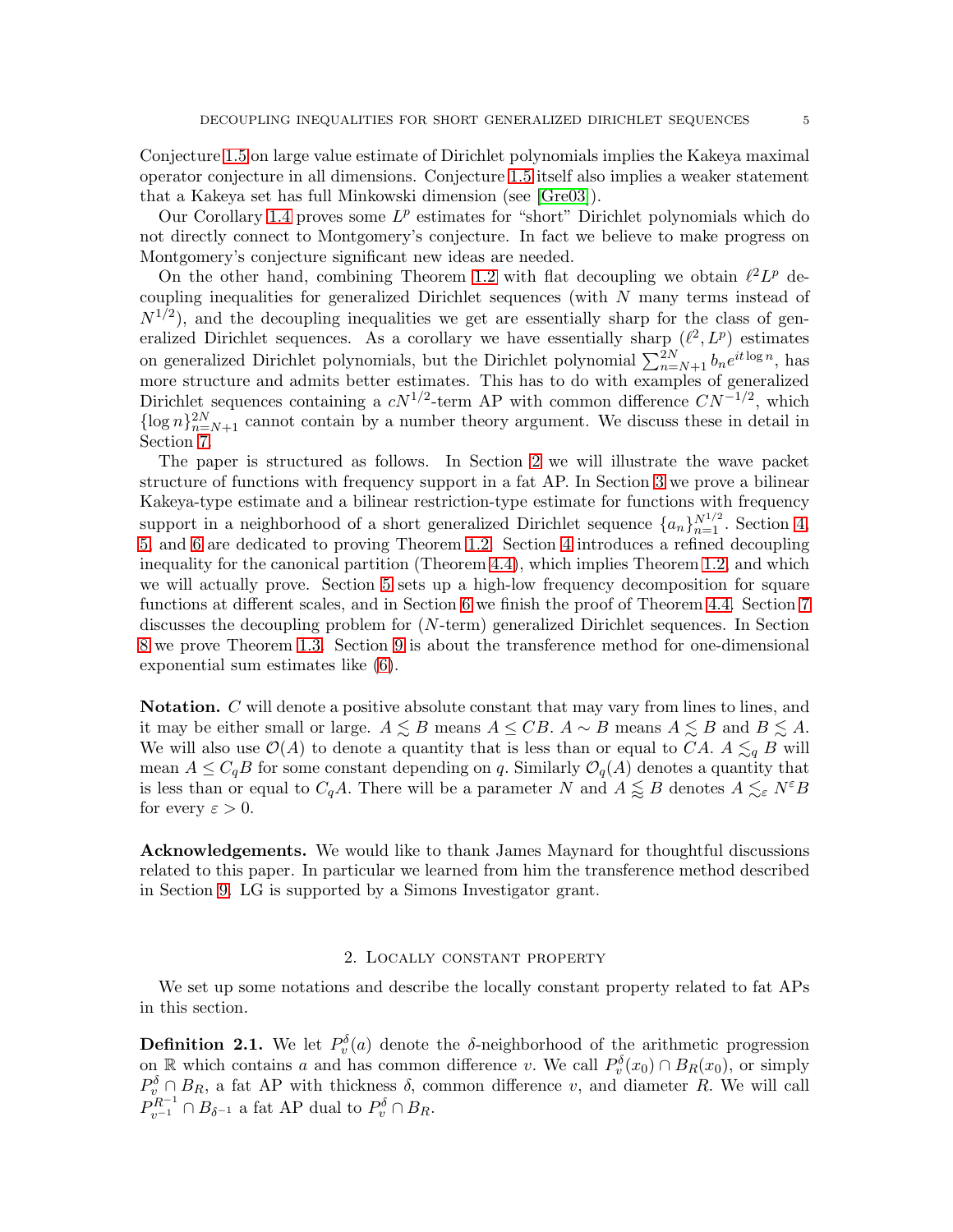To exploit the locally constant property of a function with frequency support in a fat AP, we first construct a family of functions  $\psi_k : \mathbb{R} \to \mathbb{C}$  adapted to a fat AP (in the frequency space).

<span id="page-5-3"></span>**Lemma 2.2.** For every  $x_0 \in \mathbb{R}$ ,  $\delta \le v/2$ ,  $M \ge 1$ , and  $k \ge 1$  there exists a function  $\psi_k : \mathbb{R} \to \mathbb{C}$  *with the property* 

<span id="page-5-0"></span>(8) 
$$
\widehat{\psi_k}(\xi) = 1 \text{ on } P_v^{\delta}(x_0) \cap B_{Mv}(x_0), \qquad \text{supp}\widehat{\psi_k} \subset P_v^{2\delta}(x_0) \cap B_{8^k Mv}(x_0),
$$

*and*  $\psi_k$  *decays at order* k *outside of the dual fat AP*  $P_{v^{-1}}^{(Mv)^{-1}}(0) \cap B_{\delta^{-1}}(0)$ :

<span id="page-5-2"></span>
$$
(9) \qquad (M\delta)1_{P_{v^{-1}}^{(Mv)^{-1}}(0)\cap B_{\delta^{-1}}(0)} \lesssim_k |\psi_k(x)| \lesssim_k \frac{M\delta}{\left(1+\frac{d(x,v^{-1}\mathbb{Z})}{(Mv)^{-1}}\right)^k \left(1+\frac{d(x,B_{\delta^{-1}}(0))}{\delta^{-1}}\right)^k}.
$$

We say such a  $\psi_k$  is adapted to the fat AP  $P_v^{\delta}(x_0) \cap B_{Mv}(x_0)$  in the frequency space with order of decay k.

*Proof.* Since translation in frequency space corresponds to modulation in the physical space, we may assume  $x_0 = 0$ .

We start with the Dirichlet kernel

$$
D_M(x) = \sum_{|j| \le M} e^{2\pi i j x} = \frac{\sin((2M+1)\pi x)}{\sin(\pi x)}.
$$

We define  $\tilde{D}_1(x) = D_M(x)$ . Then we define  $\tilde{D}_k(x)$  inductively by

$$
\tilde{D}_k(x) = d_k^{-1} \tilde{D}_{k-1}(x) D_{8^{k-1}M/2}(x),
$$

where  $d_k = ||D_{8^{k-1}M/2}||_{L^1(\mathbb{R})}$  is the total measure of the measure  $D_{8^{k-1}M/2}$ . Equivalently we can define  $\tilde{D}_k$  explicitly as

$$
\tilde{D}_k = \tilde{d}_k D_M \prod_{1 \le s \le k-2} D_{8^s M/2}
$$

for some suitable constant  $\tilde{d}_k > 0$ .

Since  $\tilde{D}_1 = D_M$  has the property that

$$
\widehat{\tilde{D}_1}(\xi) = \sum_{|j| \le M} \delta_0(\xi - j),
$$

by induction we can show that

$$
\widetilde{\widehat{D}_k}(\xi) = \sum_{|j| \le M} \delta_0(\xi - j) + \sum_{M < |j| \le 8^k M/4} b_{j,k} \delta_0(\xi - j)
$$

for some  $0 \leq b_{j,k} \leq 1$ . From the explicit expression of the Dirichlet kernel we see that  $\tilde{D}_1$ decays at order 1 outside of  $P_1^{M^{-1}}(0)$ :

<span id="page-5-1"></span>
$$
|\tilde{D}_0(x)| = |D_M(x)| \lesssim \frac{M}{1 + \frac{d(x,\mathbb{Z})}{M^{-1}}}.
$$

By induction on k we obtain  $\tilde{D}_k$  decays at order k outside of  $P_1^{M^{-1}}(0)$ :

(10) 
$$
|\tilde{D}_k(x)| \lesssim_k \frac{M}{\left(1 + \frac{d(x,\mathbb{Z})}{M^{-1}}\right)^k}.
$$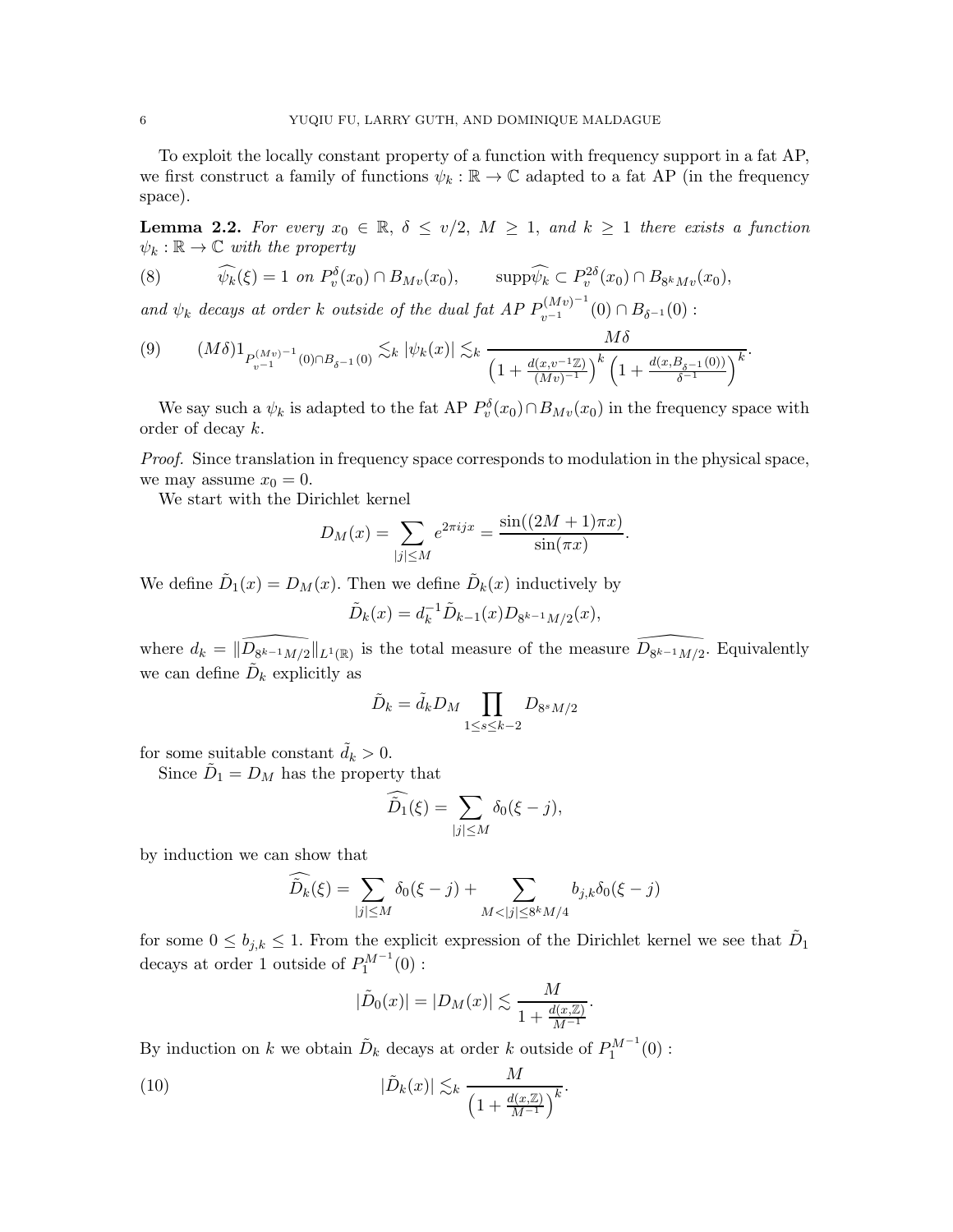Now let  $\phi(x)$  be a Schwartz function such that  $\hat{\phi}$  is a smooth bump adapted to  $B_1(0)$ 

$$
\hat{\phi}(\xi) = 1 \text{ on } B_1(0), \qquad \text{supp}\hat{\phi} \subset B_2(0).
$$

Let  $\phi_{\delta^{-1}}(x)$  be the function  $\phi(\delta x)$ . Note that  $\phi_{\delta^{-1}}$  decays rapidly outside of  $B_{\delta^{-1}}(0)$ . We let  $\psi_k$  be given by

$$
\widehat{\psi_k} := \widehat{\phi_{\delta^{-1}}} * \widehat{\tilde{D}_k}(v^{-1}\xi)/v = \sum_{|j| \le M} \widehat{\phi_{\delta^{-1}}}(\xi - jv) + \sum_{M < |j| \le 8^k M/4} b_{j,k} \widehat{\phi_{\delta^{-1}}}(\xi - jv).
$$

From this definition we immediately see property [\(8\)](#page-5-0) holds. Writing  $\psi_k$  as

$$
\psi_k(x) = \phi_{\delta^{-1}}(x) \tilde{D}_k(vx)
$$

we observe from [\(10\)](#page-5-1) and the rapid decay of  $\phi_{\delta^{-1}}$  outside  $B_{\delta^{-1}}(0)$  that [\(9\)](#page-5-2) holds.

For every fat AP  $P = P_{v-1}^{(Mv)-1}(x_0) \cap B_{\delta^{-1}}(x_0)$  with  $\delta \le v$ , and every  $k \ge 100$ , let  $W_{P,k}$ be the weight function

$$
W_{P,k}(x) = \frac{1}{\left(1 + \frac{d(x,x_0 + v^{-1}\mathbb{Z})}{(Mv)^{-1}}\right)^k \left(1 + \frac{d(x,B_{\delta^{-1}}(x_0))}{\delta^{-1}}\right)^k}.
$$

We will use the following notation

$$
\int_{W_{P,k}} f(x)dx := \int_{\mathbb{R}} f(x)W_{P,k}(x)dx, \quad \int_{W_{P,k}} f(x)dx := \frac{1}{\|W_{P,k}\|_{L^{1}(\mathbb{R})}} \int_{\mathbb{R}} f(x)W_{P,k}(x)dx,
$$

$$
\|f\|_{L^{p}(W_{P,k})} := \left(\int_{W_{P,k}} |f|^{p}(x)dx\right)^{1/p}.
$$

For measurable sets  $E \subset \mathbb{R}$  we use similar notations for average integrals and  $L^p$  norms:

$$
\int_E f(x)dx := \frac{1}{|E|} \int_E f(x)dx, \quad ||f||_{L^p(E)} := \left(\int_E |f|^p(x)dx\right)^{1/p}.
$$

For a fat AP  $P$  and translated copies of a smaller fat AP  $P'$ , we have the following pointwise inequality

(11) 
$$
1_P(x) \lesssim_k \sum_{P' \subset P} W_{P',k}(x) \lesssim_k W_{P,k}(x).
$$

Here  $\sum_{P' \subset P}$  means summing over a tiling (with  $\mathcal{O}(1)$  overlap) of P by P'.

If we look at translated copies  $P''$  of P, we have

(12) 
$$
\sum_{P'' \subset \mathbb{R}} W_{P'',k}(x) W_{P,k}(P'') \lesssim_k W_{P,k}(x).
$$

Here  $\sum_{P''\subset \mathbb{R}}$  means summing over a tiling (with  $\mathcal{O}(1)$  overlap) of  $\mathbb{R}$  by  $P''$ , and  $W_{P,k}(P'')$ is defined to be  $W_{P,k}(\sup P'')$ , which is comparable to  $W_{P,k}(x)$  for any  $x \in P''$ .

<span id="page-6-1"></span>**Proposition 2.3** (locally constant property). Suppose f satisfies supp $\hat{f} \subset P_v^{\delta} \cap B_{Mv}$ . Then *for every dual fat AP P* =  $P_{v^{-1}}^{(Mv)^{-1}} \cap B_{\delta^{-1}}$  *and every*  $1 \le q < p < \infty$  *we have* 

<span id="page-6-0"></span>
$$
||f||_{L^{p}(W_{P,k})} \lesssim_{p,q,k} ||f||_{L^{q}(W_{P,\frac{qk}{p}})}, \qquad if \qquad \frac{qk}{p} \ge 100,
$$
  

$$
||f||_{L^{\infty}(P)} \lesssim_k ||f||_{L^{1}(W_{P,k})}.
$$

 $\Box$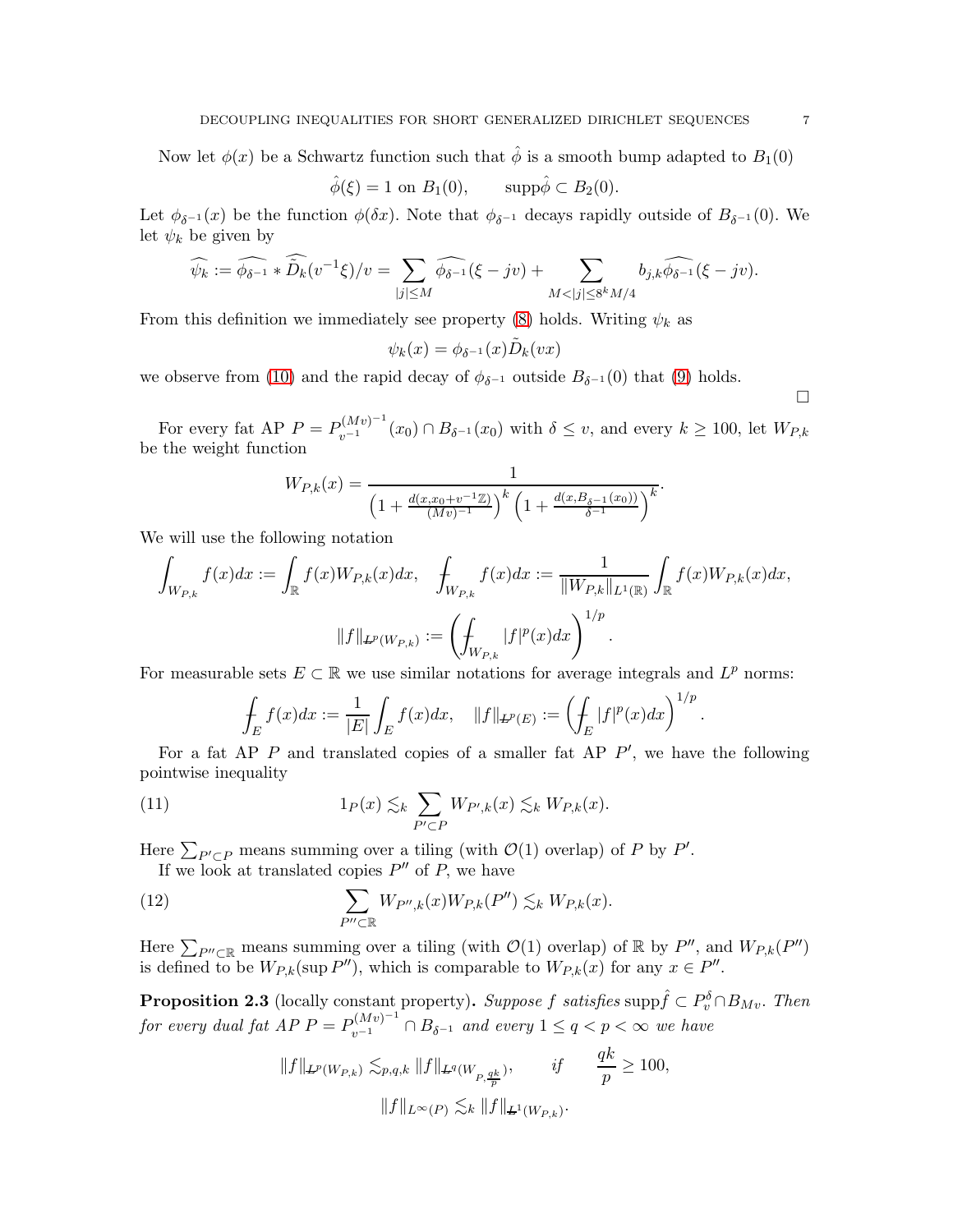*Proof.* We first prove the second inequality. Fix  $k \geq 100$ . From [\(8\)](#page-5-0) we have

$$
f(x) = f * \psi_k(x) = \int_{\mathbb{R}} f(y)\psi_k(x - y)dy,
$$

where  $\psi_k$  is the function in Lemma [2.2](#page-5-3) adapted to  $P_v^{\delta} \cap B_{Mv}$  in the frequency space with order of decay k. Therefore for  $x \in P$  we have

$$
|f(x)| \leq \int_{\mathbb{R}} |f(y)| |\psi_k(x - y)| dy
$$
  
\n
$$
\leq \int_{\mathbb{R}} |f(y)| \sup_{x \in P} |\psi_k(x - y)| dy
$$
  
\n
$$
\lesssim_k \delta M \int_{\mathbb{R}} |f(y)| W_{P,k}(y) dy
$$
  
\n
$$
\sim_k \int_{W_{P,k}} |f(y)| dy.
$$

For the third inequality we used [\(9\)](#page-5-2).

Now we prove the first inequality in the proposition. We claim that from [\(12\)](#page-6-0) (applied with k replaced by  $\frac{qk}{p}$  and the assumption  $q < p$  we only need to show

(13) 
$$
||f||_{L^p(P)} \lesssim_{p,q,k} ||f||_{L^q(W_{P,k})}.
$$

Indeed if [\(13\)](#page-7-1) holds, then

<span id="page-7-1"></span>
$$
\int_{W_{P,k}} |f|^p \lesssim_k \sum_{P' \subset \mathbb{R}} \int_{P'} |f|^p W_{P,k}(P')
$$
\n
$$
\lesssim_{p,q,k} |P|^{1-\frac{p}{q}} \sum_{P' \subset \mathbb{R}} W_{P,k}(P') \left( \int_{W_{P',\frac{q_k}{p}}} |f|^q \right)^{p/q}
$$
\n
$$
\leq |P|^{1-\frac{p}{q}} \left( \int_{\mathbb{R}} |f(x)|^q \sum_{P' \subset \mathbb{R}} W_{P,k}(P')^{q/p} W_{P',\frac{q_k}{p}}(x) dx \right)^{p/q}
$$
\n
$$
\lesssim_{p,q,k} |P|^{1-\frac{p}{q}} \left( \int |f(x)|^q \sum_{P' \subset \mathbb{R}} W_{P,\frac{q_k}{p}}(P') W_{P',\frac{q_k}{p}}(x) dx \right)^{p/q}
$$
\n
$$
(by(12)) \lesssim_{p,q,k} |P|^{1-\frac{p}{q}} \left( \int |f|^q W_{P,\frac{q_k}{p}} \right)^{p/q},
$$

which is exactly the first inequality in the proposition.

To show [\(13\)](#page-7-1) we observe that the second inequality in the proposition together with Hölder's inequality implies that

$$
||f||_{L^p(P)} \le ||f||_{L^{\infty}(P)} \lesssim_{p,q,k} ||f||_{L^q(W_{P,\frac{qk}{p}})},
$$

<span id="page-7-0"></span>which is  $(13)$ .

#### 3. Bilinear Kakeya-type and restriction-type estimates

Kakeya and restirction-type estimates are closely related to decoupling, and we will use the bilinear version of them in the proof of Theorem [1.2,](#page-1-1) but first we need to introduce a more general decoupling set-up for the purpose of induction.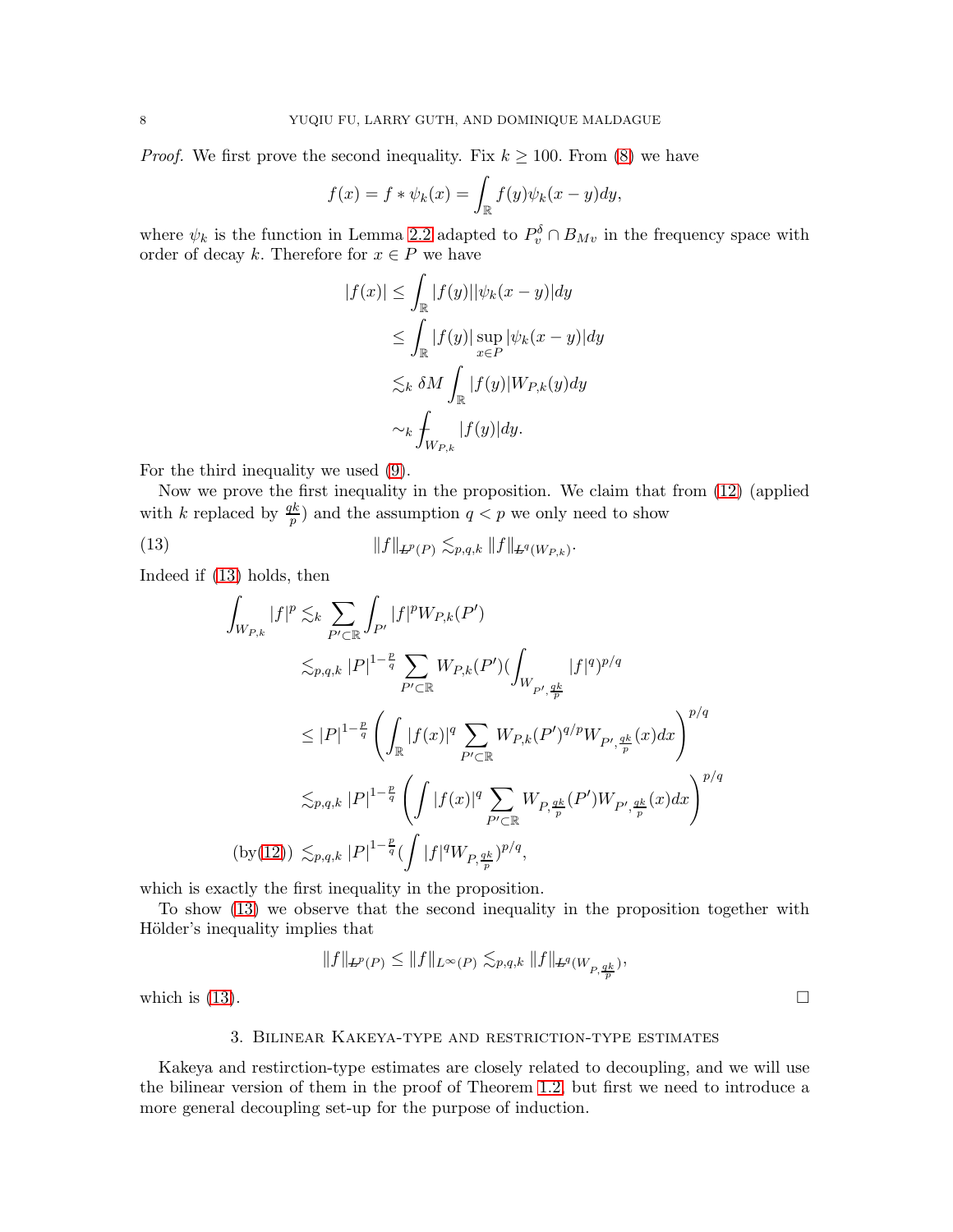3.1. General set-up. To prove Theorem [1.2](#page-1-1) we will do a broad-narrow argument which involves re-scaling of a segment of  $\{a_n\}_{n=1}^{N^{1/2}}$ . To properly set up our induction hypothesis we consider the following more general class of generalized Dirichlet sequences.

<span id="page-8-1"></span>**Definition 3.1** (Generalized Dirichlet sequence). Let  $\theta \in (0,1]$ , and  $N \geq 2$ . We call  ${a_n}_{n=1}^N$  a generalized Dirichlet sequence (with parameters  $N, \theta$ ) if it satisfies the property

<span id="page-8-2"></span>(14) 
$$
a_2 - a_1 \in \left[\frac{1}{4N}, \frac{4}{N}\right], \qquad (a_{i+2} - a_{i+1}) - (a_{i+1} - a_i) \in \left[\frac{\theta}{4N^2}, \frac{4\theta}{N^2}\right].
$$

We will call  $\{a_n\}_{n=1}^{N^{1/2}}$  satisfying [\(1\)](#page-0-0) a  $N^{1/2}$ - short generalized Dirichlet sequence (with parameters  $N, \theta$ ).

As before we write "short" for " $N^{1/2}$ -short" for simplicity. Comparing with Definition [1](#page-0-0) we see an extra parameter  $\theta$  which measures the convexity of the sequence. From now on we use Definition [3.1](#page-8-1) for the definition of generalized Dirichlet sequence.

We shall also incorporate  $\theta$  in our decoupling set-up. From the spacing property [\(14\)](#page-8-2) of  ${a_n}_{n=1}^{N^{1/2}}$  we see that each  $I \in \mathcal{I}$  is essentially contained in an  $L^2\theta/N^2$ -neighborhood of an arithmetic progression. Indeed if we define  $v_j = a_{(j-1)L+2} - a_{(j-1)L+1}$ , then  $I_j$  is contained in the  $CL^2\theta/N^2$ -neighborhood of the arithmetic progression containing  $a_{jL}$  with common difference  $v_i$ , that is,

$$
I_j \subset P_{v_j}^{CL^2\theta/N^2}(a_{jL}) \cap B_{CL/N}(a_{jL}).
$$

We let  $\Omega$  be the  $\theta L^2/N^2$ -neighborhood of  $\{a_n\}_{n=1}^{N^{1/2}}$ . For  $1 \le L \le cN^{1/2}$  and each  $j =$  $1, \ldots, \frac{N^{1/2}}{L}$  $\frac{L}{L}$ , define

$$
I_j = \bigcup_{i=(j-1)L+1}^{jL} B_{\theta L^2/N^2}(a_i).
$$

We denote the collection of  $I_j$  by  $\mathcal I$ , and consider the partition

$$
\Omega = \bigsqcup_{I \in \mathcal{I}} I.
$$

This will be our new decoupling set-up for the canonical partition, and from now on the notation here supersedes that in the Introduction. For small-cap type decoupling we postpone the description of the corresponding general set-up to Section [8.](#page-37-0)

<span id="page-8-0"></span>3.2. Analogies between 
$$
\{a_n\}_{n=1}^{N^{1/2}}
$$
 and  $\mathbb{P}^1$ . For  $I = I_j \in \mathcal{I}$ , we let  

$$
\tilde{I}_j := P_{v_j}^{CL^2\theta/N^2}(a_{jL}) \cap B_{CL/N}(a_{jL})
$$

with  $C$  large enough so that

<span id="page-8-3"></span>
$$
I=I_j\subset \tilde{I}_j=\tilde{I}.
$$

Here  $v_j = a_{(j-1)L+2} - a_{(j-1)L+1}$  and  $v_j \sim N^{-1}$ .

For each  $I \in \mathcal{I}$ , we denote by  $P_I(x)$  the fat AP dual to  $\tilde{I}$  and centered at x, that is,

(15) 
$$
P_I(x) := P_{v_j^{-1}}^{CN/L}(x) \cap B_{CN^2/(L^2\theta)}(x)
$$

if  $I = I_j$ , and we simply write  $P_I$  if stressing the center x is unnecessary. We let  $P(L, y)$ denote a larger fat AP

<span id="page-8-4"></span>(16) 
$$
P(L, y) := P_{v_1^{-1}}^{CN^{3/2}/L^2}(y) \cap B_{CN^2/(L^2\theta)}(y),
$$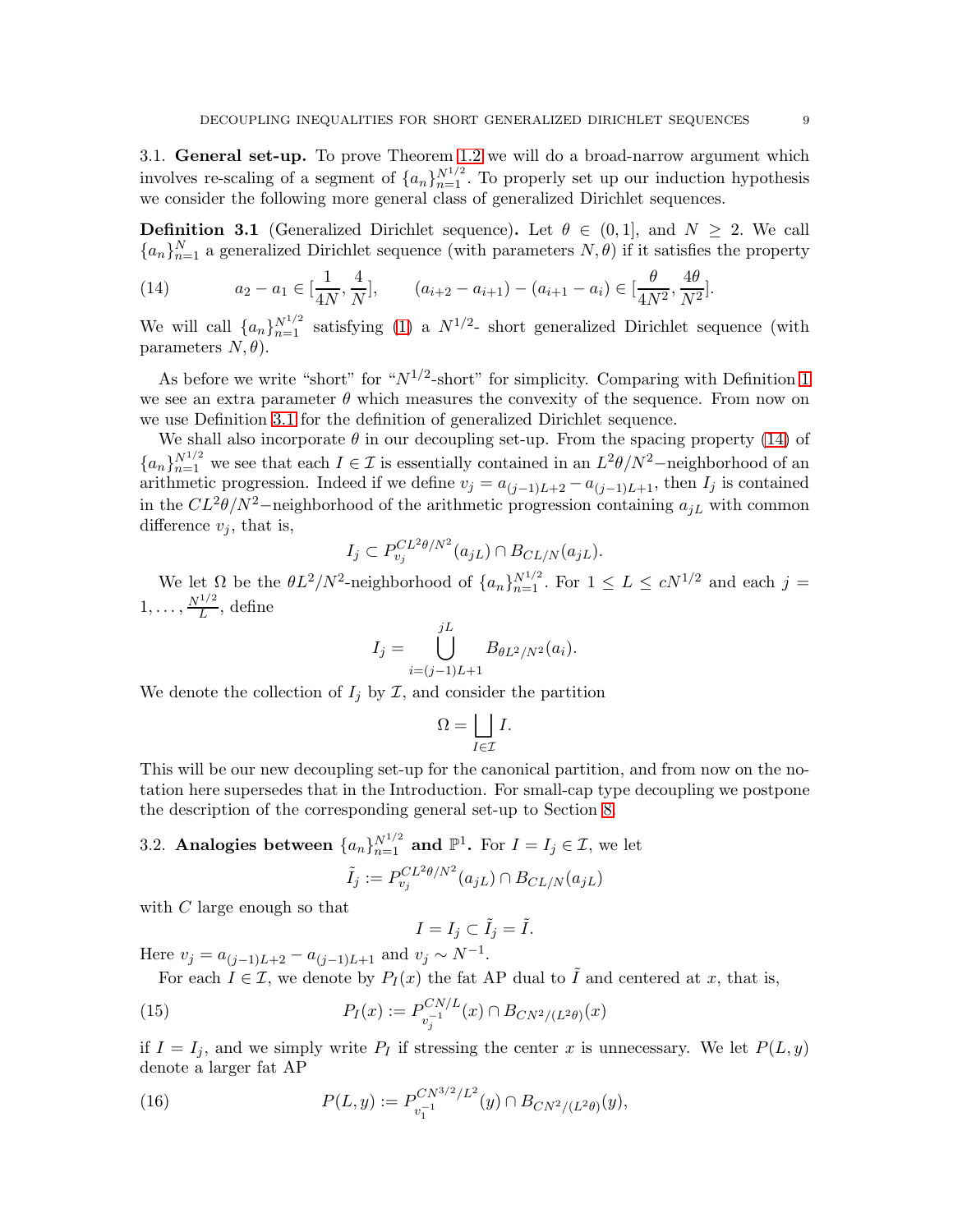

<span id="page-9-0"></span>FIGURE 1. The ball  $B_R \subset \mathbb{R}^2$  contains the union of tubes  $T_i$  having the same center, each which is dual to  $\theta_i$ , where  $\bigcup_{i} \theta_i$  partitions  $\mathcal{N}_{R^{-1}}(\mathbb{P}^1)$ . On the right, we see analogous dual fat APs, one  $P_{I_i}$  per  $I_i$  which partition  $\Omega$ into L consecutive intervals. We see that  $P(L)$  contains the union of the  $P_{I_i}$ which have the same starting point.

and we simply write  $P(L)$  if stressing the center y is unnecessary. If  $L \le N^{1/4}$  we have  $N^{3/2}/L^2 \ge N$  and in that case  $P(L)$  is a ball  $B_{CN^2/(L^2\theta)}$ .

The starting point of this paper is to make use of an analogy between the extension operator on  $\{a_n\}_{n=1}^{N^{1/2}}$ 

$$
\{b_n\}_{n=1}^{N^{1/2}} \mapsto \sum_{n=1}^{N^{1/2}} b_n e^{ita_n}
$$

and the extension operator on the truncated parabola  $\mathbb{P}^1$ 

$$
f\mapsto \int_{[-1,1]} f(\xi) e^{i(x\xi+t\xi^2)} d\xi.
$$

We list the correspondence between objects in this paper and in the parabola setting. For simplicity we assume  $\theta = 1$  in the following list.

- (1) The parameter  $L \in [1, N^{1/2}]$  is the length of the "cap" that we are looking at, and that determines a canonical neighborhood  $\Omega$  with width  $L^2/N^2$ . The corresponding parameter in the parabola setting is R, which determines the length  $(R^{-1/2})$  of the cap and a canonical neighborhood with width  $R^{-1}$ .
- (2) The  $I, P_I$  defined above is analogous to the cap and tube in the context of parabola decoupling. Let  $\Theta$  be a partition of  $\mathcal{N}_{R^{-1}}(\mathbb{P}^1)$ , the  $R^{-1}$ -neighborhood of the truncated parabola  $\mathbb{P}^1$  (over  $[-1, 1]$ ), into  $R^{-1/2} \times R^{-1}$  caps  $\theta$ . The dual object of  $\theta$  is a tube T of dimension  $R^{1/2} \times R$ .
- (3)  $P(L)$  is defined to be the smallest fat AP with the property that, for a function F with frequency support on  $\Omega$ , "restricting" F in the physical space to  $P(L)$ will essentially preserve its frequency support. The corresponding object for the parabola is  $B_R$ , a ball of radius R.

See Figure [1](#page-9-0) which illustrates the analogous properties of tubes  $T$  with the ball  $B_R$  and fat APs  $P_I$  with  $P(L)$ . Bourgain made use of the first two analogies in [\[Bou91,](#page-52-1) [Bou93\]](#page-52-2). The new ingredient we need is the third analogy, which gives an appropriate notion of ball in the short generalized Dirichlet sequence setting. It is very important that we define  $P(L)$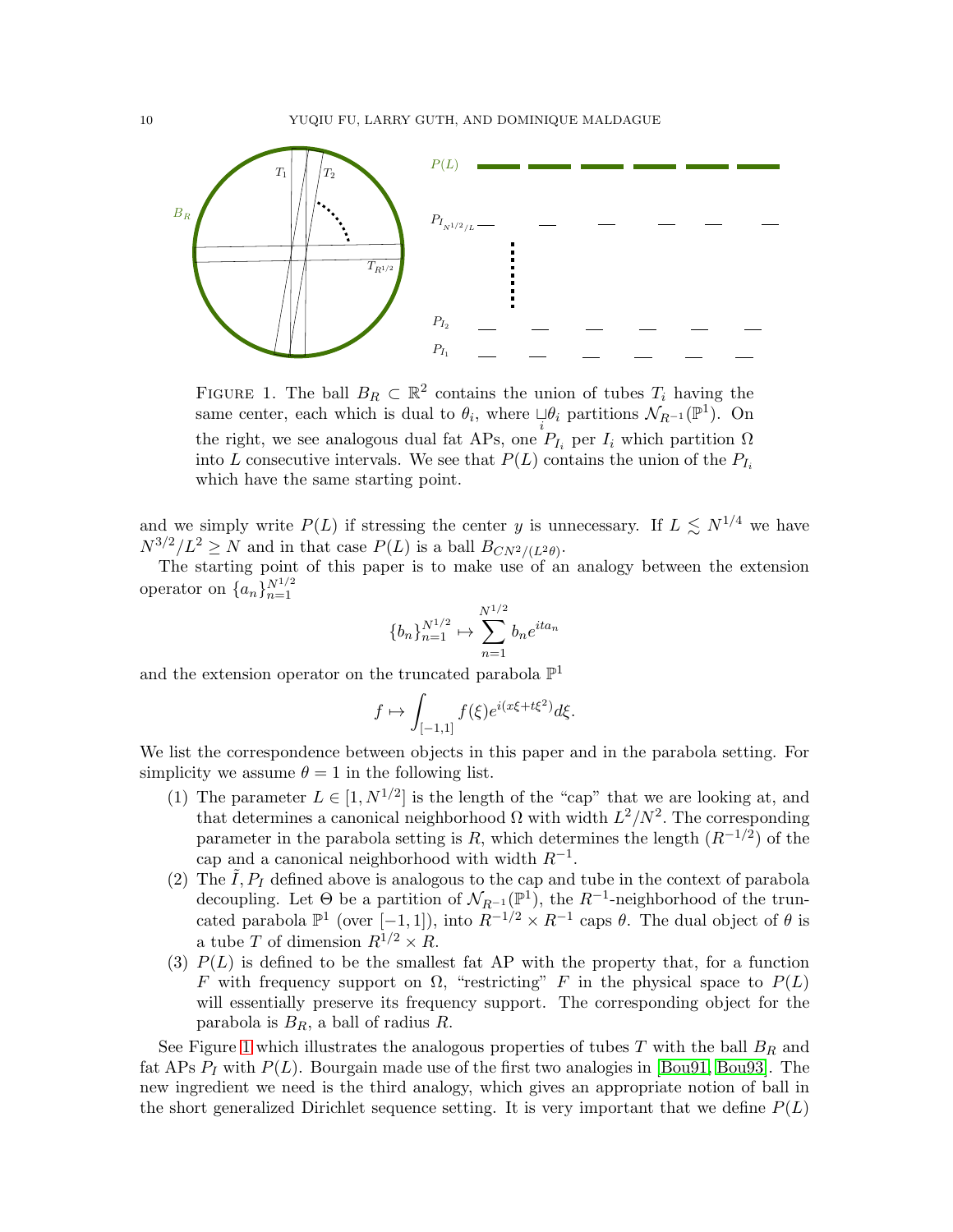to be the smallest fat AP with such a property. If we naively use  $B_{N^2/L^2}$  as the ball  $P(L)$ , the whole argument that follows will break down.

To make the third point precise, we prove the following lemma. We introduce one more notation. For a general fat AP  $P = P_v^{\delta}(x_0) \cap B_{M_v}(x_0)$  and  $s > 0$ , sP will denote the fat AP  $P_v^{s\delta}(x_0) \cap B_{sMv}(x_0)$ .

**Lemma 3.2.** *Fix a*  $P(L)$ *. For every*  $I \in \mathcal{I}$  *and every*  $P_I$  *with*  $P_I \cap P(L) \neq \emptyset$ *,*  $P_I$  *is contained in*  $2P(L)$ .

*Proof.* In fact since for every  $j, |v_j - v_1| \lesssim N^{-3/2}\theta$ , we have  $|v_j^{-1} - v_1^{-1}| \lesssim N^{1/2}\theta$ . Therefore  $P_I \cap P(L) \neq \emptyset$  implies

$$
d(P_I, P(L)) \lesssim (N^{1/2}\theta) \frac{N^2/(L^2\theta)}{N} = \frac{N^{3/2}}{L^2},
$$

which implies  $P_I \subset 2P(L)$  if C is large enough in the definition of  $P(L)$ .

We note that the above Lemma holds if we replace  $I, \mathcal{I}, P_I, P(L)$  by  $\theta, \Theta, T, B_R$  respectively.

3.3. Transversality and Bilinear Kakeya-type estimate. For  $I \in \mathcal{I}$ , let  $v_I^{-1}$  $I^{\text{-1}}$  denote the common difference of  $P_I$ , that is, if  $I = I_j$  then  $v_I = v_j$ . We say  $I, J \in \mathcal{I}$  are transversal if  $|v_I^{-1} - v_J^{-1}|$  $|J| \gtrsim N^{1/2}\theta$ , or equivalently, if  $d(I, J) \gtrsim N^{-1/2}$  on R. We now prove a bilinear Kakeya-type estimate for two transversal families of  $P_I$ .

<span id="page-10-0"></span>**Proposition 3.3** (bilinear Kakeya-type estimate). Suppose  $g_1 = \sum_I a_I 1_{P_I}$  and  $g_2 =$ **Proposition 3.3** (bilinear Kakeya-type estimate). Suppose  $g_1 = \sum_I a_I 1_{P_I}$  and  $g_2 = \sum_J b_J 1_{P_J}$  where  $a_I, b_J$  are positive real numbers,  $I, J \in \mathcal{I}$  and  $P_I$  are transversal to  $P_J$ . *Then*

(17) 
$$
\int_{P(L)} g_1 g_2 \lesssim \int_{2P(L)} g_1 \int_{2P(L)} g_2.
$$

For comparison we state the bilinear Kakeya-type estimates for  $R^{1/2}$  by R tubes in  $\mathbb{R}^2$ .

**Proposition 3.4.** Suppose  $g_1 = \sum_i a_i 1_{T_i}$  and  $g_2 = \sum_j b_j 1_{T_j}$  where  $a_i, b_j$  are positive real *numbers,*  $T_i$ ,  $T_j$  are  $R^{1/2}$  by R tubes and every  $T_i$  is transversal to every  $T_j$  *(in the sense that the angle between*  $T_i, T_j$  *is*  $\gtrsim$  1*). Then* 

<span id="page-10-2"></span>
$$
\int_{B_R} g_1 g_2 \lesssim \int_{2B_R} g_1 \!\! \int_{2B_R} g_2.
$$

*Proof of Proposition* [3.3.](#page-10-0) For simplicity of notation we assume  $C = 1$  in [\(15\)](#page-8-3), [\(16\)](#page-8-4). For general C the argument works the same way.

Since

$$
\int_{P(L)} g_1 g_2 \leq \sum_{I,J: P_I \cap P(L) \neq \emptyset, P_J \cap P(L) \neq \emptyset} a_I b_J |P(L)|^{-1} |P_I \cap P_J|
$$

it suffices to show that for  $I, J$  transversal we have

$$
|P_I \cap P_J| \lesssim \frac{|P_I|^2}{|P(L)|}
$$

We consider two cases  $L \geq C_1 N^{1/4}$  and  $L \leq C_1 N^{1/4}$  separately, where  $C_1$  is a sufficiently large constant that will be chosen.

<span id="page-10-1"></span>.

**Case 1:**  $L \geq C_1 N^{1/4}$ . Without loss of generality we assume  $P_I, P_J$  both start at the origin (meaning that the first term of the underlying AP is 0). Let  $P_{I,k}$  denote the k-th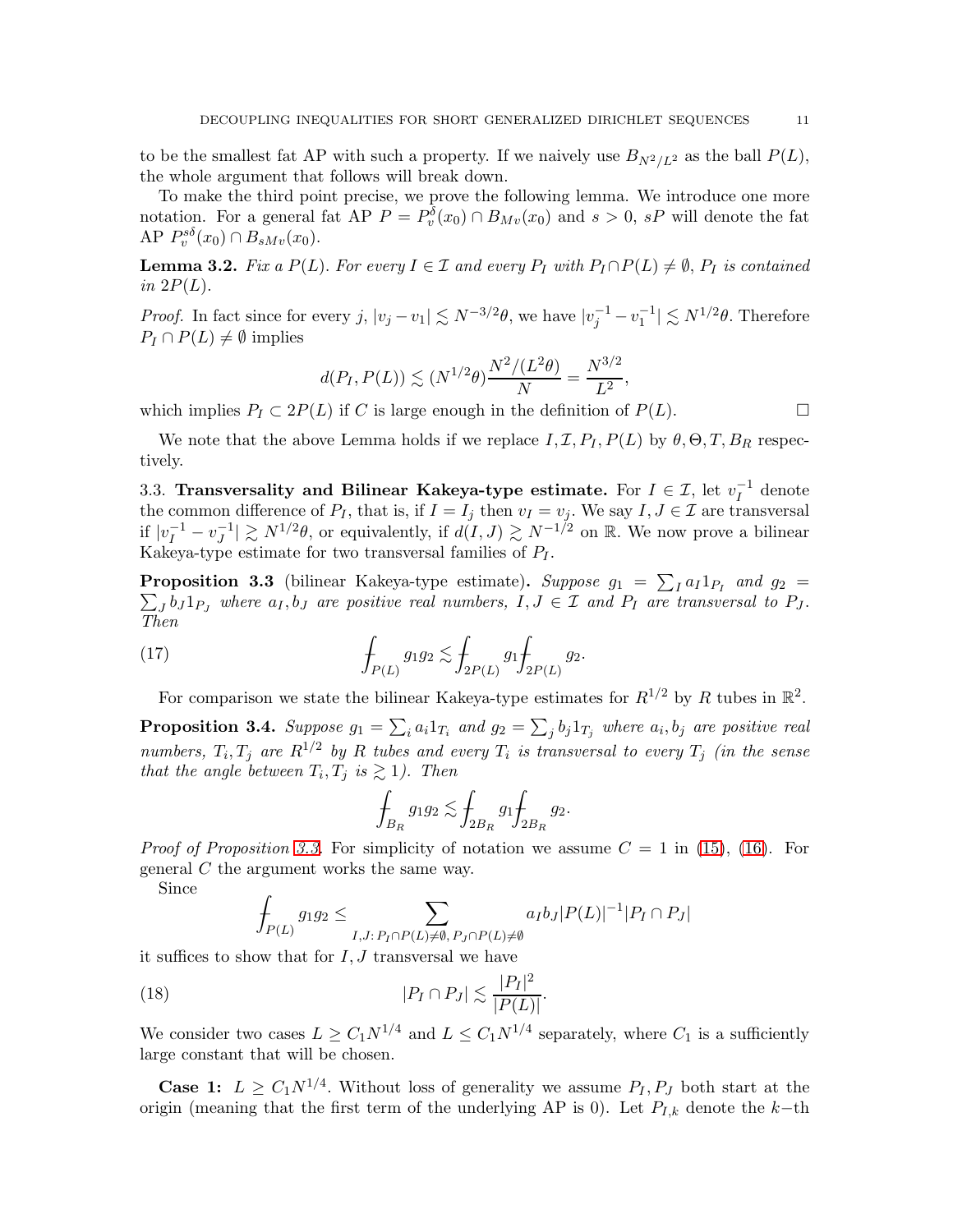interval in  $P_I$ . If  $V_I$ ,  $V_J$  are the common difference of  $P_I$ ,  $P_J$  respectively, then from transversality assumption we have  $|V_I - V_J| \sim N^{1/2}\theta$ . So for some integer  $K \sim \frac{N/L}{N^{1/2}S}$  $\frac{N/L}{N^{1/2}\theta} = \frac{N^{1/2}}{L\theta}$  we have

$$
d(P_{I,k}, P_{J,k}) \le N/L \quad \text{if} \quad 1 \le k \le K
$$

and

$$
d(P_{I,k}, P_{J,k}) \in [N/L, N]
$$
 if  $K \le k \lesssim \frac{N}{N^{1/2} \theta} = \frac{N^{1/2}}{\theta}$ .

Since  $L \geq C_1 N^{1/4}$  we know that if  $C_1$  is sufficiently large than  $\frac{N^{1/2}}{\theta} N = \frac{N^{3/2}}{\theta}$  $\frac{\partial f^2}{\partial \theta}$  is larger than  $N^2/(L^2\theta)$ , which is the diameter of  $P_I$ . Therefore we have

$$
|P_I \cap P_J| \lesssim \frac{N^{1/2}}{L\theta} \frac{N}{L} = \frac{N^{3/2}}{L^2\theta} = \frac{|P_I|^2}{|P(L)|}.
$$

**Case 2:**  $L \leq C_1 N^{1/4}$ . From the first case we know that

$$
|P_I \cap P_J \cap B_{CN^{3/2}/\theta}| \lesssim N^{3/2}/(L^2\theta).
$$

Therefore by the triangle inequality we have

$$
|P_I \cap P_J| \lesssim \frac{N^{3/2}}{L^2 \theta} \frac{N^2 / (L^2 \theta)}{N^{3/2} / \theta} = \frac{N^2}{L^4 \theta} = \frac{|P_I|^2}{|P(L)|}.
$$

Here we recall that  $P(L)$  degenerates to the Euclidean ball  $B_{N^2/(L^2\theta)}$  if  $L \leq N^{1/4}$ .

So we have shown [\(18\)](#page-10-1) and hence [\(17\)](#page-10-2).

3.4. Bilinear restriction-type estimate. To prove a bilinear restriction estimate, we will use the above bilinear Kakeya estimate and induction on  $L$ . First we identify where the (square of the) square function  $\sum_{I\in\mathcal{I}}|f_I|^2$  is locally constant on. Note that supp $\widehat{f_I}\subset$  $I - I \subset P_{\nu_I}^{CL^2\theta/N^2}$  $v_I^{C L^2 \theta/N^2}(0) \cap B_{CL/N}(0)$ . Since  $|v_I - v_1| \lesssim N^{-3/2}\theta$  for every  $I \in \mathcal{I}$ , we have

$$
\bigcup_{I \in \mathcal{I}} (I - I) \subset P_{v_1}^{CL\theta/N^{3/2}} \cap B_{CL/N}.
$$

Therefore  $\sum_I |f_I|^2$  is locally constant on dual fat AP of the form  $P_{v_i^{-1}}^{CN/L}$  $v_1^{-1}$ <sup>CN/L</sup>  $\cap B_{CN^{3/2}/(L\theta)}$ . Observe that if we define  $L_1 = (N^{1/2}L)^{1/2}$ , then

$$
P_{v_1^{-1}}^{CN/L} \cap B_{CN^{3/2}/(L\theta)} = P_{v_1^{-1}}^{CN^{3/2}/L_1^2} \cap B_{CN^{2}/(L_1^2\theta)} = CP(L_1).
$$

Now suppose  $I', I''$  are unions of I in I, and I', I'' are transversal in the sense that  $d(I',I'')\gtrsim N^{-1/2}$  on R. Then we have the following bilinear restriction estimate. The proof closely resembles the multilinear Kakeya implies multilinear restriction proof in [\[BCT06\]](#page-52-7).

<span id="page-11-0"></span>**Proposition 3.5** (bilinear restriction-type estimate). Suppose supp $\widehat{F_1} \subset I'$  and supp $\widehat{F_2} \subset I'$ I ′′ . *Then we have*

(19) 
$$
\int_{P(L)} |F_1|^2 |F_2|^2 \lesssim_{\varepsilon} N^{\varepsilon} |P(L)|^{-2} \int_{\mathbb{R}} |F_1|^2 \int_{\mathbb{R}} |F_2|^2.
$$

*Proof.* We define  $BR(L)$  to be the smallest constant such that

$$
\int_{P(L)} |F_1|^2 |F_2|^2 \leq BR(L) |P(L)|^{-2} \int_{\mathbb{R}} |F_1|^2 \int_{\mathbb{R}} |F_2|^2
$$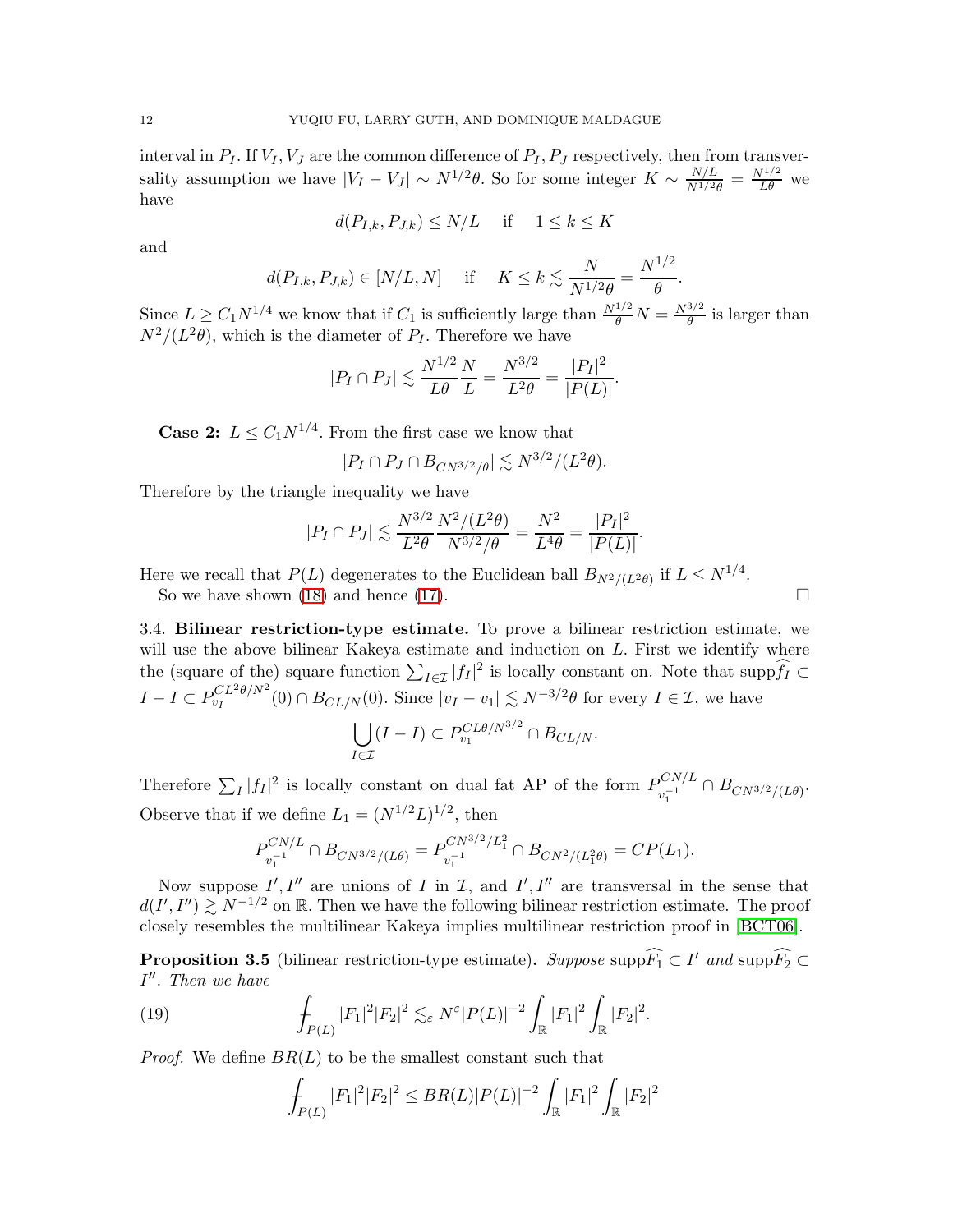holds for all  $F_1, F_2$  with  $\text{supp}\overline{F_1} \subset I'$  and  $\text{supp}\overline{F_2} \subset I''$ . We let  $BK(L)$  be the smallest constant such that

$$
\int_{P(L)} g_1 g_2 \leq BK(L) |P(L)|^{-2} \int_{\mathbb{R}} g_1 \int_{\mathbb{R}} g_2
$$

holds for all  $g_1 = \sum a_I P_I$ , and  $g_2 = \sum b_J P_J$  where  $a_I, b_J$  are positive real numbers and  $I, J \in \mathcal{I}$  with  $I \subset I'$ ,  $J \subset I''$ . Note that with this definition of  $BK(L)$  we also have (20)

<span id="page-12-1"></span>
$$
|P_I|^{-2} \int_{P(L)} (\sum_{I \subset I'} |g_{1,I}| * 1_{P_I(0)}) (\sum_{J \subset I''} |g_{2,J}| * 1_{P_J(0)}) \lesssim BK(L) |P(L)|^{-2} (\int_{\mathbb{R}} \sum_I |g_{1,I}|) (\int_{\mathbb{R}} \sum_J |g_{2,J}|)
$$

for all functions  $g_{1,I}$ ,  $g_{2,J}$ .

We have shown in Proposition [3.3](#page-10-0) that

<span id="page-12-0"></span>
$$
BK(L) \lesssim 1
$$
.

Now we want to show  $BR(L) \lesssim_{\varepsilon} N^{\varepsilon}$ . First we prove

(21) 
$$
BR(L) \lesssim BR(L_1)BK(L).
$$

From the definition of BR and local  $L^2$  orthogonality (Lemma [3.6](#page-13-0) below) we have

$$
\begin{split} \int_{P(L)}|F_1F_2|^2&\lesssim & \int_{P(L)}\|F_1F_2\|_{L^2(P(L_1,x))}^2dx\\ &\lesssim BR(L_1)\!\!\int_{P(L)}\|F_1\|_{L^2(W_{P(L_1,x),200})}^2\|F_2\|_{L^2(W_{P(L_1,x),200})}^2\\ &\lesssim BR(L_1)\!\!\int_{P(L)}\left(\sum_{I\subset I'}\|F_{1,I}\|_{L^2(W_{P(L_1,x),200})}^2\right)\left(\sum_{J\subset I''}\|F_{2,J}\|_{L^2(W_{P(L_1,x),200})}^2\right). \end{split}
$$

We claim that

(22)

<span id="page-12-3"></span>
$$
\int_{P(L)} \sum_{I,J} ||F_{1,I}||^2_{L^2(W_{P(L_1,x)},200)} ||F_{2,J}||^2_{L^2(W_{P(L_1,x)},200)} \lesssim BK(L)|P(L)|^{-2} ||F_1||^2_{L^2(\mathbb{R})} ||F_2||^2_{L^2(\mathbb{R})},
$$

which together with previous argument will imply [\(21\)](#page-12-0). Since  $\sum_{P(L_1)\subset \mathbb{R}} W_{P(L_1,x),200}(P(L_1)) \lesssim$ 1, it suffices to show that

$$
\int_{P(L)} \sum_{I,J} ||F_{1,I}||^2_{L^2(P(L_1,x))} ||F_{2,J}||^2_{L^2(P(L_1,x))} \lesssim_k BK(L) |P(L)|^{-2} ||F_1||^2_{L^2(\mathbb{R})} ||F_2||^2_{L^2(\mathbb{R})}.
$$

We choose  $\psi_{I,200}$  adapted to  $P_I(0)$  in the frequency space with order of decay 200 as in Lemma [2.2.](#page-5-3) Let  $\phi_I := \widetilde{\psi_{I,200}}/|P_I|$ . If we define  $G_{1,I} = \widetilde{(F_{1,I}/\phi_I)}$ , then due to the support property of  $\widehat{F_{1,I}}$  we have pointwise

$$
(23)\qquad \qquad \widehat{|G_{1,I}|} \sim \widehat{|F_{1,I}|}.
$$

Also by definition we have  $F_{1,I} = G_{1,I} * \phi_I$ . We define  $G_{2,J} = (\widehat{F_{2,J}}/\widehat{\phi_J})^{\circ}$  for  $F_{2,J}$  in the same way.

Now for  $y \in \mathbb{R}$  such that  $x + y \in P(L_1, x)$ , we have

$$
|F_{1,I}(x+y)|^2 = |(G_{1,I} * \phi_I)(x+y)|^2 \lesssim (|G_{1,I}|^2 * |\phi_I|)(x+y) \lesssim |G_{1,I}|^2 * 1_{CP_I}/|P_I|,
$$

where we used Jensen's inequality for the first inequality. Therefore we have

<span id="page-12-2"></span>
$$
||F_{1,I}||_{\mathbf{L}^2(P(L_1,x))}^2 \lesssim |G_{1,I}|^2 * 1_{CP_I}/|P_I|.
$$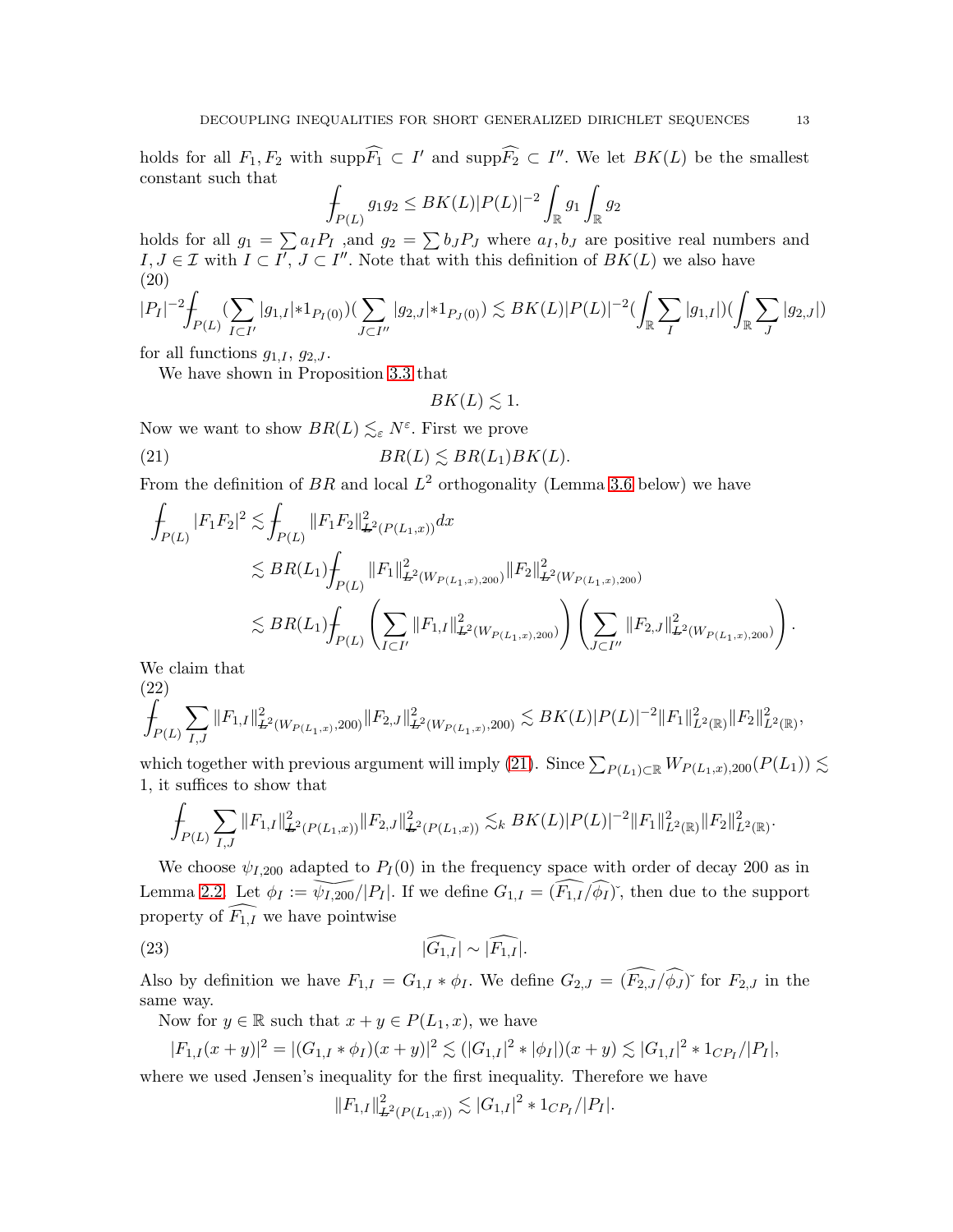and similarly

$$
||F_{2,J}||_{\mathbf{L}^2(P(L_1,x))}^2 \lesssim |G_{2,J}|^2 * 1_{CP_J}/|P_I|.
$$

Hence using [\(20\)](#page-12-1) we obtain

$$
\int_{P(L)} \sum_{I,J} ||F_{1,I}||_{L^{2}(P(L_{1},x))}^{2} ||F_{2,J}||_{L^{2}(P(L_{1},x))}^{2} \lesssim |P_{I}|^{-2} \sum_{I,J} \int_{P(L)} (|G_{1,I}|^{2} * 1_{CP_{I}})(|G_{2,J}|^{2} * 1_{CP_{J}})
$$
\n
$$
\lesssim BK(L)|P(L)|^{-2} (\int_{\mathbb{R}} \sum_{I} |G_{1,I}|^{2}) (\int_{\mathbb{R}} \sum_{J} |G_{2,J}|^{2})
$$
\n
$$
\lesssim BK(L)|P(L)|^{-2} (\int_{\mathbb{R}} \sum_{I} |F_{1,I}|^{2}) (\int_{\mathbb{R}} \sum_{J} |F_{2,J}|^{2})
$$
\n
$$
\lesssim BK(L)|P(L)|^{-2} (\int_{\mathbb{R}} |F_{1}|^{2}) (\int_{\mathbb{R}} |F_{2}|^{2}),
$$

where the second last inequality is due to  $(23)$ . So we have proved  $(22)$  and therefore  $(21)$ .

Now we prove  $BR(L) \lesssim_{\varepsilon} N^{\varepsilon}$ . Define  $L_m = (L_{m-1}N^{1/2})^{1/2}$ . Fix an  $\varepsilon > 0$ . We define M to be the smallest integer such that  $L_M \gtrsim N^{1/2-\varepsilon}$ . So  $M \lesssim_{\varepsilon} 1$ . Plugging in  $BK(L_m) \lesssim 1$ . and applying [\(21\)](#page-12-0) repeatedly we get

$$
BR(L) \leq C^M BR(L_M).
$$

Since  $BR(L_M) \leq_{\varepsilon} N^{C_{\varepsilon}}$  for some universal constant C (because of the locally constant property Proposition [2.3\)](#page-6-1) we conclude  $BR(L) \lesssim_{\varepsilon} N^{C_{\varepsilon}}$ , which is what we want.

Now we give a proof of the local  $L^2$  orthogonality used in the proof above. We denote  $(LN^{1/2})^{1/2}$  by L'. So  $P(L') = P(L_1) = P_{n-1}^{CN/L}$  $\sum_{v_1^{-1}}^{v_-N/L} \cap B_{CN^{3/2}/(L\theta)}$ .

<span id="page-13-0"></span>**Lemma 3.6** (local  $L^2$  orthogonality). *For every*  $f_I$  *with* supp $\hat{f_I} \subset I$  *we have* 

(24) 
$$
\|\sum_{I\in\mathcal{I}} f_I\|_{L^2(W_{P(L'),k})}^2 \lesssim_k \sum_{I\in\mathcal{I}} \|f_I\|_{L^2(W_{P(L'),k})}^2
$$

*Proof.* Due to [\(12\)](#page-6-0) it suffices to prove

$$
\|\sum_{I\in\mathcal{I}} f_I\|_{L^2(P(L'))}^2 \lesssim_k \sum_{I\in\mathcal{I}} \|f_I\|_{L^2(W_{P(L'),k})}^2.
$$

We choose  $\psi_k$  adapted to  $P(L')^* := P_{v_1}^{CL\theta/N^{3/2}}(0) \cap B_{CL/N}(0)$  in the frequency space with order of decay k as in Lemma [2.2.](#page-5-3) Here  $P(L')^*$  is dual to  $P(L')$ . Since  $\text{supp}\psi_k \subset 8^k P(L')^*$ , and  $\{I + 8^k P(L')^*\}_{I \in \mathcal{I}}$  is  $\mathcal{O}_k(1)$ -overlapping, we conclude

$$
\|\sum_{I\in\mathcal{I}} f_I\|_{L^2(P(L'))}^2 \lesssim_k |P(L')|\|\sum_{I\in\mathcal{I}} f_I\psi_k\|_{L^2(\mathbb{R})}^2
$$
  

$$
\lesssim_k |P(L')|\sum_{I\in\mathcal{I}} \|f_I\psi_k\|_{L^2(\mathbb{R})}^2
$$
  

$$
\lesssim_k \sum_{I\in\mathcal{I}} \|f_I\|_{L^2(W_{P(L'),k})}^2.
$$

 $\Box$ 

 $\Box$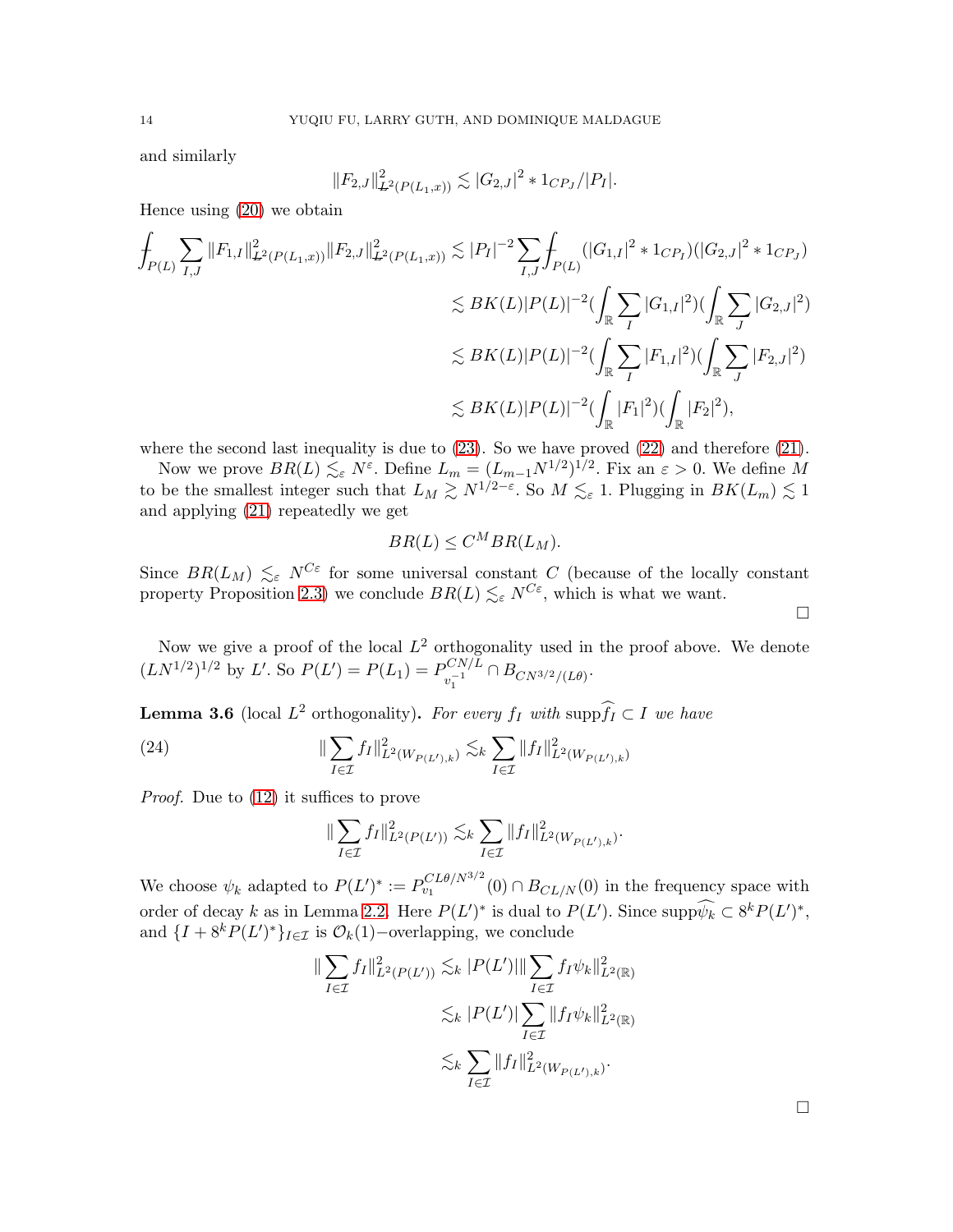## 4. Decoupling for the canonical partition

<span id="page-14-0"></span>We focus on proving Theorem [1.2](#page-1-1) in Section [4,](#page-14-0) [5,](#page-19-0) and [6,](#page-26-0) and in these three sections decoupling will refer to decoupling for the canonical partition.

We restate Theorem [1.2](#page-1-1) but for all short generalized Dirichlet sequences with  $\theta \in (0, 1]$ .

<span id="page-14-3"></span>**Theorem 4.1.** Let  $\Omega$  and  $\mathcal{I}$  be defined as in the last paragraphs. Then for  $2 \le p \le 6$  and *every*  $\varepsilon > 0$  *we have* 

<span id="page-14-1"></span>(25) 
$$
\|\sum_{I\in\mathcal{I}} f_I\|_{L^p(\mathbb{R})} \lesssim_{\varepsilon} N^{\varepsilon} \log^C(\theta^{-1}+1) \left(\sum_{I\in\mathcal{I}} \|f_I\|_{L^p(\mathbb{R})}^2\right)^{1/2}
$$

*for functions*  $f_I$  *with* supp $\widehat{f_I} \subset I$ .

Recall that  $\{a_n\}_{n=1}^{N^{1/2}}$  satisfies

(26) 
$$
a_{i+1} - a_i \sim \frac{1}{N}, \qquad (a_{i+2} - a_{i+1}) - (a_{i+1} - a_i) \sim \frac{\theta}{N^2}
$$

where here, the ∼ notation means within a factor of 4. The parameter  $\theta$  is in  $(0, 1]$ .  $\Omega$  is the  $L^2\theta/N^2$ -neighborhood of  $\{a_n\}_{n=1}^{N^{1/2}}$ , and

$$
\Omega = \bigsqcup_{I \in \mathcal{I}} I,
$$

where each I is an  $L^2\theta/N^2$ -neighborhood of L consecutive terms in  $\{a_n\}_{n=1}^{N^{1/2}}$ .

4.1. Local decoupling and refined decoupling inequalities. We first formulate a local decoupling inequality which implies (in fact is equivalent to) the global decoupling inequality [\(25\)](#page-14-1).

<span id="page-14-4"></span>**Proposition 4.2.** *Let*  $p \geq 2$ *. Suppose that for some*  $k \geq 100$ *,* 

<span id="page-14-2"></span>(27) 
$$
\|\sum_{I\in\mathcal{I}}f_I\|_{L^p(P(L))}\lesssim_{\varepsilon}N^{\varepsilon}\log^C(\theta^{-1}+1)\left(\sum_{I\in\mathcal{I}}\|f_I\|_{L^p(W_{P(L),k})}^2\right)^{1/2}
$$

*holds for every*  $f_I$  *with*  $\text{supp} \widehat{f_I} \subset I$ . *Then* [\(25\)](#page-14-1) *is true.* 

*Proof.* Suppose [\(27\)](#page-14-2) holds for some  $k \ge 100$ . Since  $\sum_{P(L) \subset \mathbb{R}} W_{P(L), k} \lesssim_k 1$ , and  $p \ge 2$ , by Minkowski's inequality we have

$$
\begin{split} \|\sum_{I} f_{I}\|_{L^{p}(\mathbb{R})}^{p} &\leq \sum_{P(L)\subset\mathbb{R}} \int_{P(L)} |f|^{p} \\ &\lesssim_{\varepsilon} N^{\varepsilon} \log^{C}(\theta^{-1}+1) \sum_{P(L)} (\sum_{I} \|f_{I}\|_{L^{p}(W_{P(L),k})}^{2})^{p/2} \\ &\lesssim N^{\varepsilon} \log^{C}(\theta^{-1}+1) (\sum_{I} \|f_{I}\|_{L^{p}(\sum_{P(L)} W_{P(L),k})}^{2})^{p/2} \\ &\lesssim N^{\varepsilon} \log^{C}(\theta^{-1}+1) (\sum_{I} \|f_{I}\|_{L^{p}(\mathbb{R})}^{2})^{p/2}, \end{split}
$$

which is  $(25)$ .

The following local decoupling inequality will imply Theorem [4.1](#page-14-3) by Proposition [4.2.](#page-14-4)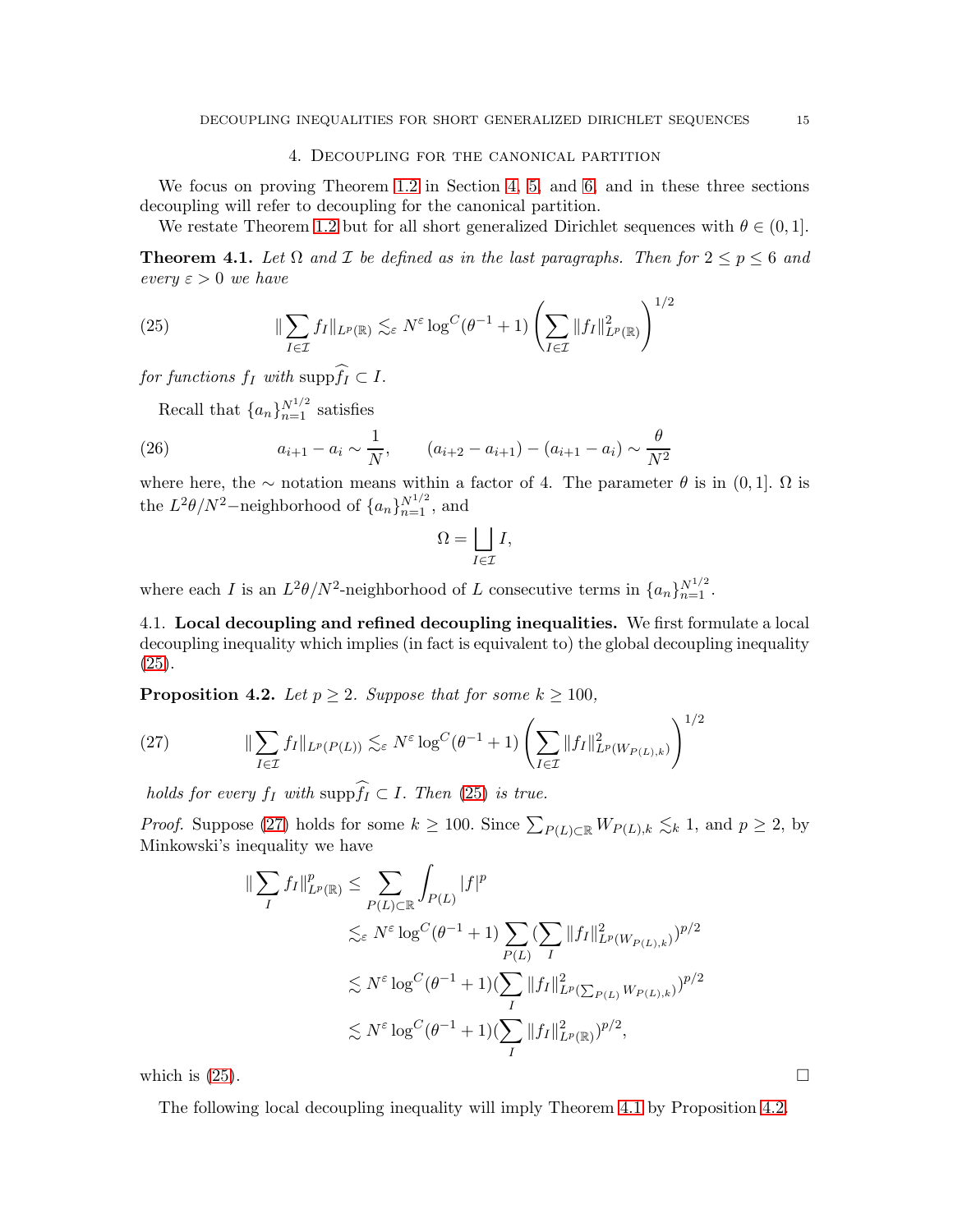<span id="page-15-1"></span>**Theorem 4.3** (Local decoupling). *Suppose*  $2 \leq p \leq 6$ . *Then* 

<span id="page-15-4"></span>(28) 
$$
\|\sum_{I\in\mathcal{I}}f_I\|_{L^p(P(L))}\lesssim_{\varepsilon}N^{\varepsilon}\log^C(\theta^{-1}+1)\left(\sum_{I\in\mathcal{I}}\|f_I\|_{L^p(W_{P(L),100})}^2\right)^{1/2}
$$

*for*  $f_I$  *with* supp $\widehat{f_I} \subset I$ .

Theorem [4.3](#page-15-1) is a consequence of the following refined decoupling theorem, which we focus on proving in the next two sections. The analogous result for the parabola can be found in [\[GIOW20,](#page-52-4) [DGW20\]](#page-52-5).

<span id="page-15-0"></span>**Theorem 4.4** (Refined decoupling). *Suppose*  $2 \leq p \leq 6$ . *For every*  $P(L)$  *and every*  $X \subset$ P(L), *we have*

<span id="page-15-2"></span>
$$
(29)
$$
  

$$
\|\sum_{I} f_{I}\|_{L^{p}(X)} \lesssim_{\varepsilon} N^{\varepsilon} \log^{C}(\theta^{-1}+1)(\sup_{x \in X} \sum_{I} \|f_{I}\|_{\mathbf{L}^{2}(W_{P_{I}(x),100})}^{2})^{1/2-1/p} (\sum_{I} \|f_{I}\|_{L^{2}(W_{P(L),100})}^{2})^{1/p}
$$

*for*  $f_I$  *with* supp $f_I \subset I$ .

Now assuming Theorem [4.4](#page-15-0) we show how it implies Theorem [4.3.](#page-15-1)

*Proof of Theorem [4.3](#page-15-1) assuming Theorem [4.4.](#page-15-0)* Let  $f = \sum_I f_I$ . Taking  $X = P(L)$  in [\(29\)](#page-15-2) we see that

$$
\|f\|_{L^p(P(L))} \lesssim_{\varepsilon} N^{\varepsilon} \log^C (\theta^{-1}+1) (\sup_{x \in P(L)} \sum_{I} \|f_I\|_{L^2(W_{P_I(x),100})}^2)^{1/2-1/p} (\sum_{I} \|f_I\|_{L^2(W_{P(L),100})}^2)^{1/p},
$$

To prove Theorem [4.1](#page-14-3) we will do dyadic pigeonholing on the  $L^2$ -norm of wave packets of  $f$ , using Proposition [5.1.](#page-20-0) More precisely we write

$$
f = \sum_{I} f_I = \sum_{I} \sum_{P_I} \phi_{P_I} f_I = \sum_{\lambda: \text{ dyadic}} \sum_{I, P_I : ||\phi_{P_I} f_I||_{L^2(W_{P_I, 100})} \in [\lambda/2, \lambda)} \phi_{P_I} f_I.
$$

Without loss of generality we assume  $(\sum_I ||f_I||^2_{L^p(W_{P(L),100})})^{1/2} = 1$ . Then

$$
\|\sum_{I,P_I:\|\phi_{P_I}f_I\|_{L^2(W_{P_I,100})}\notin[N^{-C}\theta^C,N^C\theta^{-C}]}\phi_{P_I}f_I\|_{L^p(P(L))}\lesssim 1
$$

for sufficiently large C. Therefore there exists a  $\lambda$  such that

$$
||f||_{L^p(P(L))} \lesssim C_{\varepsilon} N^{\varepsilon} \log^C (\theta^{-1} + 1) || \sum_{I, P_I: ||\phi_{P_I} f_I||_{L^2(W_{P_I, 100})} \in [\lambda/2, \lambda)} \phi_{P_I} f_I ||_{L^p(P(L))} + 1.
$$

By a further dyadic pigeonholing argument on  $I$ , we may assume for every  $I$ , either  $\#\{P_I : \|\phi_{P_I}f_I\|_{L^2(W_{P(L),100})} \in [\lambda/2,\lambda)\} = 0$  or  $\#\{P_I : \|\phi_{P_I}f_I\|_{L^2(W_{P(L),100})} \in [\lambda/2,\lambda)\} \in$  $[A/2, A)$  for some constant A. We denote by  $\#I$  the number of  $I$  such that  $\# \{P_I$ :  $\|\phi_{P_I} f_I\|_{L^2(W_{P(L),100})} \in [\lambda/2,\lambda)\}\in [A/2,A)$ . For simplicity of notation we will also drop writing the condition  $\|\phi_{P_I} f_I\|_{L^2(W_{P(L),100})} \in [\lambda/2, \lambda)$  in the summation.

Now apply Theorem [4.4](#page-15-0) to get

<span id="page-15-3"></span>
$$
(30) \quad \|\sum_{I,P_I} \phi_{P_I} f_I\|_{L^p(P(L))} \lesssim_{\varepsilon} \log^C(\theta^{-1}+1)N^{\varepsilon} \Big(\sup_{x \in P(L)} \sum_I \|\sum_{P_I} \phi_{P_I} f_I\|_{L^2(W_{P_I(x),100})}^2\Big)^{1/2-1/p} \Big)
$$
\n
$$
\Big(\sum_I \|\sum_{P_I} \phi_{P_I} f_I\|_{L^2(W_{P(L),100})}^2\Big)^{1/2}.
$$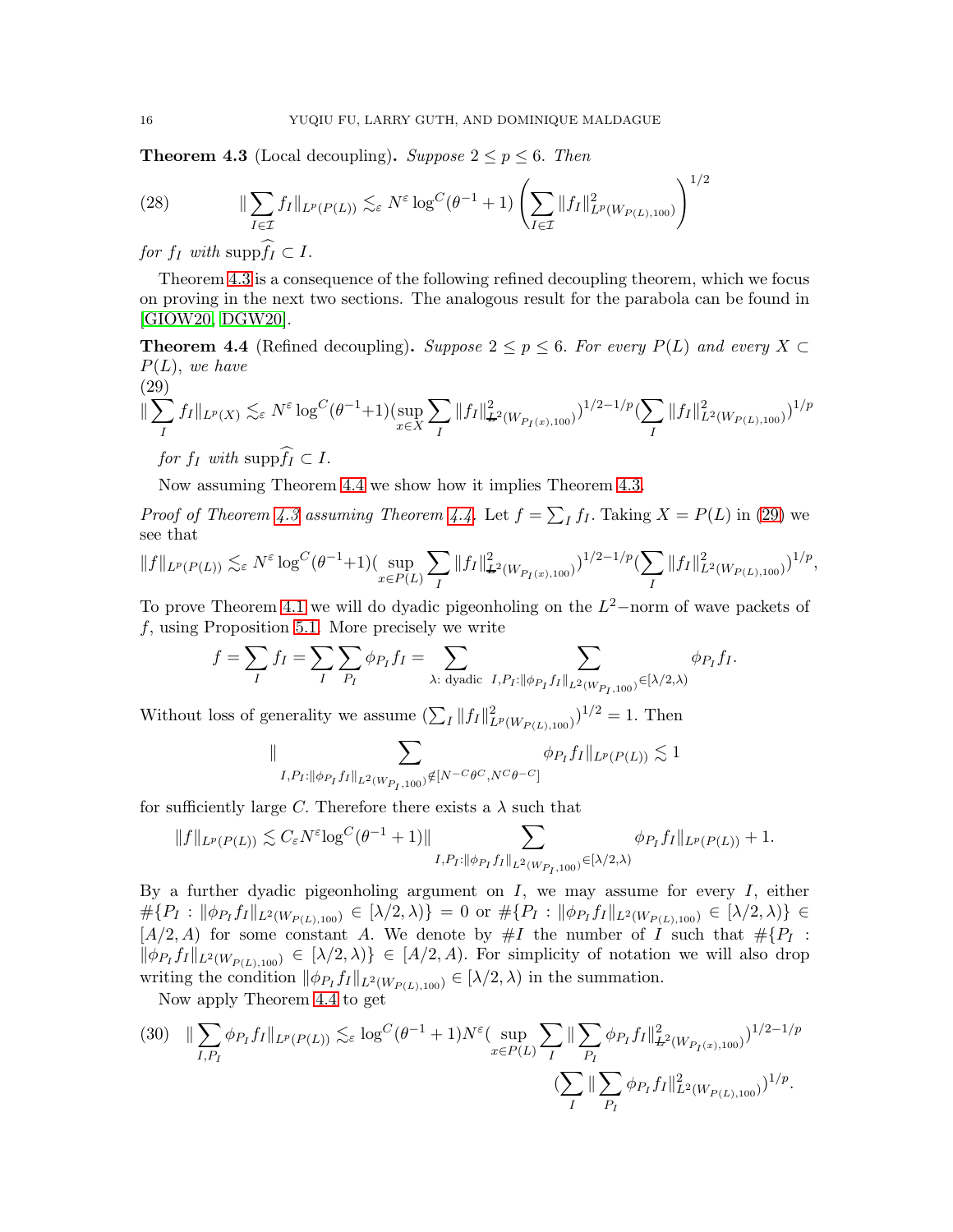To estimate the first factor on the right hand side of [\(30\)](#page-15-3) we note that for every  $x \in P(L)$ ,

$$
\sum_{I} \|\sum_{P_I} \phi_{P_I} f_I\|_{\mathcal{L}^2(W_{P_I(x),100})}^2 \lesssim \sum_{I} \sum_{P_I} \|\phi_{P_I} f_I\|_{\mathcal{L}^2(W_{P_I(x),100})}^2 \lesssim (\#I)\lambda^2 |P_I|^{-1}
$$

because of  $(\sum_{P_I} \phi_{P_I}(y))^2 \lesssim \sup_{P_I} \phi_{P_I}^2(y) \leq \sum_{P_I} \phi_{P_I}^2(y)$  and [\(12\)](#page-6-0). Therefore

$$
\sup_{x \in P(L)} \sum_{I} \|\sum_{P_I} \phi_{P_I} f_I\|_{L^2(W_{P_I(x),100})}^2 \lesssim (\#I) \lambda^2 |P_I|^{-1}.
$$

To estimate the second factor on the right hand side of [\(30\)](#page-15-3) we calculate

$$
\sum_{I} \|\sum_{P_I} \phi_{P_I} f_I\|_{L^2(W_{P(L),100})}^2 \lesssim \sum_{I} \sum_{P_I} \|\phi_{P_I} f_I\|_{L^2(W_{P(L),100})}^2 \lesssim (\#I)\lambda^2 A.
$$

To summarize, [\(30\)](#page-15-3) implies that

$$
\|\sum_{I,P_I} \phi_{P_I} f_I \|_{L^p(P(L))} \lesssim_{\varepsilon} \log^C(\theta^{-1}+1)N^{\varepsilon}|P_I|^{1/p-1/2} (\#I)^{1/2}A^{1/p}\lambda.
$$

Now by Hölder's inequality we have

$$
\sum_{I} \|f_{I}\|_{L^{p}(W_{P(L),100})}^{2} \leq \left( \sum_{I} (\sum_{P_{I}} \|\phi_{P_{I}}^{1/2} f_{I}\|_{L^{p}(W_{P(L),100})}^{p})^{2/p} \right)^{1/2}
$$
  

$$
\geq \left( \sum_{I} (\sum_{P_{I}} \|\phi_{P_{I}} f_{I}\|_{L^{2}(W_{P(L),100})}^{p}|P_{I}|^{1-p/2})^{2/p} \right)^{1/2}
$$
  

$$
\geq |P_{I}|^{1/p-1/2} (\#I)^{1/2} A^{1/p} \lambda.
$$

Hence we have  $(28)$ .

4.2. Induction scheme for proving Theorem [4.4.](#page-15-0) We fix p, L and let  $Dec(N, \theta)$  =  $Dec_p(N, L, \theta)$  denote the smallest constant such that

<span id="page-16-0"></span>
$$
(31) \|\sum_{I} f_I\|_{L^p(X)} \le \text{Dec}(N,\theta)(\sup_{x \in X} \sum_{I} \|f_I\|_{\mathbf{L}^2(W_{P_I(x),100})}^2)^{1/2-1/p} (\sum_{I} \|f_I\|_{L^2(W_{P(L),100})}^2)^{1/p}
$$

holds for every sequence  ${a_n}_{n=1}^{N^{1/2}}$  satisfying [\(14\)](#page-8-2), every  $P(L)$ , every  $X \subset P(L)$ , and every  $f_L$ with supp $\widehat{f}_I \subset I$ . For a specific choice of the short generalized Dirichlet sequence  $\{a_n\}_{n=1}^{N^{1/2}}$ satisfying [\(14\)](#page-8-2) we will call the smallest constant the refined decoupling constant of  $\{a_n\}_{n=1}^{N^{1/2}}$ such that [\(31\)](#page-16-0) holds for every  $X \subset P(L)$ , and every  $f_I$  with supp $\widehat{f_I} \subset I$ . Note that  $Dec_p(N, L, \theta)$  is the supremum of all refined decoupling constants of sequences  $\{a_n\}_{n=1}^{N^{1/2}}$ satisfying [\(14\)](#page-8-2).

We will deduce Theorem [4.4,](#page-15-0) which now is equivalent to  $Dec(N, \theta) \lesssim_{\varepsilon} N^{\varepsilon} \log^C(\theta^{-1} + 1)$ , from the following main proposition.

<span id="page-16-1"></span>**Proposition 4.5.** For every  $\varepsilon > 0$  and every  $1 \leq K \leq N^{\varepsilon/2}$  satisfying  $N^{1/2}/K \geq L$ ,

<span id="page-16-2"></span>(32) 
$$
Dec(N, \theta) \lesssim_{\varepsilon} \sup_{\theta' \in [\theta/4, \theta]} Dec(N/K^2, \theta'/K^2) + K^D N^{\varepsilon} \log^D(\theta^{-1} + 1).
$$

*Here* D *is an absolute constant.*

We postpone the proof of Proposition [4.5](#page-16-1) to Section [6.](#page-26-0) Here we show how it implies Theorem [4.4.](#page-15-0)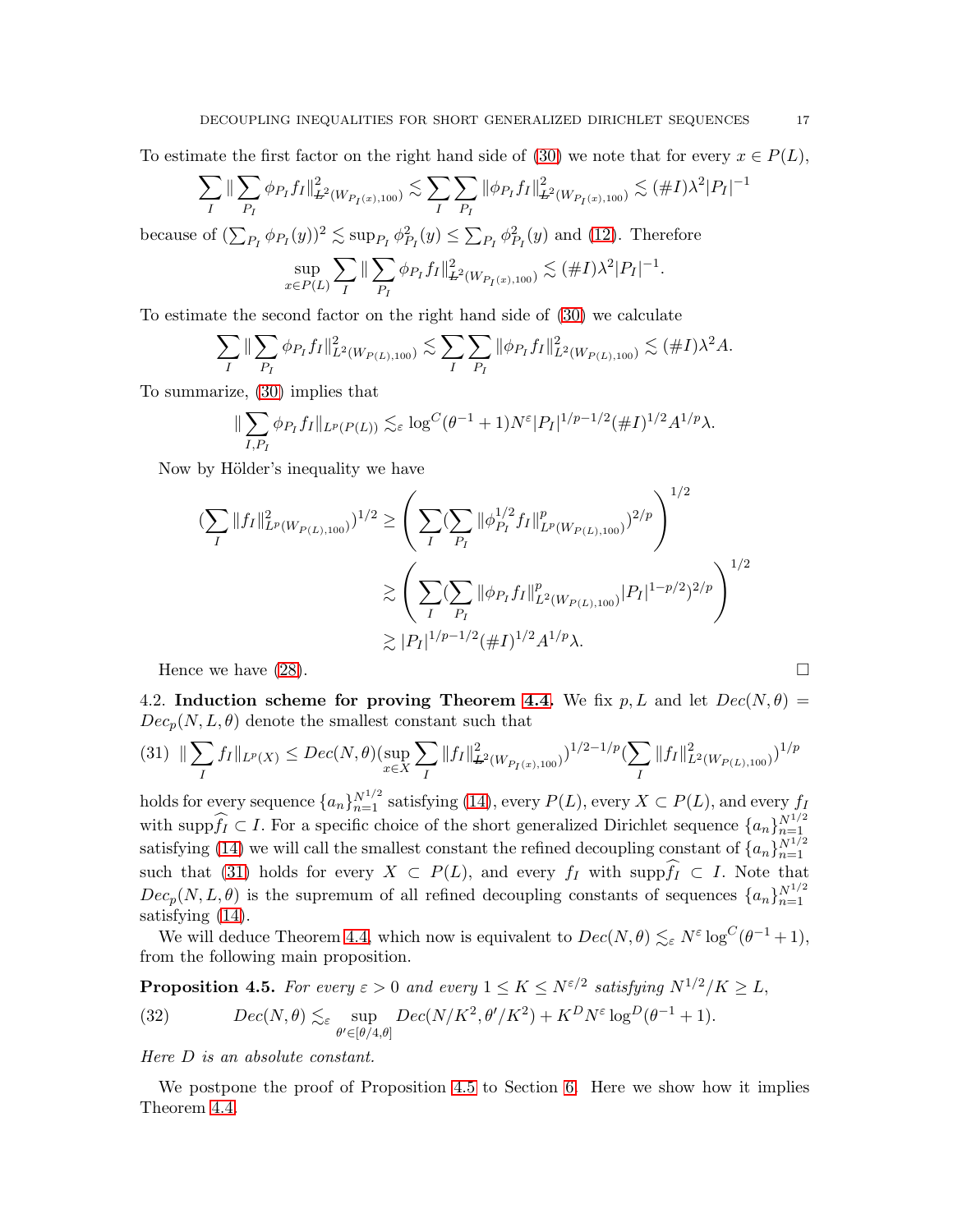*Proof of Theorem [4.4](#page-15-0) assuming Proposition [4.5.](#page-16-1)* For some sufficiently large  $S_0$  we have  $Dec(N, \theta) \leq$  $C_s N^s \leq C_s N^s \log^D(\theta^{-1} + 1)$  for  $s \geq S_0$ . Now suppose  $Dec(N, \theta) \leq C_s N^s \log^D(\theta^{-1} + 1)$  for some  $s \leq S_0$ . Then from [\(32\)](#page-16-2) we have for every  $\varepsilon > 0$  and K with  $N^{1/2}/K > L$ ,

$$
Dec(N, \theta) \leq C_{\varepsilon} \left( \sup_{\theta' \in [\theta/4, \theta]} C_s \left( \frac{N}{K^2} \right)^s \log^D(K^2(\theta')^{-1} + 1) + K^D N^{\varepsilon} \log^D(\theta^{-1} + 1) \right) .
$$
  

$$
\leq C_{\varepsilon} \left( CC_s \left( \frac{N}{K^2} \right)^s \log^D(K^2 \theta^{-1} + 1) + K^D N^{\varepsilon} \log^D(\theta^{-1} + 1) \right)
$$
  

$$
\leq C_{\varepsilon} \left( CC_s \left( \frac{N}{K^2} \right)^s (C \log^D(\theta^{-1} + 1) + C \log^D(K^2)) + K^D N^{\varepsilon} \log^D(\theta^{-1} + 1) \right) .
$$

If we choose  $\varepsilon$  to be  $s/2$  and let  $\frac{N^s}{K^{2s}} = K^D N^{\varepsilon} = K^D N^{s/2}$ , that is,  $K = N^{\frac{s}{2(2s+D)}}$ , then for some constant  $C'_{s}$  depending only on s,

$$
Dec(N, \theta) \le C'_s N^{s(1 - \frac{1}{2s + D})} (\log^D (\theta^{-1} + 1) + \log^D N)
$$

if  $N^{1/2}N^{\frac{-s}{2(2s+D)}} \geq L$ . If  $N^{1/2}N^{\frac{-s}{2(2s+D)}} \leq L$ , then  $|\mathcal{I}| \leq N^{\frac{s}{2(2s+D)}}$  and by the triangle inequality and Cauchy-Schwarz inequality we have

$$
Dec(N,\theta)\lesssim N^{\frac{s}{2(2s+D)}}.
$$

We can assume that D is large enough such that  $\max\{2, S_0\} \le D$ . Then  $\frac{1}{2s+D} \sim D^{-1}$  and  $K \leq N^{\varepsilon/2}$ , so for some absolute constant  $c > 0$ ,

$$
Dec(N, \theta) \lesssim_s N^{s(1-c)} \log^D(\theta^{-1} + 1).
$$

Conclude that

$$
Dec(N, \theta) \lesssim_{\varepsilon} N^{\varepsilon} \log^D(\theta^{-1} + 1)
$$

for every  $\varepsilon > 0$ .

4.3. Two applications. Before ending this section, we record two applications of Theorem [4.1.](#page-14-3) Technically these are corollaries of the  $\ell^2 L^6$  decoupling inequality for the parabola in [\[BD15\]](#page-52-0), by deriving the corresponding  $(\ell^2, L^6)$  estimate on short generalized Dirichlet polynomials using the method described in Section [9.](#page-48-0)

First we may estimate approximate solutions to the equation  $a_{n_1} + a_{n_2} + a_{n_3} = a_{n_4} + a_{n_5}$  $a_{n_5} + a_{n_6}$  for a short generalized Dirichlet sequence  $\{a_n\}_{n=1}^{N^{1/2}}$ . The number of exact solutions of such equations for general convex sequences was studied in [\[IKRT06\]](#page-53-2).

<span id="page-17-2"></span>**Corollary 4.6.** Let  $\{a_n\}_{n=1}^{N^{1/2}}$  be a short generalized Dirichlet sequence with parameter  $\theta$ . *Then*

<span id="page-17-0"></span>
$$
(33) \quad #\{(a_{n_1},\ldots,a_{n_6}): 1 \le n_i \le N^{1/2}, |(a_{n_1}+a_{n_2}+a_{n_3})-(a_{n_4}+a_{n_5}+a_{n_6})| \le \theta/N^2\} \le \log^C(\theta^{-1}+1)N^{3/2+\varepsilon}.
$$

*This estimate is sharp up to*  $N^{\varepsilon} \log^C(\theta^{-1} + 1)$  *due to*  $N^{3/2}$  *many diagonal solutions.* 

In particular if we take  $a_n = \log(n + N + 1)$  in the above corollary, then  $\theta \sim 1$  and [\(33\)](#page-17-0) reads

<span id="page-17-1"></span>
$$
(34) \qquad #\{(n_1,\ldots,n_6): N+1 \le n_i \le N+N^{1/2}, |n_1n_2n_3-n_4n_5n_6| \lesssim N\} \lesssim_{\varepsilon} N^{3/2+\varepsilon}.
$$

We note that the triple products  $n_1 n_2 n_3$  with  $N + 1 \leq n_1, n_2, n_3 \leq N + N^{1/2}$  lies in the interval  $[N^3, N^3 + CN^{5/2}]$ . So [\(34\)](#page-17-1) impies that the triple products  $\{n_1n_2n_3 : N +$ 

 $\Box$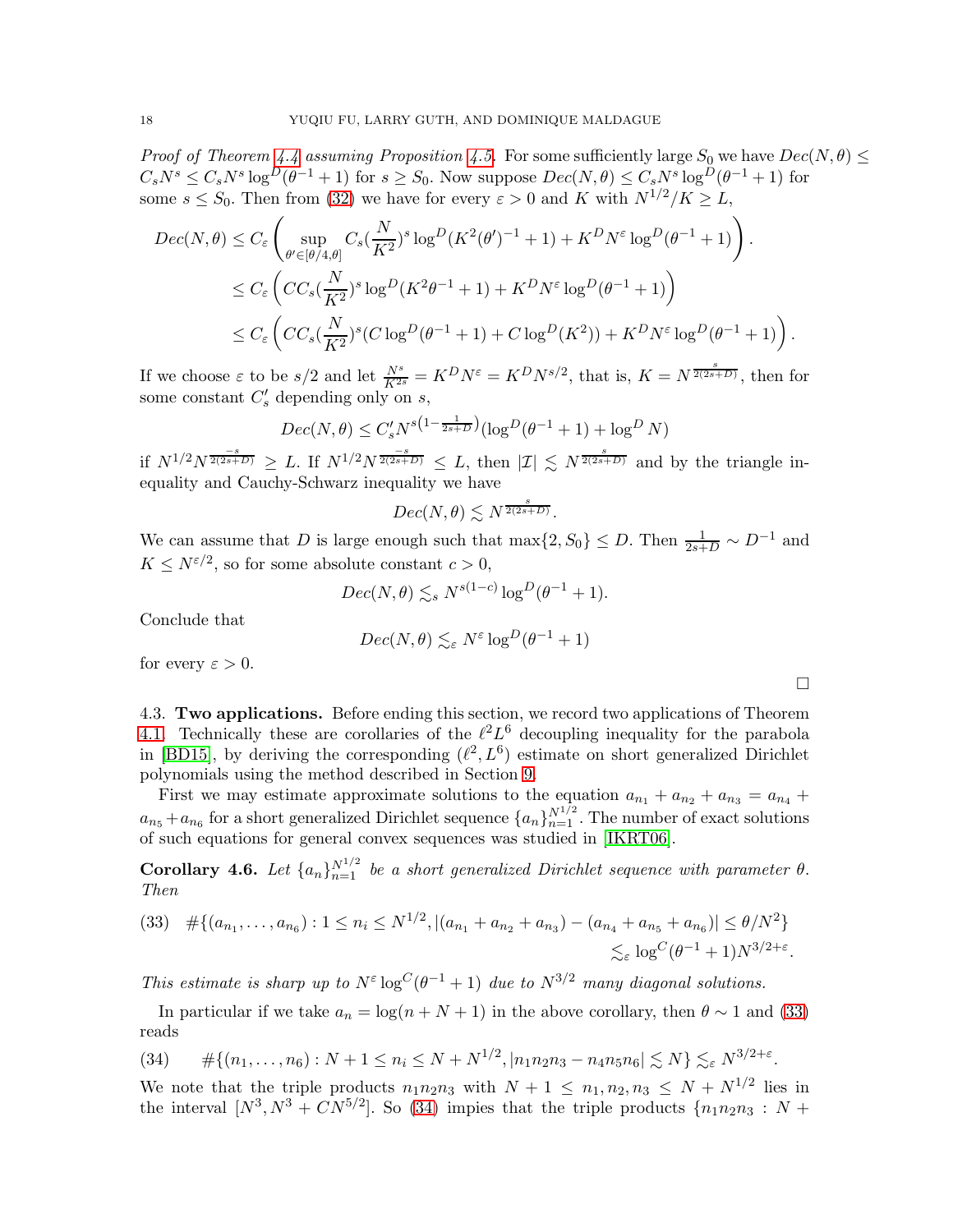$1 \leq n_1, n_2, n_3 \leq N + N^{1/2}$  are roughly evenly distributed in  $[N^3, N^3 + CN^{5/2}]$  with cN separation. Indeed if we split the interval  $[N^3, N^3 + CN^{5/2}]$  into intervals of length cN and let  $E_{\lambda}$  denotes the number of cN−intervals which contains at least  $\lambda$  many triple products  $n_1n_2n_3$ , then [\(34\)](#page-17-1) says that

$$
\lambda^2 E_\lambda \le C_\varepsilon N^{3/2+\varepsilon}.
$$

Consequently if we choose  $\lambda \geq 10C_{\varepsilon}N^{\varepsilon}$ , then we have  $\lambda E_{\lambda} \leq \frac{9}{10}N^{3/2}$ .  $\lambda E_{\lambda}$  is the number of triple products  $n_1n_2n_3$  that lie in a cN−interval which contains at least  $\lambda$  many triple products. The total number of triple products is  $N^{3/2}$  so we can conclude most of the triple products lie in cN−intervals each of which contains few triple products.

*Proof of Corollary* [4.6.](#page-17-2) We let φ be a Schwartz function whose Fourier transform is given by a smooth bump function adapted to  $B_{\theta/N^2}(0)$ :

$$
\hat{\phi} = 1
$$
 on  $B_{\theta/N^2}(0)$ ,  $\text{supp}\hat{\phi} \subset B_{2\theta/N^2}(0)$   $0 \le \hat{\phi} \le 1$ ,  $\hat{\phi}$  is even.

Applying Theorem [4.1](#page-14-3) with  $p = 6, L = 1$  we obtain

<span id="page-18-0"></span>(35) 
$$
\int_{\mathbb{R}} |\sum_{n=1}^{N^{1/2}} e^{ia_n x} \phi(x)|^6 \lesssim_{\varepsilon} N^{\varepsilon} \log^C (\theta^{-1} + 1) (\sum_{n=1}^{N^{1/2}} \|e^{ia_n x} \phi(x)\|_{L^6(\mathbb{R})}^2)^3 \lesssim N^{\varepsilon} \log^C (\theta^{-1} + 1) N^{3/2} \theta^5 N^{-10}.
$$

We expand the left hand side of [\(35\)](#page-18-0) as

$$
\int_{\mathbb{R}} |\sum_{n=1}^{N^{1/2}} e^{ia_n x} \phi(x)|^6 dx = \sum_{n_1, ..., n_6} \int_{\mathbb{R}} e^{i(a_{n_1} + a_{n_2} + a_{n_3} - a_{n_4} - a_{n_5} - a_{n_6})x} |\phi|^6 dx
$$
  
= 
$$
\sum_{n_1, ..., n_6} |\widehat{\phi}|^6 (a_{n_1} + a_{n_2} + a_{n_3} - a_{n_4} - a_{n_5} - a_{n_6}).
$$

Since  $\hat{\phi}$  is even we know that  $\phi$  is real-valued and hence  $\widehat{|\phi|^6} = \hat{\phi} * \cdots * \hat{\phi}$  is nonnegative and  $|\phi|^6 \gtrsim \theta^5 N^{-10}$  on  $B_{c\theta/N^2}(0)$  for some small absolute constant  $c > 0$ . Therefore

$$
\int_{\mathbb{R}} |\sum_{n=1}^{N^{1/2}} e^{ia_n x} \phi(x)|^6 \gtrsim \theta^5 N^{-10} \# \{ (a_{n_1}, \dots, a_{n_6}) : 1 \le n_i \le N^{1/2}, |(a_{n_1} + a_{n_2} + a_{n_3}) - (a_{n_4} + a_{n_5} + a_{n_6}) | \le \theta/N^2 \}.
$$

Combining the above estimate and  $(35)$  we obtain  $(33)$ .

Another application of Theorem [4.1](#page-14-3) is estimating the size of the intersection of an AP with a generalized Dirichlet sequence.

<span id="page-18-1"></span>**Corollary 4.7.** Let  $\{a_n\}_{n=1}^N$  be a generalized Dirichlet sequence with  $\theta = 1$  and let  $a = N^{-\alpha}$ *with*  $\alpha \in [0, 2]$ *. Then* 

$$
|\{a_n\}_{n=1}^{n=N} \cap a\mathbb{Z}| \lesssim \begin{cases} N^{\alpha} & \text{if } \alpha \in [0, \frac{1}{2}], \\ C_{\varepsilon} N^{\varepsilon} \log^{C}(\theta^{-1} + 1) N^{1/3 + \alpha/3} & \text{if } \alpha \in [\frac{1}{2}, 2]. \end{cases}
$$

Corollary [4.7](#page-18-1) is sharp for  $\alpha \in [0, \frac{1}{2}]$  $\frac{1}{2}$  (see Lemma [7.3\)](#page-34-0), but it is likely not sharp for  $\alpha \in \left[\frac{1}{2}\right]$  $\frac{1}{2}$ , 2. Corollary [4.7](#page-18-1) has a slight connection to a conjecture of Rudin which states in a N-term AP we can find at most  $\mathcal{O}(N^{1/2})$  many squares (numbers of the form  $n^2$ for some  $n \in \mathbb{Z}$ . The best result so far seems to be in [\[BZ02\]](#page-52-8), which proves at most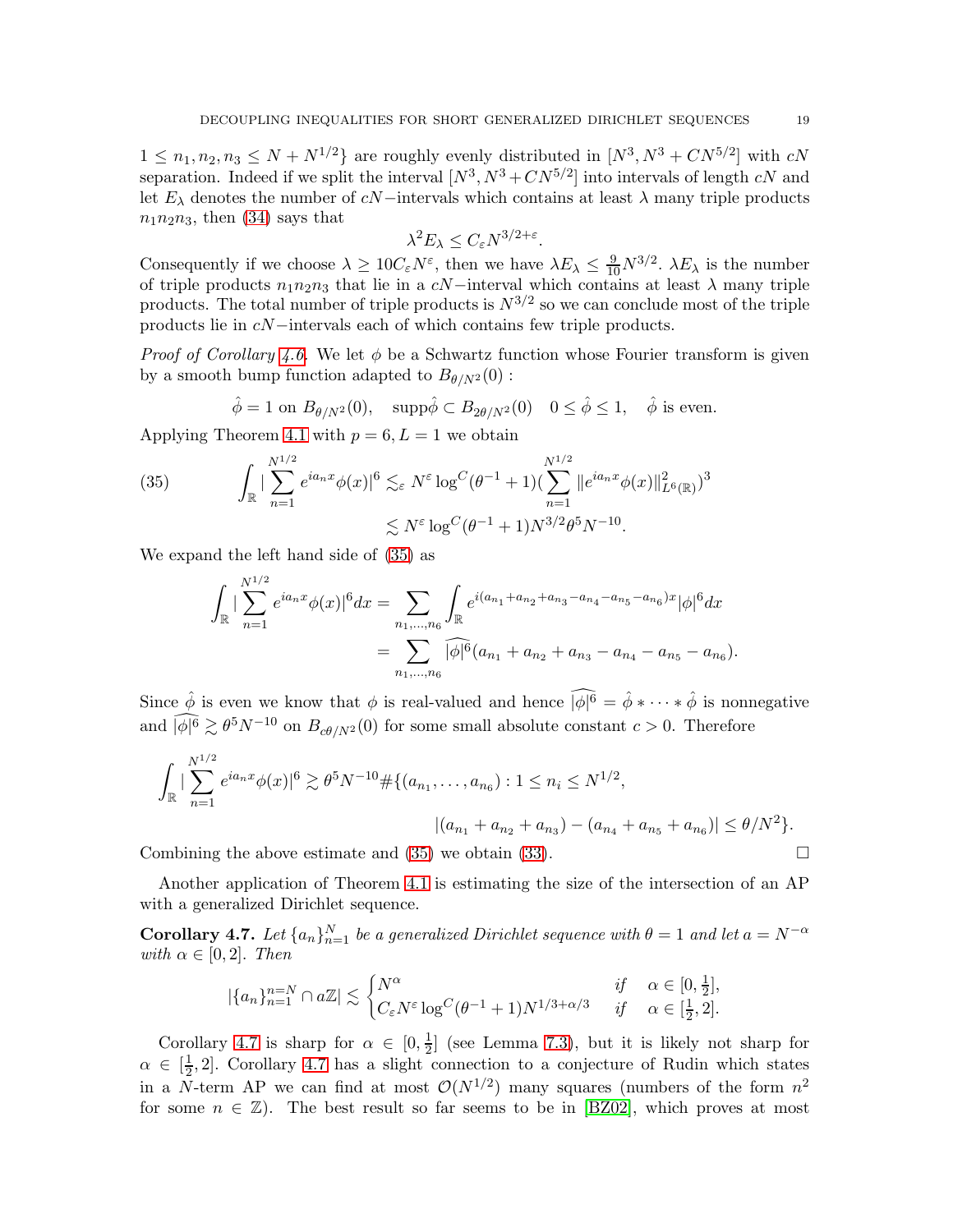$\mathcal{O}(N^{3/5} \log^{\mathcal{O}(1)} N)$  many squares can be found in a N-term AP. We note that  $\{\frac{n^2}{N^2}\}_{n=N+1}^{2N}$ is a generalized Dirichlet sequence. However we shall not expect to solve Rudin's conjecture exploiting only the convexity of the sequence  $\{n^2 : n \in \mathbb{N}\}$ , as shown by the example given in Lemma [7.3.](#page-34-0)

*Proof of Corollary* [4.7.](#page-18-1) The case  $\alpha \in [0, 1/2]$  is trivial as  $\{a_n\}_{n=1}^N$  is contained in a ball of radius  $\lesssim 1$  and  $a\mathbb{Z}$  has at most  $\lesssim a^{-1} = N^{\alpha}$  many terms in such a ball.

Now we suppose  $\alpha \in [1/2, 2]$ . It suffices to show that for a short generalized Dirichlet sequence  ${a_n}_{n=1}^{N^{1/2}}$ ,  $H := |\{n : 1 \le n \le N^{1/2}, a_n \in a\mathbb{Z}\}|$  satisfies

$$
H \lesssim_{\varepsilon} C_{\varepsilon} \log^C (\theta^{-1} + 1) N^{\frac{\alpha}{3} - \frac{1}{6} + \varepsilon}.
$$

We consider the function

$$
f(x) = \sum_{n: 1 \le n \le N^{1/2}, a_n \in a\mathbb{Z}} e^{2\pi ita_n}.
$$

**Case 1.**  $\alpha \in [1, 2]$ . We apply Theorem [4.3](#page-15-1) with  $p = 6$ ,  $L = 1$  and  $P(L) = P(L, 0)$ . Since  $|f| \geq H/10$  on  $\mathcal{N}_{cN^{1/2}}(a^{-1}\mathbb{Z})$  with  $c \gtrsim 1$ , we obtain

$$
H\left(\frac{N^2\theta^{-1}}{N^{\alpha}}N^{\frac{1}{2}}\right)^{\frac{1}{6}} \lesssim_{\varepsilon} N^{\varepsilon} \log^C(\theta^{-1}+1)H^{\frac{1}{2}}(N^2\theta^{-1})^{\frac{1}{6}},
$$

where we used that  $P(L)$  is approximately an  $N^2\theta^{-1}$  interval. Simplifying the above displayed math, we have

$$
H \lesssim_{\varepsilon} C_{\varepsilon} \log^C (\theta^{-1} + 1) N^{\frac{\alpha}{3} - \frac{1}{6} + \varepsilon}.
$$

**Case 2.**  $\alpha \in [1/2, 1]$ . We apply Theorem [4.3](#page-15-1) with  $p = 6$ ,  $L = N^{1-\alpha}$  and  $P(L) = P(L, 0)$ . Since  $|f| \ge H/10$  on  $\mathcal{N}_{cN^{1/2}}(a^{-1}\mathbb{Z})$  with  $c \gtrsim 1$ , we obtain

$$
H\left(\frac{N^{2\alpha}2\theta^{-1}}{N^{\alpha}}N^{\frac{1}{2}}\right)^{\frac{1}{6}} \lesssim_{\varepsilon} N^{\varepsilon} \log^{C}(\theta^{-1}+1)H^{\frac{1}{2}}(N^{2\alpha}2\theta^{-1})^{\frac{1}{6}},
$$

that is,

$$
H \lesssim_{\varepsilon} C_{\varepsilon} \log^C (\theta^{-1} + 1) N^{\frac{\alpha}{3} - \frac{1}{6} + \varepsilon}.
$$

 $\Box$ 

#### 5. High-low frequency decomposition for the square function

<span id="page-19-0"></span>The proof of Proposition [4.5](#page-16-1) is based on the method in [\[GMW20\]](#page-52-3), which uses a high-low frequency decomposition for the square function. Such a decomposition is also used in [\[GSW19\]](#page-52-9) to study incidence estimates for tubes. We refer readers to Section 2 of [\[GMW20\]](#page-52-3) for the intuition behind this method. We will set up the preliminaries in this section and prove Proposition [4.5](#page-16-1) in Section [6.](#page-26-0)

#### 5.1. Wave-packet decomposition. We start with a few definitions. Write  $f = \sum$ I∈I  $f_I$ where  $f_I$  will always denote a function with frequency support in  $I$ .

Fix  $2 \le p \le 6$  and  $\varepsilon > 0$ . For  $m \in \mathbb{N}$ , let  $L_m = N^{1/2} N^{-\varepsilon m}$ . Without loss of generality we assume  $L_M = L$  for some  $M \in \mathbb{N}$ . So  $M \leq_{\varepsilon} 1$ . For every  $1 \leq m \leq M$  we let  $\mathcal{I}_m$  be the partition of  $\Omega$  into  $N^{1/2}/L_m$  many  $I_m$ , each of which is the union of  $L_m$ –consecutive intervals in  $\Omega$ .  $L_m$  can be thought of as scales.

Note that

$$
I_m \subset P_{v_m}^{CL_m^2 \theta/N^2} \cap B_{CL_m/N}
$$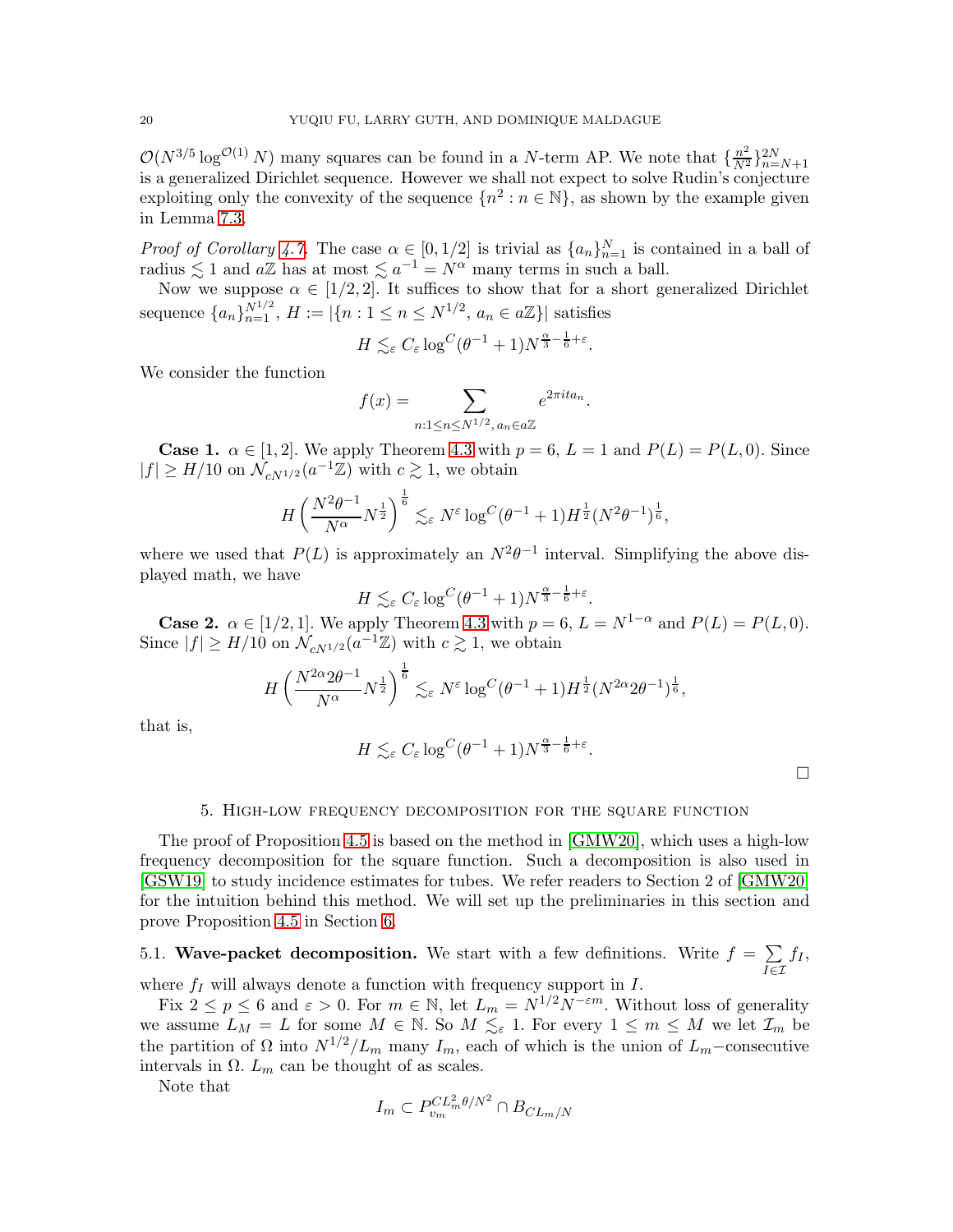where  $v_m \sim \frac{1}{N}$ . We denote the right hand side as  $\tilde{I}_m$ :

$$
\tilde{I}_m := P_{v_m}^{CL_m^2 \theta/N^2} \cap B_{CL_m/N}.
$$

Let  $\mathcal{P}_{I_m}$  be a tiling of  $\mathbb R$  by  $P_{I_m}$ . For each  $I_m$ , we will now construct a partition of unity  $\{\phi_{I_m}\}_{P_{I_m}\in\mathcal{P}_{I_m}}$  which will be used to perform the wave packet decomposition

$$
f_{I_m} = \sum_{P_{I_m}} \phi_{P_{I_m}} f_{I_m}.
$$

We regard each summand  $\phi_{P_{I_m}} f_{I_m}$  as a wave packet. Specifically, we let  $\psi_{I_m}$  be adapted to  $\tilde{I}_m - \tilde{I}_m$ , which is of the form  $P_{v_0}^{CL_m^2 \theta/N^2}(0) \cap B_{CL_m/N}(0)$ , in the frequency space as in Lemma [2.2,](#page-5-3) with order of decay 200 outside of the dual fat AP  $P_{I_m}$ . For each  $P_{I_m} \in \mathcal{P}_{I_m}$ , define

(36) 
$$
\phi_{P_{I_m}} := \|\psi_{I_m}^2\|_{L^1(\mathbb{R})}^{-1} \int_{P_{I_m}} |\psi_{I_m}(x-y)|^2 dy.
$$

<span id="page-20-0"></span>**Proposition 5.1** (Wave-packet decomposition).  $\{\phi_{P_{I_m}}\}_{P_{I_m} \in \mathcal{P}_{L_m}}$  forms a partition of unity, *that is,*  $\sum \phi_{P_{I_m}} = 1$ ,  $\phi_{P_{I_m}} \geq 0$ . Each  $\phi_{P_{I_m}}$  is a translated copy of the others, and

$$
\overline{\text{supp}\phi_{P_{I_m}}} \subset 8^{400}(\tilde{I}_m - \tilde{I}_m), \qquad 1_{P_{I_m}} \lesssim \phi_{P_{I_m}} \lesssim W_{P_{I_m},200}.
$$

*Proof.* By definition we see that  $\phi_{P_{I_m}}$  forms a partition of unity, and each  $\phi_{P_{I_m}}$  is a translated copy of the others. Also it follows from the definition that

$$
1_{P_{I_m}} \lesssim |\phi_{P_{I_m}}|.
$$

Note that  $\phi_{P(L_m)}$  equals to  $\|\psi_{I_m}^2\|_{L^1(\mathbb{R})}^{-1}|\psi_{I_m}|^2 * 1_{P_{I_m}}$ . Therefore  $\psi_{I_m}$  decays at order 200 outside  $P_{I_m}(0)$  implies that  $\phi_{P(I_m)}$  decays at order 400 outside  $P_{I_m}$ , and in particular

 $|\phi_{P_{I_m}}| \lesssim W_{P_{I_m},200}.$ 

The support property supp  $\widehat{\phi_{P_{I_m}}} \subset 8^{400} (\tilde{I}_m - \tilde{I}_m)$  follows from the fact that

$$
\widehat{\phi_{P_{I_m}}} = \|\psi_{I_m}^2\|_{L^1(\mathbb{R})}^{-1} \widehat{|\psi_{I_m}|^2} \widehat{1_{P_{I_m}}}
$$

and from Lemma [2.2.](#page-5-3)

5.2. A pruning process and modified square functions . Now we define "square functions" (squared) at scales  $L_m$ , which differ from the usual square functions by a pruning process of wave packets and taking spatial averages. The pruning process will depend on two parameters  $\alpha$  and  $r$ , which can be thought of as the values of  $|f|$  and  $\sum_{I_M} |f_{I_M}|^2 = \sum_I |f_I|^2$ which dominate the  $L^p$  norm of f. We define  $\lambda = \lambda(\alpha, r)$  by

(37) 
$$
\lambda = \tilde{C}_{\varepsilon} N^{\varepsilon} \frac{r}{\alpha}
$$

where  $\tilde{C}_{\varepsilon}$  is a sufficiently large constant depending on  $\varepsilon$  which will be chosen later in the proof of Lemma [5.4.](#page-25-0)

We first do the pruning process (with parameters  $\alpha$ , r), which inductively removes wave packets at each scale whose height exceeds  $\lambda$ . As we shall see (Lemma [5.4\)](#page-25-0), those wave packets do not play a dominant role in the  $L^p$  norm of f. This process produces a family of functions  $f_{m,I_m}, f_{m,I_{m-1}}, f_m$  that depend on  $\alpha, r$ , which is implicit in the notation. We will write  $f_{m,I_m,\alpha,r}, f_{m,I_{m-1},\alpha,r}, f_{m,\alpha,r}$  to emphasize such dependence when necessary.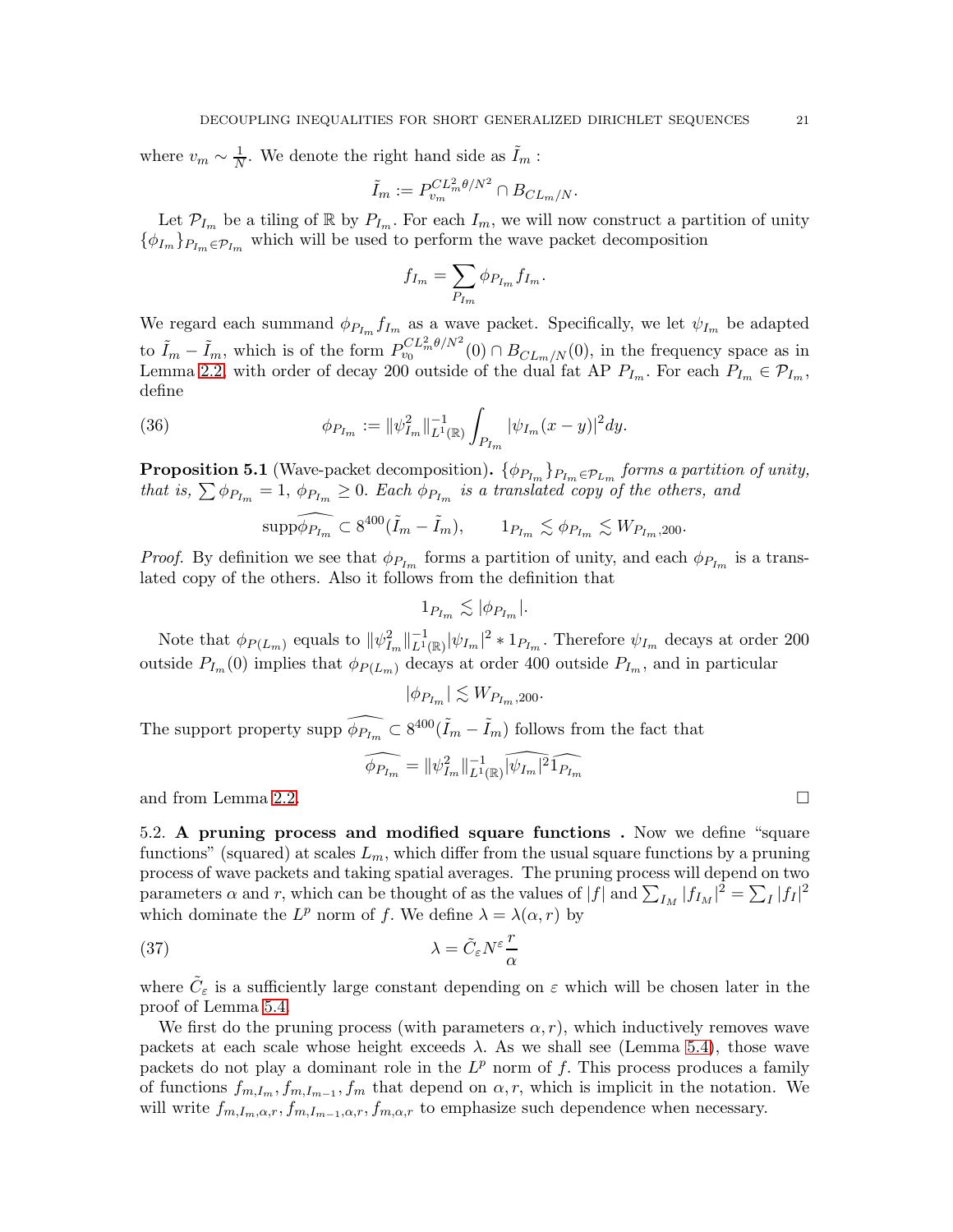Let  $\mathcal{P}_{I_M,\lambda} = \{P_{I_M} \in \mathcal{P}_{L_M} : ||\phi_{P_{I_M}} f_{I_M}||_{L^{\infty}(\mathbb{R})} \leq \lambda\}$ , and define

<span id="page-21-4"></span>
$$
f_{M,I_M}:=\sum_{P_{I_M}\in \mathcal{P}_{I_M,\lambda}} \phi_{P_{I_m}} f_{I_M}, \qquad f_M:=\sum_{I_M} f_{M,I_M}.
$$

We let  $f_{M,I_{M-1}} = \sum_{I_M \subset I_{M-1}} f_{M,I_M}$ . Now we define  $f_m$  and  $f_{m,I_m}$  inductively for  $m =$  $1, \ldots, M-1$  by

(38) 
$$
f_{m,I_m} := \sum_{P_{I_m} \in \mathcal{P}_{I_m,\lambda}} \phi_{P_{I_m}} f_{m+1,I_m}, \qquad f_m := \sum_{I_m} f_{m,I_m}
$$

where  $f_{m+1,I_m} = \sum_{I_{m+1} \subset I_m} f_{m+1,I_{m+1}}$  and  $\mathcal{P}_{I_m,\lambda} = \{P_{I_m} \in \mathcal{P}_{I_m} : ||\phi_{P_{I_m}} f_{m+1,I_m}||_{L^{\infty}(\mathbb{R})} \le$  $\lambda$ . For notational convenience we also define  $f_{M+1} = f$  and  $f_{M+1,I_M} := f_{I_M} = f_I$ . We note that

<span id="page-21-3"></span><span id="page-21-2"></span><span id="page-21-0"></span>(i)  $f_m = \sum_{I_m} f_{m,I_m} = \sum_{I_{m-1}} f_{m,I_{m-1}}$ (ii)  $\text{supp} f_{m,I_m} \subset C \tilde{I}_m$ , (iii)  $\text{supp} f_{m,I_{m-1}} \subset C I_{m-1},$ (iv)  $|f_{m,I_m}| \leq |f_{m+1,I_m}|$  pointwise.

<span id="page-21-1"></span>[\(i\)](#page-21-0) follows from the definitions. [\(iv\)](#page-21-1) holds because  $\{\phi_{P_{I_m}}\}_{P_{I_m}}$  is a partition of unity. To see [\(ii\)](#page-21-2) and [\(iii\)](#page-21-3) we may induct on  $m$  and note that

$$
\bigcup_{I_m \subset I_{m-1}} C\tilde{I}_m \subset 2\tilde{I}_{m-1}
$$

when N is sufficiently large depending on  $\varepsilon$ .

To define the "square function"  $g_m$  at scale  $L_m$  we introduce  $\rho_{I_m}$ , which is an  $L^1$ -normalized non-negative function adapted to  $P_{I_m}(0)$  with decay order 100

$$
|P_{I_m}|^{-1}1_{P_{I_m(0)}}(x) \lesssim \rho_{I_m}(x) \lesssim \frac{W_{P_{I_m}(0),100}(x)}{\|W_{P_{I_m}(0),100}\|_{L^1(\mathbb{R})}},
$$

and  $\sup \widehat{\rho_{lm}} \subset C(\tilde{I}_m - \tilde{I}_m)$ . Such a function can be constructed by taking  $|\psi|^2 / ||\psi^2||_{L^1}$  for  $\psi$  adapted to  $I_m$  with decay order 100 as in Lemma [2.2.](#page-5-3)

Finally we define the "square function" by

$$
g_m := \sum_{I_m} |f_{m+1,I_m}|^2 * \rho_{I_m},
$$

for  $1 \leq m \leq M - 1$  and for  $m = M$  we define

$$
g_M:=\sum_{I_M}|f_{I_M}|^2*\rho_{I_M}.
$$

We note here that  $g_m$  for  $1 \leq m \leq M-1$  implicitly depends on  $\alpha, r$ , and we will write  $g_{m,\alpha,r}$  to emphasize such dependence when necessary.  $g_M$  does not depend on  $\alpha, r$ .

5.3. **High-low decomposition.** To set up a high-low frequency decomposition for  $g_m$ , we let  $\eta_m(\xi)$  be an even smooth bump function that equals to 1 on  $B_{L_{m+1}/N}(0)$  and vanishes outside  $B_{2L_{m+1}/N}(0)$ , for every  $1 \leq m \leq M-1$ . We also assume that  $\eta_m$  are rescalings of each other.

Define for  $1 \leq m \leq M - 1$ ,

$$
g_m^{\ell} := g_m * \widetilde{\eta_m} \quad \text{and} \quad g_m^h := g_m - g_m^{\ell},
$$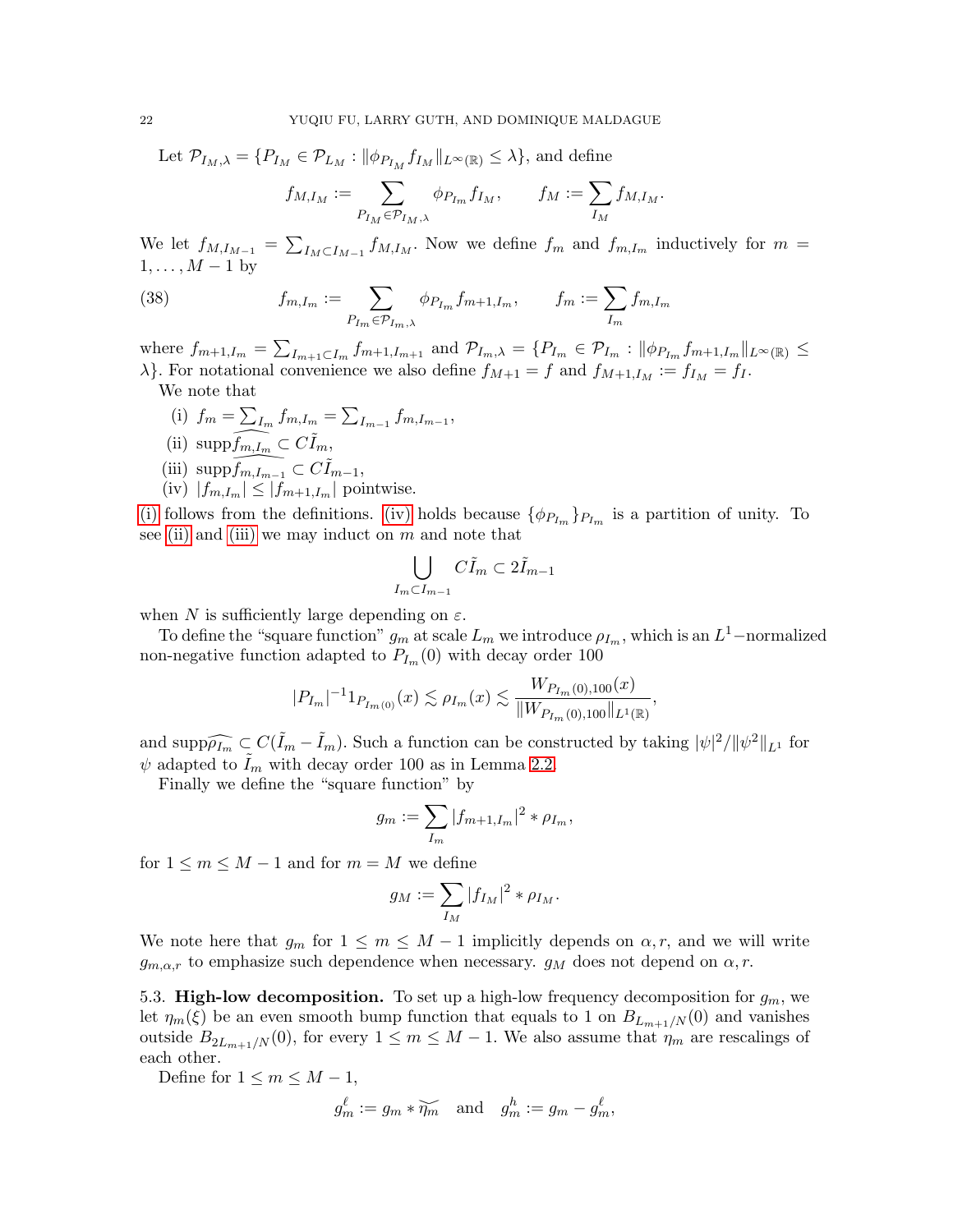which are low and high frequency parts of  $g_m$ . Both  $g_m^{\ell}$  and  $g_m^{\ell}$  satisfy some proprieties. We discuss them in the following two lemmas.

<span id="page-22-1"></span>**Lemma 5.2** (Low lemma). For  $1 \leq m \leq M-1$ , we have the pointwise inequality

$$
|g_m^{\ell}| \lesssim g_{m+1}.
$$

*Proof.* By definition

$$
g_m^{\ell} = \left(\sum_{I_m} |f_{m+1,I_m}|^2\right) * \rho_{I_m} * \widetilde{\eta_m} = \left(\sum_{I_m} |f_{m+1,I_m}|^2\right) * \widetilde{\eta_m} * \rho_{I_m}.
$$

Using Plancherel's theorem,

(39)  
\n
$$
|f_{m+1,I_m}|^2 * \widetilde{\eta_m}(x) = \int |f_{m+1,I_m}(y)|^2 \widetilde{\eta_m}(x-y) dy
$$
\n
$$
= \int (\widehat{f_{m+1,I_m}} * \widehat{f_{m+1,I_m}})(\xi) e^{2\pi i x \xi} \eta_m(\xi) d\xi
$$
\n
$$
= \sum_{I_{m+1},I'_{m+1} \subset I_m} \int (\widehat{f_{m+1,I_{m+1}}} * \widehat{f_{m+1,I'_{m+1}}})(\xi) e^{2\pi i x \xi} \eta_m(\xi) d\xi.
$$

<span id="page-22-0"></span>We note that  $\bar{f}_{m+1,I_{m+1}} * \bar{f}_{m+1,I'_{m+1}}$  is supported in  $\tilde{C}_{m+1} - \tilde{C}_{m+1}$  and  $\tilde{I}_{m+1}$  is of the form  $P_{v_{I_m+1}}^{CL^2\theta/N^2}$  $v_{U_{m+1}}^{C}$   $\cap$   $B_{CL_{m+1}/N}$ . Since  $\eta_m$  is supported on  $B_{2L_{m+1}/N}(0)$  we conclude that for every fixed  $I_{m+1}$  there are only  $\mathcal{O}(1)$  many  $I'_{m+1}$  such that the integral in [\(39\)](#page-22-0) is nonzero, and for those  $I'_{m+1}$  we write  $I'_{m+1} \sim I_{m+1}$ . We let  $\psi_{I_{m+1}}$  be adapted to  $C(\tilde{I}_{m+1} - \tilde{I}_{m+1})$ as in Lemma [2.2](#page-5-3) with order of decay 200. Then, using Cauchy-Schwartz in the first two inequalities, we have

$$
||f_{m+1,I_m}|^2 * \widetilde{\eta_m}(x)| = \sum_{I_{m+1} \subset I_m} \sum_{I'_{m+1} \sim I_{m+1}} f_{m+1,I_{m+1}} \overline{f_{m+1,I'_{m+1}}} * \widetilde{\eta_m}
$$
  
\n
$$
\leq \sum_{I_{m+1} \subset I_m} \sum_{I'_{m+1} \sim I_{m+1}} (|f_{m+1,I_{m+1}}|^2 * |\widetilde{\eta_m}|)^{1/2} (|f_{m+1,I'_{m+1}}|^2 * |\widetilde{\eta_m}|)^{1/2}
$$
  
\n
$$
\lesssim \sum_{I_{m+1} \subset I_m} |f_{m+1,I_{m+1}}|^2 * |\widetilde{\eta_m}|
$$
  
\n
$$
\lesssim \sum_{I_{m+1} \subset I_m} |f_{m+1,I_{m+1}}|^2 * |\widetilde{\psi_{I_{m+1}}}| * |\widetilde{\eta_m}|
$$
  
\n
$$
\leq \sum_{I_{m+1} \subset I_m} |f_{m+2,I_{m+1}}|^2 * |\widetilde{\psi_{I_{m+1}}}| * |\widetilde{\eta_m}|
$$

where the last inequality is because of  $|f_{m+1,I_{m+1}}| \leq |f_{m+2,I_{m+1}}|$  pointwise. Now to finish the proof, it suffices to observe that

$$
|\widetilde{\eta_m}| * |\widetilde{\psi_{I_{m+1}}}| * \rho_{I_m} \lesssim \rho_{I_{m+1}},
$$

since  $|\widetilde{\eta_m}|$  decays rapidly outside  $B_{N/L_{m+1}}(0)$ ,  $|\widetilde{\psi_{I_{m+1}}}|$  decays at order 200 outside  $P_{I_{m+1}}(0)$ ,  $\rho_{I_m}$  decays at order 100 outside  $P_{I_m}(0)$ , and  $B_{L_{m+1}/N}(0) + P_{I_m}(0) \subset CP_{I_{m+1}}(0)$ .

Recall that

$$
P(L_m) = P_{v_1^{-1}}^{CN^{3/2}/L_m^2} \cap B_{CN^2/(L_m^2\theta)}
$$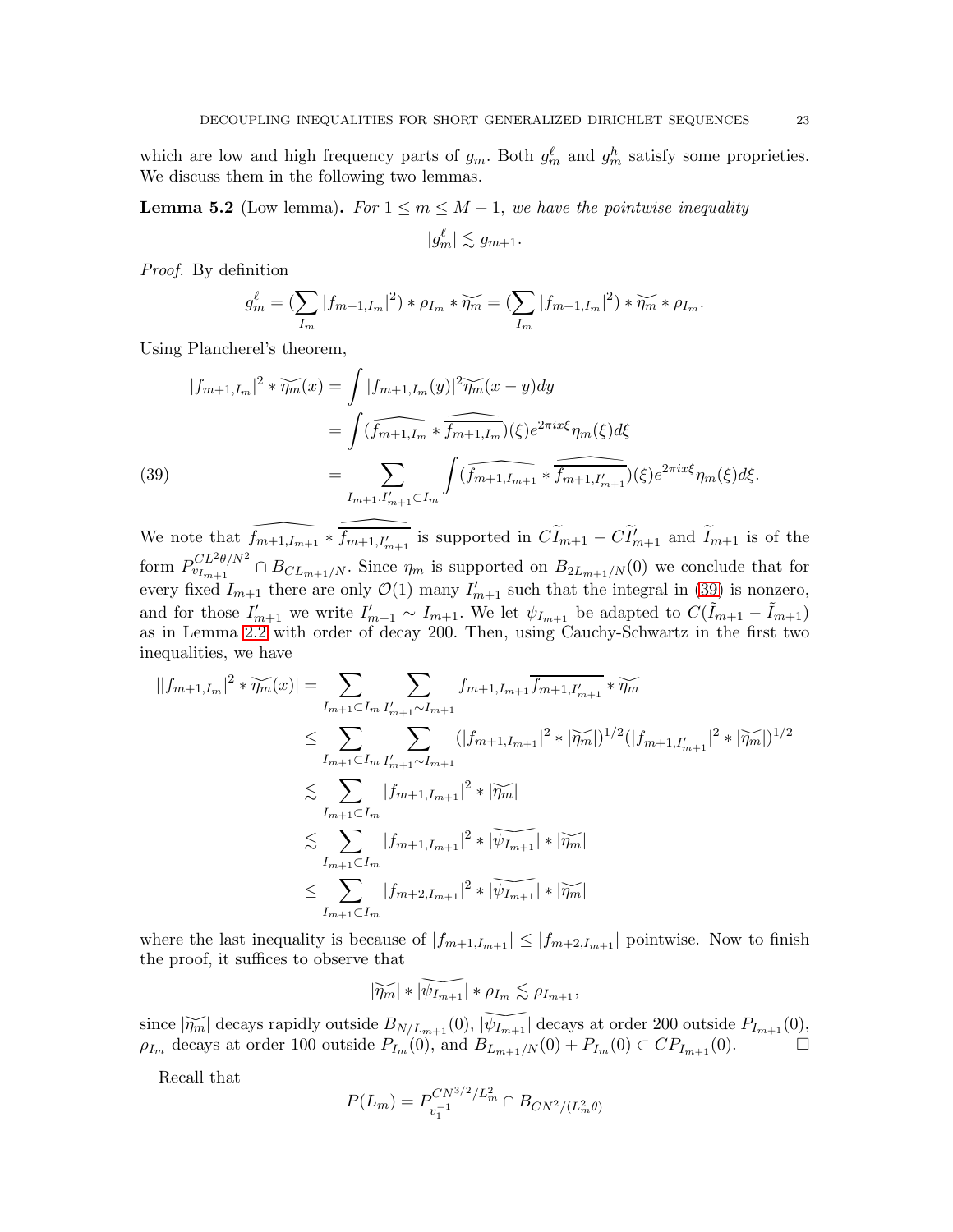(which degenerates to  $B_{CN^2/(L_m^2\theta)}$  if  $L_m \leq CN^{1/4}$ ) as defined in [\(16\)](#page-8-4). Let  $\phi_{P(L_M)}$  be a function such that

$$
\text{supp }\widehat{\phi_{P(L_M)}} \subset P_{v_1}^{CL_M^2 \theta/N^2}(0) \cap B_{CL_M^2/N^{3/2}}(0) \subset \bigcap_{I \in \mathcal{I}} (\tilde{I} - \tilde{I}),
$$
  

$$
1_{P(L_M)} \lesssim |\phi_{P(L_M)}| \lesssim W_{P(L_M), 200}.
$$

To construct such a function we can take a  $\psi$  in Lemma [2.2](#page-5-3) adapted to certain fat AP and apply a translation in the physical space to it.

<span id="page-23-0"></span>**Lemma 5.3** (High lemma). *For*  $1 \le m \le M - 1$  *we have* 

$$
\int |g_m^h|^2 W_{P(L_M),100} \lesssim N^{\varepsilon} \int \sum_{I_m} |f_{m+1,I_m}|^4 W_{P(L_M),100}.
$$

*Proof.* Because of [\(12\)](#page-6-0), it suffices to show for every  $P(L_M)$ ,

$$
\int_{P(L_M)} |g_m^h|^2 \lesssim N^{\varepsilon} \int \sum_{I_m} |f_{m+1,I_m}|^4 W_{P(L_M),100}.
$$

Calculate

$$
\int |g_m^h|^2 W_{P(L_M),100} \lesssim \int |g_m^h \phi_{P(L_M)}|^2
$$
  
= 
$$
\int |\sum_{I_m} (|f_{m+1,I_m}|^2)^\gamma \widehat{\rho_{I_m}} (1 - \eta_m) * \widehat{\phi_{P(L_M)}}|^2.
$$

Note that

$$
\operatorname{supp}\left((|f_{m+1,I_m}|^2)\widehat{\rho_{I_m}}(1-\eta_m)\ast\widehat{\phi_{P(L_M)}}\right)\subset C(\tilde{I}_m-\tilde{I}_m)\setminus B_{L_{m+1}/(2N)}(0).
$$

Indeed, the high frequency cutoff  $(1 - \eta_m)$  removes the ball  $B_{L_{m+1}/N}(0)$ . The support of  $\widehat{\phi}_{P(L_M)}$  is contained in a ball of radius  $\leq \frac{1}{2}$  $\frac{1}{2}L_M^2/N^{3/2}$  (if the C in the definition of  $P(L)$  as in [\(16\)](#page-8-4) is large enough), so convolution with  $\phi_{P(L_M)}$  shrinks the high frequency cutoff by an amount smaller than  $L_{m+1}/(2N)$ . The structure of  $\tilde{I}_m - \tilde{I}_m$  is unchanged by convolution by  $\widehat{\phi_{P(L_M)}}$  because the thickness of  $\tilde{I}_m$  is ~  $L_m/N$  and  $\frac{1}{2}L_M^2/N^{3/2} \le L_{m+1}/(2N) \le$  $N^{-\varepsilon}L_m/N$ .

We claim that at every point on  $\mathbb{R}$ , the collection of sets  $\{C(\tilde{I}_m - \tilde{I}_m) \setminus B_{L_{m+1}/(2N)}(0)\}_{I_m}$ has at most  $\mathcal{O}(N^{\epsilon})$  overlap. Assuming this claim, by the Cauchy-Schwarz inequality we obtain

$$
\int |g_m^h|^2 W_{P(L_M),100} \lesssim N^{\varepsilon} \int \sum_{I_m} \left| (|f_{m+1,I_m}|^2)^\gamma \widehat{\rho_{I_m}} (1 - \eta_m) * \widehat{\phi_{P(L_M)}} \right|^2.
$$

So we have

$$
\int |g_m^h|^2 W_{P(L_M),100} \lesssim N^{\varepsilon} \sum_{I_m} \int \left| |f_{m+1,I_m}|^2 * \rho_{I_m} * \widetilde{(1-\eta_m)} \right|^2 |\phi_{P(L_M)}|^2
$$
  

$$
\lesssim N^{\varepsilon} \sum_{I_m} \left( \int \left| |f_{m+1,I_m}|^2 * \rho_{I_m} \right|^2 |\phi_{P(L_M)}|^2 + \int \left| |f_{m+1,I_m}|^2 * \rho_{I_m} * |\widetilde{\eta_m}| \right|^2 |\phi_{P(L_M)}|^2 \right)
$$
  

$$
\lesssim N^{\varepsilon} \sum_{I_m} \left( \int |f_{m+1,I_m}|^4 (|\phi_{P(L_M)}|^2 * \rho_{I_m}) + \int |f_{m+1,I_m}|^4 (|\phi_{P(L_M)}|^2 * \rho_{I_m} * |\widetilde{\eta_m}|) \right),
$$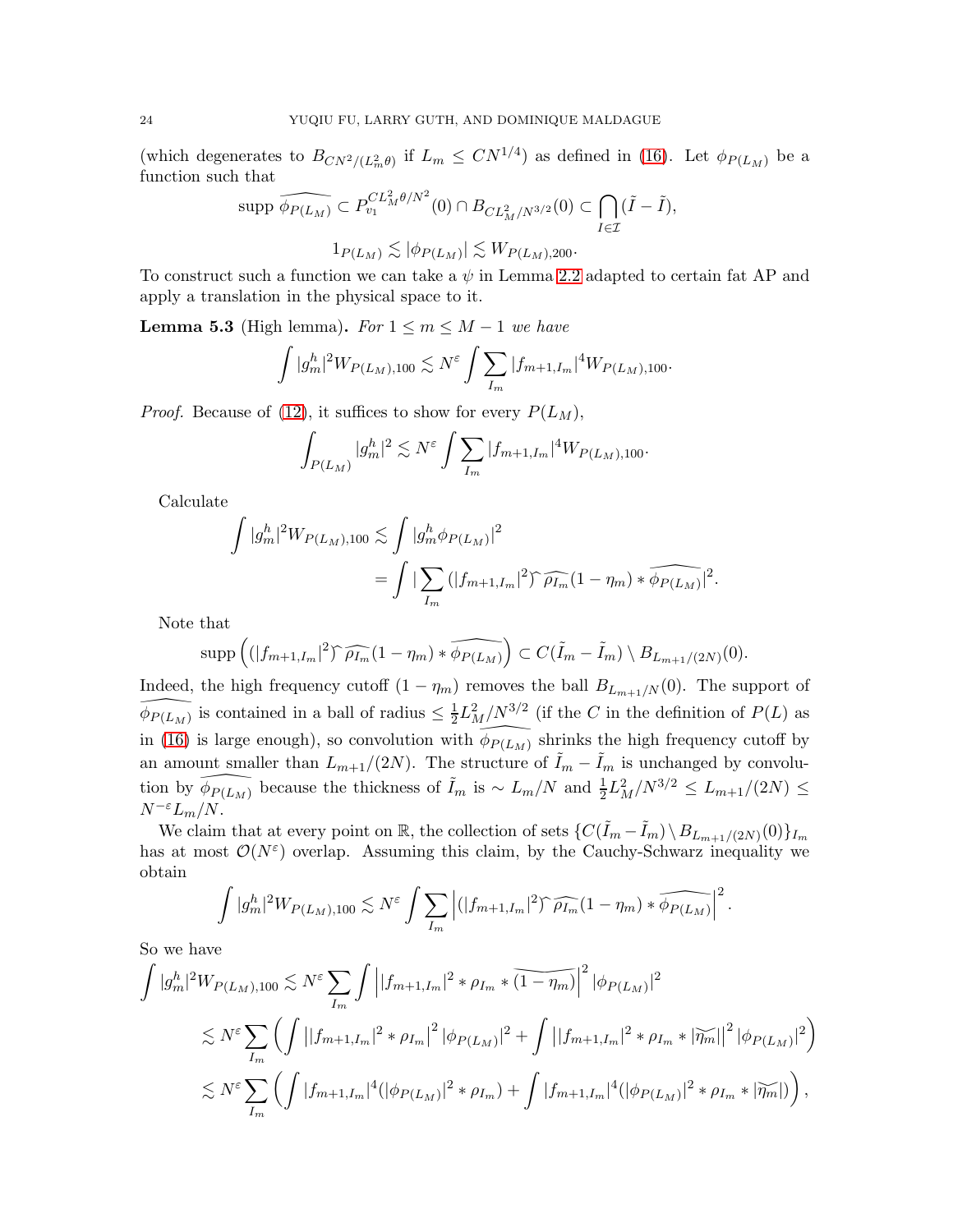where we used Cauchy-Schwartz and that  $\rho_{I_m}$  and  $\widetilde{\eta_m}$  have  $L^1$  norms ~ 1 to justify

 $||f_{m+1,I_m}|^2 * \rho_{I_m}|^2 \lesssim |f_{m+1,I_m}|^4 * \rho_{I_m}, \quad ||f_{m+1,I_m}|^2 * \rho_{I_m} * |\widetilde{\eta_m}||^2 \lesssim |f_{m+1,I_m}|^4 * \rho_{I_m} * |\widetilde{\eta_m}|.$ Noting that  $|\phi_{P(L_M)}|^2 * \rho_{I_m} \lesssim W_{P(L_M),100}$  and  $|\phi_{P(L_M)}|^2 * \rho_{I_m} * |\widetilde{\eta_m}| \lesssim W_{P(L_M),100}$ , conclude Z h ε $\sum$ Z

$$
\int |g_m^h|^2 W_{P(L_M),100} \lesssim N^{\varepsilon} \sum_{I_m} \int |f_{m+1,I_m}|^4 W_{P(L_M),100}.
$$

Now we prove the claim. Recall that  $\tilde{I}_m$  is a fat AP of the form  $P_{v_{I_m}}^{CL^2\theta/N^2} \cap B_{CL_m/N}$ where  $v_{I_m} \sim N^{-1}$ . Suppose  $x \in C(\tilde{I}_m - \tilde{I}_m) \setminus B_{L_{m+1}/(2N)}(0)$  and  $x \in C(\tilde{I}'_m - \tilde{I}'_m) \setminus B_{L_{m+1}/(2N)}(0)$  $B_{L_{m+1}/N}(0)$  for distinct  $\tilde{I}_m$  and  $\tilde{I}'_m$ . We denote the common difference of  $\tilde{I}_m$  and  $\tilde{I}'_m$  by v and  $v'$  respectively. Recalling that  $v_{I_m}$  are  $C\theta L_m/N^2$  separated, and the maximal separation is  $C(N^{1/2}/L_m)(\theta L_m/N^2) = C\theta/N^{3/2}$ , we have

$$
\theta L_m/N^2 \lesssim |v - v'| \lesssim \theta/N^{3/2}.
$$

Suppose  $x \in B_{CL_m^2\theta/N^2}(kv)$  and  $x \in B_{CL_m^2\theta/N^2}(k'v')$  for some  $k, k' \in \mathbb{N}$ . Then since  $x \notin$  $B_{L_{m+1}/(2N)}(0)$ ,  $L_{m+1} \lesssim k, k' \lesssim L_m$ . By definition  $L_m = N^{\varepsilon} L_{m+1} \leq N^{1/2-\varepsilon}$ , so we have

$$
L_{m+1} \frac{\theta L_m}{N^2} \gtrsim N^{-\varepsilon} \frac{\theta L_m^2}{N^2}, \qquad L_m \frac{\theta}{N^{3/2}} \le \frac{\theta}{N^{1+\varepsilon}} \le \frac{1}{N^{1+\varepsilon}}.
$$

It follows that  $|k - k'| \lesssim 1$  and

either 
$$
|v - v'| \lesssim N^{\varepsilon} \theta L_m/N^2
$$
 or  $|v - v'| \gtrsim 1/N^{3/2 - \varepsilon}$ .

The second case cannot happen if N is sufficiently large (depending on  $\varepsilon$ ). Since common differences v are  $\mathcal{O}(\theta L_m/N_c^2)$ -separated, we conclude that there are at most  $\mathcal{O}(N^{\varepsilon})$  many  $\tilde{I}'_m$  such that  $x \in C(\tilde{I}'_m - \tilde{I}'_m) \setminus B_{L_{m+1}/(2N)}$  $(0).$ 

5.4. The sets  $\Omega_{m,\alpha,r}$  and  $U_{\alpha,r}$ . The last part of our high-low decomposition set-up is to partition  $P(L_M)$  into  $\Omega_{m,\alpha,r}$ , for a fixed pair  $(\alpha, r)$ . For  $1 \leq m \leq M-1$  we define  $\Omega_{m,\alpha,r}$ to be

$$
\Omega_{m,\alpha,r} := \{ x \in P(L_M) : g_m(x) \le 2 |g_m^h(x)|, g_{m+1}(x) \le 2 |g_{m+1}^\ell(x)|, \dots, g_{M-1}(x) \le 2 |g_{M-1}^\ell(x)| \}.
$$

Here  $g_k = g_{k,\alpha,r}$ . Also define  $\Omega_{0,\alpha,r}$  to be

$$
\Omega_{0,\alpha,r} := \{ x \in P(L_M) : g_1(x) \le 2|g_1^{\ell}(x)|, g_2(x) \le 2|g_2^{\ell}(x)|, \dots, g_{M-1}(x) \le 2|g_{M-1}^{\ell}(x)| \}.
$$

Clearly

$$
P(L_M) = \bigcup_{0 \le m \le M-1} \Omega_{m,\alpha,r}
$$

for every  $\alpha, r$ . For notational convenience we let  $\Omega_{M,\alpha,r} = P(L_M)$ .

We define  $U_{\alpha',r'}$  by

(40) 
$$
U_{\alpha',r'} := \{x \in P(L_M) : r'/2 < g_M(x) \leq 2r', \quad \alpha'/2 < |f(x)| \leq 2\alpha' \}.
$$

Recall that  $g_M = \sum_{I_M} |f_{I_M}|^2 * \rho_{I_M}$  is defined without the pruning process so in particular it does not depend on the pruning parameters  $\alpha, r$ .

We prove the following lemma, which shows that on  $U_{\alpha,r} \cap \Omega_{m,\alpha,r}$ ,  $|f_m - f_{m,\alpha,r}|$  is very small so that  $|f_m| \sim |f_{m,\alpha,r}|$ . We define  $f_0 = f_1$  for notational convenience. Also recall we have defined  $f_{M+1} = f$  and  $f_{M+1,I_M} = f_{I_M} = f_I$ .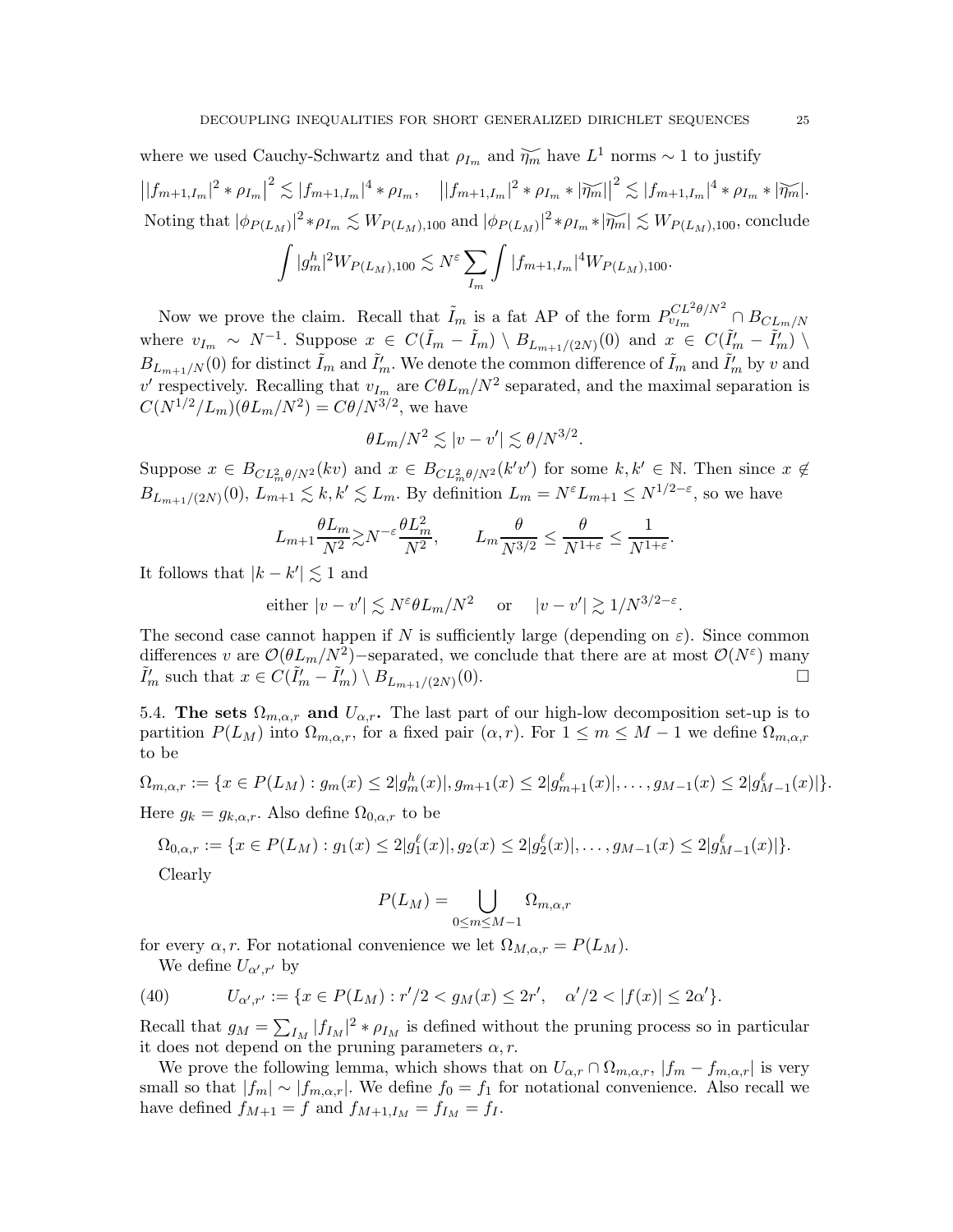<span id="page-25-0"></span>**Lemma 5.4.** If the constant  $\tilde{C}_{\varepsilon}$  in the definition of  $\lambda$  is large enough depending on  $\varepsilon$ , then *for every*  $\alpha, r$ , *every*  $1 \leq m \leq M-1$ , *and any subset* S *of the partition*  $\mathcal{I}_m = \{I_m\}$ , *we have* 

$$
|\sum_{I_m \in \mathcal{S}} f_{I_m} - \sum_{I_m \in \mathcal{S}} f_{m,\alpha,r,I_m}| \le \frac{\alpha}{100}
$$

*on*  $U_{\alpha,r} \cap \Omega_{m,\alpha,r}$ , and also on  $U_{\alpha,r} \cap \Omega_{0,\alpha,r}$  *if*  $m = 1$ . In particular *if*  $\tilde{C}_{\varepsilon}$  *in the definition of*  $\lambda$  *is large enough depending on*  $\varepsilon$ , *then for every*  $\alpha$ , *r*, *every*  $0 \le m \le M - 1$ ,

$$
|f_{m,\alpha,r}| \in [\alpha/4, 4\alpha],
$$

*on*  $U_{\alpha,r} \cap \Omega_{m,\alpha,r}$ .

*Proof.* Fix  $\alpha$ , r. In the following proof  $g_k$  means  $g_{k,\alpha,r}$ , and  $f_{k,I_k}$ ,  $f_{k,I_{k-1}}$ ,  $f_k$  means  $f_{k,I_k,\alpha,r}$ ,  $f_{k,I_{k-1},\alpha,r}$ ,  $f_{k,\alpha,r}$ respectively. First suppose  $1 \leq m \leq M - 1$ . By definition of  $\Omega_{m,\alpha,r}$  and Lemma [5.2](#page-22-1) we know that on  $U_{\alpha,r} \cap \Omega_{m,\alpha,r}$ ,

$$
g_{m+1}\lesssim g_{m+2}\lesssim\cdots\lesssim g_M\lesssim r.
$$

We also have by the Cauchy-Schwarz inequality  $g_m \lesssim_{\varepsilon} N^{\varepsilon} g_{m+1}$ . Recall that  $M \lesssim_{\varepsilon} 1$  so we have for  $m \leq k \leq M$ ,

$$
g_k \lesssim_{\varepsilon} N^{\varepsilon} r
$$
 on  $U_{\alpha,r} \cap \Omega_{m,\alpha,r}$ .

Let m' be an integer between m and M and let  $I_{m'} \in \mathcal{I}_{m'}$ . By the definition of  $f_{m',I_{m'}}$  and  $f_{m'+1,I_{m'}}$  we have for  $x \in U_{\alpha,r} \cap \Omega_{m,\alpha,r}$ 

$$
\begin{split} |f_{m',I_{m'}}(x)-f_{m'+1,I_{m'}}(x)|&=|\sum_{P_{I_{m'}}\notin\mathcal{P}_{I_{m'},\lambda}}\phi_{P_{I_{m'}}}(x)f_{m'+1,I_{m'}}(x)|\\ &\lesssim \sum_{P_{I_{m'}}\notin\mathcal{P}_{I_{m'},\lambda}}|\phi_{P_{I_{m'}}}^{1/2}(x)f_{m'+1,I_{m'}}(x)|\phi_{P_{I_{m'}}}^{1/2}(x)\\ &\lesssim \sum_{P_{I_{m'}}\notin\mathcal{P}_{I_{m'},\lambda}}\lambda^{-1}\|\phi_{P_{I_{m'}}}f_{m'+1,I_{m'}}\|_{L^{\infty}(\mathbb{R})}\|\phi_{P_{I_{m'}}}^{1/2}f_{m'+1,I_{m'}}\|_{L^{\infty}(\mathbb{R})}\phi_{P_{I_{m'}}}^{1/2}(x)\\ &\lesssim \lambda^{-1}\sum_{P_{I_{m'}}\notin\mathcal{P}_{I_{m'},\lambda}}\|\phi_{P_{I_{m'}}}^{1/2}f_{m'+1,I_{m'}}\|_{L^{\infty}(\mathbb{R})}\phi_{P_{I_{m'}}}^{1/2}(x)\\ &\lesssim \lambda^{-1}\sum_{P_{I_{m'}}\notin\mathcal{P}_{I_{m'},\lambda}}\sum_{\tilde{P}_{I_{m'}}}\|\phi_{P_{I_{m'}}}f_{m'+1,I_{m'}}^2\|_{L^{\infty}(\tilde{P}_{I_{m'}})}\phi_{P_{I_{m'}}}^{1/2}(x)\\ &\lesssim \lambda^{-1}\sum_{P_{I_{m'}}\notin\mathcal{P}_{I_{m'},\lambda}}\sum_{\tilde{P}_{I_{m'}}}\|\phi_{P_{I_{m'}}}\|_{L^{\infty}(\tilde{P}_{I_{m'}})}\|f_{m'+1,I_{m'}}^2\|_{L^4(W_{\tilde{P}_{I_{m'}}})}\phi_{P_{I_{m'}}}^{1/2}(x) \end{split}
$$

where we used that  $\phi_{P_{I_{m'}}} \leq \phi_{P_{I_{n}}}^{1/2}$  $P_{P_{I_{m'}}}^{1/2}$ . We also used the locally constant property Propo-sition [2.3](#page-6-1) for the last inequality. If we use  $\phi_{I_{m'}}(\tilde{P}_{I_{m'}})$  to denote  $\phi_{I_{m'}}(\sup \tilde{P}_{I_{m'}})$ , which is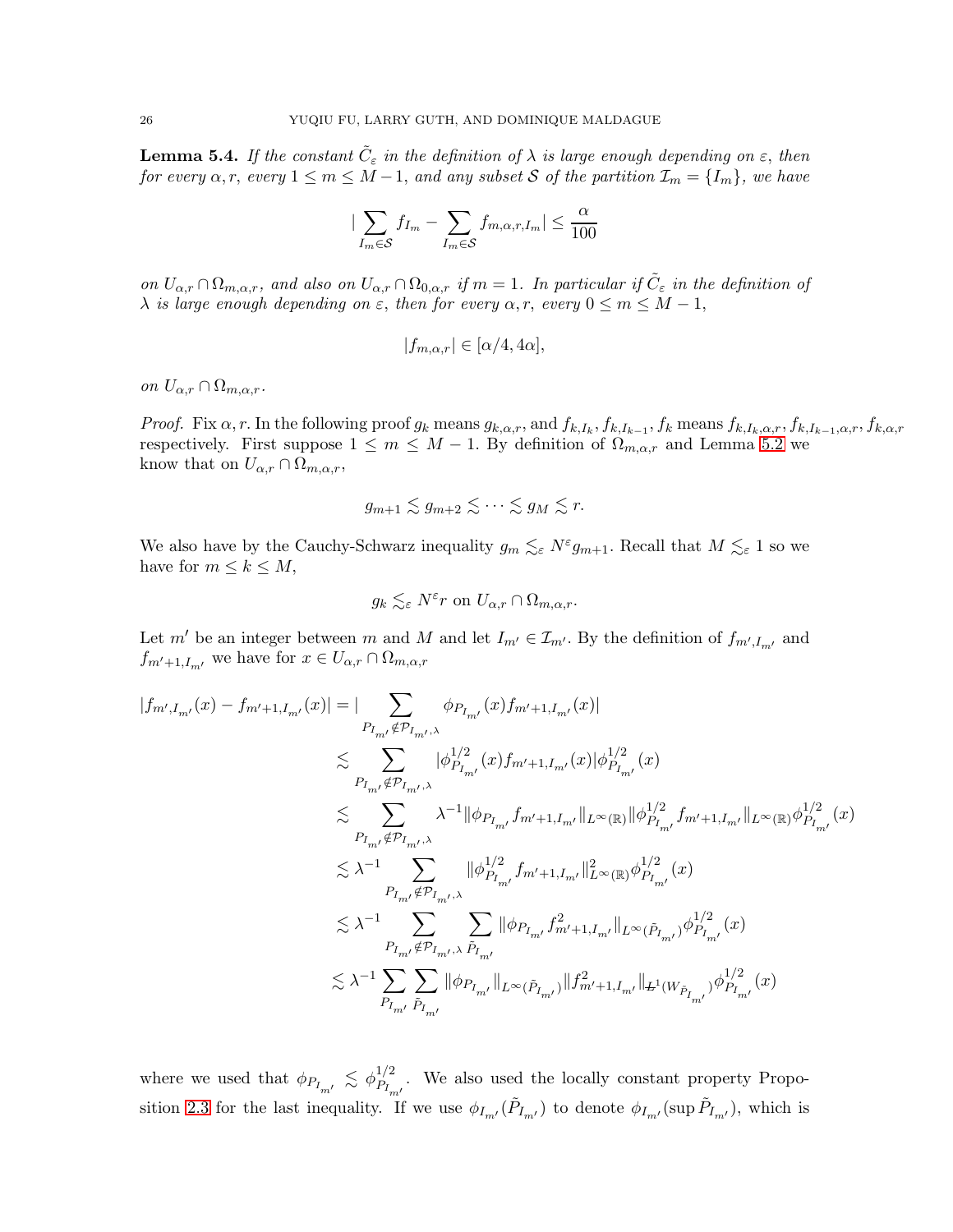comparable to  $\phi_{I_{m'}}(y)$  for any  $y \in \tilde{P}_{I_{m'}}$ , then we have

$$
\begin{aligned} |f_{m',I_{m'}}(x)-f_{m'+1,I_{m'}}(x)| &\lesssim \lambda^{-1}|P_{I_{m'}}|^{-1}\sum_{P_{I_{m'}}}\sum_{\tilde{P}_{I_{m'}}}\big(\int W_{\tilde{P}_{I_{m'}}}\phi_{P_{I_{m'}}}(\tilde{P}_{I_{m'}})|f_{m'+1,I_{m'}}|^2\big)\phi_{P_{I_{m'}}}^{1/2}(x)\\ &\lesssim \lambda^{-1}|P_{I_{m'}}|^{-1}\sum_{\tilde{P}_{I_{m'}}}\big(\int W_{\tilde{P}_{I_{m'}}}|f_{m'+1,I_{m'}}|^2\big)\phi_{\tilde{P}_{I_{m'}}}^{1/2}(P_{I_{m'}}(x))\\ &\lesssim \lambda^{-1}|P_{I_{m'}}|^{-1}\int |f_{m'+1,I_{m'}}|^2(y)\sum_{\tilde{P}_{I_{m'}}}\big|W_{\tilde{P}_{I_{m'}}}(y)\phi_{\tilde{P}_{I_{m'}}}^{1/2}(P_{I_{m'}}(x))dy\\ &\lesssim \lambda^{-1}|P_{I_{m'}}|^{-1}\int |f_{m'+1,I_{m'}}|^2(y)\phi_{P_{I_{m'}}(x)}^{1/2}(y)dy. \end{aligned}
$$

Noting that  $|P_{I_{m'}}|^{-1}\phi_{P_I}^{1/2}$  $P_{I_{m'}}(x)(y) \lesssim \rho_{I_{m'}}(x-y)$ , we get

$$
|f_{m',I_{m'}}(x) - f_{m'+1,I_{m'}}(x)| \lesssim \lambda^{-1} |f_{m'+1,I_{m'}}|^2 * \rho_{I_{m'}}(x).
$$

Summing the above over  $I_{m'} \subset \bigcup_{I_m \in \mathcal{S}} I_m$  we conclude

$$
\left| \sum_{I_{m'} \subset \bigcup_{I_m \in \mathcal{S}} I_m} f_{m',I_{m'}}(x) - \sum_{I_{m'} \subset \bigcup_{I_m \in \mathcal{S}} I_m} f_{m'+1,I_{m'}}(x) \right| \leq \lambda^{-1} \sum_{I_{m'} \in \mathcal{I}_{m'}} |f_{m'+1,I_{m'}}|^2 * \rho_{I_{m'}}(x)
$$
  
=  $\lambda^{-1} g_{m'}(x) \lesssim_{\varepsilon} N^{\varepsilon} \frac{r}{\lambda}.$ 

Therefore if we choose the constant  $\tilde{C}_{\varepsilon}$  in the definition of  $\lambda = \tilde{C}_{\varepsilon} N^{\varepsilon} \frac{r}{\alpha}$  to be large enough depending on  $\varepsilon$ , then we have for  $x \in U_{\alpha,r} \cap \Omega_{m,\alpha,r}$ ,

$$
\sum_{m \le m' \le M} |\sum_{I_{m'} \subset \bigcup_{I_m \in \mathcal{S}} I_m} f_{m',I_{m'}}(x) - \sum_{I_{m'} \subset \bigcup_{I_m \in \mathcal{S}} I_m} f_{m'+1,I_{m'}}(x)| \le \alpha/100.
$$

Since by definition  $\sum_{I_{m'}\subset \bigcup_{I_m\in S}I_m} f_{m',I_{m'}} = \sum_{I_{m'-1}\subset \bigcup_{I_m\in S}I_m} f_{m',I_{m'-1}}$ , we have by the triangle inequality that

$$
|\sum_{I_m \in \mathcal{S}} f_{I_m} - \sum_{I_m \in \mathcal{S}} f_{m,I_m}| \le \alpha/100.
$$

The case  $m = 0$  follows from the above argument for  $m = 1$  as by definition  $f_0 = f_1$ .  $\Box$ 

<span id="page-26-0"></span>From now on we will assume that  $\tilde{C}_{\varepsilon}$  is chosen large enough such that the conclusion of Lemma [5.4](#page-25-0) holds.

## 6. Proof of Proposition [4.5](#page-16-1)

We prove Proposition [4.5](#page-16-1) in this section, and therefore Theorem [4.4](#page-15-0) and Theorem [4.1.](#page-14-3) Still fix  $2 \le p \le 6$ ,  $\varepsilon > 0$ , and  $P(L_M) \subset \mathbb{R}$ .

Suppose  $1 \leq K \leq N^{\varepsilon/2}$  and  $N^{1/2}/K \geq L$ . Let  $\mathcal{I}'$  be a partition of  $\mathcal{N}_{N^{-1}K^{-1}}(\{a_n\}_{n=1}^{N^{1/2}})$ into K many I', which is a union of  $N^{1/2}/K$  consecutive intervals in  $\mathcal{N}_{N^{-1}K^{-1}}(\{a_n\}_{n=1}^{N^{1/2}})$ . We call  $I', I'' \in \mathcal{I}'$  non-adjacent if there exist at least two other  $I''' \in \mathcal{I}'$  between  $I'$  and  $I''$ on the real line. Alternatively, we can list  $I' \in \mathcal{I}'$  as  $I'_j$  so that  $I'_{j+1}$  is on the right side of  $I'_j$  on the real line for every j. Then we define  $I'_j, I'_{j'}$  to be non-adjacent if  $|j - j'| \geq 3$ . In displayed math we write "non-adj." as the shorthand for non-adjacent.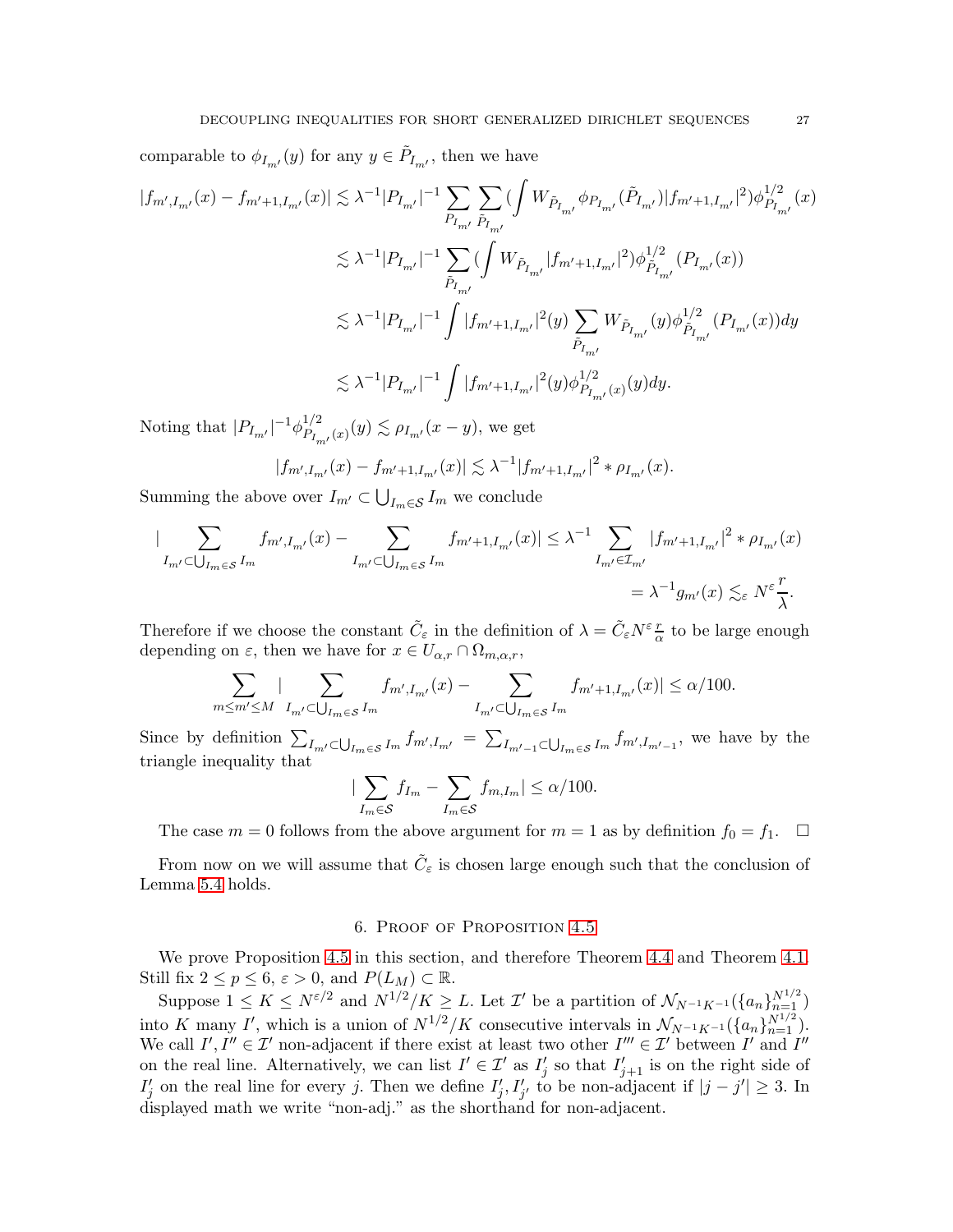For f with supp $\hat{f} \subset \Omega$ , we let  $f_{I'}$  denote the projection of f to I' in the frequency space. So  $f_{I'} = \sum_{I_M \subset I'} f_{I_M}$ .

6.1. Broad-narrow decomposition. The following lemma is a broad-narrow analysis on f with some complication. For parameters  $\alpha, r > 0$  and  $m, 0 \le m \le M - 1$ , define

$$
f_{m,\alpha,r,I'} := \sum_{I_m \subset I'} f_{m,\alpha,r,I_m},
$$

where we recall that  $f_{m,\alpha,r,I_m}$  is defined in [\(38\)](#page-21-4).

<span id="page-27-2"></span>**Lemma 6.1.** *For every*  $X \subset P(L_M)$ , *there exist some*  $\alpha, r$  *with*  $\alpha \geq r^{1/2}$ , *and*  $0 \leq m \leq$  $M-1$ , *such that* 

$$
\int_{X} |f|^{p} \lesssim_{\varepsilon} \sum_{I' \in \mathcal{I}'} \int_{X} |f_{I'}|^{p} + (\log N \log (\theta^{-1} + 1))^{C} \frac{K^{C}}{\alpha^{4-p}} \max_{\substack{I', I'' \\ \text{non-adj.}}} \int_{X \cap U_{\alpha,r} \cap \Omega_{m,\alpha,r}} |f_{m,\alpha,r,I'}|^{2} |f_{m,\alpha,r,I''}|^{2} \frac{1}{2} \int_{X \cap U_{\alpha,r} \cap \Omega_{m,\alpha,r}} |f_{m,\alpha,r,I'}|^{2} |f_{m,\alpha,r,I''}|^{2} \frac{1}{2} \int_{X \cap U_{\alpha,r} \cap \Omega_{m,\alpha,r}} |f_{m,\alpha,r,I''}|^{2} \frac{1}{2} \int_{X \cap U_{\alpha,r} \cap \Omega_{m,\alpha,r}} |f_{m,\alpha,r,I''}|^{2} |f_{m,\alpha,r,I''}|^{2} \frac{1}{2} \int_{X \cap U_{\alpha,r} \cap \Omega_{m,\alpha,r}} |f_{m,\alpha,r,I''}|^{2} \frac{1}{2} \int_{X \cap U_{\alpha,r} \cap \Omega_{m,\alpha,r}} |f_{m,\alpha,r,I''}|^{2} \frac{1}{2} \int_{X \cap U_{\alpha,r} \cap \Omega_{m,\alpha,r}} |f_{m,\alpha,r,I''}|^{2} \frac{1}{2} \int_{X \cap U_{\alpha,r} \cap \Omega_{m,\alpha,r}} |f_{m,\alpha,r,I''}|^{2} \frac{1}{2} \int_{X \cap U_{\alpha,r} \cap \Omega_{m,\alpha,r}} |f_{m,\alpha,r,I''}|^{2} \frac{1}{2} \int_{X \cap U_{\alpha,r} \cap \Omega_{m,\alpha,r}} |f_{m,\alpha,r,I''}|^{2} \frac{1}{2} \int_{X \cap U_{\alpha,r} \cap \Omega_{m,\alpha,r}} |f_{m,\alpha,r,I''}|^{2} \frac{1}{2} \int_{X \cap U_{\alpha,r} \cap \Omega_{m,\alpha,r}} |f_{m,\alpha,r,I''}|^{2} \frac{1}{2} \int_{X \cap U_{\alpha,r} \cap \Omega_{m,\alpha,r}} |f_{m,\alpha,r,I''}|^{2} \frac{1}{2} \int_{X \cap U_{\alpha,r} \cap \Omega_{m,\alpha,r}} |f_{m,\alpha,r,I''}|^{2} \frac{1}{2} \int_{X \cap U_{\alpha,r} \cap \Omega_{m,\alpha,r}} |f_{m,\alpha,r,I''}|^{
$$

First we prove a technical lemma which is a pointwise broad-narrow analysis.

By taking all parameters to have dyadic values, we may assume that for each  $I_m$ ,  $0 \leq$  $m \leq M$ , and any  $I'$ , either  $I_m \subset I'$  or  $I_m \cap I' = \emptyset$ .

<span id="page-27-3"></span>**Lemma 6.2.** *For every*  $\alpha, r > 0$  *and*  $0 \leq m \leq M - 1$ *,* 

<span id="page-27-1"></span>
$$
|f_{m,\alpha,r}(x)|^2 \lesssim \max_{I'} |f_{I'}(x)|^2 + K^C \max_{\substack{I',I''\\ \text{non-adj.}}} |f_{m,\alpha,r,I'}(x)| |f_{m,\alpha,r,I''}(x)|
$$

*for every*  $x \in X \cap U_{\alpha,r} \cap \Omega_{m,\alpha,r}$ .

*Proof.* Let  $x \in X \cap U_{\alpha,r} \cap \Omega_{m,\alpha,r}$ . If there exist  $I', I'' \in \mathcal{I}'$  non-adjacent such that  $|f_{m,\alpha,r,I'}|, |f_{m,\alpha,r,I''}| \geq$ 1  $\frac{1}{100K}|f_{m,\alpha,r}(x)|$ , then we have

(41) 
$$
|f_{m,\alpha,r}(x)|^2 \lesssim K^2 \max_{\substack{I',I''\\ \text{non-adj.}}} |f_{m,\alpha,r,I'}(x)| |f_{m,\alpha,r,I''}(x)|.
$$

Now we assume there do not exist  $I'$ ,  $I'' \in \mathcal{I}'$  non-adjacent with  $|f_{m,\alpha,r,I'}|, |f_{m,\alpha,r,I''}| \geq$ 1  $\frac{1}{100K}|f_{m,\alpha,r}(x)|$ . Note that  $f_{m,\alpha,r}(x) = \sum_{I'} f_{m,\alpha,r,I'}(x)$  and the number of  $I'$  is bounded by K. So if we choose  $I''' \in \mathcal{I}'$  with  $|f_{m,\alpha,r,I''}(x)| = \max_{I' \in \mathcal{I}'} |f_{m,\alpha,r,I'}(x)|$ , then

(42) 
$$
|f_{m,\alpha,r,I'''}(x)| \geq \frac{1}{2}|f_{m,\alpha,r}(x)|.
$$

By Lemma [5.4](#page-25-0) we have  $|f_{m,\alpha,r}(x)| \in [\alpha/4, 4\alpha]$ , and  $|f_{m,\alpha,r,I'''}(x) - f_{I'''}(x)| \leq \frac{\alpha}{100}$ . Therefore by the triangle inequality and [\(42\)](#page-27-0) we obtain

<span id="page-27-0"></span>
$$
|f_{I'''}(x)| \gtrsim \alpha \sim |f_{m,\alpha,r}(x)|.
$$

This combined with [\(41\)](#page-27-1) proves the lemma.

*Proof of Lemma [6.1.](#page-27-2)* Since  $P(L_M) = \Box$  $\alpha$ ,r: dyadic  $U_{\alpha,r}$ , we have

$$
\int_X |f|^p \leq \sum_{\alpha,r: \text{ dyadic}} \int_{X\cap U_{\alpha,r}} |f|^p.
$$

 $\Box$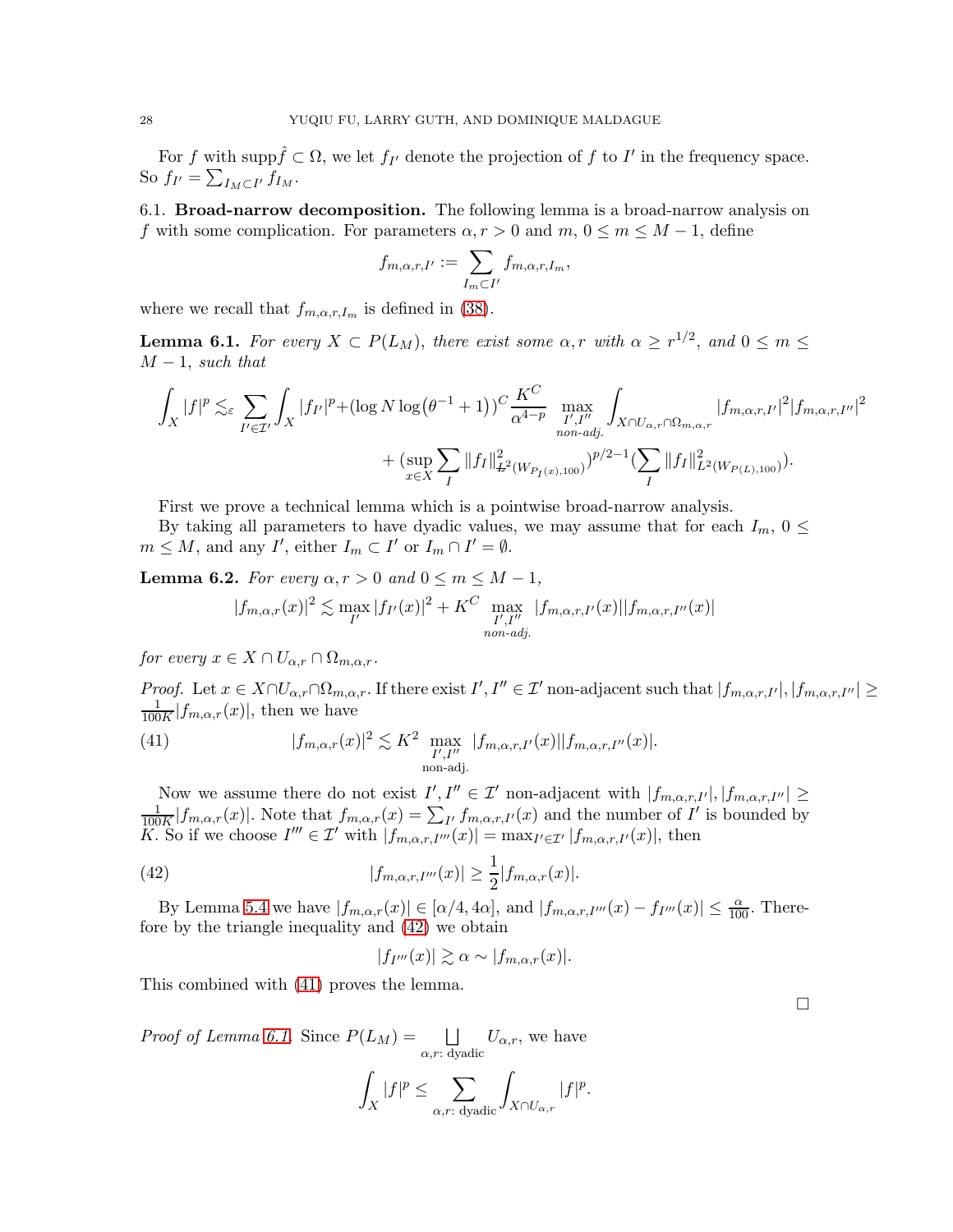Without loss of generality we assume

(43) 
$$
\left(\sup_{x \in X} \sum_{I} \|f_I\|_{\mathcal{L}^2(W_{P_I(x),100})}^2\right)^{1/2-1/p} \left(\sum_{I} \|f_I\|_{L^2(W_{P(L),100})}^2\right)^{1/p} = 1.
$$

Then  $X \cap U_{\alpha,r} = \emptyset$  if  $\max\{\alpha, r\} \geq C N^C \theta^{-C}$  for some sufficiently large constant C. Also

$$
(\int_{X\cap(\bigcup_{\min\{\alpha,r\}\leq CN^{-C}\theta C}U_{\alpha,r})}|f|^p)^{1/p}\lesssim 1
$$

if  $C$  is sufficiently large. So now we write

$$
\int_X |f|^p \le \sum_{\alpha,r} \int_{X \cap U_{\alpha,r}} |f|^p + C
$$

where the number of  $\alpha$ , r in the summation is  $\mathcal{O}(\log N \log(\theta^{-1} + 1)).$ 

We also observe that by Hölder's inequality and Fubini's theorem we have

$$
\int_{X\cap\bigcup_{\alpha\leq r^{1/2}}U_{\alpha,r}}|f|^p\lesssim \int_X(\sum_I|f_I|^2*\rho_I)^{p/2}\lesssim \|\sum_I|f_I|^2*\rho_I\|_{L^\infty(X)}^{p/2-1}(\sum_I\|f_I\|_{L^2(W_{P(L),100})}^2).
$$

Since

$$
\|\sum_{I}|f_{I}|^{2} * \rho_{I}\|_{L^{\infty}(X)} \leq \sup_{x \in X} \sum_{I}|f_{I}|^{2} * \rho_{I}(x) \lesssim \sup_{x \in X} \sum_{I}||f_{I}||^{2}_{\mathcal{H}^{2}(W_{P_{I}(x),100})}
$$

we obtain

$$
\int_{X \cap \bigcup_{\alpha \leq r^{1/2}} U_{\alpha,r}} |f|^p \lesssim (\sup_{x \in X} \sum_I \|f_I\|_{L^2(W_{P_I(x),100})}^2)^{p/2-1} (\sum_I \|f_I\|_{L^2(W_{P(L),100})}^2) = 1.
$$

So in summary

(44) 
$$
\int_X |f|^p \lesssim \sum_{\alpha, r: \alpha \ge r^{1/2}} \int_{X \cap U_{\alpha,r}} |f|^p + 1
$$

Next we further decompose  $X \cap U_{\alpha,r}$  into  $\bigcup_m (X \cap U_{\alpha,r} \cap \Omega_{m,\alpha,r})$ :

$$
\int_{X\cap U_{\alpha,r}}|f|^p\leq \sum_{m=0}^{M-1}\int_{X\cap U_{\alpha,r}\cap \Omega_{m,\alpha,r}}|f|^p.
$$

By Lemma [5.4](#page-25-0) we have for  $0 \le m \le M - 1$ ,

$$
\int_{X\cap U_{\alpha,r}\cap \Omega_{m,\alpha,r}}|f|^p\sim \int_{X\cap U_{\alpha,r}\cap \Omega_{m,\alpha,r}}|f_{m,\alpha,r}|^p.
$$

It then follows from Lemma [6.2](#page-27-3) and Lemma [5.4](#page-25-0) that

$$
\int_X |f|^p \lesssim 1 + \sum_{\alpha, r:\alpha \geq r^{1/2}} \sum_{m=0}^{M-1} \left( \sum_{I' \in \mathcal{I}'} \int_{X \cap U_{\alpha,r} \cap \Omega_{m,\alpha,r}} |f_{I'}|^p \right. \\
\left. + \frac{K^C}{\alpha^{4-p}} \max_{\substack{I', I'' \\ \text{non-adj.}}} \int_{X \cap U_{\alpha,r} \cap \Omega_{m,\alpha,r}} |f_{m,\alpha,r,I'}|^2 |f_{m,\alpha,r,I''}|^2 \right) \\
\lesssim 1 + C_{\varepsilon} \sum_{I' \in \mathcal{I}'} \int_X |f_{I'}|^p + \sum_{\alpha, r:\alpha \geq r^{1/2}} \sum_{m} \frac{K^C}{\alpha^{4-p}} \max_{\substack{I', I'' \\ \text{non-adj.}}} \int_{X \cap U_{\alpha,r} \cap \Omega_{m,\alpha,r}} |f_{m,\alpha,r,I'}|^2 |f_{m,\alpha,r,I''}|^2
$$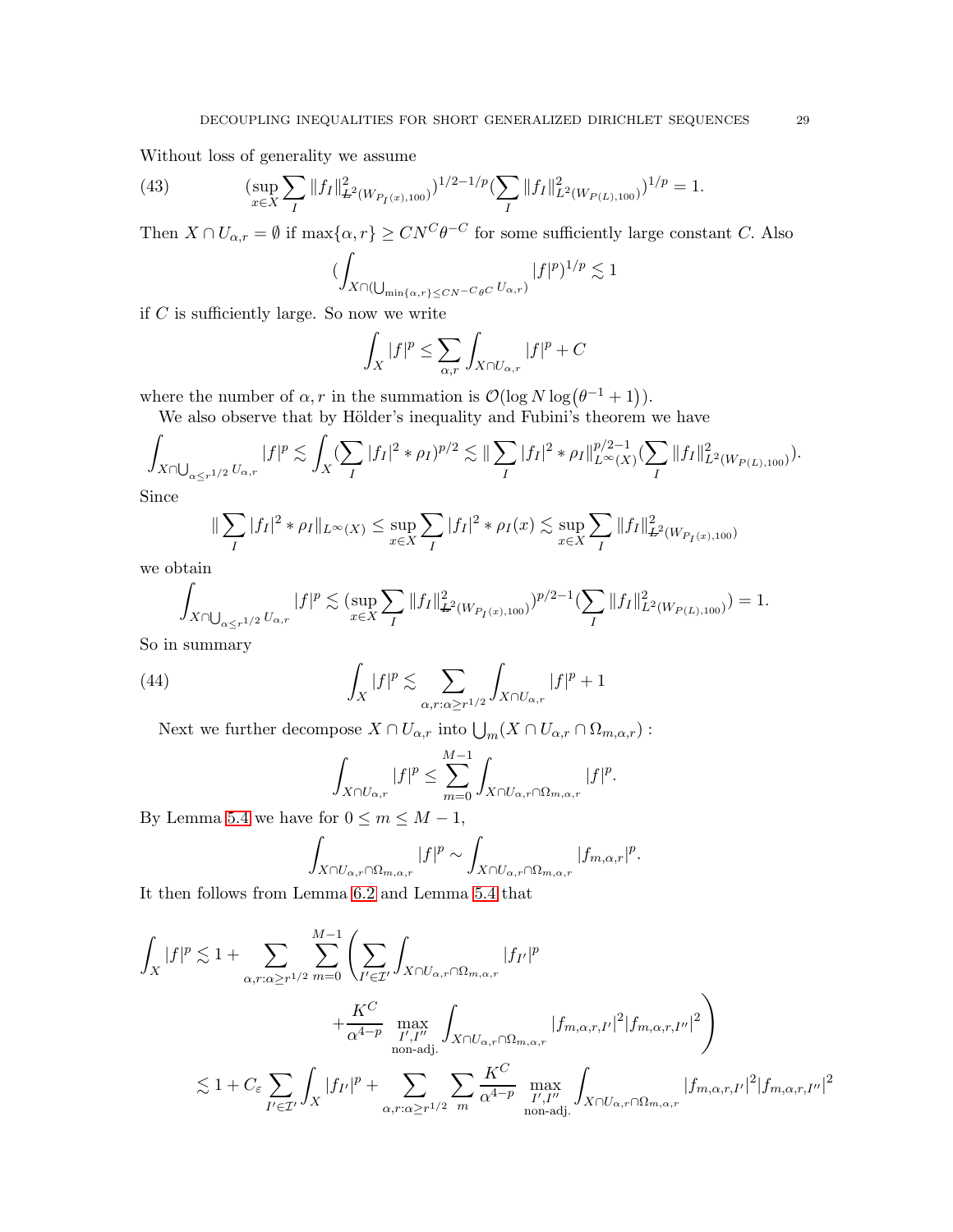where we used  $M \lesssim_{\varepsilon} 1$  in the last inequality. By pigeonholing we have

$$
\sum_{\alpha,r:\alpha\geq r^{1/2}}\sum_{m}\frac{K^C}{\alpha^{4-p}}\max_{\substack{I',I''\\ \text{non-adj.}}}\int_{X\cap U_{\alpha,r}\cap\Omega_{m,\alpha,r}}|f_{m,\alpha,r,I'}|^2|f_{m,\alpha,r,I''}|^2
$$
  

$$
\lesssim_{\varepsilon} (\log N \log(\theta^{-1}+1))\frac{K^C}{\alpha^{4-p}}\max_{\substack{I',I''\\ \text{non-adj.}}}\int_{X\cap U_{\alpha,r}\cap\Omega_{m,\alpha,r}}|f_{m,\alpha,r,I'}|^2|f_{m,\alpha,r,I''}|^2
$$

for some  $\alpha, r$  with  $\alpha \geq r^{1/2}, 0 \leq m \leq M-1$ , which completes the proof.

Now fix  $X \text{ }\subset P(L_M)$ . We have identified a pair  $(\alpha, r)$  from Lemma [6.1,](#page-27-2) and we fix that pair of  $\alpha$ , r and suppress the dependence on  $\alpha$ , r from now on in the notation. In particular write  $g_m = g_{m,\alpha,r}$ ,  $\Omega_m = \Omega_{m,\alpha,r}$ ,  $f_{m,I'} = f_{m,\alpha,r,I'}$  and  $f_{m,I_m} = f_{m,\alpha,r,I_m}$  where  $\alpha, r$  are those chosen in Lemma [6.1.](#page-27-2)

 $\Box$ 

We estimate the broad and narrow parts separately, which together with Lemma [6.1](#page-27-2) will imply Proposition [4.5.](#page-16-1)

## 6.2. Narrow part.

<span id="page-29-1"></span>**Proposition 6.3.** For every  $I' \in \mathcal{I}'$  we have

<span id="page-29-0"></span>(45)  

$$
\int_X |f_{I'}|^p \lesssim \left(\sup_{\theta' \in [\theta/4,\theta]} Dec(N/K^2, \theta'/K^2)^p\right) \left(\sup_{x \in X} \sum_{I \subset I'} \|f_I\|_{\mathcal{H}^2(W_{P_I(x),100})}^2\right)^{\frac{p}{2}-1} \left(\sum_{I \subset I'} \|f_I\|_{L^2(W_{P(L),100})}^2\right).
$$

*Proof.* First prove [\(45\)](#page-29-0) for  $I' = \mathcal{N}_{L^2\theta/N^2}(\{a_n\}_{n=1}^{N^{1/2}/K})$ . Note that  $K^2I' = \mathcal{N}_{K^2L^2\theta/N^2}(\{K^2a_n\})_{n=1}^{N^{1/2}/K}$ , and if we let  $\tilde{a}_n = K^2 a_n$ ,  $\tilde{N} = N/K^2$  and  $\tilde{\theta} = \theta/K^2$ , then

$$
\tilde{a_2} - \tilde{a_1} \in \left[\frac{K^2}{4N}, \frac{4K^2}{N}\right] = \left[\frac{1}{4\tilde{N}}, \frac{4}{\tilde{N}}\right], \quad (a_{n+1} - \tilde{a_n}) - (\tilde{a_n} - a_{n-1}) \in \left[\frac{K^2\theta}{4N^2}, \frac{4K^2\theta}{N^2}\right] = \left[\frac{\tilde{\theta}}{4\tilde{N}^2}, \frac{4\tilde{\theta}}{\tilde{N}^2}\right].
$$

If we define  $\tilde{P}(L)$ ,  $\tilde{P}_I$  by [\(16\)](#page-8-4), [\(15\)](#page-8-3) respectively with  $N, L, \theta, v_j$  replaced by  $\tilde{N}, L, \tilde{\theta}, K^2v_j$ , then for any  $x_0$  we have  $\tilde{P}(L, x_0) \subset K^{-2}P(L, x_0)$ , and  $\tilde{P}_I(x_0) = K^{-2}P_I(x_0)$ . Therefore by the definition of the refined decoupling constant for  $\mathcal{N}_{L^2\tilde{\theta}/\tilde{N}^2}(\{\tilde{a}_n\}_{n=1}^{\tilde{N}})$ , and the spatial change-of-variables  $x \mapsto K^{-2}x$ , we have

$$
\int_X |f_{I'}|^p \lesssim Dec(N/K^2, \theta/K^2)^p(\sup_{x \in X} \sum_{I \subset I'} \|f_I\|_{\mathcal{L}^2(W_{P_I(x),100})}^2)^{p/2-1}(\sum_{I \subset I'} \|f_I\|_{L^2(W_{P(L),100})}^2).
$$

Now consider a general  $I' \in \mathcal{I}'$ . Suppose  $a_l$  is the first term in  $I' \cap \{a_n\}_{n=1}^{N^{1/2}}$ , and let  $v_l = a_{l+1}-a_l$ . Then because of [\(14\)](#page-8-2) we have  $v_l \in [v_1, 2v_1]$ . So we may choose  $K_l \in [K/\sqrt{2}, K]$ such that

$$
K_l^2 v_l \in [\frac{1}{4\tilde{N}}, \frac{4}{\tilde{N}}].
$$

Then

$$
K_l^2((a_{n+1}-a_n)-(a_n-a_{n-1})) \in [\frac{\theta K_l^2}{4N^2}, \frac{4\theta K_l^2}{N^2}] = [\frac{\tilde{\theta}'}{4\tilde{N}^2}, \frac{4\tilde{\theta}_l}{\tilde{N}^2}]
$$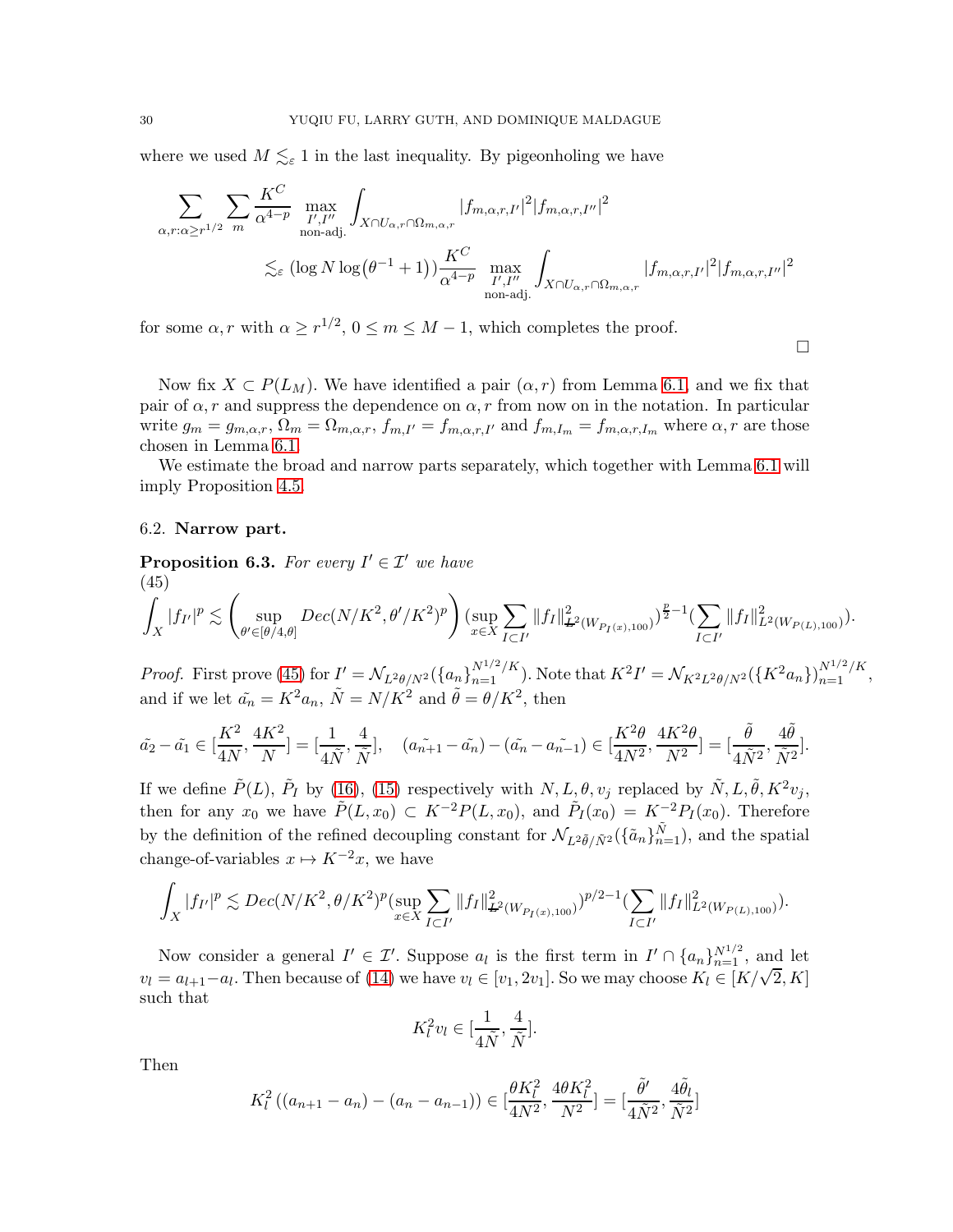for some  $\tilde{\theta}_l \in [\tilde{\theta}/4, \tilde{\theta}]$ . Let  $\theta_l = K^2 \tilde{\theta}_l$ , which lies in  $[\theta/4, 4\theta]$ . So again by a change of variable argument we have

$$
\int_X |f_{I'}|^p \lesssim Dec(N/K^2, \theta_I/K^2)^p(\sup_{x \in X} \sum_{I \subset I'} \|f_I\|_{\mathcal{L}^2(W_{P_I(x),100})}^2)^{p/2-1}(\sum_{I \subset I'} \|f_I\|_{L^2(W_{P(L),100})}^2).
$$

Therefore we have shown [\(45\)](#page-29-0) for every  $I' \in \mathcal{I}'$ .

The proof of Proposition [6.3](#page-29-1) actually shows that  $(45)$  holds for every f with frequency support in  $\Omega$  (not only alternately spaced f) and every  $X \subset P(L)$ .

### 6.3. Broad part.

<span id="page-30-0"></span>**Proposition 6.4.** *For*  $1 \le m \le M - 1$  *and*  $I', I'' \in I'$  *non-adjacent we have* 

(46) 
$$
\int_{X \cap U_{\alpha,r} \cap \Omega_m} |f_{m,I'}|^2 |f_{m,I''}|^2 \lesssim_{\varepsilon} N^{C\varepsilon} K^C \left(\frac{r}{\alpha}\right)^2 \left(\sum_{I \in \mathcal{I}} \|f_I\|_{L^2(W_{P(L),100})}^2\right),
$$

*Proof.* Fix a  $P(L'_m)$  such that  $P(L'_m) \cap X \cap U_{\alpha,r} \cap \Omega_m \neq \emptyset$ . Recall that  $L'_m = (L_m N^{1/2})^{1/2}$  as defined in Section [3.](#page-7-0) By Proposition  $3.5$  (together with rescaling) and Hölder's inequality we have

$$
\int_{P(L'_m)} |f_{m,I'}|^2 |f_{m,I''}|^2 \lesssim_{\varepsilon} N^{\varepsilon} K^C |P(L'_m)|^{-1} \int \sum_{I_m \subset I'} |f_{m,I_m}|^2 W_{P(L'_m),200} \int \sum_{I_m \subset I''} |f_{m,I_m}|^2 W_{P(L'_m),200}
$$
  

$$
\lesssim N^{\varepsilon} K^C \int (\sum_{I_m} |f_{m,I_m}|^2)^2 W_{P(L'_m),200},
$$

and due to  $|f_{m,I_m}| \leq |f_{m+1,I_m}|$  we further have

$$
\int_{P(L'_m)}|f_{m,I'}|^2|f_{m,I''}|^2\lesssim_\varepsilon N^\varepsilon K^C\int (\sum_{I_m}|f_{m+1,I_m}|^2)^2W_{P(L'_m),200}.
$$

Now applying Proposition [2.3](#page-6-1) we obtain

$$
\int_{P(L'_m)} |f_{m,I'}|^2 |f_{m,I''}|^2 \lesssim_{\varepsilon} N^{\varepsilon} K^C |P(L'_m)|^{-1} \left( \int (\sum_{I_m} |f_{m+1,I_m}|^2) W_{P(L'_m),100} \right)^2
$$
  

$$
\lesssim N^{\varepsilon} K^C \int_{P(L'_m)} g_m^2.
$$

Note that from the definition of  $\Omega_m$  and the definition of  $g_m := \sum_{I_m} |f_{m+1,I_m}|^2 * \rho_{I_m}$  we have  $x \in \Omega_m$  implies  $|g_m(x)| \sim \sup_{y \in P(L'_m(x))} |g_m(y)| \lesssim |g_m^h(x)|$ . Therefore we have (by Proposition [2.3\)](#page-6-1)

$$
\int_{P(L'_m)} g_m^2 \lesssim |P(L'_m)| |g_m^h(x)|^2 \lesssim \int |g_m^h|^2 W_{P(L'_m),100},
$$

where  $x \in P(L'_m) \cap \Omega_m$ . Summing over disjoint  $P(L'_m)$  that intersect  $X \cap U_{\alpha,r} \cap \Omega_m$  we obtain

$$
\int_{X\cap U_{\alpha,r}\cap \Omega_m} |f_{m,I'}|^2 |f_{m,I''}|^2 \lesssim_{\varepsilon} N^{\varepsilon} K^C \int |g_m^h|^2 W_{P(L_M),100} \lesssim N^{2\varepsilon} K^C \int \sum_{I_m} |f_{m+1,I_m}|^4 W_{P(L_M),100},
$$

 $\Box$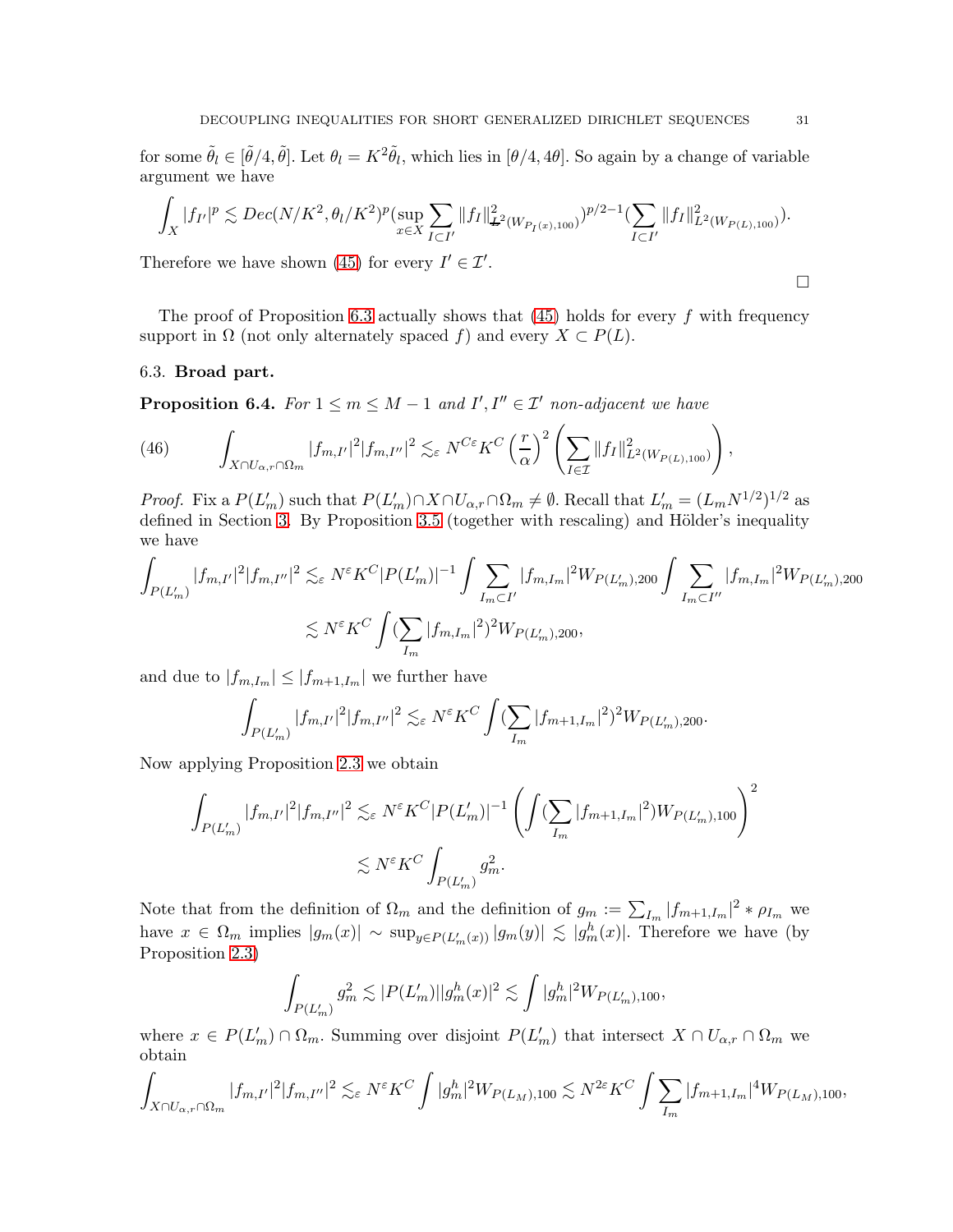where the last inequality is due to Lemma [5.3.](#page-23-0) By Hölder's inequality and the definition of  $f_{m+1,I_{m+1}}$  we have

$$
\int \sum_{I_m} |f_{m+1,I_m}|^4 W_{P(L_M),100} \lesssim N^{C\varepsilon} \int \sum_{I_{m+1}} |f_{m+1,I_{m+1}}|^4 W_{P(L_M),100}
$$
  

$$
\lesssim N^{C\varepsilon} \left(\frac{r}{\alpha}\right)^2 \int \sum_{I_{m+1}} |f_{m+1,I_{m+1}}|^2 W_{P(L_M),100}.
$$

By the pointwise inequality  $|f_{m+1,I_{m+1}}| \leq |f_{m+2,I_{m+1}}|$  and local  $L^2$  orthogonality (Proposition [3.6\)](#page-13-0),

$$
\int \sum_{I_{m+1}} |f_{m+1,I_{m+1}}|^2 W_{P(L_M),100} \lesssim \int \sum_{I_{m+2}} |f_{m+2,I_{m+1}}|^2 W_{P(L_M),100}
$$
  

$$
\lesssim \int \sum_{I_{m+2}} |f_{m+2,I_{m+2}}|^2 W_{P(L_M),100}.
$$

Continuing this process we obtain

(47) 
$$
\int \sum_{I_{m+1}} |f_{m+1,I_{m+1}}|^2 W_{P(L_M),100} \lesssim_{\varepsilon} \int \sum_{I_M} |f_{M,I_M}|^2 W_{P(L_M),100}.
$$

Recalling that  $|f_{M,I_M}| \leq |f_{I_M}| = |f_I|$  we conclude

<span id="page-31-0"></span>
$$
\int_{X \cap U_{\alpha,r} \cap \Omega_m} |f_{m,I'}|^2 |f_{m,I''}|^2 \lesssim_{\varepsilon} N^{C\varepsilon} K^C \left(\frac{r}{\alpha}\right)^2 \int \sum_I |f_I|^2 W_{P(L_M),100}.
$$

 $\Box$ 

<span id="page-31-1"></span>**Proposition 6.5.** For  $I', I'' \in \mathcal{I}'$  non-adjacent we have

$$
\int_{X\cap U_{\alpha,r}\cap\Omega_0} |f_{0,I'}|^{p/2} |f_{0,I''}|^{p/2} \lesssim_{\varepsilon} N^{\varepsilon} (\sup_{x\in X} \sum_{I} ||f_I||_{\mathcal{L}^2(W_{P_I(x),100})}^2)^{p/2-1} (\sum_{I} ||f_I||_{L^2(W_{P(L),100})}^2).
$$

*Proof.* By the Cauchy-Schwarz inequality we have

$$
\begin{aligned}\int_{X\cap U_{\alpha,r}\cap\Omega_0}|f_{0,I'}|^{p/2}|f_{0,I''}|^{p/2}&\lesssim N^{\varepsilon}\int_{X\cap U_{\alpha,r}\cap\Omega_0}(\sum_{I_1}|f_{1,I_1}|^2)^{p/2}\\ &\lesssim N^{\varepsilon}\sup_{x\in X\cap\Omega_0}(\sum_{I_1}|f_{1,I_1}|^2)^{p/2-1}\int\sum_{I_1}|f_{1,I_1}|^2W_{P(L_M),100}.\end{aligned}
$$

We have shown in the proof of Proposition [6.4](#page-30-0) (inequality [\(47\)](#page-31-0)) that

$$
\int \sum_{I_1} |f_{1,I_1}|^2 W_{P(L_M),100} \lesssim_{\varepsilon} \int \sum_{I} |f_I|^2 W_{P(L),100}.
$$

So it suffices to show

(48) 
$$
\sup_{x \in X \cap \Omega_0} (\sum_{I_1} |f_{1,I_1}|^2) \lesssim_{\varepsilon} \sup_{x \in X} \sum_{I} ||f_I||^2_{L^2(W_{P_I(x),100})}.
$$

From the locally constant property (Proposition [2.3\)](#page-6-1) we have

$$
\sum_{I_1} |f_{1,I_1}|^2(x) \lesssim \sum_{I_1} |f_{1,I_1}|^2 * \rho_{I_1}(x) \lesssim \sum_{I_1} |f_{2,I_1}|^2 * \rho_{I_1}(x) = g_1(x),
$$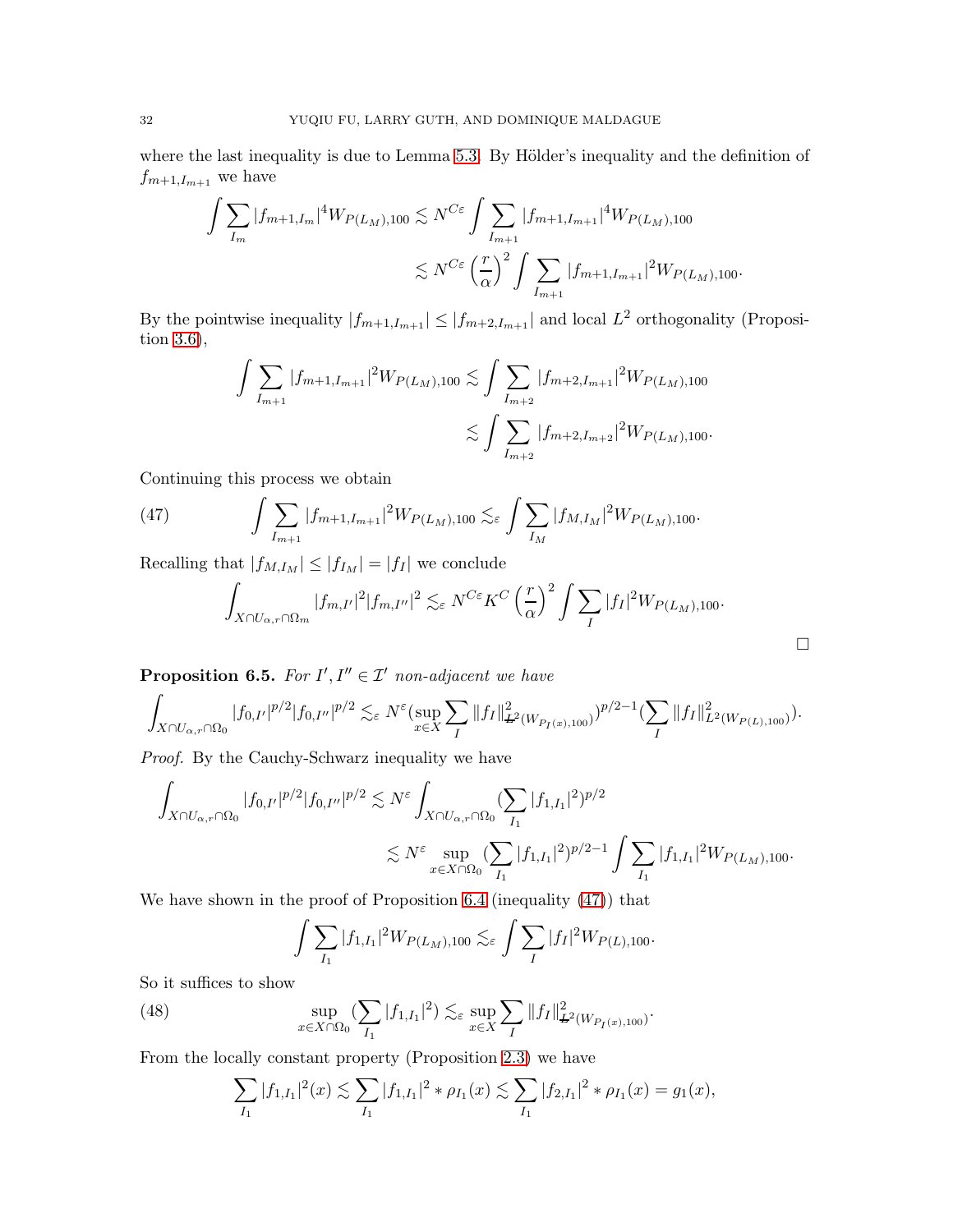and by Lemma [5.2](#page-22-1) we have for  $x \in X \cap \Omega_0$ ,  $g_1(x) \lesssim_{\varepsilon} g_M(x)$ . So we conclude

$$
\sup_{x \in X \cap \Omega_0} \sum_{I_1} |f_{1,I_1}|^2(x) \lesssim_{\varepsilon} \sup_{x \in X \cap \Omega_0} g_M(x) \lesssim \sup_{x \in X} \sum_{I} ||f_I||^2_{\mathcal{L}^2(W_{P_I(x),100})}.
$$

6.4. Proof of Proposition [4.5.](#page-16-1) Let  $X \subset P(L)$ . We choose  $\alpha, r$  as in Lemma [6.1.](#page-27-2) Note that  $r \leq 2 \|\sum_I |f_I|^2\|_{L^\infty(X)}$  since otherwise  $X \cap U_{\alpha,r} = \emptyset$ . So

$$
r \le 2 \|\sum_{I} |f_I|^2 \|_{L^{\infty}(X)} \lesssim \sup_{x \in X} \sum_{I \subset I'} \|f_I\|_{\mathcal{L}^2(W_{P_I(x),100})}^2.
$$

Also  $\alpha \geq r^{1/2}$  implies that  $r^{3-p/2}/\alpha^{6-p} \leq 1$  as  $p \leq 6$ . Therefore combining Proposition [6.3,](#page-29-1) [6.4,](#page-30-0) [6.5](#page-31-1) and Lemma [6.1](#page-27-2) we obtain

(49) 
$$
\int_{X} |f|^{p} \lesssim_{\varepsilon} \left( \sup_{\theta' \in [\theta/4, 4\theta]} Dec(N/K^{2}, \theta'/K^{2})^{p} + \log^{C}(\theta^{-1} + 1) N^{C\varepsilon} K^{C} \right)
$$

$$
\left( \sup_{x \in X} \sum_{I} \|f_{I}\|_{\mathcal{L}^{2}(W_{P_{I}(x), 100})}^{2}\right)^{p/2 - 1} \left( \sum_{I} \|f_{I}\|_{L^{2}(W_{P(L), 100})}^{2}\right).
$$

### 7. A decoupling inequality for generalized Dirichlet sequences

<span id="page-32-0"></span>In this section we focus only on generalized Dirichlet sequences with parameter  $\theta = 1$ . That is, we say  $\{a_n\}_{n=1}^N$  is a generalized Dirichlet sequence if it satisfies [\(14\)](#page-8-2) with  $\theta = 1$ . We will present a decoupling inequality for generalized Dirichlet sequences, by combining Theorem [4.1](#page-14-3) and the flat decoupling (Proposition [7.2](#page-33-0) below). Then we show that for certain choices of the generalized Dirichlet sequences  $\{a_n\}_{n=1}^N$  the decoupling inequality that we obtain in this way is sharp (up to  $C_{\varepsilon}N^{\varepsilon}$ ).

More precisely, for  $1 \le L \le N^{1/2}$ , we let  $\Omega'$  denote the  $L^2/N^2$ -neighborhood of  $\{a_n\}_{n=1}^N$ , and let  $\{J\}_{J\in\mathcal{J}}$  be a partition of  $\Omega'$  into  $\Omega' \cap B_{N-1/2}$  where  $B_{N-1/2}$  runs over a tiling of  $\mathbb{R}$ by balls of radius  $N^{-1/2}$ . So there are about  $N^{1/2}$  many J and each J contains  $\mathcal{O}(N^{1/2})$ many consecutive intervals in  $\Omega'$ . For each J we let  $\mathcal{I}_J$  be the partition of J into I, which is a union of  $L$  many consecutive intervals in  $\Omega'$ .

We have the following decoupling inequality for the partition  $\Omega' = \bigsqcup_{J \in \mathcal{J}} \bigsqcup_{I \in \mathcal{I}_J} I$ .

<span id="page-32-2"></span>**Theorem 7.1.** *For*  $2 \leq p \leq 6$ *, we have* 

<span id="page-32-1"></span>(50) 
$$
||f||_{L^p(\mathbb{R})} \lesssim_{\varepsilon} N^{1/4-1/(2p)+\varepsilon} \left( \sum_{J \in \mathcal{J}} \sum_{I \in \mathcal{I}_J} ||f_I||_{L^p(\mathbb{R})}^2 \right)^{1/2}
$$

 $for\ every\ f:\mathbb{R}\to\mathbb{C}$  with  $\text{supp}\hat{f}\subset\Omega'$ . *There exists a choice of*  $\{a_n\}_{n=1}^N$  *(satisfying [\(14\)](#page-8-2)* with  $\theta = 1$ ) such that the above estimate is sharp up to  $N^{\varepsilon}$  factor.

.

7.1. **Proof of** [\(50\)](#page-32-1). From Theorem [4.1](#page-14-3) we have for every  $J \in \mathcal{J}$  and  $2 \leq p \leq 6$ ,

(51) 
$$
||f_J||_{L^p(\mathbb{R})} \lesssim_{\varepsilon} N^{\varepsilon} \left( \sum_{I \in \mathcal{I}_J} ||f_I||_{L^p(\mathbb{R})}^2 \right)^{1/2}
$$

<span id="page-32-3"></span>Next we decouple  $f_J$  into  $f_I$  using the flat decoupling: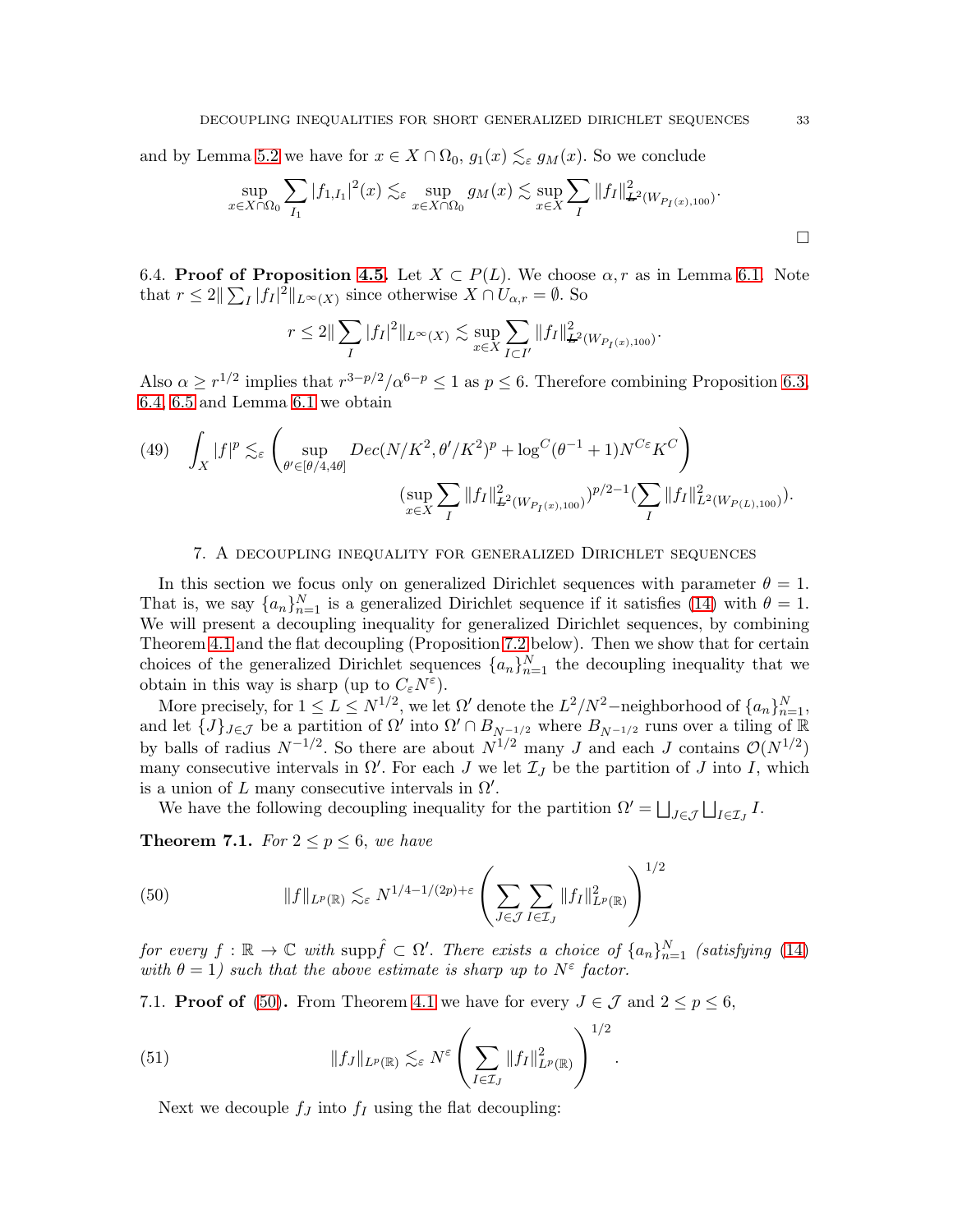<span id="page-33-0"></span>**Proposition 7.2.** Let U denote the partition  $[0, M) = \bigsqcup_{m=0}^{M-1} [m, m+1]$ . Then for  $p \geq 2$ *we have*  $1/2$ 

$$
||f||_{L^{p}(\mathbb{R})} \lesssim_{p} M^{1/2-1/p} \left( \sum_{U \in \mathcal{U}} ||f_{U}||^{2}_{L^{p}(\mathbb{R})} \right)^{1}
$$

*for every*  $f : \mathbb{R} \to \mathbb{C}$  *with* supp $\hat{f} \subset [0, M)$ .

Flat decoupling inequality is well-known (see for example [\[Dem20\]](#page-52-10)) but we include a proof here for the sake of completeness.

*Proof.* Fix  $p \geq 2$ . It suffices to prove that

$$
||f||_{L^p(B_1)} \lesssim M^{1/2 - 1/p} \left(\sum_{U \in \mathcal{U}} ||f_U||^2_{L^p(W_{B_1, 100})}\right)^{1/2}
$$

for f with supp $\hat{f} \subset [0, M)$ . We calculate

$$
||f||_{L^{p}(B_{1})}^{p} \leq ||f||_{L^{\infty}(B_{1})}^{p-2} ||f||_{L^{2}(B_{1})}^{2}
$$
  
\n
$$
\lesssim (\sum_{U} ||f_{U}||_{L^{\infty}(B_{1})})^{p-2} (\sum_{U} ||f_{U}||_{L^{2}(W_{B_{1},100})}^{2})
$$
  
\n
$$
\lesssim (\sum_{U} ||f_{U}||_{L^{p}(W_{B_{1},100})})^{p-2} (\sum_{U} ||f_{U}||_{L^{p}(W_{B_{1},100})}^{2})
$$
  
\n
$$
\lesssim M^{(p-2)/2} (\sum_{U} ||f_{U}||_{L^{p}(W_{B_{1},100})}^{2})^{(p-2)/2} (\sum_{U} ||f_{U}||_{L^{p}(W_{B_{1},100})}^{2})
$$
  
\n
$$
\lesssim M^{(p-2)/2} (\sum_{U} ||f_{U}||_{L^{p}(W_{B_{1},100})}^{2})^{p/2}.
$$

Here we used the locally constant property similar to Proposition [2.3](#page-6-1) and local  $L^2$  orthog-onality similar to Lemma [3.6.](#page-13-0)

Now we prove the the decoupling inequality in Theorem [7.1.](#page-32-2)

*Proof of* [\(50\)](#page-32-1) *in Theorem [7.1.](#page-32-2)* Combining [\(51\)](#page-32-3) with Proposition [7.2](#page-33-0) we obtain

$$
||f||_{L^{p}(\mathbb{R})} \lesssim_{\varepsilon} N^{\varepsilon} \left( \sum_{J \in \mathcal{J}} ||f_{J}||_{L^{p}(\mathbb{R})}^{2} \right)^{1/2}
$$
  

$$
\lesssim N^{1/4 - 1/(2p) + \varepsilon} \left( \sum_{J \in \mathcal{J}} \sum_{I \in \mathcal{I}_{J}} ||f_{I}||_{L^{p}(\mathbb{R})}^{2} \right)^{1/2}
$$

for f with  $\text{supp}\hat{f} \subset \Omega'$ 

7.2. An example and sharpness of [\(50\)](#page-32-1). To prove the sharpness part, we construct a sequence  $\{a_n\}_{n=1}^N$  satisfying [\(14\)](#page-8-2) (with  $\theta = 1$ ) and for which [\(50\)](#page-32-1) is sharp. We will use the function

$$
g(x) = \frac{4x + (N^{1/2} - \sqrt{N - 4x})^2}{4N}
$$

to define the sequence. For  $n=0,\ldots,\frac{N}{8}$  $\frac{N}{8}$ , let

$$
a_n = g(n).
$$

.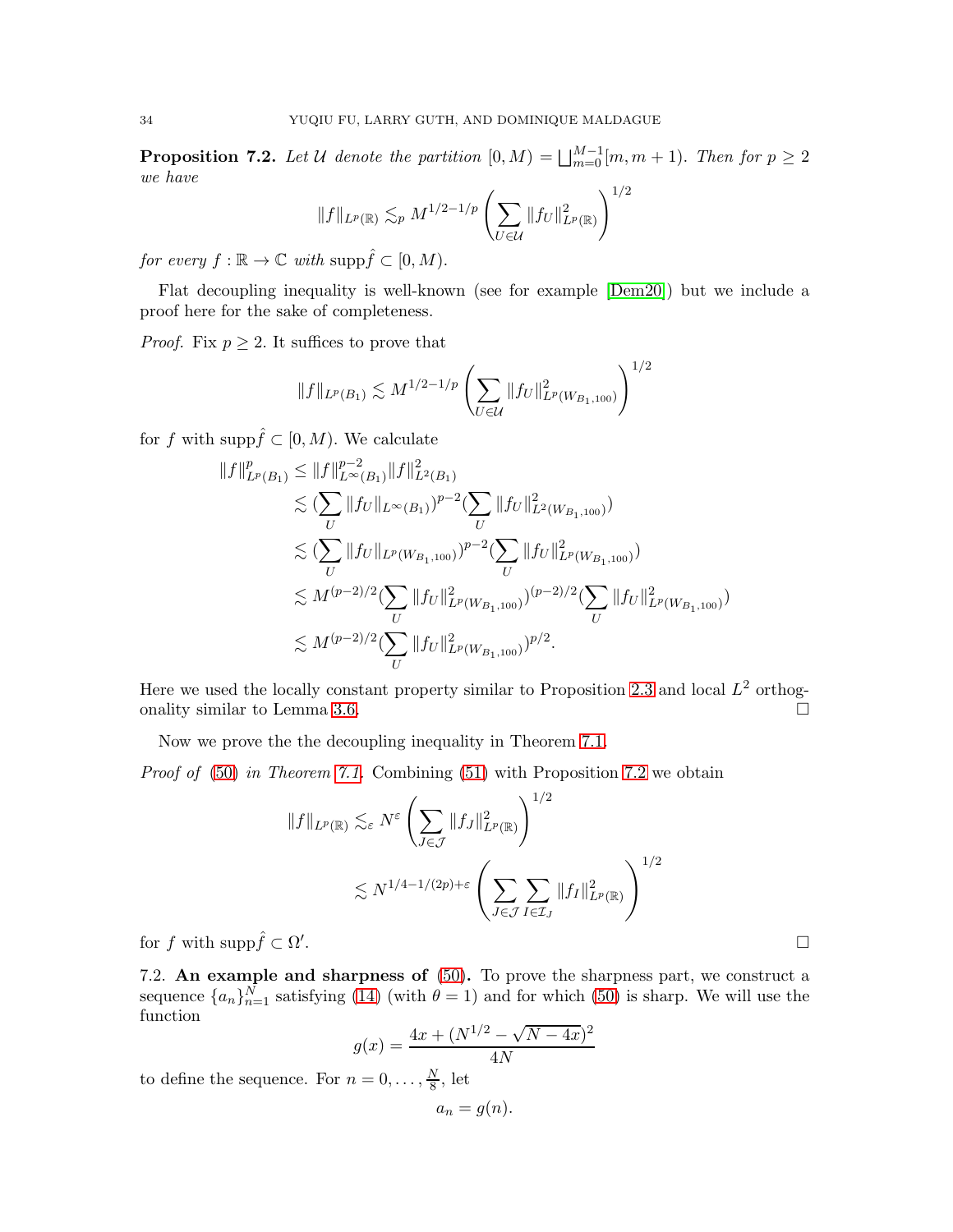Distinguish the subsequence  $a_{n_k}$  where  $n_k = kN^{1/2} - k^2$ .

<span id="page-34-0"></span>**Lemma 7.3.** *There is an absolute constant*  $N_0 > 0$  *such that for every*  $N \ge N_0$ , *the sequence*  ${a_n}_{n=1}^{N/8}$  *constructed above satisfies property* [\(14\)](#page-8-2) *(with*  $\theta = 1$ *). Furthermore, there is an absolute constant*  $c > 0$  *so that* 

$$
\left\{\frac{j}{N^{1/2}}: j=1,\ldots,\lfloor cN^{1/2}\rfloor\right\}
$$

*is a subsequence of*  $\{a_n\}_{n=1}^{N/8}$ .

*Proof.* First we verify the presence of the subsequence: Let  $n_k$  and  $a_{n_k}$  be as above. Calculate directly that

$$
a_{n_k} = g(n_k) = \frac{4n_k + (N^{1/2} - \sqrt{N - 4n_k})^2}{4N}
$$
  
= 
$$
\frac{4(kN^{1/2} - k^2) + (N^{1/2} - \sqrt{N - 4(kN^{1/2} - k^2)})^2}{4N}
$$
  
= 
$$
\frac{4(kN^{1/2} - k^2) + (N^{1/2} - (N^{1/2} - 2k))^2}{4N}
$$
  
= 
$$
\frac{4kN^{1/2} - 4k^2 + 4k^2}{4N} = \frac{k}{N^{1/2}}.
$$

This calculation holds as long as  $k \leq \frac{N^{1/2}}{2}$ . Also note that  $n_k = kN^{1/2} - k^2$  is increasing as a function of k as long as  $k \leq \frac{N^{1/2}}{2}$  $\frac{n_1}{2}$ , so the  $n_k$  define a subsequence  $a_{n_0}, \ldots, a_{n_K}$  where  $K = \lfloor \frac{N^{1/2}}{2} \rfloor$  $\frac{1}{2}$ .

To verify property  $(14)$ , it suffices to check that for N large enough

(52) 
$$
a_1 - a_0 \in [\frac{1}{2N}, \frac{2}{N}]
$$

and that

(53) 
$$
(a_{n+1} - a_n) - (a_n - a_{n-1}) \in [\frac{1}{4N^2}, \frac{4}{N^2}]
$$

whenever  $1 \le n \le \frac{N}{8} - 1$ , since [\(52\)](#page-34-1) together with [\(53\)](#page-34-2) will imply  $a_2 - a_1 \in \left[\frac{1}{4N}\right]$  $\frac{1}{4N}, \frac{4}{N}$  $\frac{4}{N}$  for N large enough.

First we check [\(52\)](#page-34-1). Note that  $a_0 = 0$  and

<span id="page-34-2"></span><span id="page-34-1"></span>
$$
a_1 = g(1) = \frac{4 + (N^{1/2} - \sqrt{N - 4})^2}{4N}.
$$

Then

$$
a_1 - a_0 = \frac{1}{4N} \left( 4 + \frac{16}{(N^{1/2} + \sqrt{N - 4})^2} \right) \in \left[\frac{1}{2N}, \frac{2}{N}\right]
$$

if  $N$  is large enough.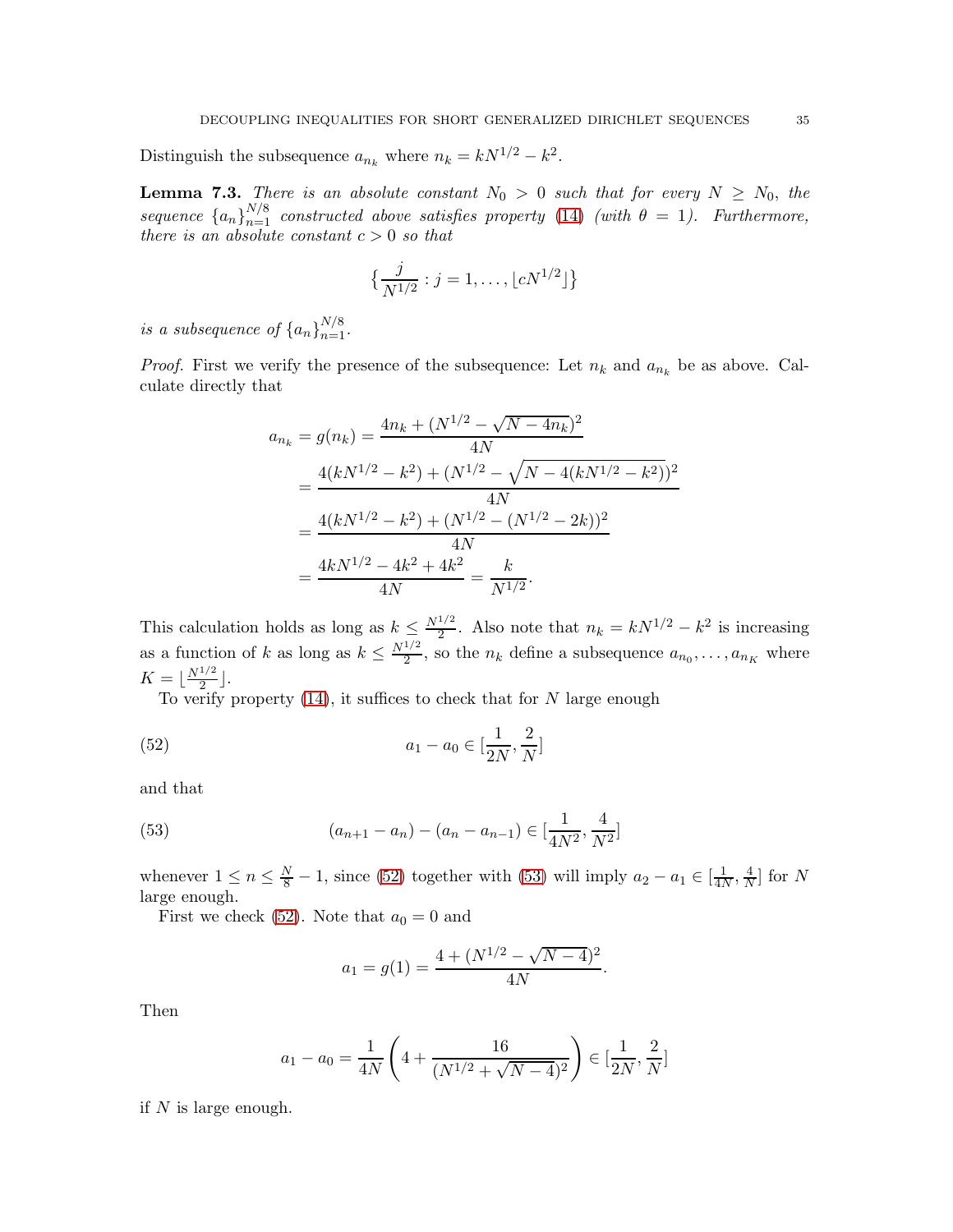Next we check [\(53\)](#page-34-2). First calculate

$$
g(x+1) - g(x) = \frac{4 + (N^{1/2} - \sqrt{N - 4x - 4})^2 - (N^{1/2} - \sqrt{N - 4x})^2}{4N}
$$
  
= 
$$
\frac{4 + 2N^{1/2}(\sqrt{N - 4x} - \sqrt{N - 4x - 4}) - 4}{4N}
$$
  
= 
$$
\frac{\sqrt{N - 4x} - \sqrt{N - 4x - 4}}{2N^{1/2}}
$$
  
= 
$$
\frac{2}{N^{1/2}(\sqrt{N - 4x} + \sqrt{N - 4x - 4})}
$$

Use this formula to calculate the difference

$$
(a_{n+1} - a_n) - (a_n - a_{n-1})
$$
  
=  $\frac{2}{N^{1/2}} \left( \frac{1}{\sqrt{N - 4n} + \sqrt{N - 4n - 4}} - \frac{1}{\sqrt{N - 4n + 4} + \sqrt{N - 4n}} \right)$   
=  $\frac{2}{N^{1/2}} \frac{\sqrt{N - 4n + 4} - \sqrt{N - 4n - 4}}{(\sqrt{N - 4n} + \sqrt{N - 4n - 4})(\sqrt{N - 4n + 4} + \sqrt{N - 4n})}$   
=  $\frac{16}{N^{1/2}(\sqrt{N - 4n} + \sqrt{N - 4n - 4})(\sqrt{N - 4n + 4} + \sqrt{N - 4n)(\sqrt{N - 4n + 4} + \sqrt{N - 4n - 4})}}.$ 

As long as  $n \leq \frac{N}{8}$  $\frac{N}{8}$ , and N is sufficiently large, this lies in  $\left[\frac{1}{4N}, \frac{4}{N}\right]$  $\frac{4}{N}$  and we are done.

Now we can finish the sharpness part of Theorem [7.1.](#page-32-2)

*Proof of the sharpness part of Theorem [7.1.](#page-32-2)* For  $N \geq N_0$ , we take  $\{a_n\}_{n=1}^{N/8}$  to be the se-quence constructed in Lemma [7.3,](#page-34-0) extended arbitrarily to  $\{a_n\}_{n=1}^N$  so that [\(14\)](#page-8-2) is satisfied with  $\theta = 1$ . We take  $f = \sum_I f_I$  to be the function

$$
\phi_{N^2/L^2}(x) \sum_{n=1}^{\lfloor cN^{1/2} \rfloor} e^{ixa_n}
$$

where c is the constant in lemma [7.3,](#page-34-0) and  $\phi_{N^2/L^2}(x)$  is an  $L^{\infty}$ –normalized Schwartz function whose Fourier transform is a smooth bump adapted to  $B_{L^2/N^2}(0)$ . Then we have

$$
||f||_{L^p(\mathbb{R})} \gtrsim N^{1/2} \left(\frac{N^{3/2}}{L^2}\right)^{1/p}
$$

since  $|f(x)| \sim N^{1/2}$  on  $P_{N^{1/2}}^C(0) \cap B_{CN^2/L^2}(0)$ . Since  $|f_I| = \phi_{N^2/L^2}$ , we have

$$
\left(\sum_{J\in\mathcal{J}}\sum_{I\in\mathcal{I}_J} \|f_I\|_{L^p(\mathbb{R})}^2\right)^{1/2} \sim N^{1/4} \left(\frac{N^2}{L^2}\right)^{1/p}.
$$

Therefore [\(50\)](#page-32-1) is sharp up to  $N^{\varepsilon}$ .

 $\Box$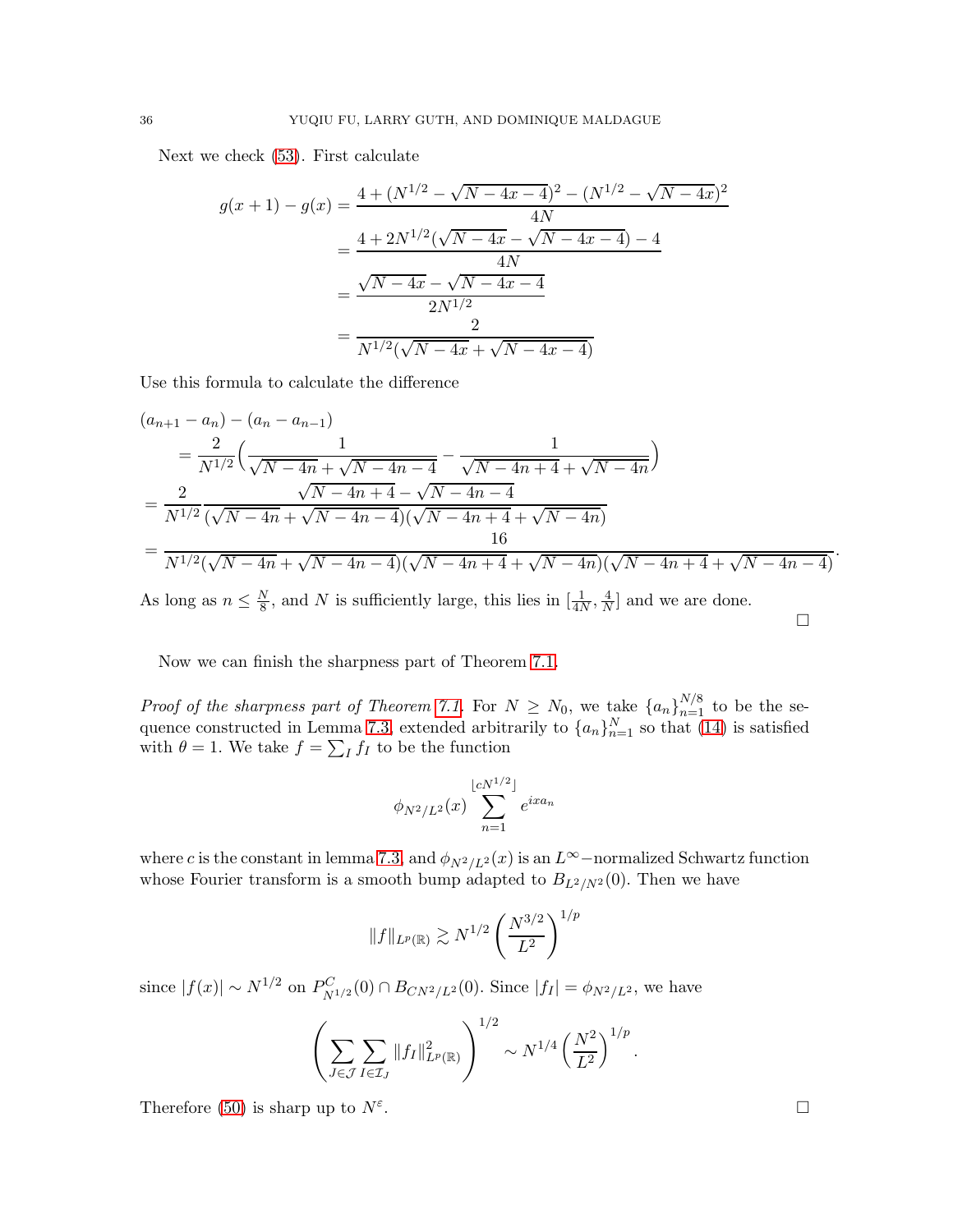7.3. Some discussions. If we take  $L = 1$  and  $p = 4$  in Theorem [7.1,](#page-32-2) we get

<span id="page-36-0"></span>(54) 
$$
\|\sum_{n=1}^{N} b_n e^{ia_n x}\|_{L^4(B_{N^2})} \lesssim_{\varepsilon} N^{1/2+1/8+\varepsilon} \|b_n\|_{\ell^2},
$$

(55)

On the other hand, for the Dirichlet polynomial we have, by unique factorization in  $\mathbb Z$  and local  $L^2$  orthogonality, that

<span id="page-36-1"></span>
$$
\|\sum_{n=N+1}^{2N} b_n e^{ix \log n} \|_{L^4(B_{N^2})} = \|\sum_{m=N+1}^{2N} \sum_{n=N+1}^{2N} b_m b_n e^{ix \log(nm)} \|\|_{L^2(B_{N^2})}^{1/2} \lesssim_{\varepsilon} N^{1/2+\varepsilon} \|b_n\|_{\ell^2}.
$$

Comparing [\(54\)](#page-36-0) with [\(55\)](#page-36-1) we see that while we can construct a generalized Dirichlet sequence that contains an AP with about  $N^{1/2}$  many terms and common difference  $N^{-1/2}$  so that [\(54\)](#page-36-0) is sharp for that sequence, the Dirichlet sequence  $\{\log n\}_{n=N+1}^{2N}$  does not contain such  $(N^{-2}$ -approximate) AP and therefore allows a better estimate [\(55\)](#page-36-1).

However we notice that the example  $D_0(x) =$  $\sum^{cN^{1/2}}$  $j=1$  $e^{ixj/N^{1/2}}$  does not exclude the possibility that Montgomery's conjecture may hold for generalized Dirichlet polynomials. By Montgomery's conjecture for generalized Dirichlet polynomials we mean for every  $\varepsilon > 0$ ,

(56) 
$$
\|\sum_{n=1}^{N} b_n e^{ix a_n}\|_{L^p(B_T)} \lesssim_{\varepsilon} T^{\varepsilon} N^{1/2} (N^{p/2} + T)^{1/p} \|b_n\|_{\ell^{\infty}}
$$

for every generalized Dirichlet sequence  $\{a_n\}_{n=1}^N$  with  $\theta = 1$ . Indeed we know  $|D_0(x)| \gtrsim$  $N^{1/2}$  on  $P_{N^{1/2}}^C(0)$ , so

<span id="page-36-2"></span>
$$
||D_0||_{L^p(B_T)} \gtrsim T^{\frac{1}{p}} N^{\frac{1}{2} - \frac{1}{2p}}.
$$

On the right hand side of [\(7\)](#page-3-3) we have  $C_{\varepsilon}N^{1/2+\varepsilon}(N^{p/2}+T)^{1/p} \geq N^{1/2}T^{1/p}$ . So there is no contraction to [\(56\)](#page-36-2). Note that if we apply Hölder's inequality  $||b_n||_{\ell^2} \le N^{1/2} ||b_n||_{\ell^{\infty}}$  to [\(55\)](#page-36-1) then we obtain

$$
\|\sum_{n=N+1}^{2N} b_n e^{ix \log n} \|_{L^4(B_{N^2})} \lesssim_{\varepsilon} N^{1+\varepsilon} \|b_n\|_{\ell^\infty},
$$

which is exactly [\(7\)](#page-3-3) with  $p = 4, T = N^2$ . However although we know [\(54\)](#page-36-0) is sharp (up to  $C_{\varepsilon}N^{\varepsilon}$  for our example  $D_0(x)$ , the Hölder step  $||b_n||_{\ell^2} \le N^{1/2}||b_n||_{\ell^{\infty}}$  is not sharp because  $D_0(x)$  has only  $N^{1/2}$  many nonzero coefficients.

On the other hand we may construct a periodic generalized Dirichlet polynomial  $f =$  $\sum_{n=1}^{N} e^{it \frac{(N+n)}{N^2}}$  which contradicts [\(56\)](#page-36-2) for  $p > 4$ ,  $T > N^{2+\epsilon_0}$  with any  $\epsilon > 0$ . We notice that  $|f| \geq N$  on  $\mathcal{N}_C(N^2\mathbb{Z})$ . So

$$
||f||_{L^p(B_T)} \gtrsim N(\frac{T}{N^2})^{\frac{1}{p}} = N^{1-\frac{2}{p}}T^{\frac{1}{p}}.
$$

Under the condition  $p > 4$  we have

$$
N^{1-\frac{2}{p}}T^{\frac{1}{p}} \gtrsim_{\varepsilon_0} N^{\varepsilon_1} N^{\frac{1}{2}}T^{\frac{1}{p}}
$$

for some  $\varepsilon_1 > 0$  depending on p. Under the condition  $T > N^{2+\varepsilon_0}$  we have

$$
N^{1-\frac{2}{p}}T^{\frac{1}{p}} > N^{\varepsilon_2}N,
$$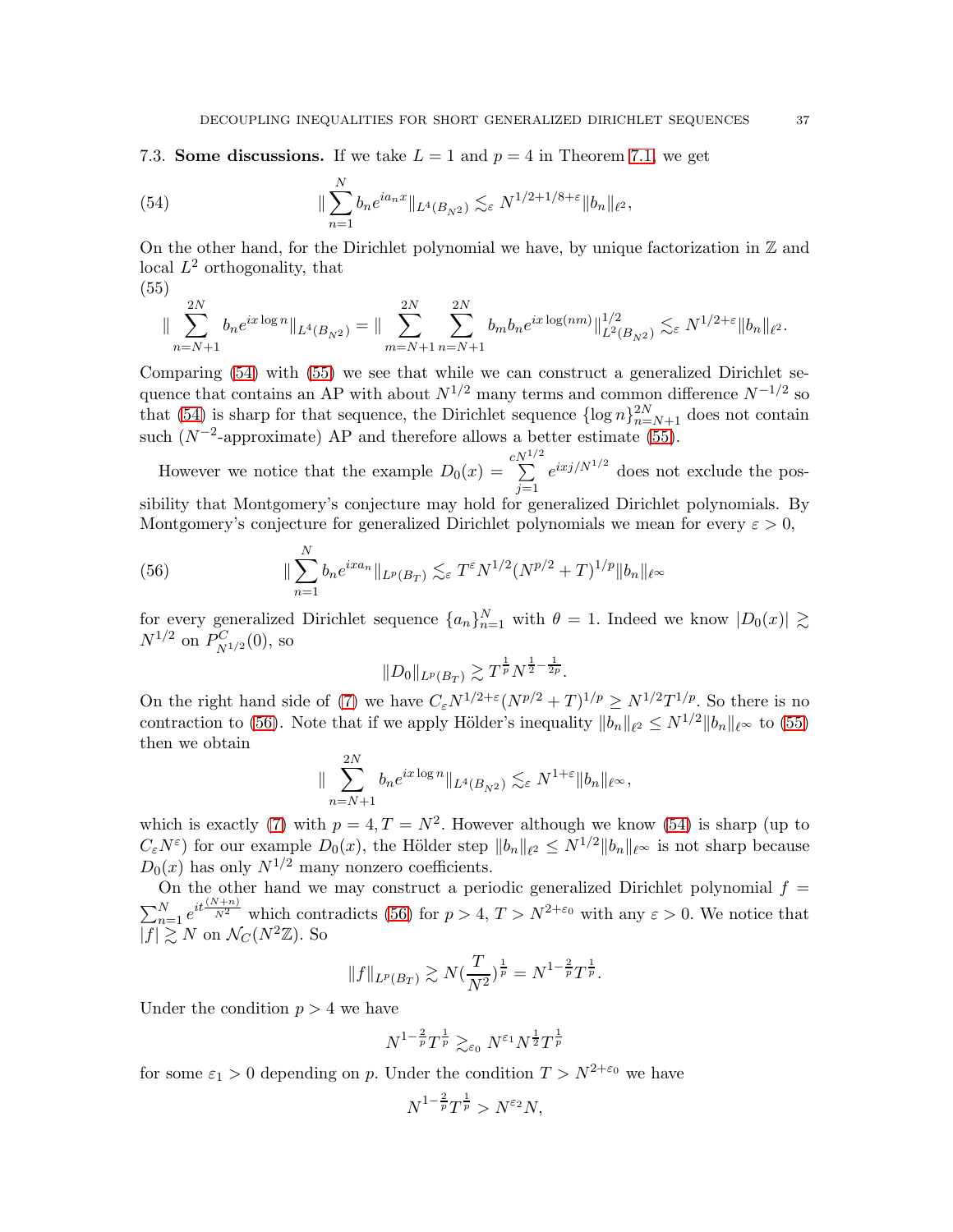for some  $\varepsilon_2 > 0$  depending on p. Therefore when  $p > 4$  and  $T > N^{2+\varepsilon_0}$  with any  $\varepsilon_0 > 0$ ,  $(56)$  fails for the generalized Dirichlet polynomial f.

At the end of this section we discuss briefly what makes  $N^{1/2}$  special. Suppose we consider the sequence  $\{\log(N+n)\}_{n=1}^{N^{\alpha}}$  for some  $\alpha \in (\frac{1}{2})$  $\frac{1}{2}$ , 1]. For simplicity we will omit constants C in the following discussion. Still we look at  $\frac{L^2}{N^2}$ -neighborhood of  $\{\log(N+n)\}_{n=1}^N$ with  $L \geq 1$ . For  $L \geq N^{1/2}$ , the  $\frac{L^2}{N^2}$  –neighborhood is essentially the same as the  $\frac{1}{N}$ –neighborhood (as long as  $L \leq N$ ), which is an interval of length about 1. So the induction scheme in this paper fails to work for  $L \geq N^{1/2}$ .

Another difficulty is about the "bush" structure of  $\bigcup_I (I - I)$  in the frequency space. To illustrate this, we define I, P<sub>I</sub> as before so now there are  $\frac{N^{\alpha}}{L}$  many I,  $v_I \sim \frac{1}{N}$  $\frac{1}{N}$  are  $\frac{L}{N^2}$ separated, and the maximal separation of  $v_I$  is  $\frac{1}{N^{2-\alpha}}$ . For  $\alpha > 1/2$ , we no longer have an essentially linear decaying pattern of the bush  $\bigcup_{I}(I-I)$  if  $L \geq N^{1-\alpha}$ , which is exploited in the proof of Lemma [5.3.](#page-23-0) To be precise, we consider the function  $\sum_{I} 1_{I-I}(t)$ , which counts the number of overlap of the sets  $I - I$  at t. If  $\alpha \leq 1/2$  then we can verify that

(57) 
$$
|\sum_{I} 1_{I-I}(t)| \lesssim \frac{N/L}{|t|} \quad \text{when } \frac{1}{N} \lesssim |x| \lesssim \frac{L}{N}.
$$

See Figure [2](#page-38-1) for a rough graph of the function  $\sum_{I} 1_{I-I}(t)$ . However if  $\alpha > 1/2$  then we no longer have [\(57\)](#page-37-1). This is because  $1/2$  is the largest value for  $\alpha$  such that for every  $L \leq N^{1/2}$ , the k-th intervals in all  $I - I$  are within about  $N^{-1}$  distance from each other, for every  $1 \leq k \leq L$ . For comparison, we note that for  $R^{-1/2} \times R^{-1}$  caps  $\theta$  that tile the  $R^{-1}$ -neighborhood of the truncated parabola, the bush  $\{\theta - \theta\}$  has a similar linear decay pattern:

<span id="page-37-1"></span>
$$
|\sum_{\theta} 1_{\theta-\theta}(x)| \lesssim \frac{R^{-1/2}}{|x|} \quad \text{when } R^{-1} \lesssim |x| \lesssim R^{-1/2}.
$$

On the physical side, how  $P_I$  interact also becomes more complicated when  $\alpha > 2$ . One important property we used in the  $\alpha = 1/2$  case is that the maximal separation of  $v_I^{-1}$ I (which is about  $N^{1/2}$ ) is less than the thickness of  $P_I$  (which is about  $N/L$ ) for every  $1 \leq L \leq N^{1/2}$ . However for  $\alpha > 1/2$ , the maximal separation is about  $N^{1-\alpha}$  which is greater than the thickness  $N/L$  for  $L \geq N^{1-\alpha}$ . In particular this makes the pattern of the intersection  $P_I \cap P_J$  more complicated and the notion of transversal less clear.

## 8. Small-cap type decoupling

<span id="page-37-0"></span>In this section we prove Theorem [1.3,](#page-2-1) which is about small-cap type decoupling inequalities in the spirit of [\[DGW20\]](#page-52-5).

First we restate Theorem [1.3](#page-2-1) but with the more general definition of generalized Dirichlet sequence. Let  ${a_n}_{n=1}^{N^{1/2}}$  be a short generalized Dirichlet sequence with parameter  $\theta \in (0,1]$ as defined in Definition [3.1.](#page-8-1) Let  $L, L_1$  be two integers such that  $1 \leq L_1 \leq L \leq N^{1/2}$ . Denote by  $\Omega$  the  $\theta L^2/N^2$ -neighborhood of  $\{a_n\}_{n=1}^{N^{1/2}}$ . We let  $\{J\}_{J\in\mathcal{J}} = \{J_k\}_{k=0}^{\lfloor N^{1/2}/L_1 \rfloor}$  be the partition of  $\Omega$  into unions of  $L_1$  many consecutive intervals, that is,

$$
J_k = \bigcup_{i=1}^{\lfloor L \rfloor} B_{\theta L^2/N^2}(a_{kL_1+i}).
$$

 $\overline{L}$ 

Let  $\{I\}_{I\in\mathcal{I}}$  be the partition of  $\Omega$  into unions of L many consecutive intervals, which we called the canonical partition.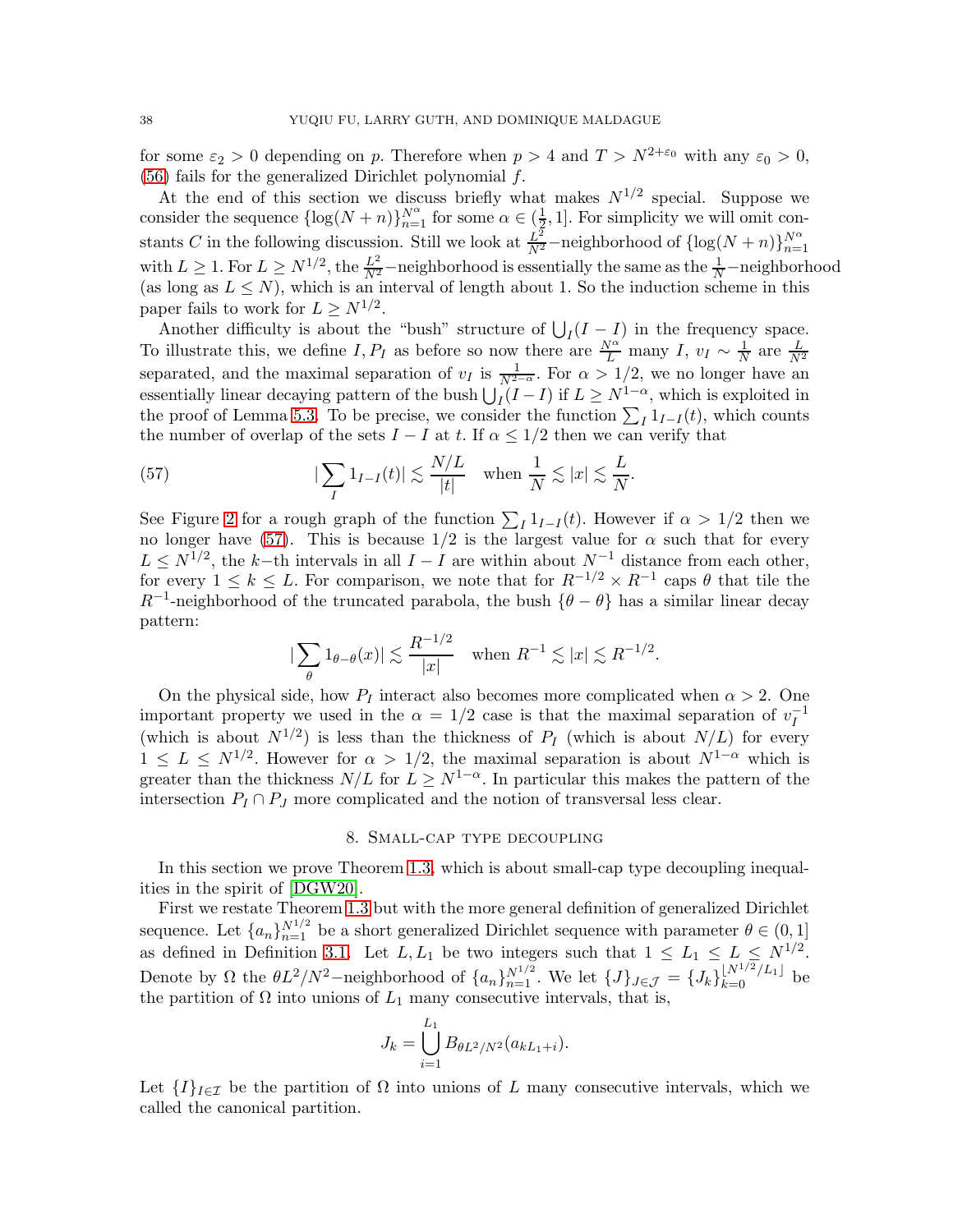

<span id="page-38-1"></span>FIGURE 2. The overlap number of the  $I - I$  has a linear decay pattern provided  $L/N^{2-\alpha} \lesssim N^{-1}$ . This condition is guaranteed as long as  $\alpha \leq 1/2$ . Controlling the overlap number of the I−I outside of a certain neighborhood of the origin is a central step in Lemma [5.3.](#page-23-0)

A more general version of Theorem [1.3](#page-2-1) is the following, which we prove in the rest of this section.

<span id="page-38-3"></span>**Theorem 8.1.** Let  $\{J\}_{J\in\mathcal{J}}$  be defined as in the above paragraph. Suppose  $p \geq 4$ ,  $\frac{1}{q} + \frac{3}{p} \leq 1$ . *If either of the following two conditions is satisfied*

(a) 
$$
L_1 = 1
$$
,  
(b)  $p = q$ ,

*then for every*  $\varepsilon > 0$ , (58)

<span id="page-38-2"></span>
$$
\|\sum_{J\in\mathcal{J}}f_J\|_{L^p(\mathbb{R})}\lesssim_{\varepsilon}N^{\varepsilon}\log^C(\theta^{-1}+1)\left(\frac{N^{\frac{1}{2}-\frac{1}{2q}-\frac{3}{2p}}L^{\frac{2}{p}}}{L_1^{1-\frac{1}{p}-\frac{1}{q}}}+\left(\frac{N^{1/2}}{L_1}\right)^{\frac{1}{2}-\frac{1}{q}}\right)\left(\sum_{J\in\mathcal{J}}\|f_J\|_{L^p(\mathbb{R})}^q\right)^{1/q}
$$

*for every functions*  $f_J : \mathbb{R} \to \mathbb{C}$  *with* supp $\widehat{f_J} \subset J$ .

As a corollary we have a more general version of Corollary [1.4.](#page-3-0)

<span id="page-38-0"></span>**Corollary 8.2.** Let  $\{a_n\}_{n=1}^{N^{1/2}}$  be a short generalized Dirichlet sequence with parameter  $\theta \in$ (0, 1). *Suppose*  $p \geq 4$ ,  $\frac{1}{q} + \frac{3}{p} \leq 1$ , and  $N\theta^{-1} \leq T \leq N^2\theta^{-1}$ . We have for every  $\varepsilon > 0$ ,

<span id="page-38-4"></span>
$$
(59) \qquad \|\sum_{n=1}^{N^{1/2}} b_n e^{ita_n}\|_{L^p(B_T)} \lesssim_{\varepsilon} N^{\varepsilon} \log^C(\theta^{-1}+1) \left(N^{\frac{1}{2}(1+\frac{1}{p}-\frac{1}{q})}\theta^{-\frac{1}{p}}+T^{\frac{1}{p}}N^{\frac{1}{4}-\frac{1}{2q}}\right) \|b_n\|_{\ell^q}.
$$

*for every*  $B_T$ , and every  $\{b_n\}_{n=1}^{N^{1/2}} \subset \mathbb{C}$ ,

To prove results of the form [\(58\)](#page-38-2), we may use the small cap decoupling method for  $\mathbb{P}^1$ developed in [\[DGW20\]](#page-52-5), which is based on refined decoupling for the canonical partition, refined flat decoupling and an incidence estimate for tubes with spacing conditions. We have three analogous results in the short generalized Dirichlet sequence setting. Theorem [4.4](#page-15-0) is the analogy of the refined canonical cap decoupling for  $\mathbb{P}^1$ . Now we state and prove the other two.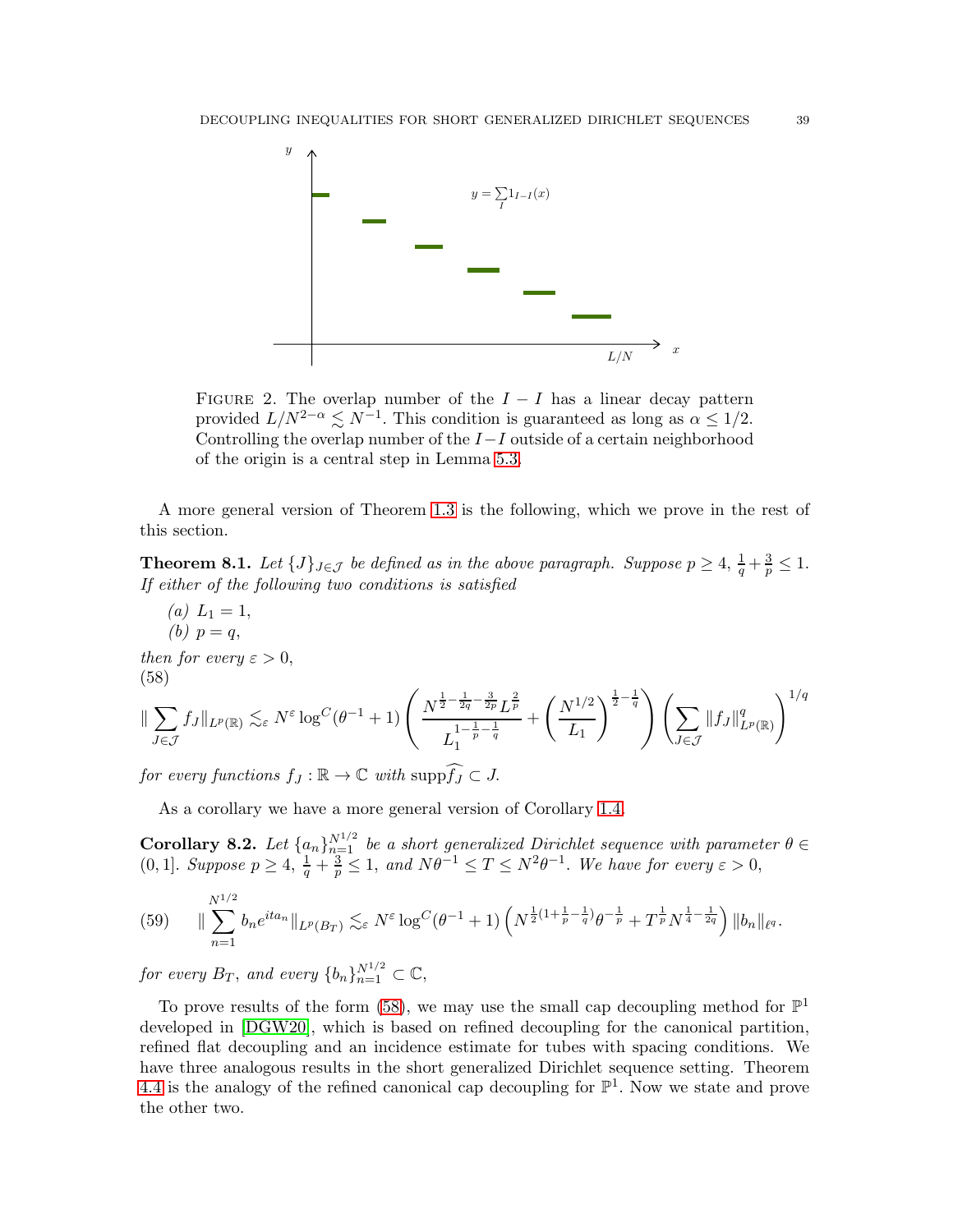8.1. An incidence estimate for fat APs. We start with the incidence estimate. First we introduce some notations. Suppose P, P' are fat APs such that  $P = P_I(y)$  and  $P' = P_{I'}(y')$ for some  $I, I' \in \mathcal{I}$ . We say  $P, P'$  are parallel if  $I = I'$ . For a collection  $\mathcal{P} = \{P\}$  of fat APs, we say  $x \in \mathbb{R}$  is an r-rich point if r many P contain it.

<span id="page-39-5"></span>**Proposition 8.3.** Let  $1 \leq L_1 \leq L \leq N^{1/2}$  and let  $\{J\}_{J \in \mathcal{J}}$ ,  $\{I\}_{I \in \mathcal{I}}$  be defined as in the *beginning of Section [8.](#page-37-0) Suppose we have a collection of fat AP*  $P = {P}$  *inside a fixed*  $P(L)$ , where each  $P = P_I$  for some  $I \in \mathcal{I}$ . Assume for every  $J \in \mathcal{J}$  and every  $P_J \subset P(L)$ ,  $P_J$  *contains either* M *or* 0 *parallel*  $P \in \mathcal{P}$ . Denote by  $Q_r$  the set of r-rich points of  $\mathcal{P}$ . *Suppose*  $Q_r \neq \emptyset$ . *Then one of the two cases below happens:* 

<span id="page-39-1"></span><span id="page-39-0"></span>*(1) There exists a dyadic*  $s \in [1, \min\{L, N^{1/2}/L\}]$  *and*  $M_s \in \mathbb{N}$  *such that* 

(60) 
$$
|Q_r| \lessapprox \frac{M_s}{sr^2} (\#P)|P|
$$

(61) 
$$
r \lessapprox \frac{M_s N^{1/2}}{s^2 L}
$$

(62) 
$$
M_s \lesssim sM \max\left\{1, s\frac{L_1}{L}\right\}.
$$

<span id="page-39-2"></span>*(2)*

$$
|Q_r| \le |P(L)|
$$

(64) 
$$
r \lesssim (\#P)\frac{|P|}{|P(L)|}.
$$

*Here* #P *denotes the cardinality of* P.

*Proof.* For each dyadic  $1 \leq s \leq \min\{L, N^{1/2}/L\}$ , we let  $\eta_s$  denote a smooth bump with height 1 adapted to the annulus  $|\xi| \sim \frac{L}{s}v$  in the frequency space, and let  $\eta_0$  denote a smooth bump with height 1 adapted to  $P_{v_1}^{C\theta L^2/N^2}(0) \cap B_{CL^2/N^{3/2}}(0)$  (which degenerates to  $B_{\mathcal{C}\theta L^2/N^2}(0)$  when  $L \leq N^{1/4}$  such that

<span id="page-39-4"></span><span id="page-39-3"></span>
$$
\eta_0 + \sum_{\substack{1 \le s \le \min\{L, N^{1/2}/L\}, \\ s: \text{ dyadic}}} \eta_s = 1 \quad \text{on } \bigcup_I (I - I).
$$

For each  $P \in \mathcal{P}$  we let  $v_P(x)$  be a positive smooth function (with height 1) adapted to P in the physical space with frequency support in  $C(I - I)$ , where  $P = P_I$ . If we define  $g = \sum_P v_P$ , then we can write

$$
g=g*\check{\eta_0}+\sum_{1\leq s\leq \min\{L, N^{1/2}/L\}}g*\check{\eta_s}.
$$

Fix  $s \in [1, \min\{L, N^{1/2}/L\}]$ . There exists a collection of fat APs  $\mathcal{I}_s$  consisting of  $I_s =$  $P_{v_I}^{C\theta sL^2/N^2}$  $v_{s}^{C\theta sL^{2}/N^{2}}(0) \cap B_{CL/N}(0)$  with the properties that  $v_{I_s} \sim N^{-1}$  and  $v_{I_s}$  are  $\sim \frac{s\theta L}{N_s^{2}}$  separated, such that for every  $I \in \mathcal{I}, I - I$  is contained in one and only one  $I_s \in \mathcal{I}_s$ . In fact we may let  $v_{I_s} = v_I$  for any I with  $(I - I) \subset I_s$ . The cardinality of  $\overline{\mathcal{I}_s}$  is  $N^{1/2}/(sL)$ . For  $I_s \in \mathcal{I}_s$  we let  $\mathcal{P}_{I_s}$  be the tiling of R by fat APs of the form  $P_{v_t^{-1}}^{\theta CsN/L}$  $\int_{v_{I_s}^{-1}}^{v_{CSN/L}} \cap B_{CN^2/(L^2\theta)}$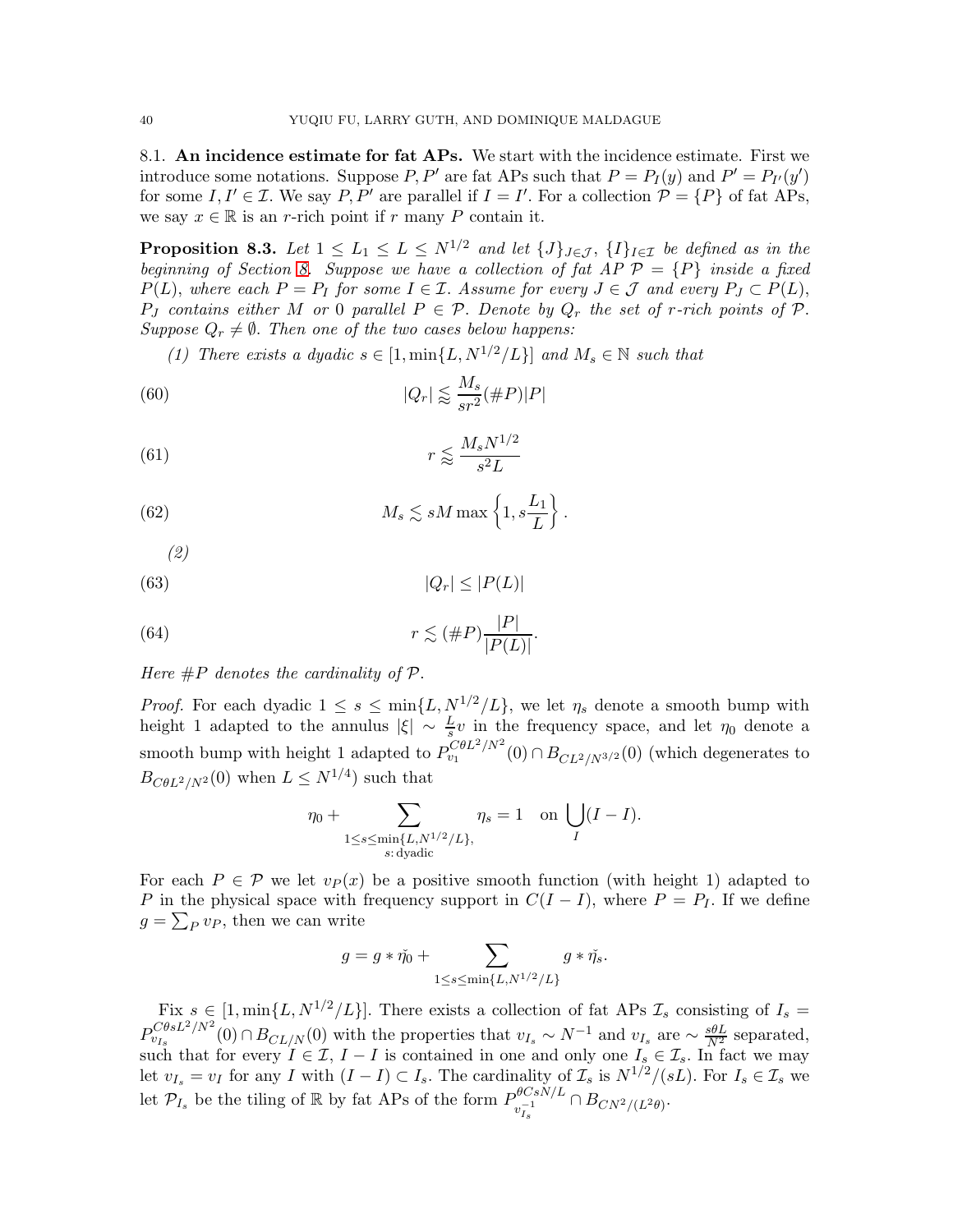For every  $P = P_I \in \mathcal{P}$  there exists a unique  $I_s \in \mathcal{I}_s$  and  $P_s \in \mathcal{P}_{I_s}$  such that  $I - I \subset I_s$ and  $P \subset P_s$ . For every  $1 \leq M \leq s^2$ , we define  $\mathcal{P}_{s,M}$  be the sub-collection of  $\mathcal P$  consisting of P such that  $P_s$  contains ~ M many  $P' \in \mathcal{P}$ . For  $1 \leq s \leq \min\{L, N^{1/2}/L\}$  let

$$
g_{s,M} = \sum_{P \in \mathcal{P}_{s,M}} v_P * \check{\eta}_s.
$$

By the pigeonhole principle, for every  $x \in Q_r$  there either exist an s and  $M_s$  such that  $g(x) \leq g(s, M_s(x))$  or  $g(x) \leq g_0(x)$ . Again by the pigeonhole principle either we can find s,  $M_s$  such that for x in a subset E of  $Q_r$  with measure  $\geqslant |Q_r|$ ,

$$
g(x) \lessapprox |g_{s,M_s}(x)|
$$

or for x in a subset E of  $Q_r$  with measure  $\geq |Q_r|$ ,

$$
g(x) \lessapprox |g_0(x)|.
$$

We consider these two cases separately.

**Case 1.** Suppose  $g(x) \lessapprox |g_{s,M_s}(x)|$  for x in a subset E of  $Q_r$  with measure  $\gtrapprox |Q_r|$ . We write

$$
g_{s,M_s} = \sum_{I_s} \sum_{P_{I_s}} \sum_{P \subset P_{I_s}, P \in \mathcal{P}_{s,M_s}} v_P * \check{\eta}_s =: \sum_{I_s} \sum_{P_{I_s}} g_{P_{I_s}}.
$$

Here the sum over  $P_{I_s}$  is over  $P_{I_s} \in \mathcal{P}_{I_s}$  such that  $g_{P_{I_s}}$  is nonzero.

We note that  $\sum_{P_{I_s}} g_{P_{I_s}}$  with  $I_s$  varying are almost orthogonal (meaning that the Fourier support of them has  $\mathcal{O}(1)$ -overlap). This is because  $\text{supp}\widehat{g_{P_{I_s}}} \subset (\cup_{I \subset I_s} (I - I)) \cap {\{\xi : |\xi| \sim I_s\}}$  $Lv$  $\{\underline{s}_s\}$ , and for every distinct  $I_s, I'_s \in \mathcal{I}_s$ , and every  $I, I' \in \mathcal{I}$  with  $I \subset I_s, I' \subset I'_s$ , the distance  $d_{I,I'}$  between the  $\frac{L}{s}$ -th term in I and I' satisfies

$$
\frac{\theta L^2}{N^2} = \frac{s\theta L}{N^2} \frac{L}{s} \lesssim d_{I,I'} \lesssim \frac{N^{1/2}\theta L}{N^2 s} \lesssim \frac{1}{N}.
$$

Therefore  $\text{supp}\sum_{P_{I_s}} g_{P_{I_s}}$  are  $\mathcal{O}(1)$ -overlapping. Hence

$$
|Q_r|r^2 \lessapprox \int_E g^2
$$
  

$$
\lessapprox \int_{\mathbb{R}} |g_{s,M_s}|^2
$$
  

$$
\lesssim \sum_{I_s} \int_{\mathbb{R}} |\sum_{P_{I_s}} g_{P_{I_s}}|^2
$$

.

We note that for  $P \subset P_{I_s}$ ,

$$
|v_P * \check{\eta}_s| \lesssim \frac{1}{s} W_{P_{I_s}, 100},
$$

so

$$
\int_{\mathbb{R}} |\sum_{P_{I_s}} g_{P_{I_s}}|^2 \lesssim \int_{\mathbb{R}} (\sum_{P_{I_s}} \sum_{P \subset P_{I_s}, P \in \mathcal{P}_{s,M_s}} \frac{1}{s} W_{P_{I_s},100})^2 \lesssim \sum_{P_{I_s}} \frac{M_s^2}{s^2} |P_{I_s}|.
$$

Hence

$$
|Q_r|r^2 \lessapprox \sum_{I_s} \sum_{P_{I_s}} |P_{I_s}| \left(\frac{M_s}{s}\right)^2.
$$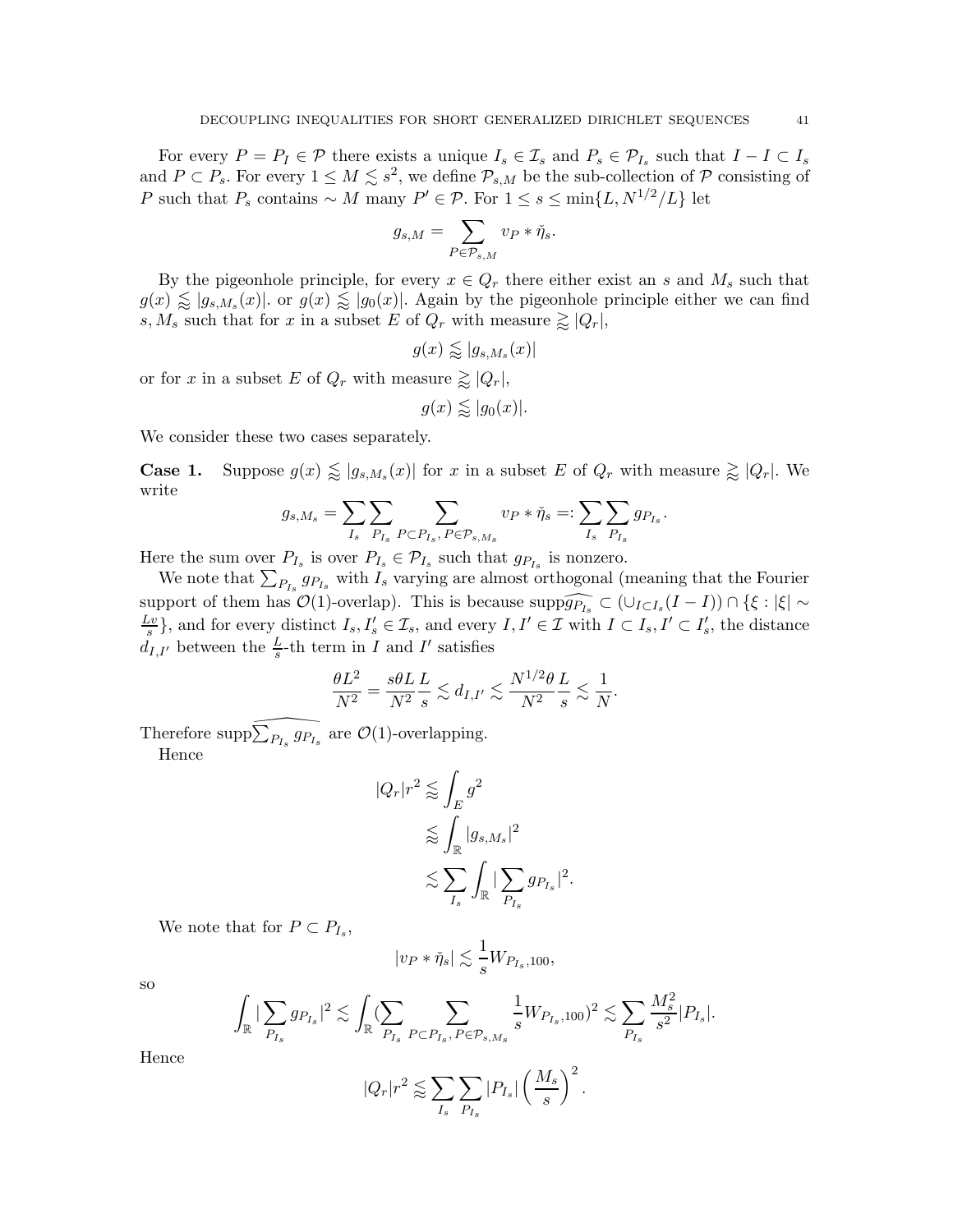Since  $\frac{|P_{I_s}|}{s} \sim |P|$  and  $\sum_{I_s} \sum_{P_{I_s}} M_s \leq (\#P)$ , we obtain  $M_{s}$ 

$$
r^2|Q_r| \lessapprox (\#P)|P|\frac{M_s}{s}
$$

,

which is  $(60)$ .

Now we show [\(61\)](#page-39-1). We choose  $x \in E$ . Then

$$
r \lesssim g(x) \lessapprox |g_{s, M_s}(x)| \leq \sum_{I_s} \sum_{P_{I_s}} |g_{P_s}(x)| \lesssim |\mathcal{I}_s| \frac{M_s}{s} \lesssim \frac{N^{1/2}}{s L} \frac{M_s}{s}.
$$

Finally we prove [\(62\)](#page-39-2). When  $s \leq \frac{L}{L_1}$  $\frac{L}{L_1}$ , every  $P_{I_s}$  is contained in a single  $P_J$  and therefore can contain  $\leq M$  parallel  $P \in \mathcal{P}$ . For every  $P_{I_s}$ , there are  $\leq s$  many  $I \in \mathcal{I}$  such that there could exist  $P_I$  such that  $P_I \subset P_{I_s}$ , so we conclude  $P_{I_s}$  contain  $\leq sM$  many  $P \in \mathcal{P}$ . When  $s \geq \frac{L}{L_1}$  $\frac{L}{L_1}$ , every  $P_{I_s}$  is contained in at most  $s\frac{L_1}{L}$  many  $P_J$  and therefore can contain  $\lesssim sMs\frac{L_1}{L}$ many  $P \in \mathcal{P}$ . Hence we obtain [\(62\)](#page-39-2).

**Case 2.** Suppose  $g(x) \leq g_0(x)$  for x in a subset of  $Q_r$  with measure  $\geq |Q_r|$ . [\(63\)](#page-39-3) is trivial since  $Q_r \subset P(L)$ . To show [\(64\)](#page-39-4) we choose  $x \in E$ . Then

$$
r \lesssim g(x) \lessapprox |g_0(x)| \lesssim (\#P)\frac{|P|}{|P(L)|},
$$

where the last inequality is because

$$
|g_0(x)| = |g * \check{\eta}_0(x)| \le ||g||_{L^1} ||\check{\eta}_0||_{L^\infty} \lesssim (\#P)|P|\frac{1}{|P(L)|} = (\#P)\frac{|P|}{|P(L)|}.
$$

8.2. Refined flat decoupling for fat APs. Next we have the following refined flat decoupling inequality for fat APs.

<span id="page-41-2"></span>**Proposition 8.4.** *Suppose*  $2 \leq q \leq p$ , and let  $\{J\}_{J \in \mathcal{J}}$ ,  $\{I\}_{I \in \mathcal{I}}$  be defined as in the beginning of Section [8.](#page-37-0) Fix  $I \in \mathcal{I}$ . Write  $f_I = \sum_{P_I} f_{I,P_I}$  for the wave packet decomposition of  $f_I$ .  $Suppose for non-zero wave packets f_{I,P_I}, ||f_{I,P_I}||_{L^{\infty}(\mathbb{R})}$  are roughly constant, and for every  $J \subset I$ , and every  $P_J$  (in a tiling of  $\mathbb{R}$ ),  $P_J$  contains either  $\sim M$  or 0 wave packets  $f_{I,P_I}$  (in *the sense that*  $P_I \subset P_J$ *). Then* 

<span id="page-41-1"></span>(65) 
$$
||f_I||_{L^p(\mathbb{R})} \lesssim M^{\frac{1}{p}-\frac{1}{2}} \left(\frac{L}{L_1}\right)^{1-\frac{1}{p}-\frac{1}{q}} \left(\sum_{J\subset I} ||f_J||_{L^p(\mathbb{R})}^q\right)^{1/q}.
$$

*Proof.* Fix a  $P_J$  that contains  $\sim M$  many wave packets  $f_{I,P_I}$ . We first show

<span id="page-41-0"></span>(66) 
$$
||f_I||_{L^p(P_J)} \lesssim M^{\frac{1}{p}-\frac{1}{2}} \left(\frac{L}{L_1}\right)^{1-\frac{1}{p}-\frac{1}{q}} \left(\sum_{J\subset I} ||f_J||^q_{L^p(W_{P_J,100})}\right)^{1/q}.
$$

Assume  $||f_{I,P_I}||_{L^{\infty}(\mathbb{R})} \sim H$  for every non-zero  $f_{I,P_I}$ . By assumption we have

$$
||f_I||_{L^p(P_J)} \lesssim H(M|P_I|)^{1/p}.
$$

On the other hand by local  $L^2$  orthogonality we have

$$
H(M|P_I|)^{1/2} \lesssim \|f_I\|_{L^2(P_J)} \lesssim \left(\sum_{J \subset I} \|f_J\|_{L^2(W_{P_J,100})}^2\right)^{1/2},
$$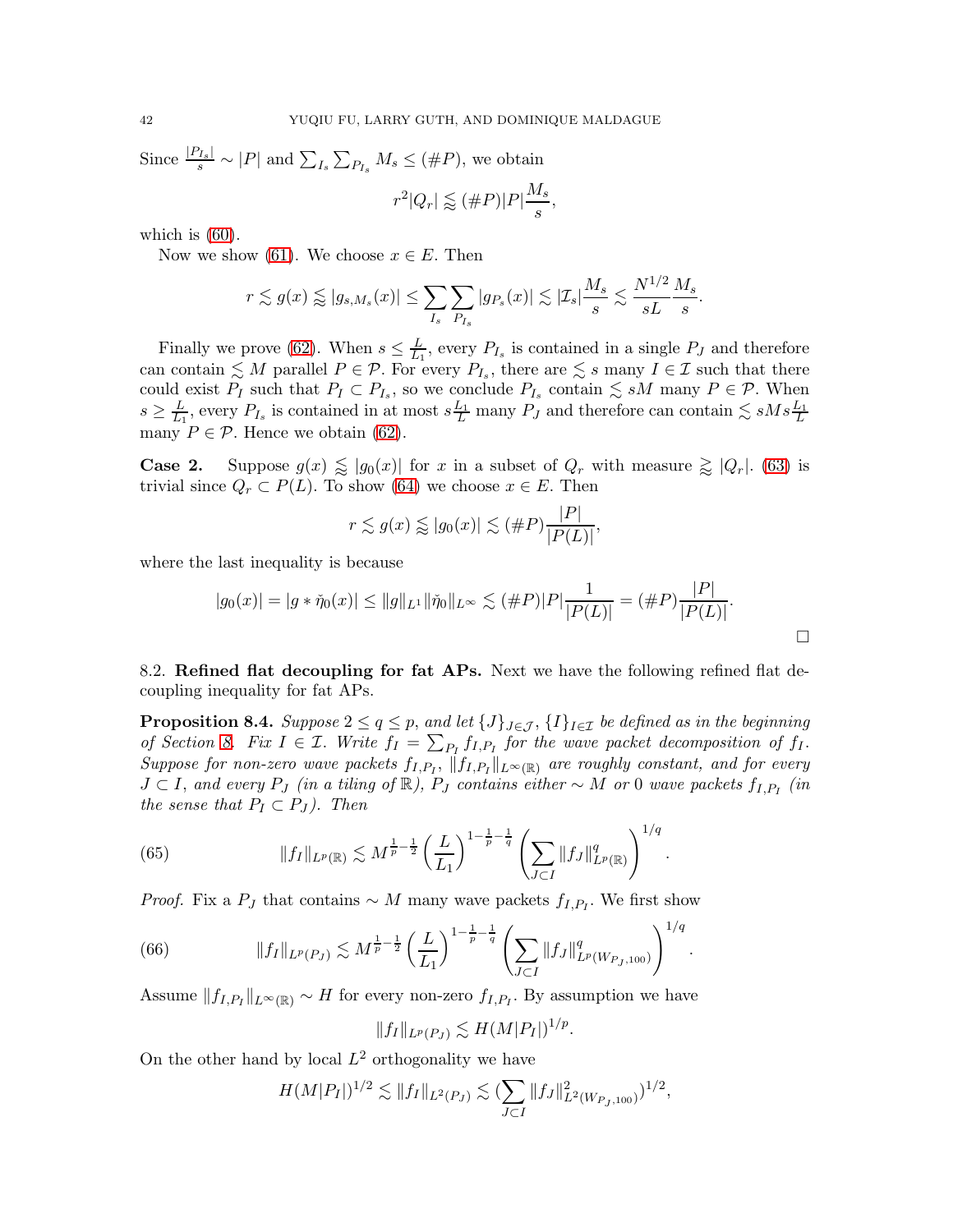and by Hölder's inequality the right hand side is bounded by

$$
\left(\frac{L}{L_1}\right)^{\frac{1}{2}-\frac{1}{q}}|P_J|^{\frac{1}{2}-\frac{1}{p}}\left(\sum_{J\subset I}||f_J||_{L^p(W_{P_J,100})}^q\right)^{1/q}.
$$

Noting that  $\frac{|P_I|}{|P_J|} = \frac{L_1}{L}$ , we conclude

$$
||f_I||_{L^p(P_J)} \lesssim H(M|P_I|)^{\frac{1}{2}} (M|P_I|)^{\frac{1}{p}-\frac{1}{2}} \lesssim M^{\frac{1}{p}-\frac{1}{2}} (\frac{L}{L_1})^{1-\frac{1}{p}-\frac{1}{q}} (\sum_{J\subset I} ||f_J||_{L^p(W_{P_J,100})}^q)^{1/q}.
$$

So [\(66\)](#page-41-0) holds.

Since  $q \leq p$ , [\(65\)](#page-41-1) follows from [\(66\)](#page-41-0) by raising (66) to the *p*-th power, summing over  $P_J$  a tiling of R, and applying Minkovski's inequality (see Proposition 4.2). in a tiling of R, and applying Minkovski's inequality (see Proposition [4.2\)](#page-14-4).

8.3. Proof of Theorem [8.1.](#page-38-3) Now we are ready to prove Theorem [8.1.](#page-38-3) We first show a bilinear version of Theroem [8.1](#page-38-3) and then conclude Theorem [8.1](#page-38-3) by a broad-narrow argument. Still let  $\{J\}_{J\in\mathcal{J}}$  be defined as in the beginning of Section [8.](#page-37-0) We say two sub-collections of  $\mathcal{J}, \mathcal{J}_1$  and  $\mathcal{J}_2$ , are transversal if  $d(J_1, J_2) \gtrsim N^{-1/2}$  for every  $J_1 \in \mathcal{J}_1, J_2 \in \mathcal{J}_2$ .

<span id="page-42-0"></span>**Theorem 8.5.** Suppose  $4 \le q \le p \le 6$ ,  $\frac{1}{q} + \frac{3}{p} \le 1$ . If either of the following two conditions *is satisfied*

(a) 
$$
L_1^{\frac{1}{2} - \frac{1}{q}} \leq L^{1 - \frac{3}{p} - \frac{1}{q}},
$$
  
(b)  $p = q$ ,

*then for every*  $\varepsilon > 0$ ,

<span id="page-42-1"></span>
$$
(67) \quad \|\prod_{i\in\{1,2\}}|\sum_{J\in\mathcal{J}_i}f_J|^{1/2}\|_{L^p(\mathbb{R})}\lesssim_{\varepsilon} N^{\varepsilon}\log^C(\theta^{-1}+1)\left(\frac{N^{\frac{1}{2}-\frac{1}{2q}-\frac{3}{2p}}L^{\frac{2}{p}}}{L_1^{\frac{1}{p}-\frac{1}{q}}+}\left(\frac{N^{1/2}}{L_1}\right)^{\frac{1}{2}-\frac{1}{q}}\right)\right)
$$

$$
\prod_{i\in\{1,2\}}(\sum_{J\in\mathcal{J}_i}||f_J||^q_{L^p(\mathbb{R})})^{1/(2q)}
$$

*for every transversal sub-collections*  $\mathcal{J}_1, \mathcal{J}_2$  *of*  $\mathcal{J}$ *, and every functions*  $f_J : \mathbb{R} \to \mathbb{C}$  *with*  $\text{supp}\widehat{f_I}\subset J$ .

*Proof.* By a local to global argument similar to Proposition [4.2,](#page-14-4) to show [\(67\)](#page-42-1) it suffices to show for every  $P(L)$ ,

<span id="page-42-2"></span>
$$
(68)\quad \|\prod_{i\in\{1,2\}}|\sum_{J\in\mathcal{J}_i}f_J|^{1/2}\|_{L^p(P(L))}\lesssim_{\varepsilon} N^{\varepsilon}\log^C(\theta^{-1}+1)\left(\frac{N^{\frac{1}{2}-\frac{1}{2q}-\frac{3}{2p}}L^{\frac{2}{p}}}{L_1^{1-\frac{1}{p}-\frac{1}{q}}}+\left(\frac{N^{1/2}}{L_1}\right)^{\frac{1}{2}-\frac{1}{q}}\right)\n\prod_{i\in\{1,2\}}(\sum_{J\in\mathcal{J}_i}||f_J||_{L^p(\mathbb{R})}^q)^{1/(2q)}.
$$

We fix a  $P(L)$ . Write  $F_1 = \sum_{J \in \mathcal{J}_1} f_J$  and  $F_2 = \sum_{J \in \mathcal{J}_2} f_J$ . For  $i \in \{1,2\}$  We write  $F_i = \sum_{P \in \mathcal{P}_i} F_{i,P}$  for the wave packet decomposition with respect to  $\{I\}_{I \in \mathcal{I}}$ . So

$$
F_i = \sum_{I \in \mathcal{I}} F_{i,I} = \sum_{I \in \mathcal{I}} \sum_{P_I} F_{i,I,P_I} =: \sum_{P \in \mathcal{P}_i} F_{i,P}.
$$

Write  $\mathcal{I}_1 = \{I \in \mathcal{I} : I \subset \bigcup_{J \in \mathcal{J}_1} J\}$  and  $\mathcal{I}_2 = \{I \in \mathcal{I} : I \subset \bigcup_{J \in \mathcal{J}_2} J\}$ . Let  $F = F_1 + F_2$ .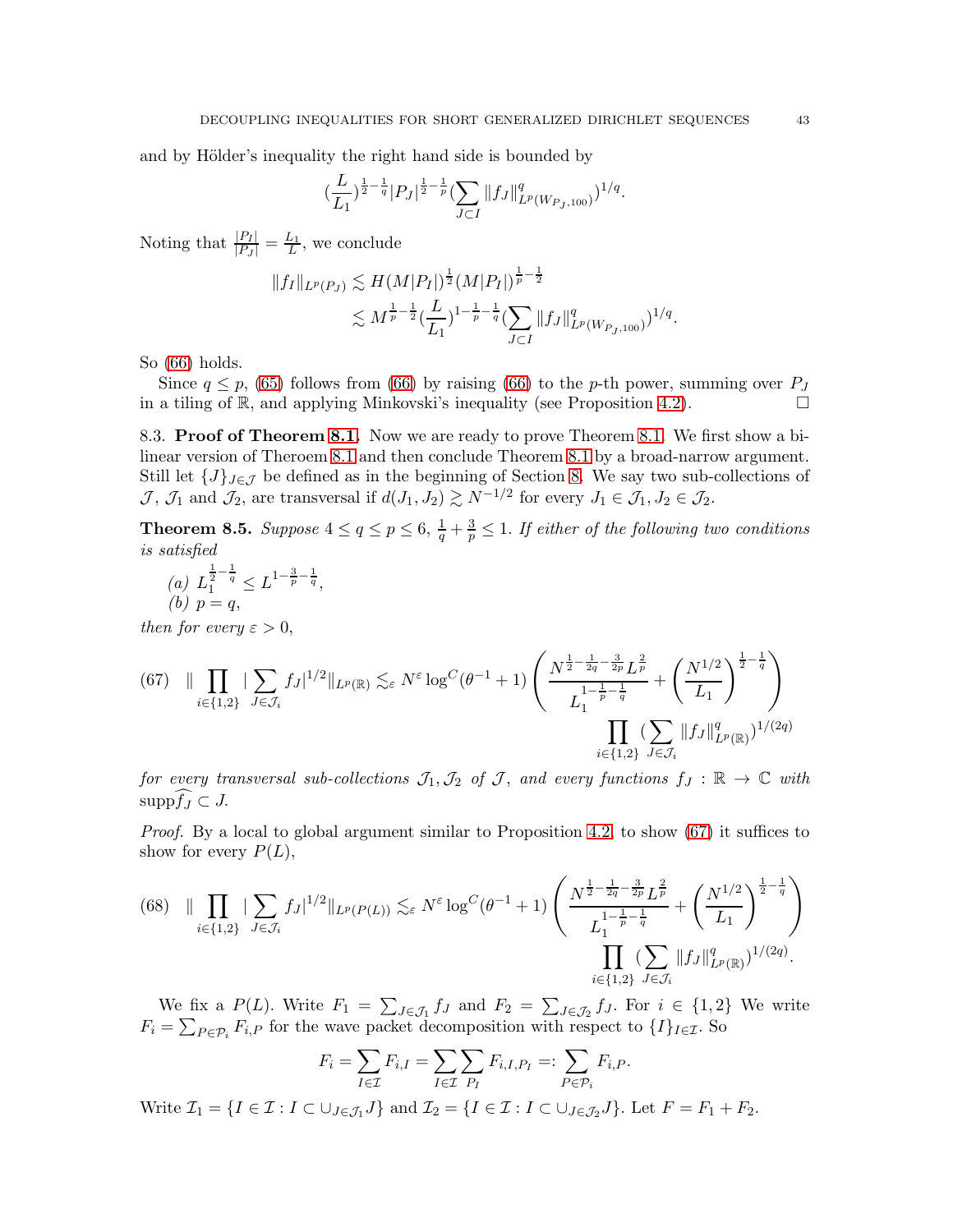By a dyadic pigeonholing argument and rescaling we may assume that for every nonzero  $F_{i,P}, \|F_{i,P}\|_{L^{\infty}} \sim 1$ . We assume  $\mathcal{P}_i$  contains only non-zero  $F_{i,P}$ . By a further dyadic pigeonholing argument we may assume that for every  $P_J$  (in a tiling of  $\mathbb{R}$ ),  $P_J$  either contains  $M_i$  or 0 many wave packets  $F_{i,P}$ , for  $i \in \{1,2\}$ . Lastly, by one more dyadic pigeonholing argument we may assume that for each  $i \in \{1,2\}$ ,  $||F_I||_{L^p(\mathbb{R})}$  are comparable for nonzero  $F_I$  with  $I \in \mathcal{I}_i$ .

For dyadic  $1 \leq r_1, r_2 \leq N^{1/2}/L$  we let  $Q_{r_1,r_2}$  denote the collection of  $P(L')$  (in the tiling of  $P(L)$ ) that intersect ~ r<sub>1</sub> many  $P \in \mathcal{P}_1$ , and ~ r<sub>2</sub> many  $P \in \mathcal{P}_2$ . Recall that  $L' = (N^{1/2}L)^{1/2}$  and the square function  $\sum_I |f_I|^2$  is locally constant on  $P(L')$ .

From the refined decoupling inequality (Theorem [4.4\)](#page-15-0) we have

$$
\|(F_1F_2)^{1/2}\|_{L^6(Q_{r_1,r_2})} \leq \|F_1\|_{L^6(Q_{r_1,r_2})}^{1/2} \|F_2\|_{L^6(Q_{r_1,r_2})}^{1/2} \lesssim_\varepsilon N^\varepsilon \log^C (\theta^{-1}+1) r_1^{1/6} r_2^{1/6} \prod_{i\in\{1,2\}} (\sum_{I\in\mathcal{I}_i} \int |F_I|^2)^{\frac{1}{12}}.
$$

On the other hand from bilinear restriction (Proposition [3.5\)](#page-11-0) we have for every  $P(L') \subset$  $Q_{r_1,r_2}$ 

$$
\|(F_1F_2)^{1/2}\|_{L^4(P(L'))} \lesssim_{\varepsilon} N^{\varepsilon} r_1^{1/4} r_2^{1/4} |P(L')|^{1/4}
$$

and thus

$$
||(F_1F_2)^{1/2}||_{L^4(Q_{r_1,r_2})} \lesssim_{\varepsilon} N^{\varepsilon} r_1^{1/4} r_2^{1/4} |Q_{r_1,r_2}|^{1/4}.
$$

Therefore by the interpolation inequality we obtain

<span id="page-43-0"></span>
$$
(69)\ \ \| (F_1F_2)^{1/2} \|_{L^p(Q_{r_1,r_2})} \lesssim_{\varepsilon} N^{\varepsilon} \log^C (\theta^{-1} + 1) r_1^{1/p} r_2^{1/p} |Q_{r_1,r_2}|^{\frac{3}{p} - \frac{1}{2}} \prod_{i \in \{1,2\}} (\sum_{I \in \mathcal{I}_i} \|F_I\|_{L^2}^2)^{\frac{1}{4} - \frac{1}{p}}.
$$

We assumed each wave packet  $F_{i,P}$  satisfies  $||F_{i,P}||_{L^{\infty}} = 1$ , so

$$
\sum_{I \in \mathcal{I}_i} ||F_I||_{L^2}^2 \sim (\#P_i)|P| \sim \sum_{I \in \mathcal{I}_i} ||F_I||_{L^p}^p
$$

where  $\#P_i$  denote the total number of nonzero wave packets in  $F_i$ , that is,  $|\mathcal{P}_i|$ . Hence we may rewrite [\(69\)](#page-43-0) as

$$
\|(F_1F_2)^{1/2}\|_{L^p(Q_{r_1,r_2})} \lesssim_{\varepsilon} N^{\varepsilon} \log^C(\theta^{-1}+1)|Q_{r_1,r_2}|^{\frac{3}{p}-\frac{1}{2}} \prod_{i\in\{1,2\}} \left( r_i^{\frac{2}{p}} (\sum_{I\in\mathcal{I}_i} \|F_I\|_{L^p}^q)^{1/q} ((\#P_i)|P|)^{\frac{1}{2}-\frac{3}{p}} (\#I_i)^{\frac{1}{p}-\frac{1}{q}} \right)^{\frac{1}{2}},
$$

where  $\#I_i$  denotes the total number of  $I \in \mathcal{I}_i$  such that  $F_I$  is nonzero. By Proposition [8.4](#page-41-2) we have

$$
\sum_{I \in \mathcal{I}_i} \|F_I\|_{L^p}^q \lesssim M_i^{\frac{q}{p} - \frac{q}{2}} \left(\frac{L}{L_1}\right)^{q - \frac{q}{p} - 1} \left(\sum_{J \in \mathcal{J}_i} \|f_J\|_{L^p}^q\right).
$$

Therefore we conclude

$$
||(F_1F_2)^{1/2}||_{L^p(Q_{r_1,r_2})} \lesssim_{\varepsilon} N^{\varepsilon} \log^C(\theta^{-1}+1) |Q_{r_1,r_2}|^{\frac{3}{p}-\frac{1}{2}} \prod_{i\in\{1,2\}} \left( r_i^{\frac{2}{p}}((\#P_i)|P|)^{\frac{1}{2}-\frac{3}{p}}(\#I_i)^{\frac{1}{p}-\frac{1}{q}} M_i^{\frac{1}{p}-\frac{1}{2}}(\frac{L}{L_1})^{1-\frac{1}{p}-\frac{1}{q}} (\sum_{J\in\mathcal{J}_i} ||f_J||_{L^p}^q)^{\frac{1}{q}} \right)^{\frac{1}{2}}.
$$

So [\(67\)](#page-42-1) follows if we may show for  $i \in \{1,2\},\$ (70)

<span id="page-43-1"></span>
$$
|Q_{r_1,r_2}|^{\frac{3}{p}-\frac{1}{2}} r_i^{\frac{2}{p}} ((\# P_i)|P|)^{\frac{1}{2}-\frac{3}{p}} (\# I_i)^{\frac{1}{p}-\frac{1}{q}} M_i^{\frac{1}{p}-\frac{1}{2}} \left(\frac{L}{L_1}\right)^{1-\frac{1}{p}-\frac{1}{q}} \lesssim \frac{N^{\frac{1}{2}-\frac{1}{2q}-\frac{3}{2p}} L^{\frac{2}{p}}}{L_1^{\frac{1}{p}-\frac{1}{q}}} + \left(\frac{N^{1/2}}{L_1}\right)^{\frac{1}{2}-\frac{1}{q}}.
$$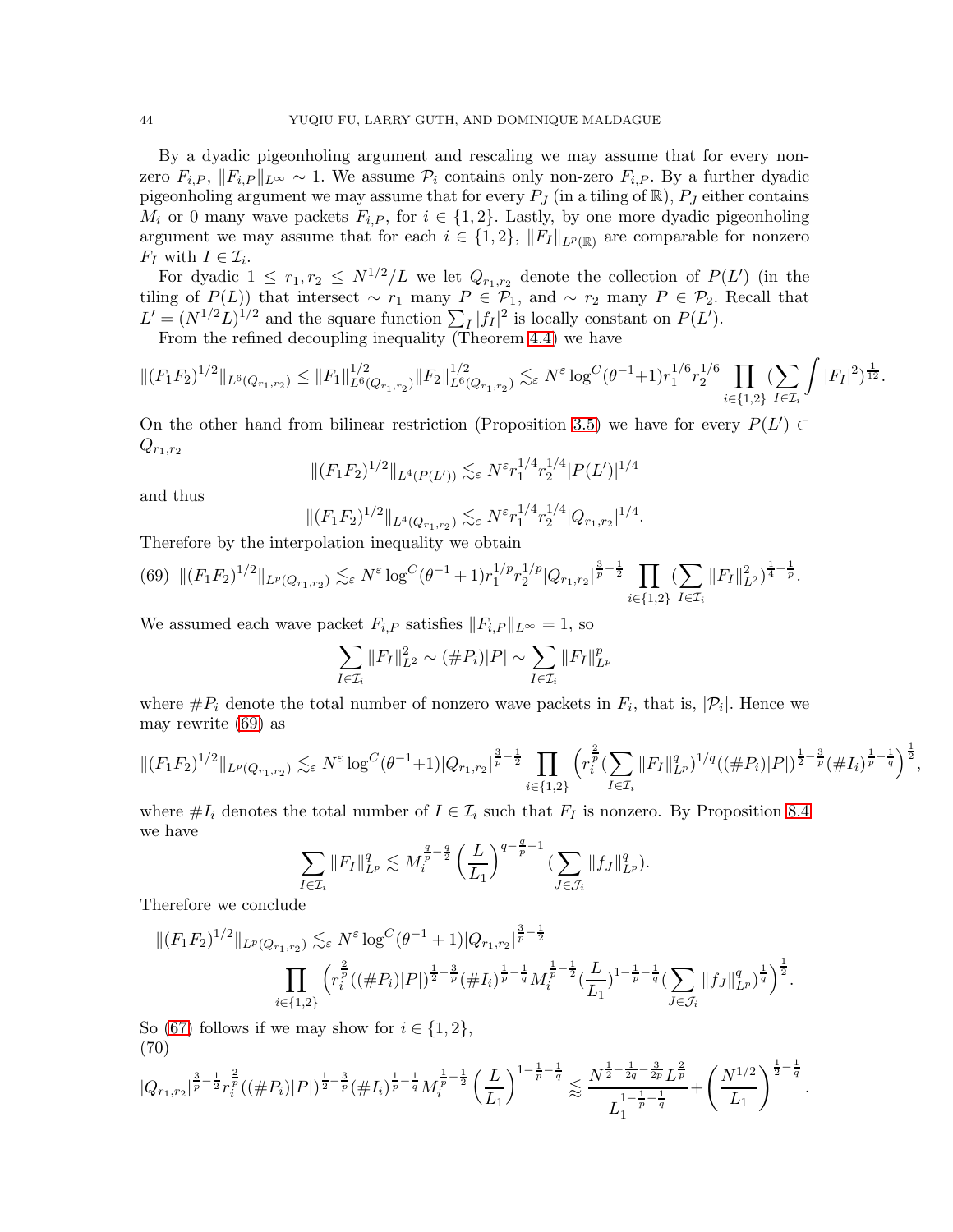We show [\(70\)](#page-43-1) using Proposition [8.3.](#page-39-5) Fix  $i \in \{1,2\}$ . We split the proof into two cases depending on which case happens in Proposition [8.3](#page-39-5) when applied to  $\{P\}_{P \in \mathcal{P}_i}$  with  $r = r_i$ .

Case 1. (1) in Proposition [8.3](#page-39-5) happens. Let  $s, M_s$  be the  $s, M_s$  given in case (1) of Proposition [8.3.](#page-39-5) By [\(60\)](#page-39-0) we have

LHS of (70) 
$$
\lessapprox r_i^{1-\frac{4}{p}} s^{\frac{1}{2}-\frac{3}{p}} M_s^{\frac{3}{p}-\frac{1}{2}} (\# I_i)^{\frac{1}{p}-\frac{1}{q}} M_i^{\frac{1}{p}-\frac{1}{2}} \left(\frac{L}{L_1}\right)^{1-\frac{1}{p}-\frac{1}{q}}.
$$

Case 1.1.  $s \leq \frac{L}{L_1}$  $\frac{L}{L_1}$ . Then [\(62\)](#page-39-2) reads  $M_s \lesssim sM_i$ . Note that we have

 $(\#I) \geq r_i$ 

since we have assumed  $||F_{i,P}||_{L^{\infty}} \sim 1$ . Therefore by [\(61\)](#page-39-1) and [\(62\)](#page-39-2) we have

LHS of (70) 
$$
\lessapprox \left(\frac{M_s N^{1/2}}{s^2 L}\right)^{1-\frac{3}{p}-\frac{1}{q}} s^{\frac{1}{2}-\frac{3}{p}} M_s^{\frac{3}{p}-\frac{1}{2}} M_i^{\frac{1}{p}-\frac{1}{2}} \left(\frac{L}{L_1}\right)^{1-\frac{1}{p}-\frac{1}{q}}
$$
  
\n
$$
= M_s^{\frac{1}{2}-\frac{1}{q}} \left(\frac{N^{1/2}}{L}\right)^{1-\frac{3}{p}-\frac{1}{q}} \left(\frac{L}{L_1}\right)^{1-\frac{1}{p}-\frac{1}{q}} s^{-\frac{3}{2}+\frac{3}{p}+\frac{2}{q}} M_i^{\frac{1}{p}-\frac{1}{2}}
$$
\n
$$
\lessapprox (sM_i)^{\frac{1}{2}-\frac{1}{q}} \left(\frac{N^{1/2}}{L}\right)^{1-\frac{3}{p}-\frac{1}{q}} \left(\frac{L}{L_1}\right)^{1-\frac{1}{p}-\frac{1}{q}} s^{-\frac{3}{2}+\frac{3}{p}+\frac{2}{q}} M_i^{\frac{1}{p}-\frac{1}{2}}
$$
\n
$$
= M_i^{\frac{1}{p}-\frac{1}{q}} s^{-1+\frac{3}{p}+\frac{1}{q}} \left(\frac{N^{1/2}}{L}\right)^{1-\frac{3}{p}-\frac{1}{q}} \left(\frac{L}{L_1}\right)^{1-\frac{1}{p}-\frac{1}{q}}.
$$

Since  $p \ge q$ ,  $\frac{1}{q} + \frac{3}{p} \le 1$ , and  $s, M_i \ge 1$ , we conclude

LHS of (70) 
$$
\lessapprox \left(\frac{N^{1/2}}{L}\right)^{1-\frac{3}{p}-\frac{1}{q}} \left(\frac{L}{L_1}\right)^{1-\frac{1}{p}-\frac{1}{q}}
$$
  

$$
= \frac{N^{\frac{1}{2}-\frac{1}{2q}-\frac{3}{2p}}L^{\frac{2}{p}}}{L_1^{1-\frac{1}{p}-\frac{1}{q}}}.
$$

**Case 1.2.**  $s \geq \frac{L}{L_1}$ . This is the case where we see the two conditions in Theroem [8.5.](#page-42-0) Now [\(62\)](#page-39-2) reads  $M_s \lesssim s^2 M_i \frac{L_1}{L}$ . By  $(\#I) \gtrsim r_i$  and [\(61\)](#page-39-1) we have

LHS of (70) 
$$
\lessapprox r_i^{1-\frac{3}{p}-\frac{1}{p}} s^{\frac{1}{2}-\frac{3}{p}} M_s^{\frac{3}{p}-\frac{1}{2}} M_i^{\frac{1}{p}-\frac{1}{2}} \left(\frac{L}{L_1}\right)^{1-\frac{1}{p}-\frac{1}{q}}
$$
  
\n $\lessapprox \left(\frac{M_s}{s^2} \frac{N^{1/2}}{L}\right)^{1-\frac{3}{p}-\frac{1}{q}} s^{\frac{1}{2}-\frac{3}{p}} M_s^{\frac{3}{p}-\frac{1}{2}} M_i^{\frac{1}{p}-\frac{1}{2}} \left(\frac{L}{L_1}\right)^{1-\frac{1}{p}-\frac{1}{q}}$   
\n $= M_s^{\frac{1}{2}-\frac{1}{q}} \left(\frac{N^{1/2}}{L}\right)^{1-\frac{3}{p}-\frac{1}{q}} \left(\frac{L}{L_1}\right)^{1-\frac{1}{p}-\frac{1}{q}} s^{-\frac{3}{2}+\frac{3}{p}+\frac{2}{q}} M_i^{\frac{1}{p}-\frac{1}{2}}$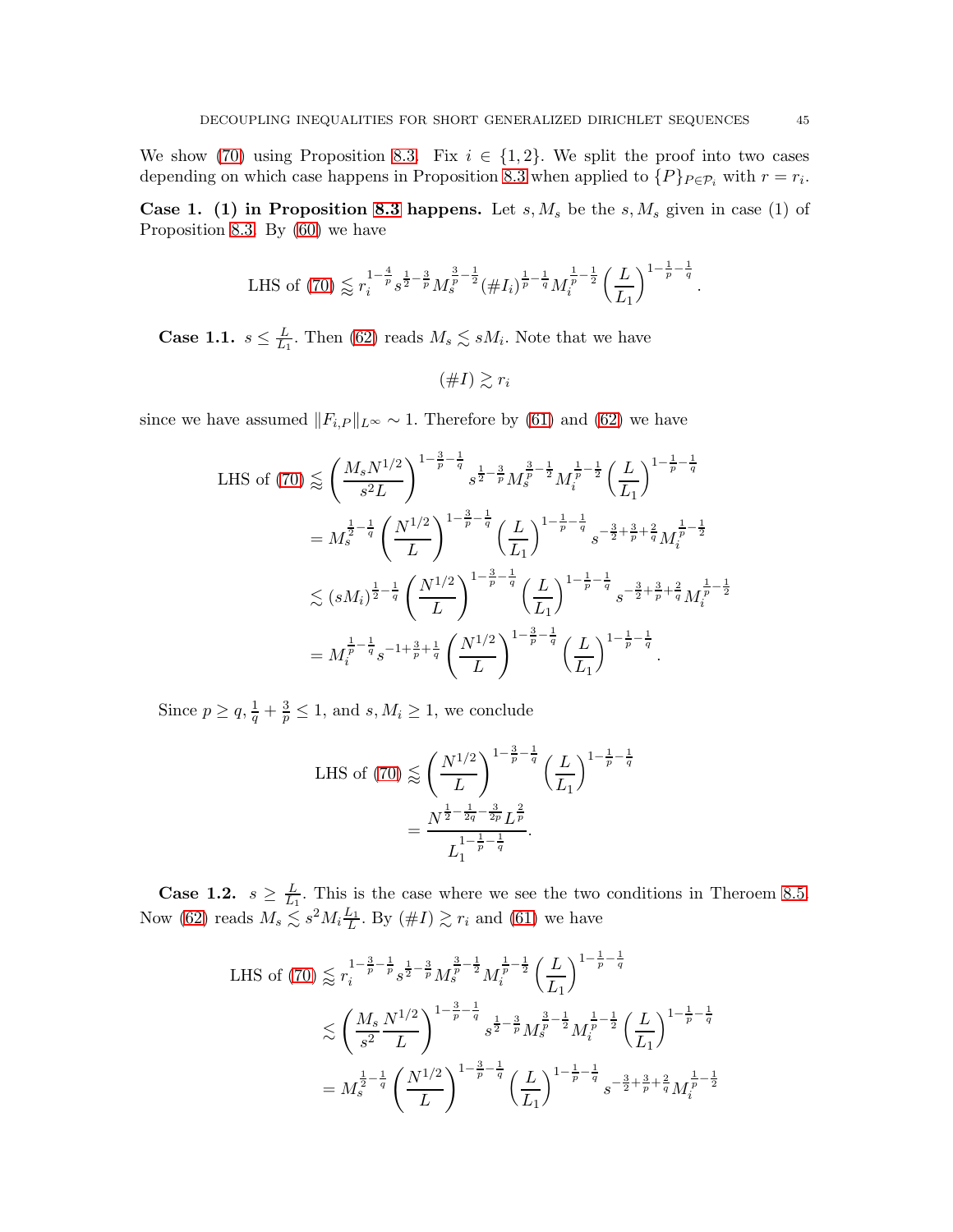Plugging in [\(62\)](#page-39-2) we obtain

LHS of (70) 
$$
\lessapprox \left(s^2 M_i \frac{L_1}{L}\right)^{\frac{1}{2}-\frac{1}{q}} \left(\frac{N^{1/2}}{L}\right)^{1-\frac{3}{p}-\frac{1}{q}} \left(\frac{L}{L_1}\right)^{1-\frac{1}{p}-\frac{1}{q}} s^{-\frac{3}{2}+\frac{3}{p}+\frac{2}{q}} M_i^{\frac{1}{p}-\frac{1}{2}}
$$
  

$$
= M_i^{\frac{1}{p}-\frac{1}{q}} s^{-\frac{1}{2}+\frac{3}{p}} \left(\frac{N^{1/2}}{L}\right)^{1-\frac{3}{p}-\frac{1}{q}} \left(\frac{L}{L_1}\right)^{\frac{1}{2}-\frac{1}{p}}.
$$

Since  $M_i \geq 1$  and  $q \leq p$ , we conclude

LHS of (70) 
$$
\lessapprox s^{-\frac{1}{2} + \frac{3}{p}} \left(\frac{N^{1/2}}{L}\right)^{1 - \frac{3}{p} - \frac{1}{q}} \left(\frac{L}{L_1}\right)^{\frac{1}{2} - \frac{1}{p}}
$$

.

If we use  $s \leq L$ , then

$$
s^{-\frac{1}{2} + \frac{3}{p}} \left(\frac{N^{1/2}}{L}\right)^{1 - \frac{3}{p} - \frac{1}{q}} \left(\frac{L}{L_1}\right)^{\frac{1}{2} - \frac{1}{p}} \le L^{-\frac{1}{2} + \frac{3}{p}} \left(\frac{N^{1/2}}{L}\right)^{1 - \frac{3}{p} - \frac{1}{q}} \left(\frac{L}{L_1}\right)^{\frac{1}{2} - \frac{1}{p}}
$$

We may then verify that

$$
L^{-\frac{1}{2} + \frac{3}{p}} \left(\frac{N^{1/2}}{L}\right)^{1 - \frac{3}{p} - \frac{1}{q}} \left(\frac{L}{L_1}\right)^{\frac{1}{2} - \frac{1}{p}} \le \frac{N^{\frac{1}{2} - \frac{1}{2q} - \frac{3}{2p}} L^{\frac{2}{p}}}{L_1^{1 - \frac{1}{p} - \frac{1}{q}}}
$$

if and only if

$$
L_1^{\frac{1}{2} - \frac{1}{q}} \le L^{1 - \frac{3}{p} - \frac{1}{q}}.
$$

On the other hand if we use  $s \leq \frac{N^{1/2}}{L}$  $\frac{L}{L}$ , then

LHS of (70) 
$$
\lessapprox \left(\frac{N^{1/2}}{L}\right)^{-\frac{1}{2}+\frac{3}{p}} \left(\frac{N^{1/2}}{L}\right)^{1-\frac{3}{p}-\frac{1}{q}} \left(\frac{L}{L_1}\right)^{\frac{1}{2}-\frac{1}{p}}
$$
  

$$
= \left(\frac{N^{1/2}}{L}\right)^{\frac{1}{2}-\frac{1}{q}} \left(\frac{L}{L_1}\right)^{\frac{1}{2}-\frac{1}{p}}.
$$

The last line equals to

$$
\left(\frac{N^{1/2}}{L}\right)^{\frac{1}{2}-\frac{1}{p}}\left(\frac{L}{L_1}\right)^{\frac{1}{2}-\frac{1}{p}}
$$

if  $p = q$ .

In conclusion we have shown [\(70\)](#page-43-1) holds in this case if either condition (a) or (b) is satisfied.

Case 2. (2) in Proposition [8.3](#page-39-5) happens. By  $(63)$ ,  $(64)$  we have (71)

<span id="page-45-0"></span>LHS of (70) 
$$
\lessapprox |P(L)|^{\frac{3}{p}-\frac{1}{2}} \left( \frac{(\#P_i)|P|}{|P(L)|} \right)^{\frac{2}{p}} (\#I_i)^{\frac{1}{p}-\frac{1}{q}} M_i^{\frac{1}{p}-\frac{1}{2}} \left( \frac{L}{L_1} \right)^{1-\frac{1}{p}-\frac{1}{q}} ((\#P_i)|P|)^{\frac{1}{2}-\frac{3}{p}}.
$$

Note that we have

$$
(\#P_i) \lesssim (\#I_i)M_i \frac{|P(L)|}{|P_J|} \sim (\#I_i)M_i \frac{|P(L)|}{|P|} \frac{L_1}{L}
$$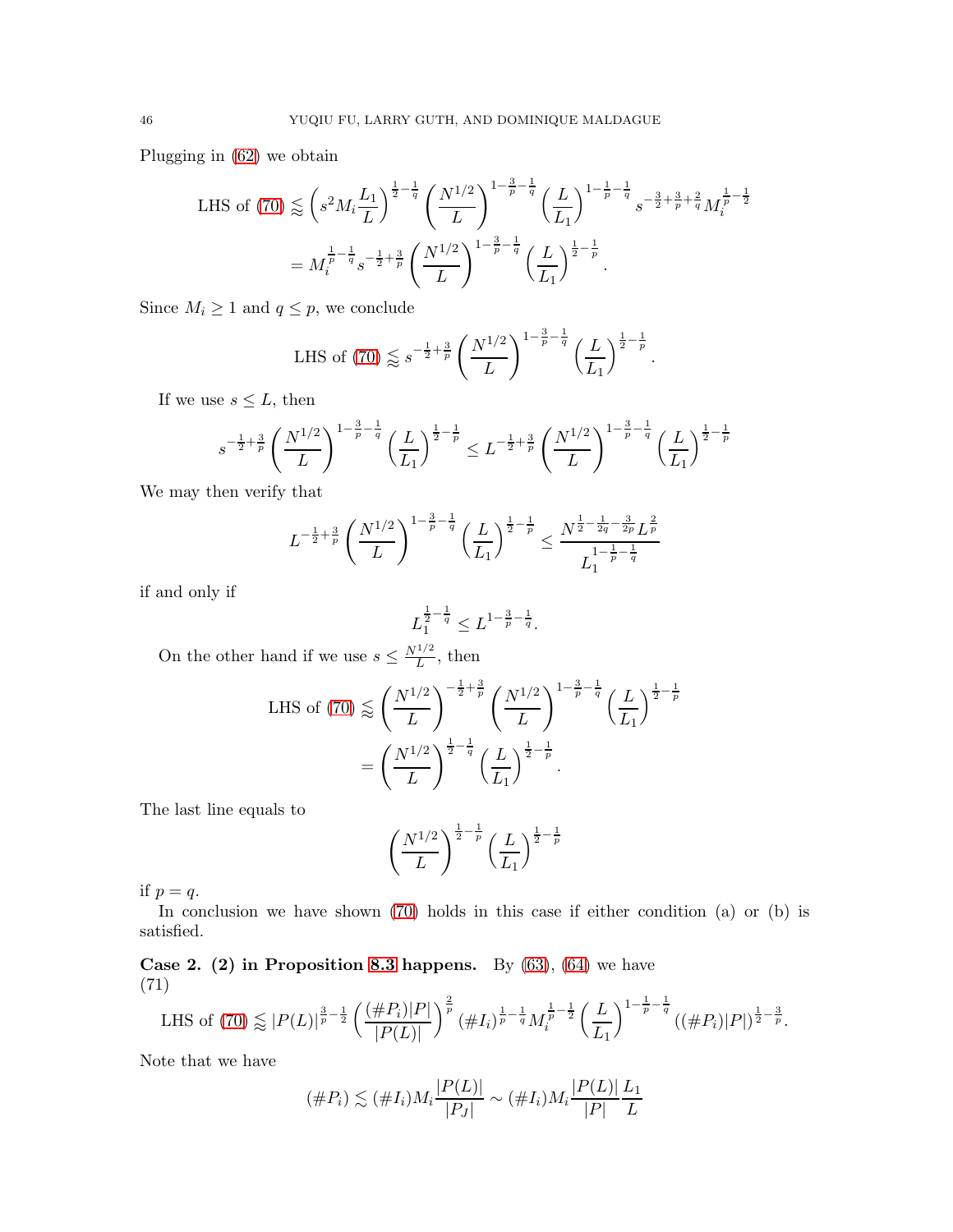since the right hand side is the maximal number of P one can fit into a  $P(L)$  under the assumption that each  $P_J$  can contain  $\leq M_i$  many  $P \in \mathcal{P}_i$ . Substituting the above for  $M_i$  in [\(71\)](#page-45-0) and simplifying the algebra we obtain

LHS of (70) 
$$
\lessapprox
$$
  $(\#I_i)^{\frac{1}{2}-\frac{1}{q}} \left(\frac{L}{L_1}\right)^{\frac{1}{2}-\frac{1}{q}}$ .

Since  $#I_i \leq \frac{N^{1/2}}{L}$  and  $q \geq 2$ , we conclude

LHS of (70) 
$$
\lessapprox \left(\frac{N^{1/2}}{L_1}\right)^{\frac{1}{2}-\frac{1}{q}}
$$
.

Hence [\(70\)](#page-43-1) holds in this case.

In conclusion we have shown [\(70\)](#page-43-1) and therefore [\(68\)](#page-42-2) and [\(67\)](#page-42-1).  $\Box$ 

*Proof of Theorem [8.1](#page-38-3) using Theorem [8.5.](#page-42-0)* The proof resembles Section 5.1 in [\[DGW20\]](#page-52-5). First we fix  $(p, q)$  with  $4 \leq p \leq 6$ , and either  $\frac{1}{q} + \frac{3}{p}$  $\frac{3}{p}$  = 1 or  $p = q$ . Note that under such assumption we always have  $p \geq q$  and  $q \geq 2$ .

Recall that  $\Omega$  is the  $\theta L^2/N^2$ -neighborhood of  $\{a_n\}_{n=1}^{N^{1/2}}$ , which is a union of  $N^{1/2}$  many intervals of length  $\mathbb{C} \theta L^2/N^2$ . We let  $\tau$  denote the union of l many consecutive intervals in  $\Omega$ , and write  $\ell(\tau) = l$ , so in this notation  $\ell(I) = L$  and  $\ell(J) = L_1$ . Let  $F = \sum_{J \in \mathcal{J}} f_J$ , and denote by  $F_{\tau}$  the Fourier projection of F to  $\tau$ , that is,  $(1_{\tau}F)^{\times}$ .

Fix  $K > 1$ . We have the following inequality

$$
|F(x)| \leq \sum_{\ell(\tau) = \frac{N^{1/2}}{K}} |F_{\tau}(x)| \leq C \max_{\ell(\tau) = \frac{N^{1/2}}{K}} |F_{\tau}(x)| + K^C \max_{\ell(\tau_1) = \ell(\tau_2) = \frac{N^{1/2}}{K}, \atop d(\tau_1, \tau_2) \gtrsim \frac{N^{1/2}}{K N^{1/2}}} |F_{\tau_1} F_{\tau_2}|^{1/2}.
$$

Iterating this (for the first term) we obtain

<span id="page-46-0"></span>
$$
(72) \quad ||F||_{L^{p}(\mathbb{R})}^{p} \lesssim C^{m} \sum_{\ell(\tau)=L} ||F_{\tau}||_{L^{p}(\mathbb{R})}^{p} + C^{m} K^{C} \sum_{\substack{l=\frac{N^{1/2}}{K^{\alpha}} \text{ for } a \in \mathbb{Z}, \\ KL \leq l \leq N^{1/2}}} \sum_{\substack{\tau:\ell(\tau)=l \\ \ell(\tau_{1})=\ell(\tau_{2})=K^{-1}l, \\ d(\tau_{1},\tau_{2}) \gtrsim K^{-1}l}} ||(F_{\tau_{1}} F_{\tau_{2}})^{1/2}||_{L^{p}(\mathbb{R})}^{p}.
$$

Here m satisfies  $N^{1/2}/K^m = L$ .

By Proposition [8.4](#page-41-2) we have

$$
\sum_{\ell(\tau)=L} \|F_{\tau}\|_{L^p(\mathbb{R})}^p \lesssim \sum_{\ell(\tau)=L} \left(\frac{L}{L_1}\right)^{\frac{p}{2}-\frac{p}{q}} \left(\sum_{J\subset \tau} \|F_{J}\|_{L^p(\mathbb{R})}^q\right)^{\frac{p}{q}}
$$

.

Since  $\frac{p}{q} \geq 1$ , we obtain (73) p Å L  $\sqrt{\frac{p}{2}}$  $\frac{p}{2}$  – p q

<span id="page-46-1"></span>
$$
\sum_{\ell(\tau)=L} \|F_{\tau}\|_{L^{p}(\mathbb{R})}^{p} \lesssim \left(\frac{L}{L_{1}}\right)^{\frac{p}{2}-\frac{p}{q}} \left(\sum_{J\in\mathcal{J}} \|F_{J}\|_{L^{p}(\mathbb{R})}^{q}\right)^{\frac{p}{q}} \leq \left(\frac{N^{1/2}}{L_{1}}\right)^{\frac{p}{2}-\frac{p}{q}} \left(\sum_{J\in\mathcal{J}} \|F_{J}\|_{L^{p}(\mathbb{R})}^{q}\right)^{\frac{p}{q}}.
$$

Now we estimate the second term on the right hand side of [\(72\)](#page-46-0). Let  $s = \frac{N^{1/2}}{l}$  $\frac{1}{l}$ . Then using the change of variable  $x \mapsto s^2x$  as in the proof of Proposition [6.3,](#page-29-1) and by Theorem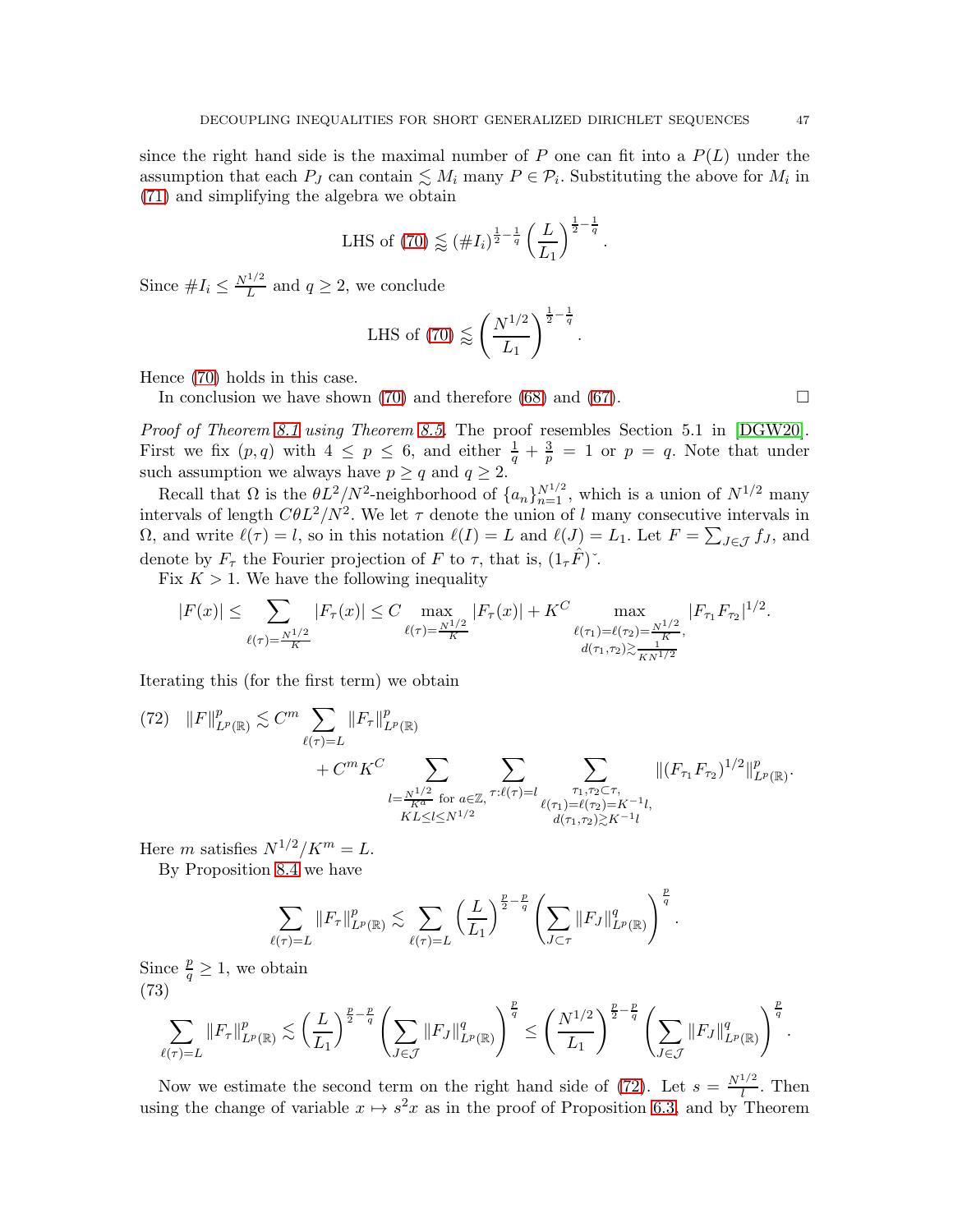[8.5](#page-42-0) we have

$$
\|(F_{\tau_1} F_{\tau_2})^{1/2}\|_{L^p(\mathbb{R})} \lesssim_{\varepsilon} N^{\varepsilon} \log^C(\tilde{\theta}^{-1}+1) \left( \frac{\tilde{N}^{\frac{1}{2}-\frac{1}{2q}-\frac{3}{2p}} \tilde{L}^{\frac{2}{p}}}{\tilde{L}_1^{-1-\frac{1}{p}-\frac{1}{q}}} + \left( \frac{\tilde{N}^{1/2}}{\tilde{L}_1} \right)^{\frac{1}{2}-\frac{1}{q}} \right) (\sum_{J \subset \tau} \|f_J\|_{L^p(\mathbb{R})}^q)^{1/q},
$$

where  $\tilde{N} = \frac{N}{s^2}$ ,  $\tilde{\theta} = \frac{\theta}{s^2}$ ,  $\tilde{L_1} = L_1$ ,  $\tilde{L} = L$ . Plugging in the expressions for  $\tilde{N}, \tilde{\theta}, \tilde{L_1}, \tilde{L}$  we obtain

<span id="page-47-0"></span>(74)

$$
\|(F_{\tau_1} F_{\tau_2})^{1/2}\|_{L^p(\mathbb{R})} \lesssim_{\varepsilon} N^{\varepsilon} \log^C (\theta^{-1}+1) \left( s^{-1+\frac{1}{q}+\frac{3}{p}} \frac{N^{\frac{1}{2}-\frac{1}{2q}-\frac{3}{2p}} L^{\frac{2}{p}} }{L_1^{1-\frac{1}{p}-\frac{1}{q}}} + s^{-\frac{1}{2}+\frac{1}{q}} \left(\frac{N^{1/2}}{L_1}\right)^{\frac{1}{2}-\frac{1}{q}} \right) \frac{1}{\left(\sum_{J\subset\tau} \|f_J\|_{L^p(\mathbb{R})}^q\right)^{1/q}}.
$$

We let  $K = N^{\varepsilon'}$  for some  $\varepsilon' > 0$  which will be chosen depending on  $\varepsilon$ . Then from [\(73\)](#page-46-1) and [\(74\)](#page-47-0) we conclude

$$
||F||_{L^{p}(\mathbb{R})} \lesssim_{\varepsilon,\varepsilon'} N^{\varepsilon + C\varepsilon'} \log^{C}(\theta^{-1} + 1) \Biggl( \sum_{\substack{s = K^{a} \text{ for } a \in \mathbb{Z} \\ 1 \le s \le \frac{N^{1/2}}{KL}}} s^{-1 + \frac{1}{q} + \frac{3}{p}} \Biggr) \frac{N^{\frac{1}{2} - \frac{1}{2q} - \frac{3}{2p}} L^{\frac{2}{p}}}{L_{1}^{\frac{1}{1} - \frac{1}{p} - \frac{1}{q}}} \Biggr) + \Biggl( \sum_{\substack{s = K^{a} \text{ for } a \in \mathbb{Z} \\ 1 \le s \le \frac{N^{1/2}}{KL}}} s^{-\frac{1}{2} + \frac{1}{q}} \Biggr) \Biggl( \frac{N^{1/2}}{L_{1}} \Biggr)^{\frac{1}{2} - \frac{1}{q}} \Biggr) \Biggl( \sum_{J \in \mathcal{J}} ||f_{J}||_{L^{p}(\mathbb{R})}^{q} \Biggr)^{1/q}
$$
  

$$
\lesssim_{\varepsilon,\varepsilon'} N^{\varepsilon + C\varepsilon'} \log^{C}(\theta^{-1} + 1) \Biggl( \frac{N^{\frac{1}{2} - \frac{1}{2q} - \frac{3}{2p}} L^{\frac{2}{p}}}{L_{1}^{\frac{1}{1} - \frac{1}{p} - \frac{1}{q}}} + \Biggl( \frac{N^{1/2}}{L_{1}} \Biggr)^{\frac{1}{2} - \frac{1}{q}} \Biggr) \Biggl( \sum_{J \in \mathcal{J}} ||f_{J}||_{L^{p}(\mathbb{R})}^{q} \Biggr)^{1/q}.
$$

Therefore we have shown Theorem [8.1](#page-38-3) under condition (a) and the extra condition  $\frac{1}{q} + \frac{3}{p} =$ 1,  $p \leq 6$ , or under condition (b) with the extra condition  $p \leq 6$ .

First assume (a) and we want to remove the condition  $\frac{1}{q} + \frac{3}{p} = 1$ ,  $p \leq 6$ . First we note that it suffices to show [\(58\)](#page-38-2) for every  $(p, q)$  with  $p \geq 4$ ,  $\frac{1}{q} + \frac{3}{p}$  $\frac{3}{p}$  = 1. This is because for a general  $(p, q)$  with  $p \geq 4$ ,  $\frac{1}{q} + \frac{3}{p} \leq 1$  we may consider [\(58\)](#page-38-2) with  $(p, q)$  replaced by  $(p, q_0)$ where  $\frac{1}{q_0} + \frac{3}{p}$  $\frac{3}{p}$  = 1. Then [\(58\)](#page-38-2) with  $(p, q)$  follows from Hölder's inequality applied in the index J to the right hand side of [\(58\)](#page-38-2) with  $(p, q_0)$ , since  $|\mathcal{J}| \lesssim \frac{N^{1/2}}{L_1}$  $\frac{L_1}{L_1}$ . Second we note that it suffices to show [\(58\)](#page-38-2) for every  $(p, q)$  with  $4 \leq p \leq 6, \frac{1}{q} + \frac{3}{p}$  $\frac{3}{p} = 1$ . This is because when  $p \geq 6$ , we always have

$$
\frac{N^{\frac{1}{2} - \frac{1}{2q} - \frac{3}{2p}} L^{\frac{2}{p}}}{L_1^{\frac{1}{p} - \frac{1}{q}}} \ge \left(\frac{N^{1/2}}{L_1}\right)^{\frac{1}{2} - \frac{1}{q}}
$$

and [\(58\)](#page-38-2) reduces to

$$
\|\sum_{J\in\mathcal{J}}f_J\|_{L^p(\mathbb{R})}\lesssim_{\varepsilon}N^{\varepsilon}\log^C(\theta^{-1}+1)\frac{N^{\frac{1}{2}-\frac{1}{2q}-\frac{3}{2p}}L^{\frac{2}{p}}}{L_1^{\frac{1}{1-\frac{1}{p}-\frac{1}{q}}}}\left(\sum_{J\in\mathcal{J}}\|f_J\|_{L^p(\mathbb{R})}^q\right)^{1/q}.
$$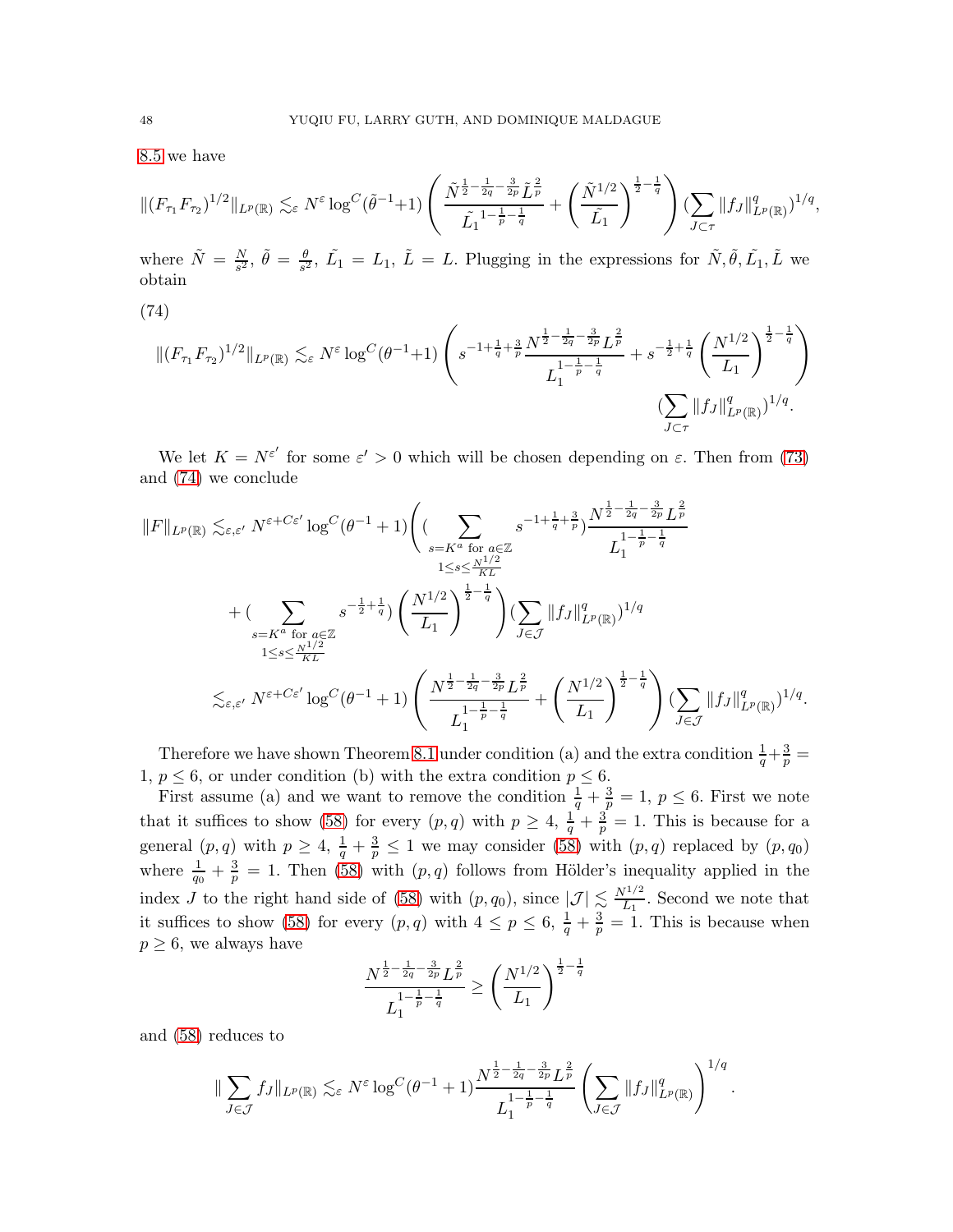So [\(58\)](#page-38-2) with  $q > 6$ ,  $\frac{1}{q} + \frac{3}{p} = 1$  follows from interpolating (58) with  $(p, q) = (6, 2)$ , and with  $(p, q) = (\infty, 1)$ . When  $p = \infty, q = 1, (58)$  $p = \infty, q = 1, (58)$  becomes the triangle inequality which holds trivially. Hence we have shown Theorem [8.1](#page-38-3) under condition (a).

Now assume (b) and we want to remove the condition  $p \leq 6$ . As in the previous paragraph, when  $p \geq 6$  we always have

$$
\frac{N^{\frac{1}{2} - \frac{1}{2p} - \frac{3}{2p}} L^{\frac{2}{p}}}{L_1^{\frac{1}{p} - \frac{1}{p}}} \ge \left(\frac{N^{1/2}}{L_1}\right)^{\frac{1}{2} - \frac{1}{p}}
$$

,

<span id="page-48-0"></span>and therefore [\(58\)](#page-38-2) with  $q > 6$ ,  $p = q$  follows from interpolating (58) with  $(p, q) = (6, 6)$ , and with  $(p, q) = (\infty, \infty)$ . So Theorem [8.1](#page-38-3) holds under condition (b) as well.

## 9. Appendix

Corollary [1.4](#page-3-0) can be derived from small-cap decoupling inequalities for the parabola in [\[DGW20\]](#page-52-5). This is through a transference method which we learned from James Maynard. We record a detailed proof here. The same argument would also imply Corollary [8.2](#page-38-0) if the corresponding  $\ell^q L^p$  small cap decoupling inequalities for the parabola are known.

We first recall the small-cap decoupling inequalities in [\[DGW20\]](#page-52-5).

<span id="page-48-1"></span>**Theorem 9.1** ([\[DGW20\]](#page-52-5)). *Suppose*  $\alpha \in \left[\frac{1}{2}\right]$  $\frac{1}{2}$ , 1], and let  $\Gamma = \{ \gamma \}$  be the partition of  $\mathcal{N}_{R^{-1}}(\mathbb{P}^1)$ *into*  $R^{\alpha}$  *many*  $R^{-\alpha} \times R^{-1}$  *rectangles*  $\gamma$ . *Assume*  $p = 2 + \frac{2}{\alpha}$ *. Then for every*  $\varepsilon > 0$  *we have* 

<span id="page-48-2"></span>(75) 
$$
\|\sum_{\gamma \in \Gamma} f_{\gamma}\|_{L^{p}(\mathbb{R}^{2})} \lesssim_{\varepsilon} R^{\alpha(\frac{1}{2}-\frac{1}{p})+\varepsilon} (\sum_{\gamma} \|f_{\gamma}\|_{L^{p}(\mathbb{R}^{2})}^{p})^{\frac{1}{p}}
$$

*for every*  $f_{\gamma}: \mathbb{R}^2 \to \mathbb{C}$  *with*  $\text{supp} \widehat{f_{\gamma}} \subset \gamma$ .

Theorem [9.1](#page-48-1) continues to hold, by essentially the same proof, with  $\mathbb{P}^1$  replaced by a  $C^2$  curve of the form  $\{(x, g(x)) : x \in [0,1]\}$  with  $g'(0) = 0$ ,  $g''(x) \sim 1$  for  $x \in [0,1]$ . See Appendix of [\[GMW20\]](#page-52-3). Additionally we may interpolate between [\(75\)](#page-48-2) and the elementary inequalities

$$
\|\sum_{\gamma \in \Gamma} f_{\gamma}\|_{L^{2}(\mathbb{R}^{2})} \lesssim \sum_{\gamma} \|f_{\gamma}\|_{L^{2}(\mathbb{R}^{2})}^{2}\right)^{\frac{1}{2}}
$$
  

$$
\|\sum_{\gamma \in \Gamma} f_{\gamma}\|_{L^{\infty}(\mathbb{R}^{2})} \lesssim R^{\alpha}(\sup_{\gamma} \|f_{\gamma}\|_{L^{\infty}(\mathbb{R}^{2})})
$$

to obtain the following version of Theorem [9.1.](#page-48-1)

<span id="page-48-3"></span>**Theorem 9.2** ([\[DGW20\]](#page-52-5)). *Suppose* G *is a*  $C^2$  *convex curve of the form*  $\{(x, g(x)) : x \in C^2\}$  $[0, 1]$ } *where*  $g'(0) = 0$ ,  $g''(x) \sim 1$  *for*  $x \in [0, 1]$ . *Suppose*  $\alpha \in [\frac{1}{2}]$  $\left[\frac{1}{2}, 1\right]$ , and let  $\Gamma = \{\gamma\}$  be the  $partition \ of \ N_{R^{-1}}(G) \ into \ R^{\alpha} \ many \ R^{-\alpha} \times R^{-1} \ rectangles \ \gamma. \ Assume \ p \geq 2. \ Then \ for \ every$ ε > 0 *we have*

(76) 
$$
\|\sum_{\gamma \in \Gamma} f_{\gamma}\|_{L^{p}(\mathbb{R}^{2})} \lesssim_{\varepsilon} R^{\varepsilon} (R^{\alpha(\frac{1}{2}-\frac{1}{p})} + R^{\alpha(1-\frac{1}{p})-(1+\alpha)\frac{1}{p}}) (\sum_{\gamma} \|f_{\gamma}\|_{L^{p}(\mathbb{R}^{2})}^{p})^{\frac{1}{p}}
$$

*for every*  $f_{\gamma}: \mathbb{R}^2 \to \mathbb{C}$  *with*  $\text{supp} \widehat{f_{\gamma}} \subset \gamma$ .

For the rest of this section we work under the assumption of Corollary [1.4.](#page-3-0) In particular  $\theta = 1$ . For simplicity we assume  $a_1 = 0$ , and  $v := a_2 - a_1 = N^{-1}$ . Let  $1 \le L \le N^{1/2}$ . It suffices to show [\(59\)](#page-38-4) for  $4 \leq p \leq 6$  and we assume that (since the  $p > 6$  case follows from interpolating between  $p = 6$  and  $p = \infty$ ).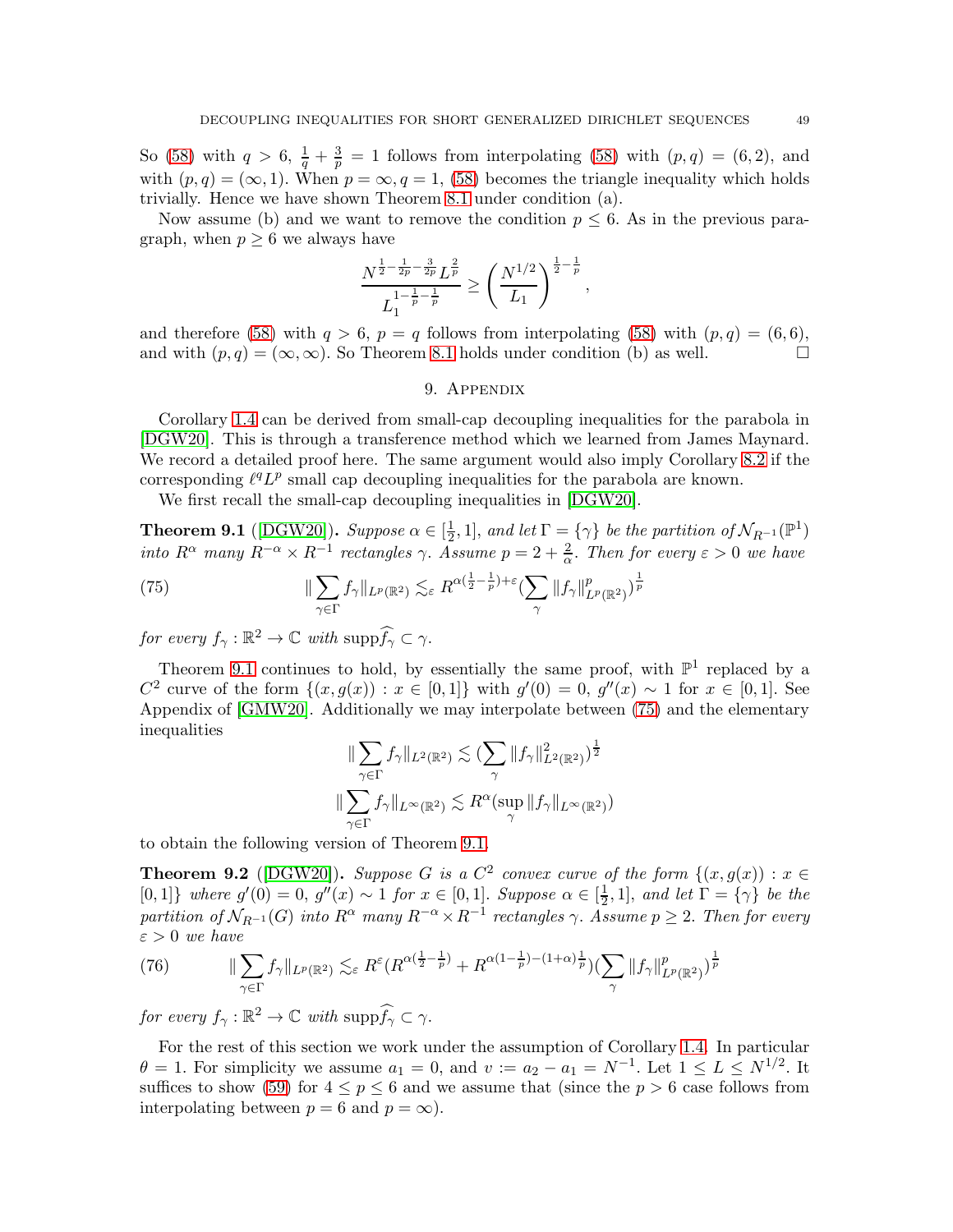By [\(14\)](#page-8-2) we may write  $a_n = \frac{n-1}{N} + e_n$  where  $e_n = a_n - \frac{n-1}{N} \sim \frac{(n-1)^2}{N^2}$ . For every  $t \in \mathbb{R}$  we may write it as  $t_1 + t_2$  where  $t_1 \in 2\pi N\mathbb{Z}$  and  $t_2 \in [0, 2\pi N)$ . Without loss of generality we assume  $2\pi N$  divides T, so  $(2\pi)^{-1}N^{-1}T \in \mathbb{Z}$ . Now we may write

$$
\int_0^T |\sum_{n=1}^{N^{1/2}} b_n e^{ita_n}|^p dt = \sum_{t_1 \in 2\pi N \mathbb{Z} \cap [0,T-2\pi N]} \int_0^{2\pi N} |\sum_{n=1}^{N^{1/2}} b_n e^{i(t_1+t_2)(\frac{n-1}{N}+e_n)}|^p dt_2
$$
  
= 
$$
\sum_{t_1 \in 2\pi N \mathbb{Z} \cap [0,T-2\pi N]} \int_0^{2\pi N} |\sum_{n=1}^{N^{1/2}} b_n e^{i(t_1e_n+t_2\frac{n-1}{N}+t_2e_n)}|^p dt_2.
$$

We write  $e(n) = e_n$  and let  $e: [1, N^{1/2}] \to \mathbb{R}$  be the piece-wise linear function such that for every  $n \in \mathbb{Z} \cap [1, N^{1/2} - 1]$ ,  $e(x)$  is linear on  $[n, n + 1]$  and  $e(n) = e_n$ . Since  $e_{n+1} - e_n \sim \frac{n}{N^2}$ , we have  $|e'(x)| \lesssim \frac{1}{N^3}$  $\frac{1}{N^{3/2}}$  for  $x \in [1, N^{1/2}] \setminus \mathbb{Z}$ .

By Abel's summation formula we have

$$
\left| \sum_{n=1}^{N^{1/2}} b_n e^{i(t_1 e_n + t_2 \frac{n-1}{N} + t_2 e_n)} \right| \leq \left| \sum_{n=1}^{N^{1/2}} b_n e^{i(t_1 e_n + t_2 \frac{n-1}{N})} \right| + \int_0^{N^{1/2}} \left| \sum_{n=1}^u b_n e^{i(t_1 e_n + t_2 \frac{n-1}{N})} \right| |t_2 e'(u)| du
$$
  
(77)  

$$
\lesssim \left| \sum_{n=1}^{N^{1/2}} b_n e^{i(t_1 e_n + t_2 \frac{n-1}{N})} \right| + \frac{1}{N^{1/2}} \int_0^{N^{1/2}} \left| \sum_{n=1}^u b_n e^{i(t_1 e_n + t_2 \frac{n-1}{N})} \right| du.
$$

<span id="page-49-1"></span>The last inequality uses  $t_2 \lesssim N$ .

We first estimate

$$
A := \sum_{t_1 \in 2\pi N \mathbb{Z} \cap [0, T-2\pi N]} \int_0^{2\pi N} |\sum_{n=1}^{N^{1/2}} b_n e^{i(t_1 e_n + t_2 \frac{n-1}{N})} |^p dt_2.
$$

Since  $e_n \lesssim \frac{1}{N}$  $\frac{1}{N}$  for every  $1 \leq n \leq N^{1/2}$ ,  $\sum_{n=1}^{N^{1/2}} b_n e^{i(t_1 e_n + t_2 \frac{n-1}{N})}$  is locally constant on intervals of length  $N$  in  $t_1$  (in the sense of Proposition [2.3\)](#page-6-1). Therefore we have

<span id="page-49-0"></span>(78) 
$$
A \lesssim \frac{1}{N} \int_{\mathbb{R}} \int_0^{2\pi N} |\sum_{n=1}^{N^{1/2}} b_n e^{i(t_1 e_n + t_2 \frac{n-1}{N})} |^p dt_2 W_{[0,T],100}(t_1) dt_1.
$$

Recall that here  $W_{[0,T],100}(t_1)$  means a weight function adapted to  $[0,T]$  with decay rate 100.

We consider two cases,  $T \ge N^{3/2}$  and  $T \le N^{3/2}$ .

**Case 1.**  $T \geq N^{3/2}$ . We observe that  $\sum_{n=1}^{N^{1/2}} b_n e^{i(t_1 e_n + t_2 \frac{n-1}{N})}$  is  $2\pi N$ -periodic in  $t_2$ , so we have

$$
A \lesssim \frac{1}{N} \frac{N^{3/2}}{T} \int_{\mathbb{R}} \int_0^{TN^{-1/2}} |\sum_{n=1}^{N^{1/2}} b_n e^{i(t_1 e_n + t_2 \frac{n-1}{N})} |^p dt_2 W_{[0,T],100}(t_1) dt_1
$$

By a change of variable  $t_1 \mapsto N^1 t_1$ ,  $t_2 \mapsto N^{1/2} t_2$ , we obtain

$$
A \lesssim N^{1/2} \frac{N^{3/2}}{T} \int_{\mathbb{R}} \int_{\mathbb{R}} |\sum_{n=1}^{N^{1/2}} b_n e^{i(t_1 e_n N + t_2 \frac{n-1}{N^{1/2}})}|^p W_{B_{TN^{-1}}(0),100}(t_1, t_2) dt_2 dt_1.
$$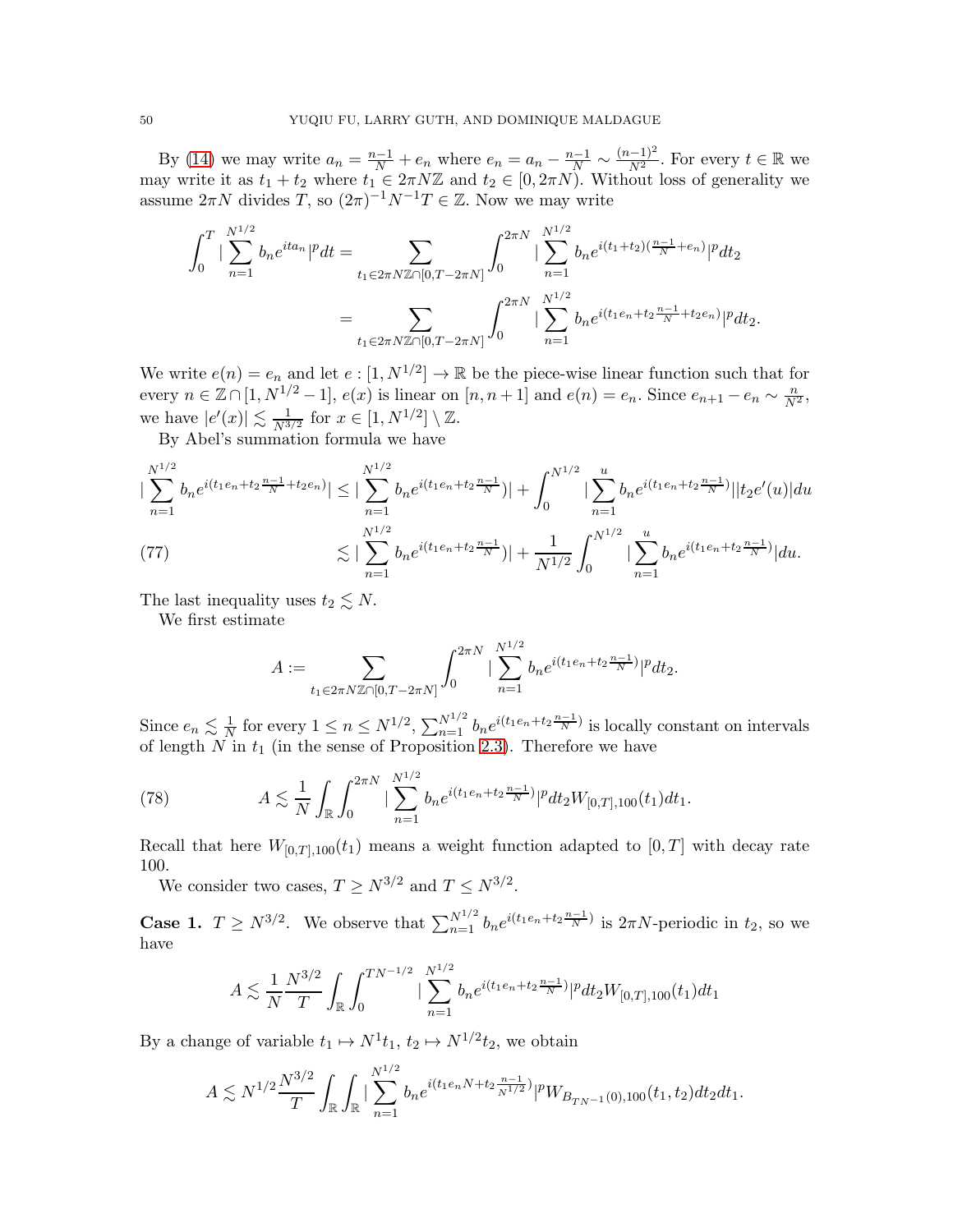Now we let  $g(x)$  be a  $C^2$  strictly convex function defined on [0, 1] such that  $|g(\frac{n-1}{N^{1/2}}) -$ Now we fit  $g(x)$  be a  $C$  strictly convex function defined on [0, 1] such that  $|g(y_1)|^2$ ,<br>  $e_nN|\leq N^{-1}/4$  for  $n=1,\ldots,N^{1/2}$ . (See Lemma [9.3](#page-51-0) below.) Since  $N^{-1}\leq T^{-1}N$ , we have for every *n*, the ball of radius  $T^{-1}N/4$  centered at  $(\frac{n-1}{N^{1/2}}, e_n N)$  fits in exactly one of the  $\gamma$ in the partition of the  $T^{-1}N$  neighborhood of  $G = \{(x, g(x)) : x \in [0,1]\}$  by  $N^{-1/2} \times T^{-1}N$ rectangles. Under our assumption that  $T \in [N^{3/2}, N^2]$  we have  $\frac{\log(N^{-1/2})}{\log(T^{-1}N)}$  $\frac{\log(N^{-1/2})}{\log(T^{-1}N)} \in \left[\frac{1}{2}\right]$  $\frac{1}{2}$ , 1]. Therefore we may apply Theorem [9.2](#page-48-3) with  $R = TN^{-1}$ ,  $R^{\alpha} = N^{1/2}$  to the curve G, which yields for every  $T \in [N^{3/2}, N^2],$ 

<span id="page-50-0"></span>
$$
(79) \quad \int_{\mathbb{R}} \int_{\mathbb{R}} |\sum_{n=1}^{N^{1/2}} b_n e^{i(t_1 e_n N + t_2 \frac{n-1}{N^{1/2}})}|^p W_{B_{TN^{-1}}(0),100}(t_1,t_2) dt_2 dt_1
$$

$$
\lesssim_{\varepsilon} N^{\varepsilon} \left( T^{\frac{1}{p}} N^{\frac{1}{2} - \frac{2}{p}} + T^{\frac{2}{p}} N^{\frac{1}{4} - \frac{5}{2p}} \right)^p \|b_n\|_{\ell^p}^p.
$$

Hence

$$
A \lesssim_{\varepsilon} N^{\varepsilon} \left( N^{\frac{1}{2}} + T^{\frac{1}{p}} N^{\frac{1}{4} - \frac{1}{2p}} \right)^p \|b_n\|_{\ell^p}^p.
$$

**Case 2.**  $T \leq N^{3/2}$ . From [\(78\)](#page-49-0) and a change of variable we have

$$
A \lesssim N^{1/2} \int_{\mathbb{R}} \int_0^{2\pi N^{1/2}} |\sum_{n=1}^{N^{1/2}} b_n e^{i(t_1 e_n N + t_2 \frac{n-1}{N^{1/2}})}|^p dt_2 W_{[0,TN^{-1}],100}(t_1) dt_1.
$$

Since  $T \leq N^{3/2}$ , we may bound the right hand side trivially by

$$
N^{1/2} \int_{\mathbb{R}} \int_{\mathbb{R}} |\sum_{n=1}^{N^{1/2}} b_n e^{i(t_1 e_n N + t_2 \frac{n-1}{N^{1/2}})}|^p W_{B_{N^{1/2}}(0),100}(t_1, t_2) dt_2 dt_1,
$$

so by [\(79\)](#page-50-0) with  $T = N^{3/2}$  we have

$$
A \lesssim_{\varepsilon} N^{\varepsilon} N^{\frac{1}{2}} \left( N^{\frac{3}{2p}} N^{\frac{1}{2} - \frac{2}{p}} + N^{\frac{3}{2}} \frac{2}{p} N^{\frac{1}{4} - \frac{5}{2p}} \right)^p \|b_n\|_{\ell^p}^p.
$$

Since  $p \geq 4$  we may verify

$$
N^{\frac{3}{2p}}N^{\frac{1}{2}-\frac{2}{p}} \ge N^{\frac{3}{2}\frac{2}{p}}N^{\frac{1}{4}-\frac{5}{2p}}.
$$

Hence

<span id="page-50-1"></span>
$$
A \lesssim_{\varepsilon} N^{\varepsilon} \left( N^{\frac{1}{2}} \right)^p \|b_n\|_{\ell^p}^p.
$$

In conclusion we have shown

(80) 
$$
A \lesssim_{\varepsilon} N^{\varepsilon} \left( N^{\frac{1}{2}} + T^{\frac{1}{p}} N^{\frac{1}{4} - \frac{1}{2p}} \right)^p ||b_n||_{\ell^p}^p.
$$

Next we estimate the second term in [\(77\)](#page-49-1). We define

$$
B:=\sum_{t_1\in 2\pi N\mathbb{Z}\cap [0,N^2/L^2-2\pi N]}\int_0^{2\pi N}\left|\frac{1}{N^{1/2}}\int_0^{N^{1/2}}|\sum_{n=1}^ub_ne^{i(t_1e_n+t_2\frac{n-1}{N})}|du\right|^pdt_2.
$$

By Minkowski's inequality we have

$$
B^{\frac{1}{p}} \leq \frac{1}{N^{1/2}} \int_0^{N^{1/2}} \Big( \sum_{t_1 \in 2\pi N \mathbb{Z} \cap [0,T-2\pi N]} \int_0^{2\pi N} |\sum_{n=1}^u b_n e^{i(t_1 e_n + t_2 \frac{n-1}{N})}|^p dt_2 \Big)^{\frac{1}{p}} du.
$$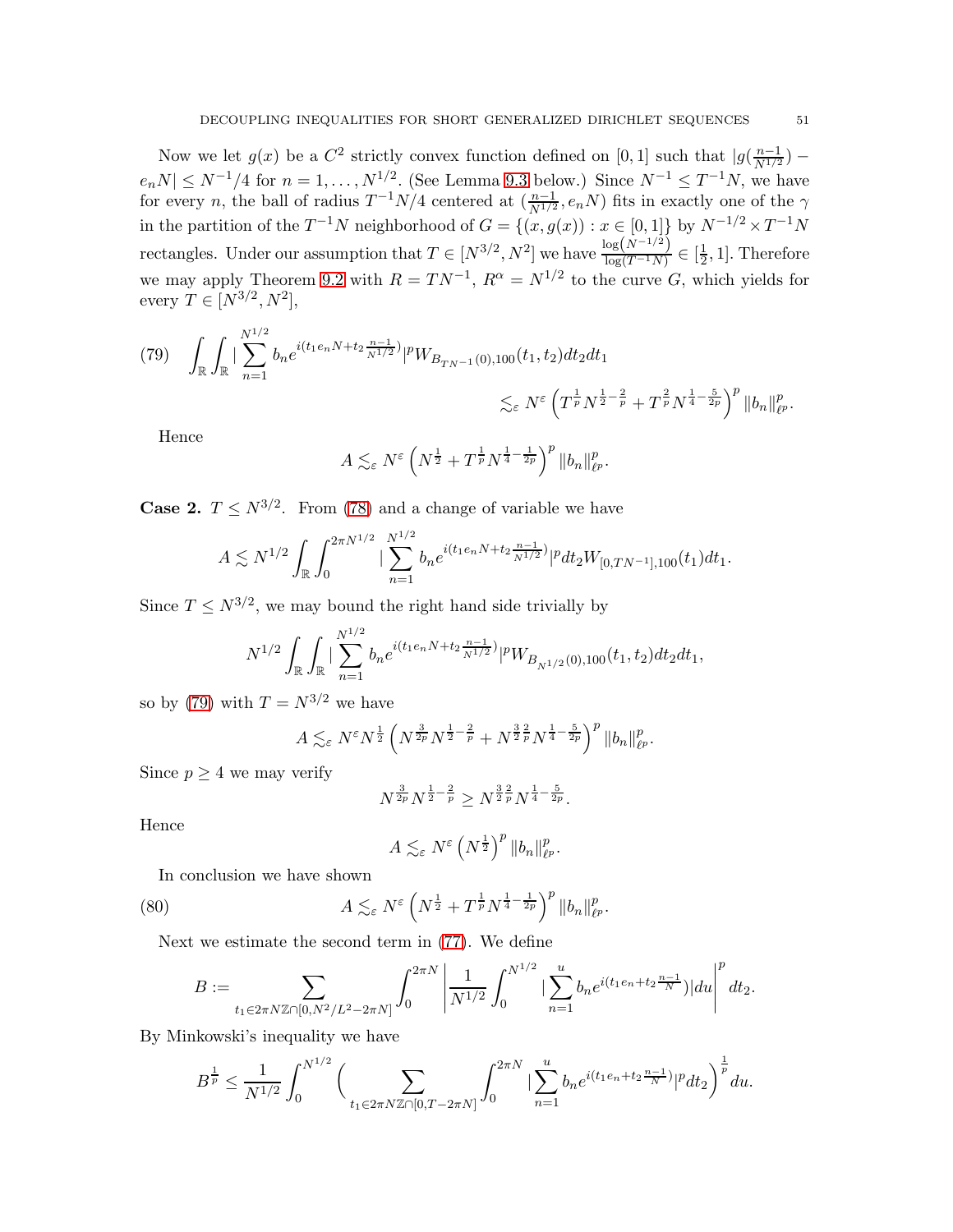Then applying [\(80\)](#page-50-1) to the expression in the brackets we obtain

$$
B^{\frac{1}{p}} \lesssim_{\varepsilon} N^{\varepsilon} \frac{1}{N^{1/2}} \int_0^{N^{1/2}} \left( N^{\frac{1}{2}} + T^{\frac{1}{p}} N^{\frac{1}{4} - \frac{1}{2p}} \right) \|b_n\|_{\ell^p} du
$$
  
=  $N^{\varepsilon} \left( N^{\frac{1}{2}} + T^{\frac{1}{p}} N^{\frac{1}{4} - \frac{1}{2p}} \right) \|b_n\|_{\ell^p}.$ 

Combining the estimates for  $A$  and  $B$  we conclude

$$
\|\sum_{n=1}^{N^{1/2}} b_n e^{ita_n}\|_{L^p(B_T)} \lesssim_{\varepsilon} N^{\varepsilon} \left(N^{\frac{1}{2}} + T^{\frac{1}{p}} N^{\frac{1}{4} - \frac{1}{2p}}\right) \|b_n\|_{\ell^p}.
$$

We used the following lemma in the proof above.

<span id="page-51-0"></span>**Lemma 9.3.** Suppose  $\{a_n\}_{n=1}^{N^{1/2}}$  is a short generalized Dirichlet sequence with  $\theta = 1$ ,  $a_2$  –  $a_1 = N^{-1}$ ,  $a_1 = 0$ . Let  $e_n = a_n - \frac{n-1}{N}$  $\frac{N-1}{N}$ . Then for every  $c > 0$ , there exists a  $C^2$  curve  $g: [0,1] \to \mathbb{R}$  with  $g''(x) \sim 1$  for  $x \in [0,1]$  such that  $|g(\frac{n-1}{N^{1/2}})$  $\frac{n-1}{N^{1/2}}$ ) –  $e_nN$ |  $\leq cN^{-1}$  for every  $n = 1, \ldots, N^{1/2}.$ 

*Proof.* We first define  $g_0 : [0,1] \to \mathbb{R}$  to be a  $C^1$  piece-wise quadratic polynomial with  $g'_0(0) = 0$  such that  $g_0$  restricted to  $\left[\frac{n}{N^{1/2}}, \frac{n+1}{N^{1/2}}\right]$  $\frac{n+1}{N^{1/2}}$  is a quadratic polynomial for every  $n =$  $0, \ldots, N^{1/2} - 1$ , and

$$
g_0(\frac{n-1}{N^{1/2}}) = e_n N.
$$

Since

$$
\frac{N(e_{n+1} - 2e_n + e_{n-1})}{N^{-1}} \sim 1
$$

we have  $g''_0 \sim 1$  on  $[0,1] \setminus N^{-1/2}\mathbb{Z}$ , and consequently  $||g_0||_{L^{\infty}([0,1])} \lesssim 1$  because  $g'_0(0) = 0$ . Now we let  $g = g_0 * \phi$  be the  $c'N^{-1}$  mollification of  $g_0$ . Here  $\phi$  is an  $L^1$ -normalized smooth bump adapted to  $B_{c^{\prime}N^{-1}}(0)$  and  $c^{\prime} > 0$  is sufficiently small depending on c. Then we have for every  $x \in [0,1],$ 

$$
g''(x) = \int_{\mathbb{R}} g_0''(y)\phi(x - y)dy \sim 1,
$$

and

$$
|g(\frac{n-1}{N^{1/2}}) - e_n N| \le \int_{\mathbb{R}} |g_0(y) - g_0(\frac{n-1}{N^{1/2}})|\phi(\frac{n-1}{N^{1/2}} - y)dy
$$
  

$$
\le c'N^{-1} \sup_{y \in [0,1]} |g'_0|
$$
  
if  $c' = \frac{c}{||g'_0||_{L^{\infty}([0,1])} + 1}$ .

We can use the same approach to transfer an  $L^p$  estimate for a longer generalized Dirichlet polynomial to an  $L^p$  estimate on an exponential sum with frequency support near a  $C^2$ convex curve.

Suppose  $\{a_n\}_{n=1}^N$  is a generalized Dirichlet sequence with  $\theta = 1$ ,  $a_2 - a_1 = \frac{1}{N}$  $\frac{1}{N}$ ,  $a_1 = 0$ , and let  $\alpha \in (\frac{1}{2})$  $\frac{1}{2}$ , 1]. As before we write  $e_n = \frac{n-1}{N} \sim \frac{(n-1)^2}{N^2}$ . The same calculation as above shows that

$$
\int_{[0,T]}|\sum_{n=1}^{N^{\alpha}}b_ne^{ita_n}|^p dt \lesssim \sum_{t_1 \in 2\pi N \mathbb{Z} \cap [0,T-2\pi N]} \int_0^{2\pi N}|\sum_{n=1}^{N^{\alpha}}b_ne^{i(t_1e_n+t_2\frac{n-1}{N}+t_2e_n)}|^p dt_2.
$$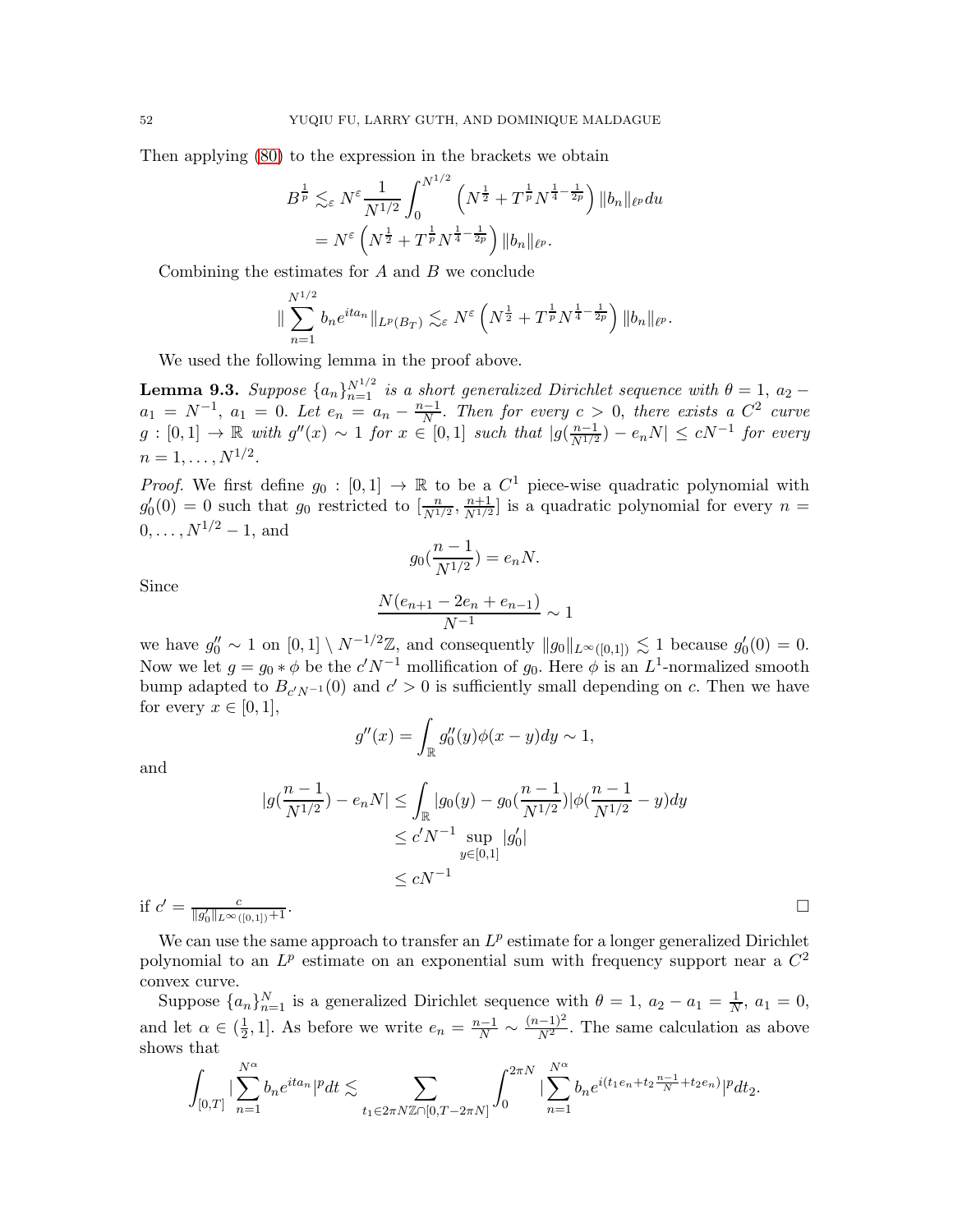One difficulty that appears is that we cannot treat  $e^{it_2e_n}$  as an error term as before. This is because when we apply the partial summation formula we get

$$
|\sum_{n=1}^{N^{\alpha}} b_n e^{i(t_1 e_n + t_2 \frac{n-1}{N} + t_2 e_n)}| \lesssim |\sum_{n=1}^{N^{\alpha}} b_n e^{i(t_1 e_n + t_2 \frac{n-1}{N})}| + \frac{1}{N^{1-\alpha}} \int_0^{N^{\alpha}} |\sum_{n=1}^u b_n e^{i(t_1 e_n + t_2 \frac{n-1}{N})}| du.
$$

However now  $N^{1-\alpha} > N^{\alpha}$  and we cannot estimate the second term on the right hand side as before using the estimate for the first term and Minkowski's inequality. We could still find a  $C^2$  convex curve such that  $(\frac{n-1}{N} + e_n, e_n)$  lies in an  $N^{-1}$ -neighborhood of it, but the extra  $e_n$  disallows us to use the  $2\pi N$ -periodicity in the  $t_2$  variable.

Another difficulty we find is the integrand is locally constant on intervals of length  $N^{2-2\alpha}$ in the  $t_1$  variable, and since  $N < N^{2-2\alpha}$ , that prevents us from transferring the discrete summation into  $\sum_{t_1 \in 2\pi N \mathbb{Z} \cap [0,T-2\pi N]}$  into  $\int_{[0,T]}$ . We may though transfer the discrete sum into an integral over a fat  $\overrightarrow{AP} \int_{P_{2\pi N}^{N^2-2\alpha} \cap B_{[0,T]}}$ , and that might suggest some new decoupling problems in  $\mathbb{R}^2$  that might be helpful for estimating longer generalized Dirichlet polynomials.

Finally we remark that for the Dirichlet sequence  $\{\log n\}_{n=N+1}^{2N}$ , we may implement this transference method to higher order approximations of  $\log n$ . For examples we can write

$$
\left| \sum_{n=N+1}^{N+N^{\alpha}} b_n e^{it \log n} \right| = \left| \sum_{n=1}^{N^{\alpha}} b_{n+N} e^{it \log \left(1+\frac{n}{N}\right)} \right| = \left| \sum_{n=1}^{N^{\alpha}} b_{n+N} e^{it \left( \frac{n}{N} - \frac{n^2}{2N^2} + e'_n \right)} \right|
$$

where  $e'_n := \log(1 + \frac{n}{N}) - \frac{n}{N} + \frac{n^2}{2N^2} \sim \frac{n^3}{N^3}$ . If we write  $t = t_1 + t_2 + t_3$  with  $t_1 \in 2\pi N^2 \mathbb{Z}$ ,  $t_2 \in 2\pi N\mathbb{Z}, t_3 \in [0, 2\pi N),$  then we could transfer  $L^p$  estimates on  $\sum_{n=N+1}^{N+N^{\alpha}} b_n e^{it \log n}$ to 3-dimensional  $L^p$  estimates on exponential sums with frequency supported on a nondegenerate curve in R 3 . More generally one can exploit more terms in the Taylor expansion and get higher dimensional estimates. We do not know how much this would help with estimates on Dirichlet polynomials using decoupling techniques.

#### **REFERENCES**

- <span id="page-52-7"></span>[BCT06] Jonathan Bennett, Anthony Carbery, and Terence Tao. On the multilinear restriction and Kakeya conjectures. *Acta mathematica*, 196(2):261–302, 2006.
- <span id="page-52-0"></span>[BD15] Jean Bourgain and Ciprian Demeter. The proof of the  $\ell^2$  decoupling conjecture. *Annals of mathematics*, pages 351–389, 2015.
- <span id="page-52-1"></span>[Bou91] Jean Bourgain. Remarks on Montgomery's conjectures on Dirichlet sums. In *Geometric Aspects of Functional Analysis*, pages 153–165. Springer, 1991.
- <span id="page-52-2"></span>[Bou93] Jean Bourgain. On the distribution of Dirichlet sums. *Journal d Analyse Mathematique*, 60(1):21– 32, 1993.
- <span id="page-52-8"></span>[BZ02] Enrico Bombieri and Umberto Zannier. A note on squares in arithmetic progressions, ii. *Atti della Accademia Nazionale dei Lincei*, 13(2):69–75, 2002.
- <span id="page-52-10"></span>[Dem20] Ciprian Demeter. *Fourier restriction, decoupling and applications*, volume 184. Cambridge University Press, 2020.
- <span id="page-52-5"></span>[DGW20] Ciprian Demeter, Larry Guth, and Hong Wang. Small cap decouplings. *Geometric and Functional Analysis*, pages 1–74, 2020. With an appendix by D. R. Heath-Brown.
- <span id="page-52-4"></span>[GIOW20] Larry Guth, Alex Iosevich, Yumeng Ou, and Hong Wang. On Falconer's distance set problem in the plane. *Inventiones mathematicae*, 219(3):779–830, 2020.
- <span id="page-52-3"></span>[GMW20] Larry Guth, Dominique Maldague, and Hong Wang. Improved decoupling for the parabola. *arXiv preprint arXiv:2009.07953*, 2020.
- <span id="page-52-6"></span>[Gre03] Ben J. Green. Restriction and Kakeya phenomena. *Lecture notes*, 2003.
- <span id="page-52-9"></span>[GSW19] Larry Guth, Noam Solomon, and Hong Wang. Incidence estimates for well spaced tubes. *Geometric and Functional Analysis*, 29(6):1844–1863, 2019.